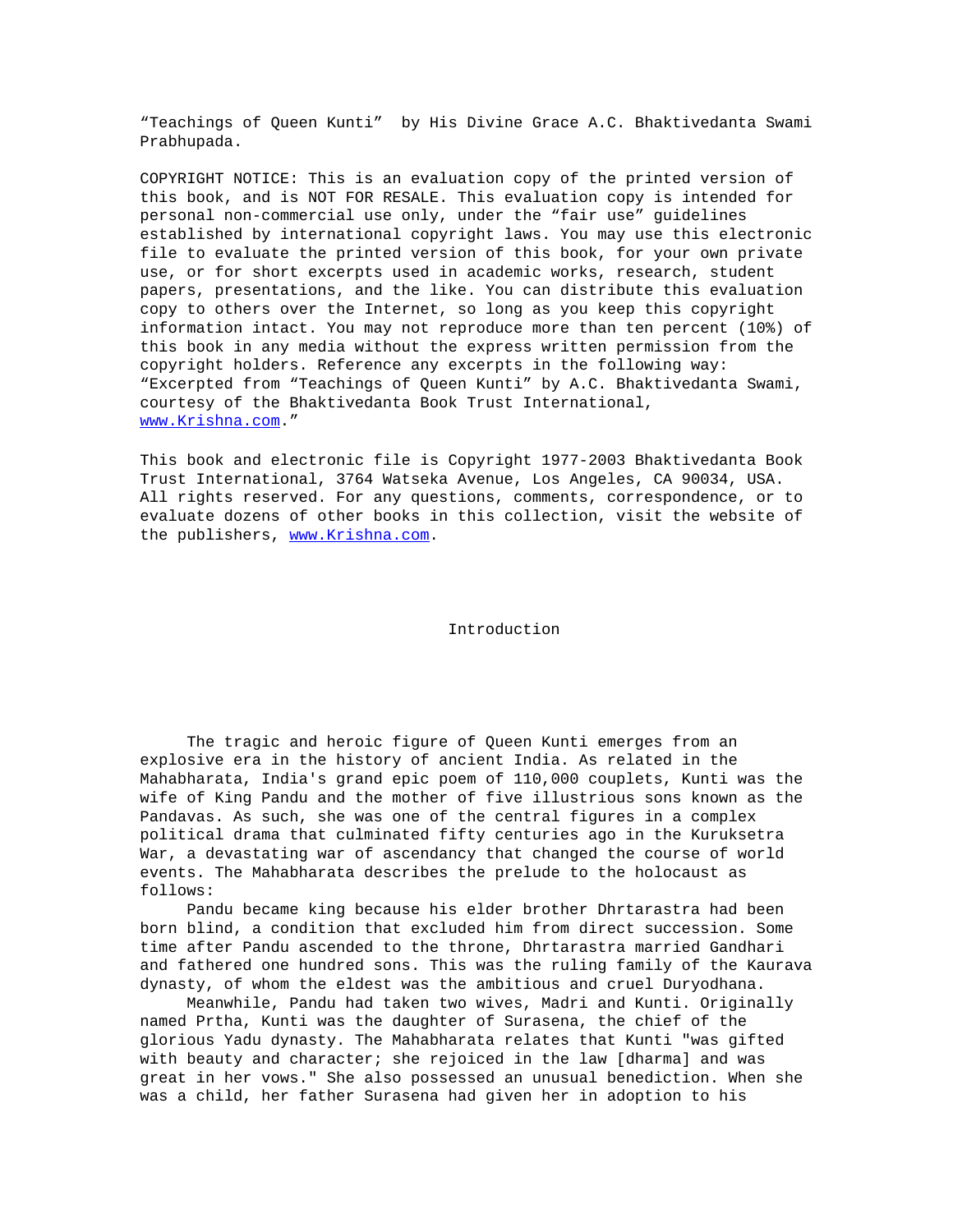childless cousin and close friend Kuntibhoja (hence the name "Kunti"). In her stepfather's house, Kunti's duty was to look after the welfare of guests. One day the powerful sage and mystic Durvasa came there and was pleased by Kunti's selfless service. Foreseeing that she would have difficulty conceiving sons, Durvasa gave her the benediction that she could invoke any demigod and by him obtain progeny.

 After Kunti married Pandu, he was placed under a curse that prevented him from begetting children. So he renounced the throne and retired with his wives to the forest. There Kunti's special benediction enabled her to conceive (at her husband's request) three glorious sons. First she invoked Dharma, the demigod of religion. After worshiping him and repeating an invocation Durvasa had taught her, she united with Dharma and, in time, gave birth to a boy. As soon as the child was born, a voice with no visible source said, "This child will be called Yudhisthira, and he will be very virtuous. He will be splendid, determined, renounced, and famous throughout the three worlds."

 Having been blessed with this virtuous son, Pandu then asked Kunti for a son of great physical strength. Thus Kunti invoked Vayu, the demigod of the wind, who begot the mighty Bhima. Upon Bhima's birth the supernatural voice said, "This child will be the foremost of all strong men."

 Thereafter Pandu consulted with great sages in the forest and then asked Kunti to observe vows of austerity for one full year. At the end of this period Pandu said to Kunti, "O beautiful one, Indra, the King of heaven, is pleased with you, so invoke him and conceive a son." Kunti then invoked Indra, who came to her and begot Arjuna. As soon as the prince was born, the same celestial voice boomed through the sky: "O Kunti, this child will be as strong as Kartavirya and Sibi [two powerful kings of Vedic times] and as invincible in battle as Indra himself. He will spread your fame everywhere and acquire many divine weapons." Subsequently, Pandu's junior wife Madri bore two sons named Nakula and Sahadeva. These five sons of Pandu (Yudhisthira, Bhima, Arjuna, Nakula, and Sahadeva) then came to be known as the Pandavas.

 Now, since Pandu had retired from the throne and gone to the forest, Dhrtarastra had temporarily assumed the throne until Pandu's eldest son Yudhisthira came of age. However, long before that time Pandu died as a result of the curse, and Madri gave up her life as well by ascending his funeral pyre. That left the five Pandavas in the care of Queen Kunti.

 After Pandu's death, the sages living in the forest brought the five young princes and Kunti to the Kaurava court at Hastinapura (near present-day Delhi). In Hastinapura, the capital city of the kingdom, the five boys were raised in royal style under the guidance of Dhrtarastra and the noble Vidura, Pandu's half brother.

 But a smooth transfer of power was not to be. Although Dhrtarastra had at first recognized the primogeniture of Yudhisthira, he later allowed himself to be used by his eldest son, the power-hungry Duryodhana, who wished to ascend the throne in place of Yudhisthira. Driven by uncontrollable jealousy, Duryodhana plotted against the Pandavas, and with the hesitant approval of the weak Dhrtarastra, he inflicted many sufferings upon them. He made several attempts on their lives in Hastinapura, and then he brought them to a provincial palace and tried to assassinate them by having it set on fire. All the while, the five youthful Pandavas were accompanied by their courageous mother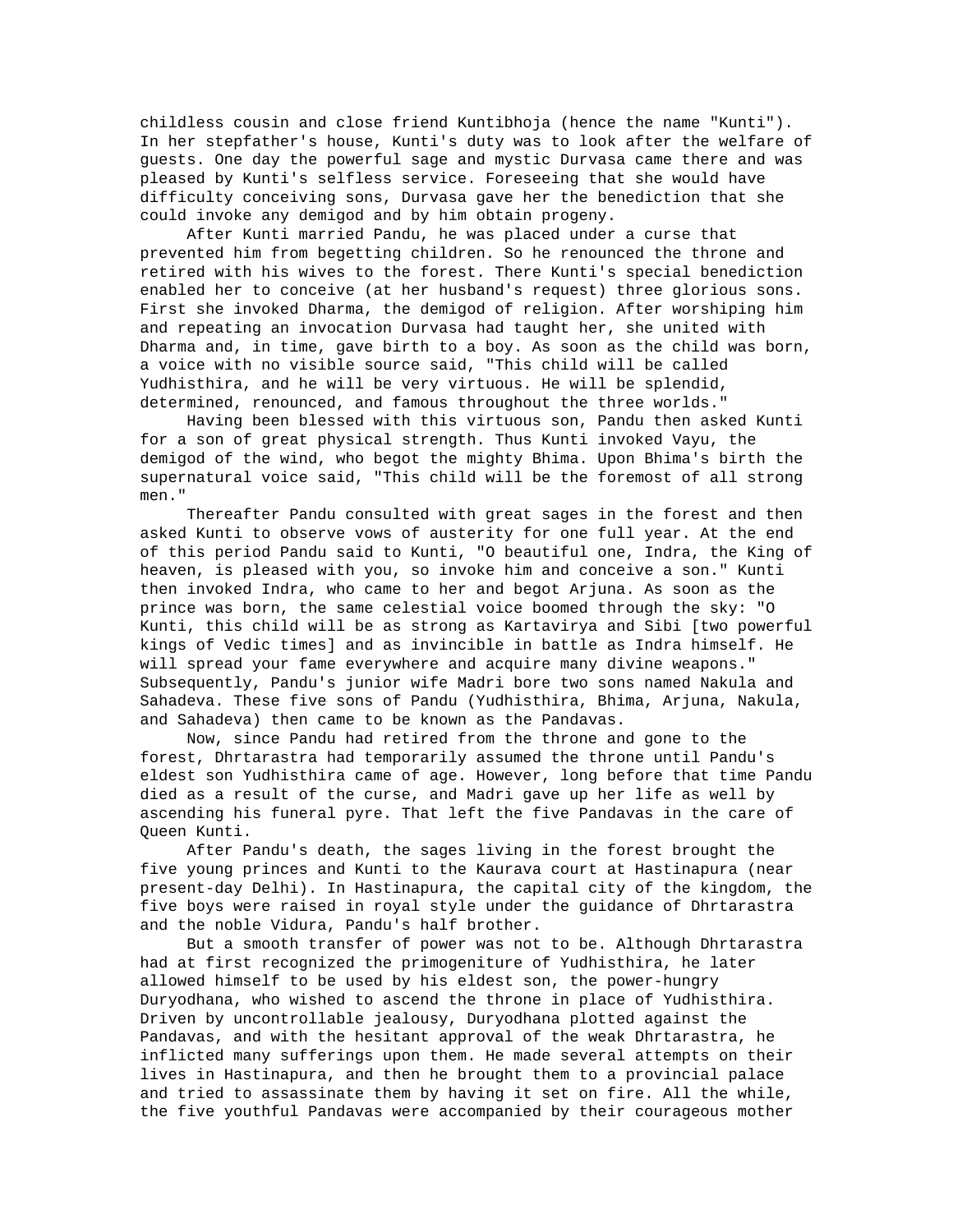Kunti, who suffered Duryodhana's atrocities in the company of her beloved sons.

 Miraculously, however, Kunti and the Pandavas repeatedly escaped death, for they were under the loving protection of Lord Krsna, who had incarnated to perform His earthly pastimes. Ultimately Duryodhana, a clever politician, cheated the Pandavas out of their kingdom (and their freedom) in a gambling match. As a result of the match, the Pandavas, wife Draupadi was abused by the Kauravas, and the Pandavas themselves were forced to spend thirteen years in exile in the forest--to the great sorrow of Kunti.

 When the thirteen-year exile had ended, the Pandavas returned to Hastinapura to reclaim their kingdom. But Duryodhana bluntly refused to relinquish it. Then, after some unsuccessful attempts to quell the hostilities, Yudhisthira sent Krsna Himself to secure the return of the Pandava kingdom by peaceful means. But even this effort failed--because of Duryodhana's obstinacy--and both sides prepared for battle. To place Yudhisthira on the throne--or to oppose him--great warriors from all corners of the earth assembled, setting the scene for what would prove to be a devastating world war.

 Fierce fighting raged for eighteen days on the historic plain of Kuruksetra (near Hastinapura), and in the end all but a handful of the many millions of warriors were dead. Only Lord Krsna, the Pandavas, and a few others survived the massacre. The Kauravas (Duryodhana and his brothers) were devastated. In a desperate gesture of revenge, Asvatthama, one of the surviving Kauravas, mercilessly murdered the five sons of Draupadi while they were sleeping. Queen Kunti thus suffered a final blow--the loss of her grandchildren.

 Arrested and dragged to the Pandavas' camp like a bound animal, Asvatthama was let free only by the astounding compassion of Draupadi, the slaughtered boys' mother and Kunti's daughter-in-law, who pleaded for his life. But the shameless Asvatthama made one more attempt to kill the last heir of the Pandavas, their unborn grandson in the womb of Uttara, by hurling the supreme brahmastra weapon. When she saw the missile flying straight at her, Uttara immediately ran to the shelter of Lord Krsna, who was just about to depart for Dvaraka, His majestic capital city. Krsna protected the Pandavas and their mother Kunti from imminent death by stopping the weapon's uncontrollable heat and radiation with His own Sudarsana disc.

 Having delivered the Pandavas from this last calamity, and seeing that all His plans were fulfilled, Lord Krsna was again preparing to leave. For years Duryodhana had tormented Queen Kunti's family, but Krsna had protected them at every turn--and now He was going away. Kunti was overwhelmed, and she prayed to Krsna from the core of her heart.

 Kunti was Lord Krsna's aunt (He had incarnated as the son of her brother Vasudeva), yet despite this conventional tie with the Lord, she fully understood His exalted and divine identity. She knew full well that He had descended from His abode in the spiritual world to rid the earth of demoniac military powers and reestablish righteousness. Just before the great war, Krsna had revealed all this to her son Arjuna in words immortalized in the Bhagavad-gita (4.7-8):

 Whenever and wherever there is a decline in religious practice, O descendant of Bharata, and a predominant rise of irreligion--at that time I incarnate Myself. In order to deliver the pious and annihilate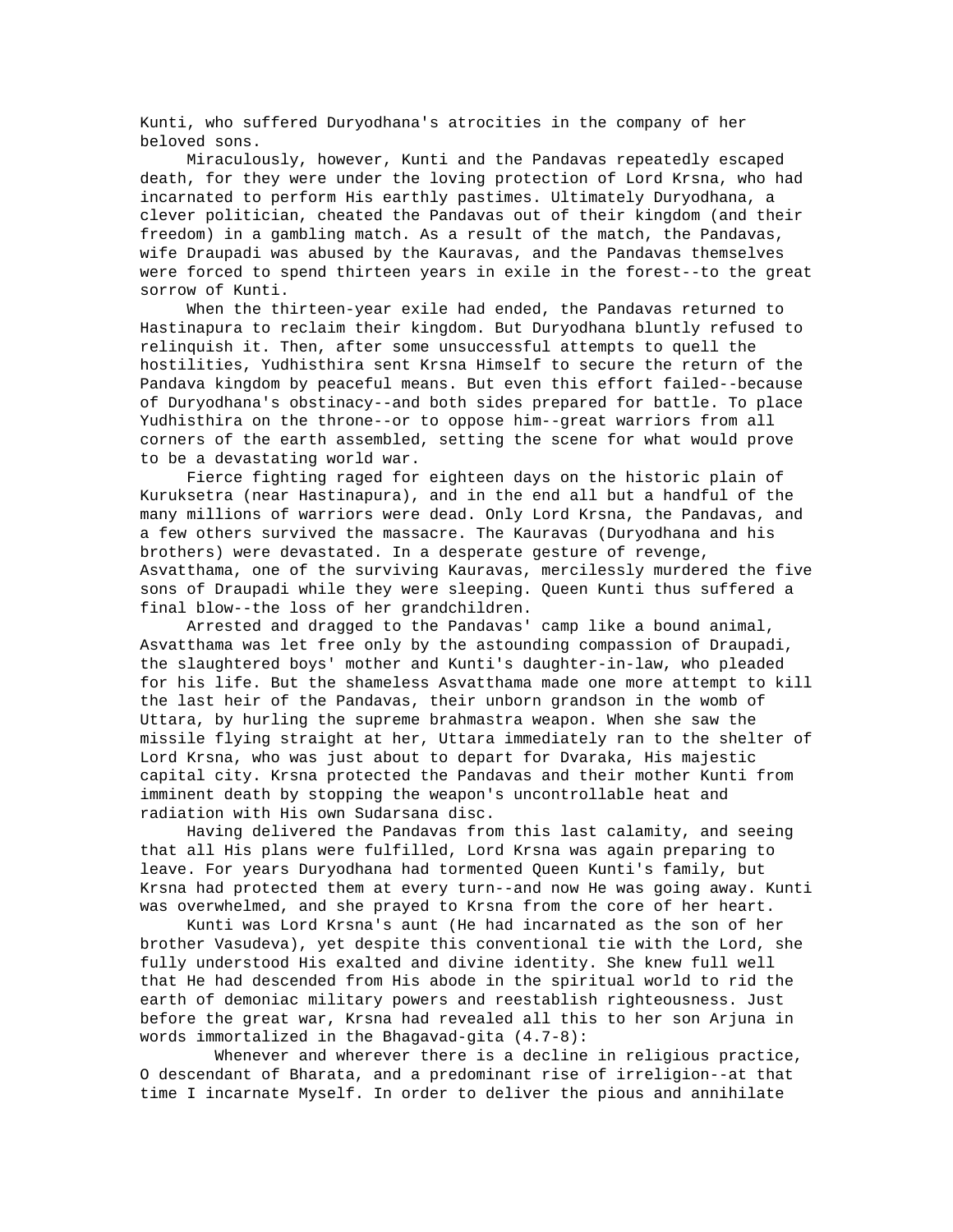the miscreants, as well as to reestablish the principles of religion, I advent Myself millennium after millennium.

Krsna had accomplished His purpose of "annihilating the miscreants" by orchestrating the destruction of the unholy Kauravas. Then He installed Yudhisthira on the throne to establish the Pandava reign, and He consoled the slain warriors' relatives. The scene of the Lord's imminent departure provides the setting for Queen Kunti's exalted prayers.

 As Kunti approached the Lord's chariot and began to address Him, her immediate purpose was to persuade Him to remain in Hastinapura and protect the Pandava govemment from reprisals:

 O my Lord... are You leaving us today, though we are completely dependent on Your mercy and have no one else to protect us, now when all kings are at enmity with us? (Srimad-Bhagavatam 1.8.37)

From this supplication we should not mistakenly conclude that Kunti's prayers were self-serving. Although her sufferings were far greater than those any ordinary person could endure, she does not beg relief. On the contrary, she prays to suffer even more, for she reasons that her suffering will increase her devotion to the Lord and bring her ultimate liberation:

 My dear Krsna, Your Lordship has protected us from the poisoned cake, from a great fire, from cannibals, from the vicious assembly, from sufferings during our exile in the forest, and from the battle where great generals fought.... I wish that all those calamities would happen again and again so that we could see You again and again, for seeing You means that we will no longer see repeated births and deaths. (SB. 1.8.24-25)

Kunti's words--the simple and illuminating outpourings of the soul of a great and saintly woman devotee--reveal both the deepest transcendental emotions of the heart and the most profound philosophical and theological penetrations of the intellect. Her words are words of glorification impelled by a divine love steeped in wisdom:

 O Lord of Madhu, as the Ganges forever flows to the sea without hindrance, let my attraction be constantly drawn unto You without being diverted to anyone else. (SB. 1.8.42)

Kunti's spontaneous glorification of Lord Krsna and her description of the spiritual path are immortalized in the Mahabharata and the Bhagavata Purana (Srimad-Bhagavatam), and they have been recited, chanted, and sung by sages and philosophers for thousands of years.

 As they appear in the First Canto of the Bhagavatam, Queen Kunti's celebrated prayers consist of only twenty-six couplets (verses 18 through 43 of the Eighth Chapter), yet they are considered a philosophical, theological, and literary masterpiece. The present book (Teachings of Queen Kunti) includes those inspired verses and illuminating commentary by His Divine Grace A. C. Bhaktivedanta Swami Prabhupada, Founder-Acarya of the International Society for Krishna Consciousness and the most renowned Vedic scholar and spiritual leader of our time. In addition to this commentary (originally written in 1962), Teachings of Queen Kunti contains further explanations that Srila Prabhupada gave more recently in an absorbing series of lectures. In those memorable talks, delivered in the spring of 1973 at ISKCON's Western world headquarters in Los Angeles, he analyzed the verses in significantly greater detail and shed even more light upon them.

 This new Bhaktivedanta Book Trust publication, complete with eleven color prints of exquisite original oil paintings, will be a prized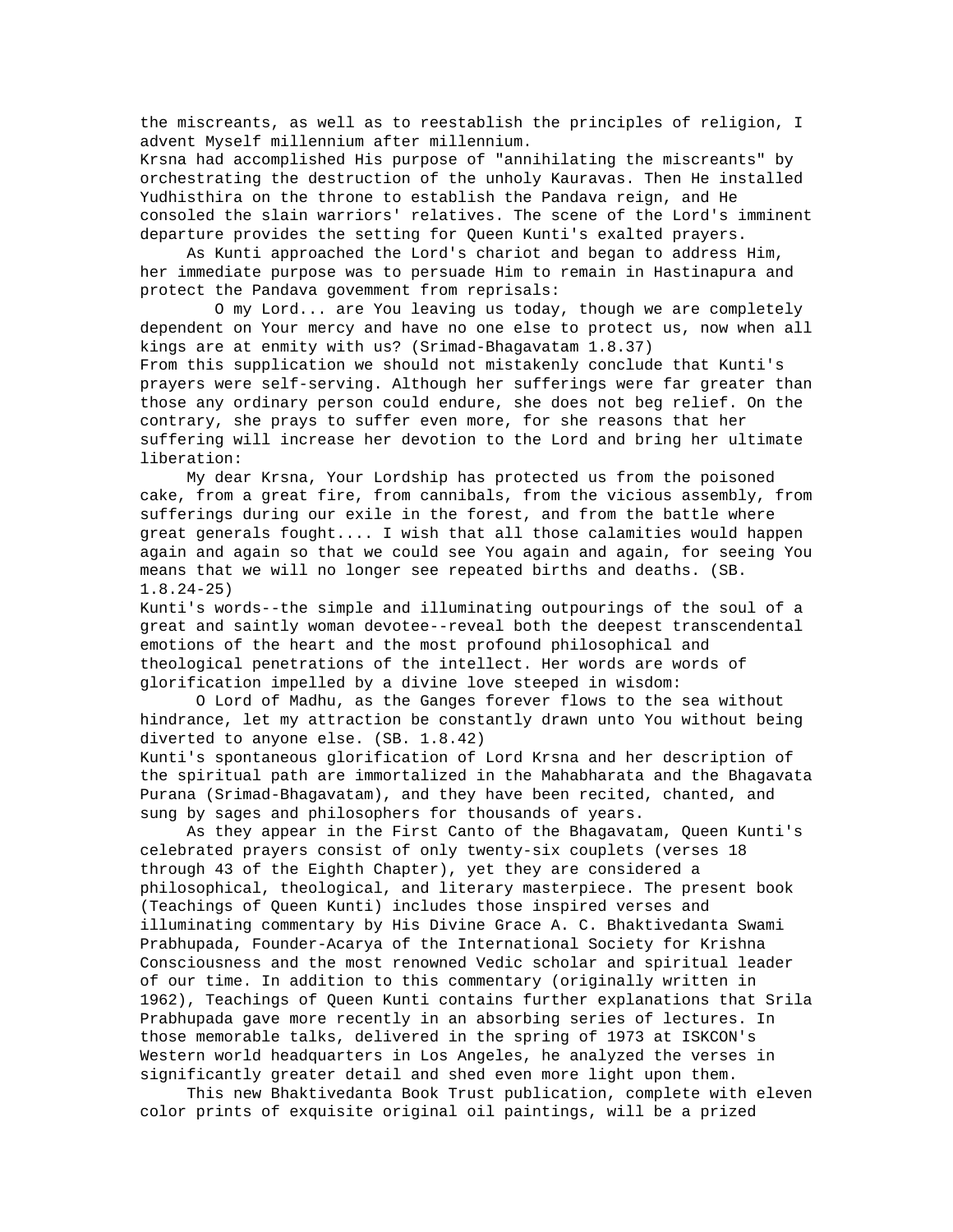addition to the libraries of all those who seek a deeper understanding of life's mysteries. Written by a man of profound devotion and erudition, it will provide every reader with firm guidance along the universal path to genuine wisdom and spiritual enlightenment. --The Publishers

Chapter One

The Original Person

 kunty uvaca namasye purusam tvadyam isvaram prakrteh param alaksyam sarva-bhutanam antar bahir avasthitam

 Srimati Kunti said: O Krsna, I offer my obeisances unto You because You are the original personality and are unaffected by the qualities of the material world. You are existing both within and without everything, yet You are invisible to all.

 Srimati Kuntidevi was quite aware that Krsna is the original Personality of Godhead, although He was playing the part of her nephew. Such an enlightened lady could not commit a mistake by offering obeisances unto her nephew. Therefore, she addressed Him as the original purusa beyond the material cosmos. Although all living entities are also transcendental, they are neither original nor infallible. The living entities are apt to fall down under the clutches of material nature, but the Lord is never like that. In the Vedas, therefore, He is described as the chief among all living entities (nityo nityanam cetanas cetananam). Then again He is adressed as isvara, or the controller. The living entities or the demigods like Candra and Surya are also to some extent isvara, but none of them is the supreme isvara, or the ultimate controller. Krsna is the paramesvara, or the Supersoul. He is both within and without. Although He was present before Srimati Kunti as her nephew, He was also within her and everyone else. In the Bhagavad-gita (15.15) the Lord says, "I am situated in everyone's heart, and only due to Me one remembers, forgets, and is cognizant, etc. Through all the Vedas I am to be known because I am the compiler of the Vedas, and I am the teacher of the Vedanta." Queen Kunti affirms that the Lord, although both within and without all living beings, is still invisible. The Lord is, so to speak, a puzzle for the common man. Queen Kunti experienced personally that Lord Krsna was present before her, yet He entered within the womb of Uttara to save her embryo from the attack of Asvatthama's brahmastra. Kunti herself was puzzled about whether Sri Krsna is allpervasive or localized. In fact, He is both, but He reserves the right of not being exposed to persons who are not surrendered souls. This checking curtain is called the maya energy of the Supreme Lord, and it controls the limited vision of the rebellious soul. It is explained as follows.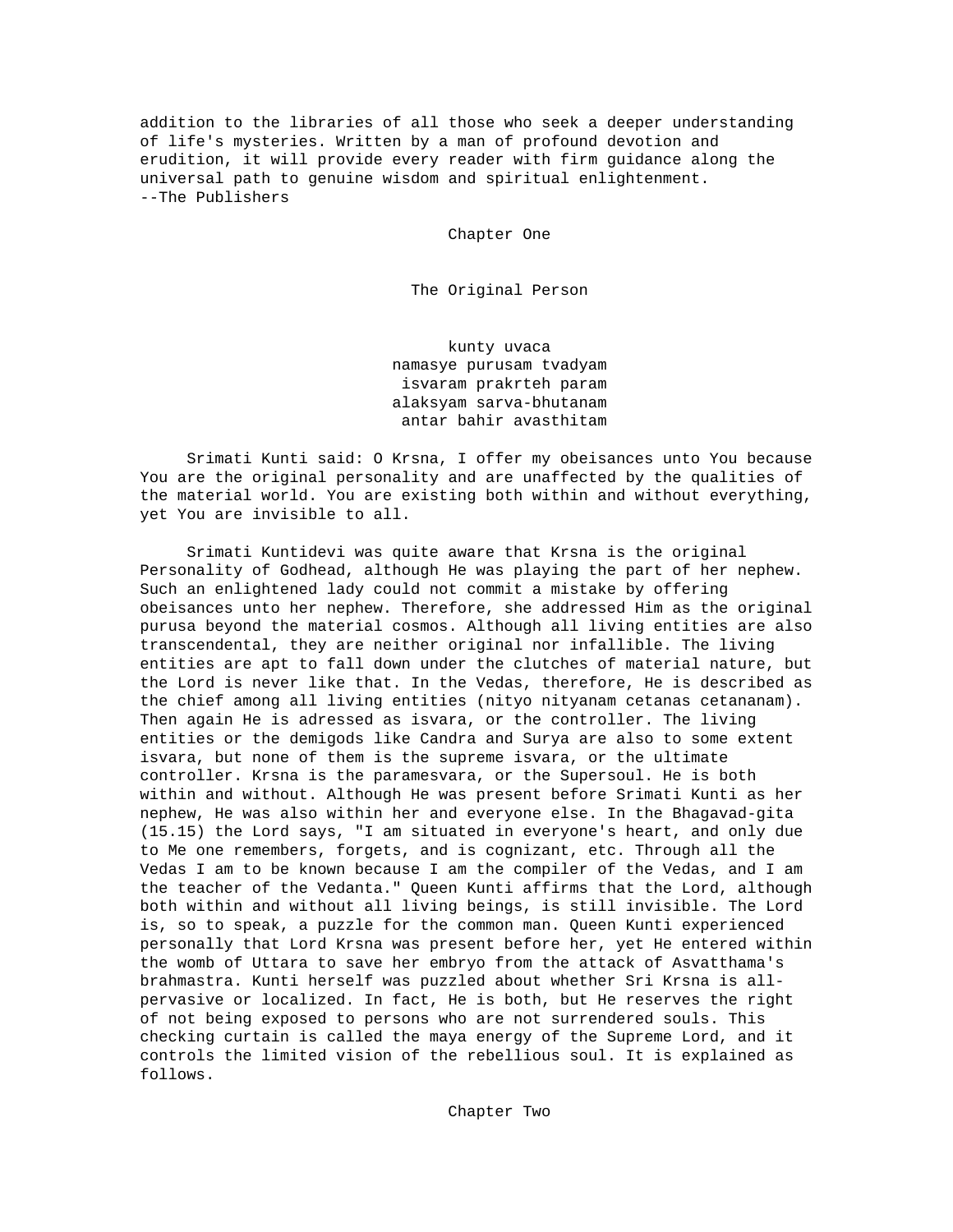## Beyond the Senses

 maya-ja vanikacchannam ajnadhoksajam avyayam na laksyase mudha-drsa nato natya-dharo yatha

 Being beyond the range of limited sense perception, You are the eternally irreproachable factor covered by the curtain of deluding energy. You are invisible to the foolish observer, exactly as an actor dressed as a player is not recognized.

 In the Bhagavad-gita Lord Sri Krsna affirms that less intelligent persons mistake Him to be an ordinary man like us, and thus they deride Him. The same is confirmed herein by Queen Kunti. The less intelligent persons are those who rebel against the authority of the Lord. Such persons are known as asuras. The asuras cannot recognize the Lord's authority. When the Lord Himself appears among us, as Rama, Nrsimha, Varaha, or in His original form as Krsna, He performs many wonderful acts which are humanly impossible. As we shall find in the Tenth Canto of this great literature, Lord Sri Krsna exhibited His humanly impossible activities even from the days of His lying on the lap of His mother. He killed the Putana witch, although she smeared her breast with poison just to kill the Lord. The Lord sucked her breast like a natural baby, and He sucked out her very life also. Similarly, He lifted the Govardhana Hill, just as a boy picks up a frog's umbrella, and stood several days continuously just to give protection to the residents of Vrndavana. These are some of the superhuman activities of the Lord described in the authoritative Vedic literatures like the Puranas, Itihasas (histories), and Upanisads. He has delivered wonderful instructions in the shape of the Bhagavad-gita. He has shown marvelous capacities as a hero, as a householder, as a teacher, and as a renouncer. He is accepted as the Supreme Personality of Godhead by such authoritative personalities as Vyasa, Devala, Asita, Narada, Madhva, Sankara, Ramanuja, Sri Caitanya Mahaprabhu, Jiva Gosvami, Visvanatha Cakravarti, Bhaktisiddhanta Sarasvati, and all other authorities of the line. He Himself has declared as much in many places of the authentic literatures. And yet there is a class of men with demoniac mentality who are always reluctant to accept the Lord as the Supreme Absolute Truth. This is partially due to their poor fund of knowledge and partially due to their stubborn obstinacy, which results from various misdeeds in the past and present. Such persons could not recognize Lord Sri Krsna even when He was present before them. Another difficulty is that those who depend more on their imperfect senses cannot realize Him as the Supreme Lord. Such persons are like the modern scientist. They want to know everything by their experimental knowledge. But it is not possible to know the Supreme Person by imperfect experimental knowledge. He is described herein as adhoksaja, or beyond the range of experimental knowledge. All our senses are imperfect. We claim to observe everything and anything, but we must admit that we can observe things under certain material conditions only, which are also beyond our control. The Lord is beyond the observation of sense perception. Queen Kunti accepts this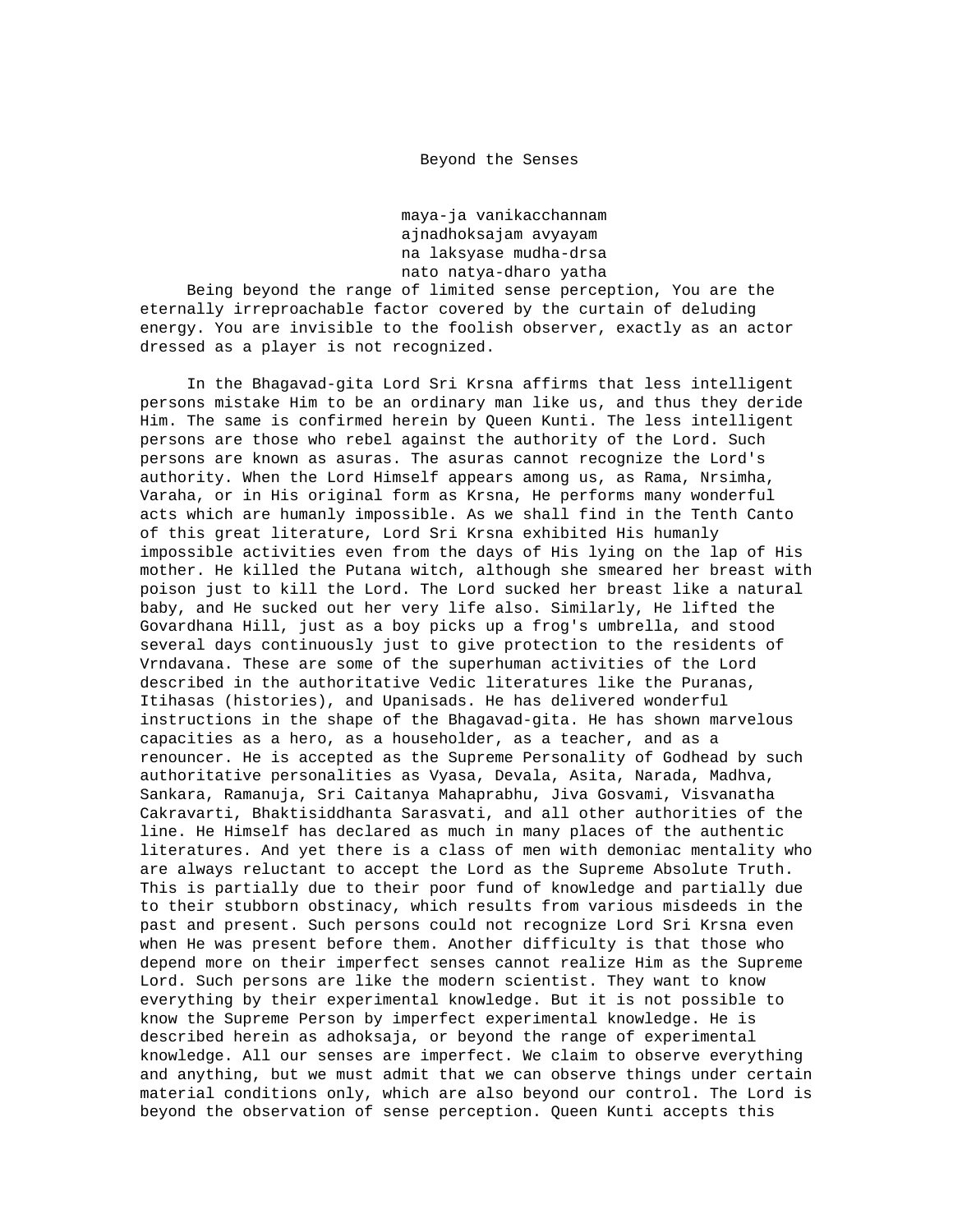deficiency of the conditioned soul, especially of the woman class, who are less intelligent. For the less intelligent there must be such things as temples, mosques, or churches so that they may begin to recognize the authority of the Lord and hear about Him from authorities in such holy places. For the less intelligent, this beginning of spiritual life is essential, and only foolish men decry the establishment of such places of worship, which are required to raise the standard of spiritual attributes for the mass of people. For less intelligent persons, bowing down before the authority of the Lord, as generally done in the temples, mosques, or churches, is as beneficial as it is for the advanced devotees to meditate upon Him by active service.

Chapter Three

The Most Intelligent Woman

 tatha paramahamsanam muninam amalatmanam bhakti-yoga -vidhanartham katham pasyema hi striyah

 You Yourself descend to propagate the transcendental science of devotional service unto the hearts of the advanced transcendentalists and mental speculators, who are purified by being abie to discriminate between matter and spirit. How, then, can we women know You perfectly?

 Even the greatest philosophical speculators cannot have access to the region of the Lord. It is said in the Upanisads that the Supreme Truth, the Absolute Personality of Godhead, is beyond the range of the thinking power of the greatest philosopher. He is unknowable by great learning or by the greatest brain. He is knowable only by one who has His mercy. Others may go on thinking about Him for years together, yet He is unknowable. This very fact is corroborated by the Queen, who is playing the part of an innocent woman. Women in general are unable to speculate like philosophers, but they are blessed by the Lord because they believe at once in the superiority and almightiness of the Lord, and thus they offer obeisances without reservation. The Lord is so kind that He does not show special favor only to one who is a great philosopher. He knows the sincerity of purpose. For this reason only, women generally assemble in great number in any sort of religious function. In every country and in every sect of religion it appears that the women are more interested than the men. This simplicity of acceptance of the Lord's authority is more effective than showy insincere religious fervor.

 Kuntidevi prayed to the Lord very submissively, and this is the symptom of a Vaisnava. The Lord, Krsna, had come to Kuntidevi to offer respect to her by taking the dust of her feet. Because Krsna considered Kuntidevi His aunt, He used to touch her feet. But although Kuntidevi, a great devotee, was in such an exalted position, practically on the level of Yasodamayi, Krsna's mother, she was so submissive that she prayed, "Krsna, You are meant to be understood by the paramahamsas, the most advanced transcendentalists, but I am a woman, so how can I see You?"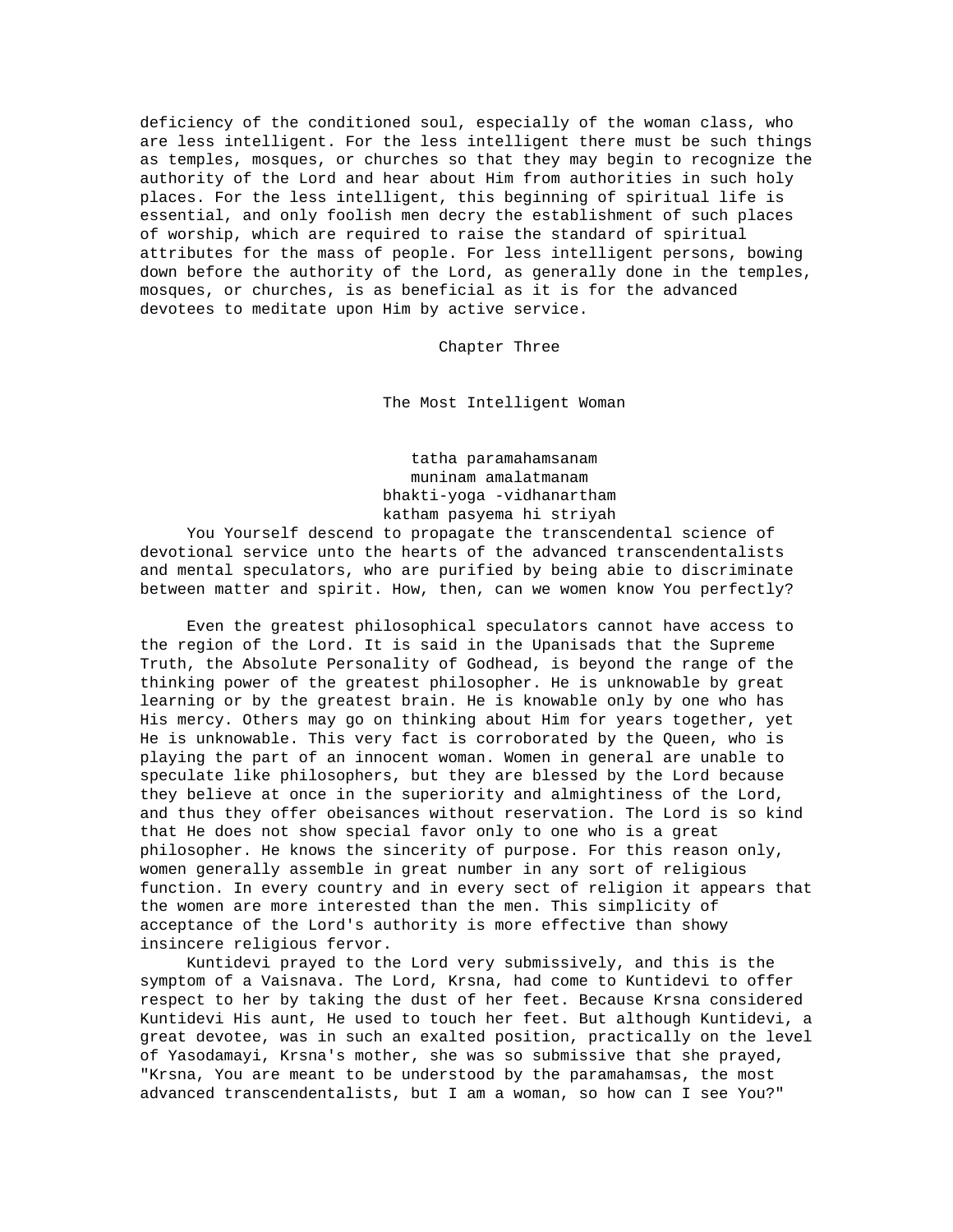According to the Vedic system, there are four social divisions (catur-varnyam maya srstam). The highest members of the social order are the brahmanas, those who are intelligent, and then come the ksatriyas (military men and administrators), the vaisyas (farmers and businessmen), and finally the sudras (ordinary laborers). One's place in this system is determined by one's qualities and work (guna-karma). The Bhagavad-gita mentions striyo vaisyas tatha sudrah, and the Srimad-Bhagavatam speaks of stri-sudra-dvijabandhunam. According to these references women, sudras, and dvija-bandhus are considered to belong to the same category. The word dvija-bandhu refers to one who is born in an exalted brahmana or ksatriya family but who has no qualifications of his own. One's social standing, according to the Vedic system, is determined by one's qualifications. This is very practical. Suppose a man is born the son of a high-court judge. This does not mean that he himself is also a highcourt judge. Yet because one happens to take birth in a brahmana family, even if he has no qualifications and is rascal number one, he claims to be a brahmana, and although his qualifications are less than those of a sudra, people accept him as a brahmana. This has caused the downfall of the Vedic civilization. The brahmanas in India are sometimes very much against my movement because I train and accept brahmanas from Europe and America. But we do not care about their arguments, nor will any other reasonable man. Sri Caitanya Mahaprabhu said:

## prthivite ache yata nagaradi grama sarvatra pracara haibe mora nama

 "In every town, city, and village of the world, the Krsna consciousness movement will be preached." How is it, then, that Europeans and Americans will not become brahmanas? In fact, one who comes to Krsna consciousness has already surpassed brahmanism. As stated in Bhagavad-gita (14.26):

> mam ca yo 'vyabhicarena bhakti-yogena sevate sa gunan samatityaitan brahma-bhuyaya kalpate

 "One who takes to bhakti-yoga surpasses the modes of material nature and comes immediately to the transcendental platform [brahmabhuta]." Not to speak of becoming a brahmana, the person who fully engages in bhakti-yoga attains the highest transcendental platform.

 The stereotyped, crippled idea that only a person born in a brahmana family can become a brahmana has killed Vedic civilization, but now we are reviving the correct understanding that the attainment of perfection is meant for everyone. In Bhagavad-gita (9.32) Lord Krsna says:

> mam hi partha vyapasritya ye 'pi syuh papa-yonayah striyo vaisyas tatha sudras te 'pi yanti param gatim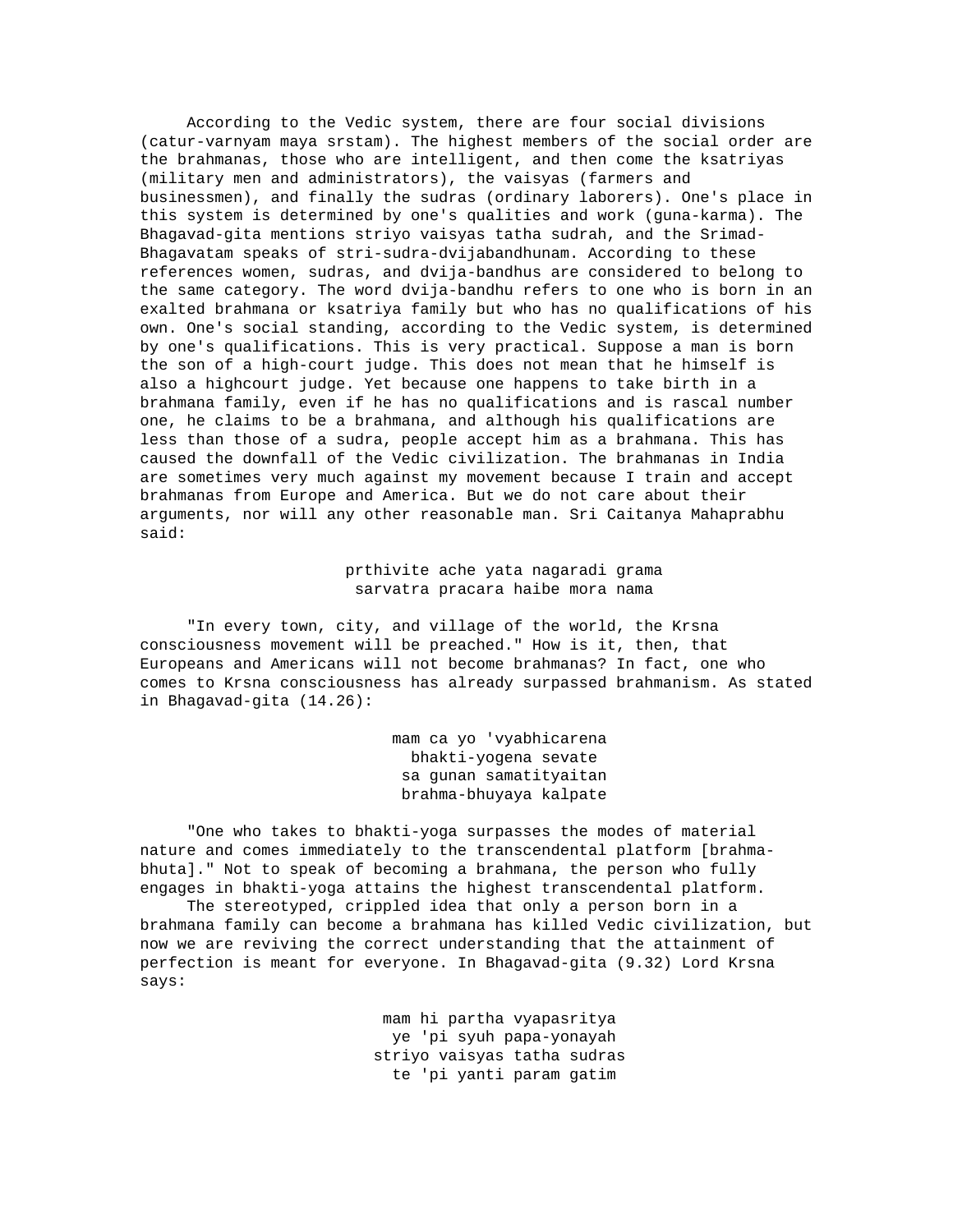"O son of Prtha, those who take shelter in Me--though they be lowborn, women, vaisyas, or sudras--can approach the supreme destination." Thus although women, sudras, and vaisyas are ordinarily considered to belong to a lower class, when one becomes a devotee he or she goes beyond such designations. Women, sudras, and vaisyas are ordinarily regarded as less intelligent, but if one takes to Krsna consciousness one is the most intelligent, as stated in the Caitanyacaritamrta (krsna yei bhaje sei bada catura). And Caitanya Mahaprabhu says:

## ei rupe brahmanda bhramite kona bhagyavan jiva guru-krsna-prasade paya bhakti-lata-bija

 " Among all the living entities wandering throughout the universe, one who is very fortunate receives, by the mercy of the spiritual master and the mercy of Krsna, the seed of devotional service." (Cc. Madhya 19.151) The Krsna consciousness movement does not consist of wretched, unfortunate men. No. It consists of the most fortunate. One who has taken to Krsna consciousness is to be considered the most fortunate because he has found the way to act so that his life will be perfect. One who is Krsna conscious and discharging his duties nicely is the most fortunate and the most perfect. This is humbly stated here by Kuntidevi.

 Although Kunti had the body of a woman, she was a devotee. Therefore she was not like an ordinary unintelligent woman. Rather, she was the most intelligent, for she recognized Krsna to be the Supreme Godhead: "He has come to me to offer me respect, materially appearing to be my nephew, but He is the Supreme Personality of Godhead." Therefore in a previous verse she said, alaksyam sarva-bhutanam antar bahir avasthitam: "You are not seen by ordinary men, although You are everywhere, inside and outside." In another verse also she said, na laksyase mudha-drsa: "Fools and rascals cannot see You." This indicates that Kunti saw Him. Unless she were able to see Krsna as He is, how could she say, na laksyase mudha-drsa? She also said, prakrteh param: "You are transcendental to this material creation."

 Now here also, in this verse, Kunti continues to express herself with humility. This humility is very good in devotional service. Therefore Sri Krsna Caitanya Mahaprabhu teaches us, trnad api sunicena taror api sahisnuna: "One should be more tolerant than the tree and humbler than the grass to make progress in spiritual life." This is necessary because for one who is living in this material world there will be so many disturbances, just as if one were traveling on the ocean. One cannot expect a very peaceful situation on the ocean; even a big ship may also be unsteady, and at any moment there may be tumultuous waves. Similarly, in this material world we should always expect danger; one cannot expect a very peaceful life within this material world. The sastra, the Vedic literature, says, padam padam yad vipadam (SB. 10.14.58): at every step there is danger. But if one becomes a devotee, then one can escape (mayam etam taranti te).

 If one takes to Krsna consciousness, in the beginning there will be many disturbances caused by Maya, the material energy of illusion. Maya will test us to see how firmly we are fixed in Krsna consciousness. Because she is also an agent of Krsna, she does not allow anyone the freedom to disturb Krsna. Therefore she tests very rigidly to see whether we have taken to Krsna consciousness to disturb Krsna or are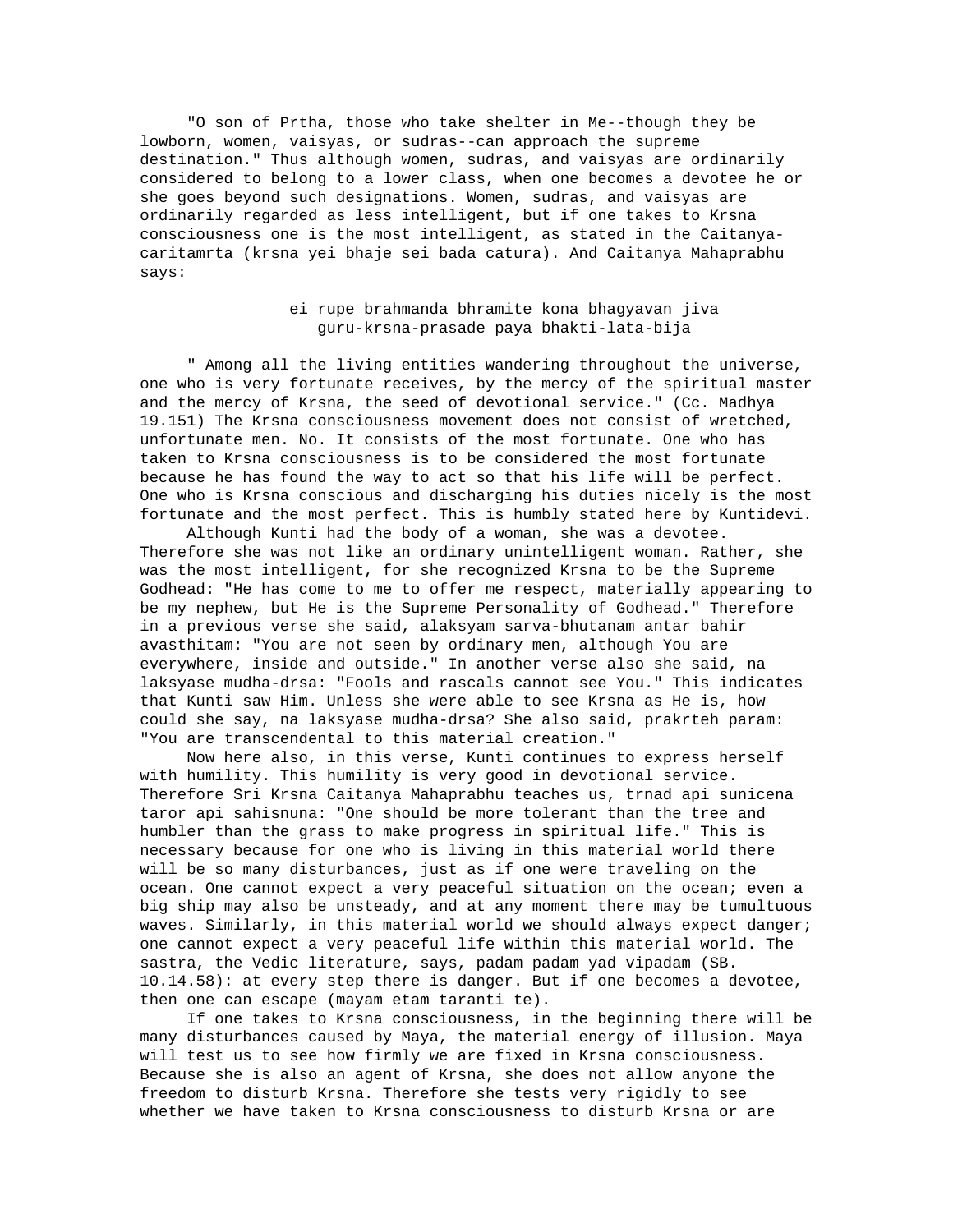actually serious. That is Maya's business. So in the beginning there will be tests by Maya, and we shall feel so many disturbances while making progress in Krsna consciousness. But if we follow the rules and regulations and chant regularly as prescribed, then we shall remain steady. If we neglect these principles, Maya will capture us immediately. Maya is always ready. We are in the ocean, and at any moment we may be disturbed. Therefore one who is not disturbed at all is called paramahamsa.

 Kuntidevi therefore says, tatha paramahamsanam: "You are meant to be understood by the paramahamsas." The word parama means "ultimate," and hamsa means "swan." So paramahamsa means "the perfect swan." If we give a swan milk mixed with water, the swan will take the milk and leave aside the water. Similarly, this material world is made of two natures- the inferior nature and the superior nature. The superior nature means spiritual life, and the inferior nature is material life. Thus a person who gives up the material part of this world and takes only the spiritual part is called paramahamsa.

 One should know that the activities of the body are due to the soul within the body. That is the real fact. The body is only the outward covering. Similarly, one should know that Krsna is the real center of all activities, and one who knows this is a paramahamsa. Thus bhaktiyoga is for the paramahamsa, one who knows that Krsna is the central fact. Krsna says in Bhagavad-gita, aham sarvasya prabhavo mattah sarvam pravartate: "I am the source of everything; everything emanates from Me." So one who knows, not only theoretically but practically, that Krsna is the cause of all causes--one who is convinced of this--is a paramahamsa.

 Kuntidevi says, "You are meant for the paramahamsas, not for the rascals and fools. You are meant for the paramahamsas and munis." The word muninam refers to those who are thoughtful or to mental speculators, and the word amalatmanam refers to one who has no dirty things in his heart. The heart of a materialistic person is full of dirty things. What are those dirty things? Lust and greed. All materialistic persons are lusty and greedy, and therefore their hearts are understood to be full of dirty things, but amalatmanam refers to those who are freed from these two contaminations.

 Bhakti-yoga is meant for those whose hearts are cleansed, not for the lusty and greedy. Of course, those who are lusty and greedy may try to advance, and gradually they may do so, but once one is situated in bhakti-yoga there is no more lust or greed. Viraktir anyatra ca (SB. 11.2.42). This is the test--when one is free from lusty desires and greed, then he is situated in bhakti-yoga and is actually a paramahamsa. Kuntidevi humbly submits, "You are meant for the paramahamsas and munis, those who are cleansed in heart and are engaged in bhakti-yoga. But what are we? We are simply women. We are in a lower class. How can we understand You?" Although she understands everything, she still takes the position of an ordinary woman and says, "How can I understand You?" This is humility.

Chapter Four

Approaching Krsna, the All-pervading Truth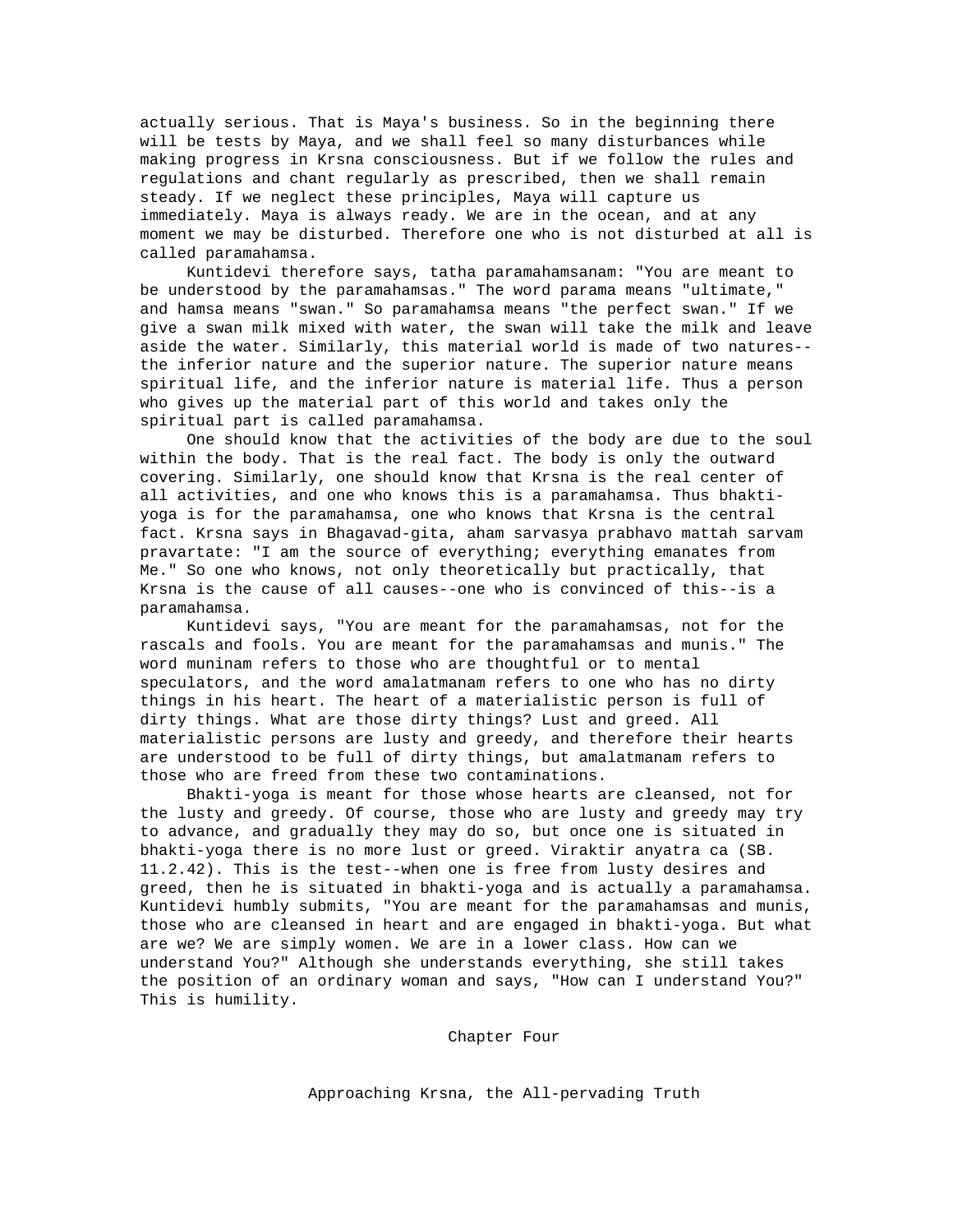krsnaya vasudevaya devaki-nandanaya ca nanda-gopa-kumaraya govindaya namo namah

 Let me therefore offer my respectful obeisances unto the Lord, who has become the son of Vasudeva, the pleasure of Devaki, the boy of Nanda and the other cowherd men of Vrndavana, and the enlivener of the cows and the senses.

 The Lord, being thus unapproachable by any material assets, out of unbounded and causeless mercy descends on the earth as He is in order to show His special mercy upon His unalloyed devotees and to diminish the upsurges of the demoniac persons. Queen Kunti specifically adores the incarnation, or descent, of Lord Krsna above all other incarnations because in this particular incarnation He is more approachable. In the Rama incarnation He remained a king's son from His very childhood, but in the incarnation of Krsna, although He was the son of a king, He at once left the shelter of His real father and mother (King Vasudeva and Queen Devaki) just after His appearance and went to the lap of Yasodamayi to play the part of an ordinary cowherd boy in the blessed Vrajabhumi, which is very sanctified because of His childhood pastimes. Therefore Lord Krsna is more merciful than Lord Rama. He was undoubtedly very kind to Kunti's brother Vasudeva and the family. Had He not become the son of Vasudeva and Devaki, Queen Kunti could not claim Him to be her nephew and thus address Krsna in parental affection. But Nanda and Yasoda are more fortunate because they could relish the Lord's childhood pastimes, which are more attractive than all other pastimes. There is no parallel to His childhood pastimes as exhibited at Vrajabhumi, which are the prototypes of His etemal affairs in the original Krsnaloka, described as the cintamani-dhama in the Brahma-samhita. Lord Sri Krsna descended Himself at Vrajabhumi with all His transcendental entourage and paraphernalia. Sri Caitanya Mahaprabhu therefore confirmed that no one is as fortunate as the residents of Vrajabhumi, and specifically the cowherd girls, who dedicated their everything for the satisfaction of the Lord. His pastimes with Nanda and Yasoda and His pastimes with the cowherd men and especially with the cowherd boys and the cows have caused Him to be known as Govinda. Lord Krsna as Govinda is more inclined to the brahmanas and the cows, indicating thereby that human prosperity depends more on these two items, namely brahminical culture and cow protection. Lord Krsna is never satisfied where these are lacking.

 In the beginning of her prayers, Kuntidevi said, namasye purusam tvadyam isvaram prakrteh param: "I offer my obeisances unto the person, purusa, who is prakrteh param, beyond this material manifestation." Thus in the beginning Kuntidevi gave us the understanding that God is the supreme purusa, the Supreme Person. He is not impersonal. He is a person, but He is not a person of this material world or this material creation, and He does not have a material body. This is to be understood. The poor fund of knowledge held by the impersonalists cannot accommodate how the Supreme Absolute Truth can be a person, because whenever they think of a person they think of a person of this material world. That is their defect. Why should God be a person of this material world? Therefore in the beginning Kuntidevi cleared away this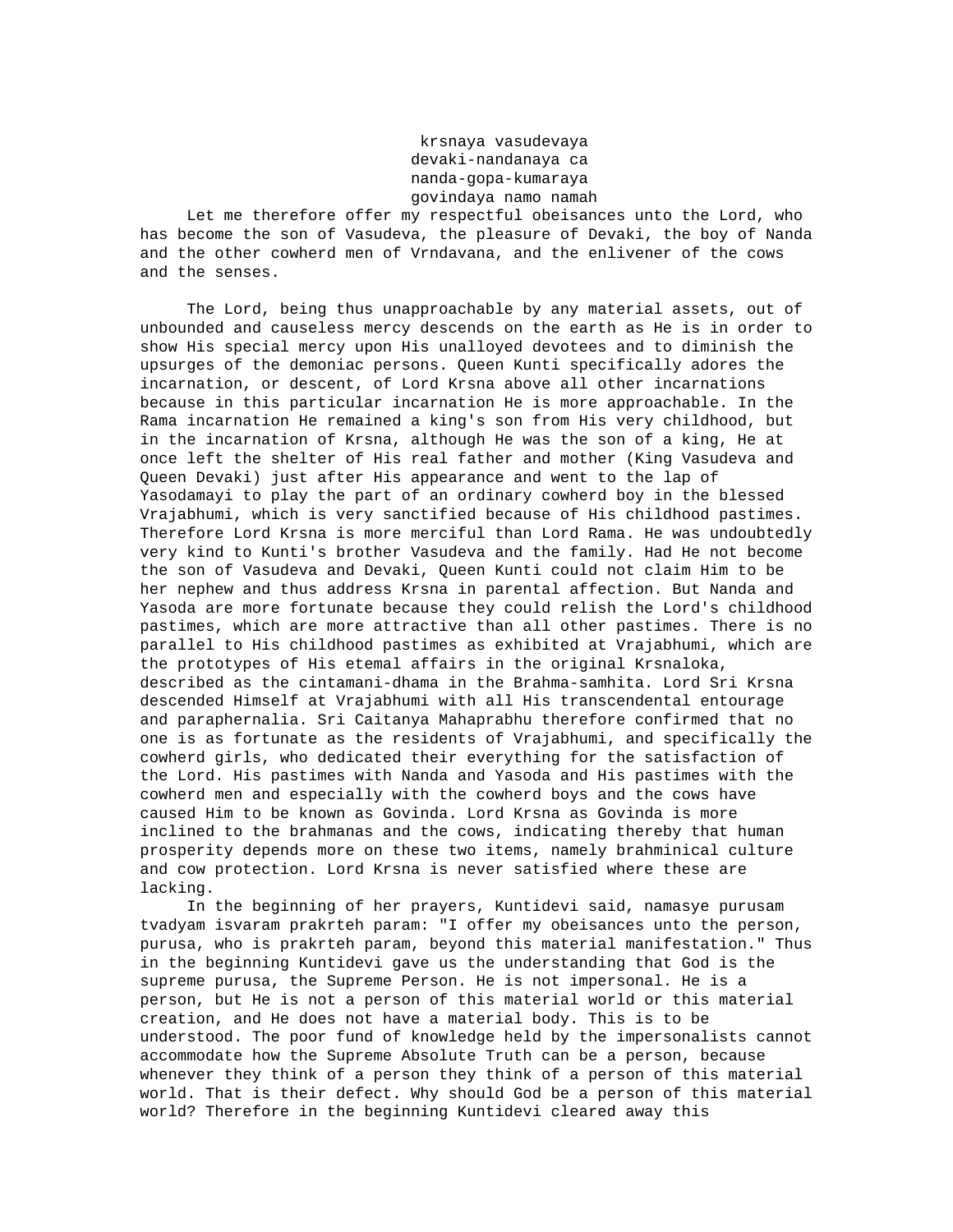misunderstanding by saying that the Lord is prakrteh param, beyond this material creation. Yet He is a person, and now by the grace of Kunti we can understand that this Supreme Person, although alaksyam, invisible, has now visibly appeared as Krsna.

 Kuntidevi says, krsnaya vasudevaya. The word vasudeva is sometimes understood to mean "the all-pervading." The impersonalists have this conception of Vasudeva, and therefore Kuntidevi points out, "That Vasudeva, the all-pervading, is Krsna." Isvarah sarva-bhutanam hrd-dese 'rjuna tisthati: Krsna, the Supreme Lord, is present in everyone's heart. Thus He is all-pervading.

 Krsna, the original person, exists in three features: as the Supreme Personality of Godhead, as the all-pervading Paramatma (the Supersoul), and as the impersonal Brahman effulgence. Those who are interested in bhakti-yoga have no interest in the impersonal Brahman effulgence, which is for common men. If one were an inhabitant of the sun, what interest would he have in the sunshine? That would be most insignificant for him. Similarly, those who are advanced in spiritual life are not interested in the impersonal Brahman effulgence. Rather, they are interested in purusa, the Supreme Person, Vasudeva. As stated in Bhagavad-gita, this realization of the Supreme Person takes place after many, many births (bahunam janmanam ante). The jnanis, the impersonalists, who are attached to the Brahman effulgence, try to understand the Absolute Truth by dint of their knowledge, but they do not know that their knowledge is imperfect and limited whereas Krsna, the Absolute Truth, is unlimited. We cannot approach the unlimited by our limited knowledge. That is not possible.

 By the grace of devotees like Kuntidevi, we can understand that the all-pervading Absolute Truth, Vasudeva, Paramatma, is present as Krsna (krsnaya vasudevaya). This realization of Vasudeva is not possible for impersonalists very easily. Krsna says in Bhagavad-gita (7.19):

> bahunam janmanam ante jnanavan mam prapadyate vasudevah sarvam iti sa mahatma sudurlabhah

 "After many births and deaths, he who is actually in knowledge surrenders unto Me, knowing Me to be the cause of all causes and all that is. Such a great soul is very rare." The word mahatma means "broadminded." One who cannot understand Krsna is not broad-minded but cripple-minded. If one becomes broad-minded, then by the grace of Krsna one can understand Krsna.

 The process of understanding Krsna is sevonmukha--by rendenng service. Sevonmukhe hi jihvadau. Realization of Vasudeva is possible by rendering service, beginning with the tongue. The tongue has two functions--to vibrate and to taste. So if one repeatedly hears and vibrates the Hare Krsna mantra and tastes prasada, food offered to Krsna, by this very simple method one will realize Vasudeva, Krsna. Krsna will reveal Himself. It is not that by our endeavor alone we can understand Krsna, but our endeavor in loving service will make us qualified, and then Krsna will reveal Himself (svayam eva sphuraty adah).

 Krsna is very much anxious to take us back home, back to Godhead, but we are stubborn and do not wish to go. Therefore He is always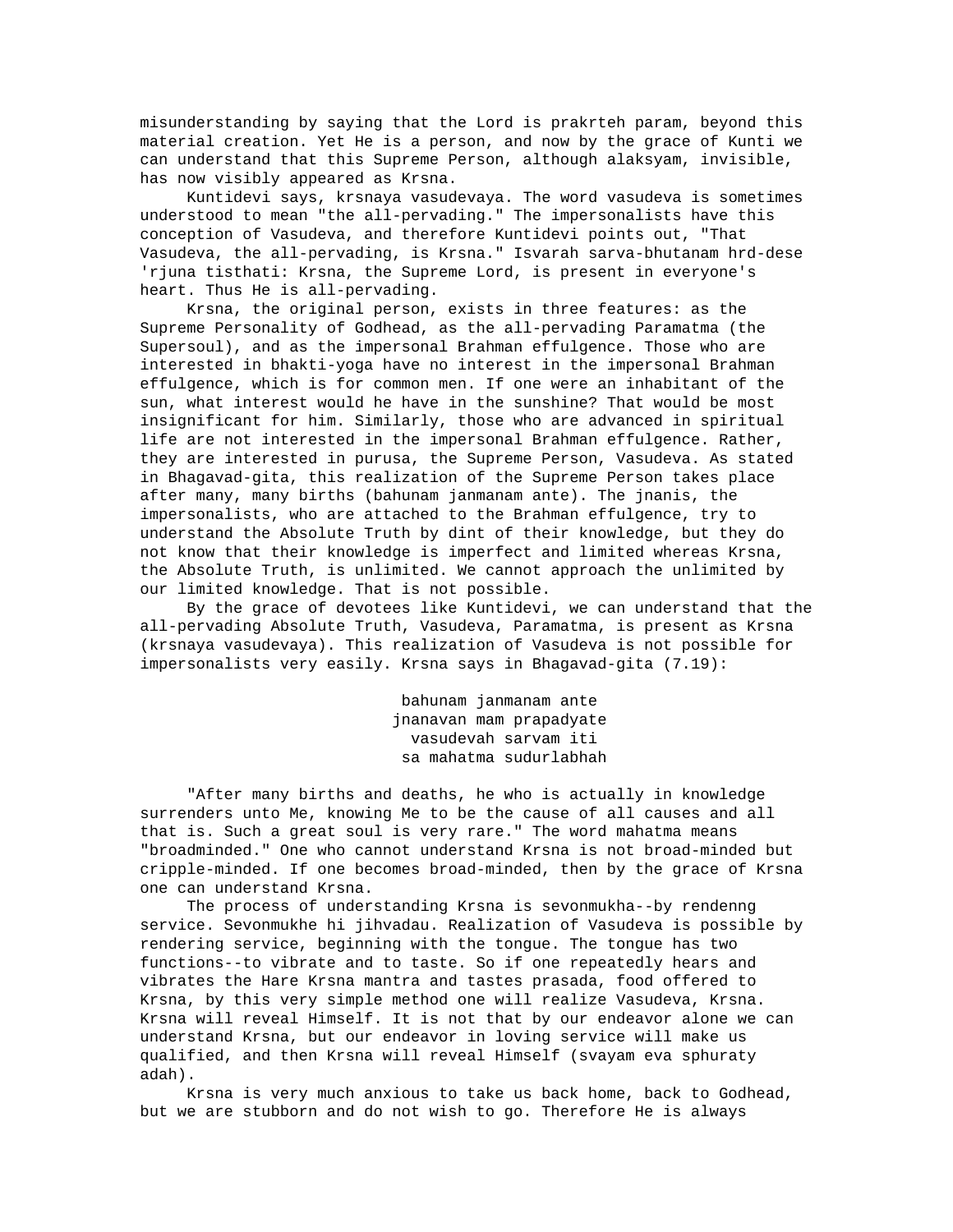looking for the opportunity to take us back home. He is just like an affectionate father. When a son who is a rascal leaves his father and goes loitering in the street, with no food and no shelter, and suffers very much, the father is always anxious to bring the boy back home. Similarly, Krsna is the supreme father, and all the living entities within this material world are exactly like misled children of a wealthy man who have left home to loiter in the street. Therefore the greatest benefit one can bestow upon one's fellow human being is to give him Krsna consciousness. No kind of material profit will satisfy the living entity, but if he is given Krsna consciousness he will actually be satisfied. A bewildered boy loitering in the street may be reminded, "My dear boy, why are you suffering so much? You are the son of a very rich man who has so much property. Why are you loitering in the street?" And if he comes to understand, "Yes, I am the son of this important man. Why shall I loiter in the street?" he may then return home. Therefore the best service is to inform those who have forgotten Krsna, "You are part and parcel of Krsna. You are the son of Krsna, who is full in all opulence. Why are you rotting in this material world?" This is the greatest service. Maya, illusion, is very strong, but it is the duty of every devotee of Krsna to try to enlighten everyone to Krsna consciousness. Kuntidevi, for example, first said that although Krsna, the Supreme Person, is within and without, to rascals and fools He is invisible. Therefore she points out, "Here is the Lord--Krsna."

 Krsna is the all-pervading Supreme Personality of Godhead (krsnaya vasudevaya), but He is very much pleased to become the son of Devaki (devaki-nandanaya). Devaki-nandana is also mentioned in the Atharva Veda. Krsna comes as Devaki-nandana, and His father is Nanda-gopa, Nanda Maharaja. Krsna likes to be related with His devotees who act as father and mother. Although here in this material world we try to make our relationship with the Supreme by accepting Him as father, Krsna wants to become the son. He takes pleasure in becoming the son of a devotee. Ordinary men want God as their father, but that is not very pleasing to Krsna because the son always bothers the father: "Give me this, give me this, give me this."

 Of course, Krsna has immense potencies by which He can supply as much as everyone wants. Eko bahunam yo vidadhati kaman. He supplies food to the elephant, and He supplies food to the ant, so why not to the human being? But rascals do not know this. They work like asses day and night to find bread, and if they go to church, there also they pray, "Give me bread." They are concerned only with the bread problem.

 Although the living entity is the son of the richest, most opulent person, he has created a bread problem. This is called ignorance. He thinks, "If I do not solve my bread problem, if I do not drive my trucks day and night, how can I live?" This is the nonsense of our modern civilization. Where is there a bread problem? Krsna can supply unlimited amounts of bread. There are thousands of elephants in Africa, and Krsna supplies food to them. So if He can supply food to the elephants, why not to the human beings? The Bhagavatam therefore says, "Don't waste your time with this bread problem."

> tasyaiva hetoh prayateta kovido na labhyate yad bhramatam upary adhah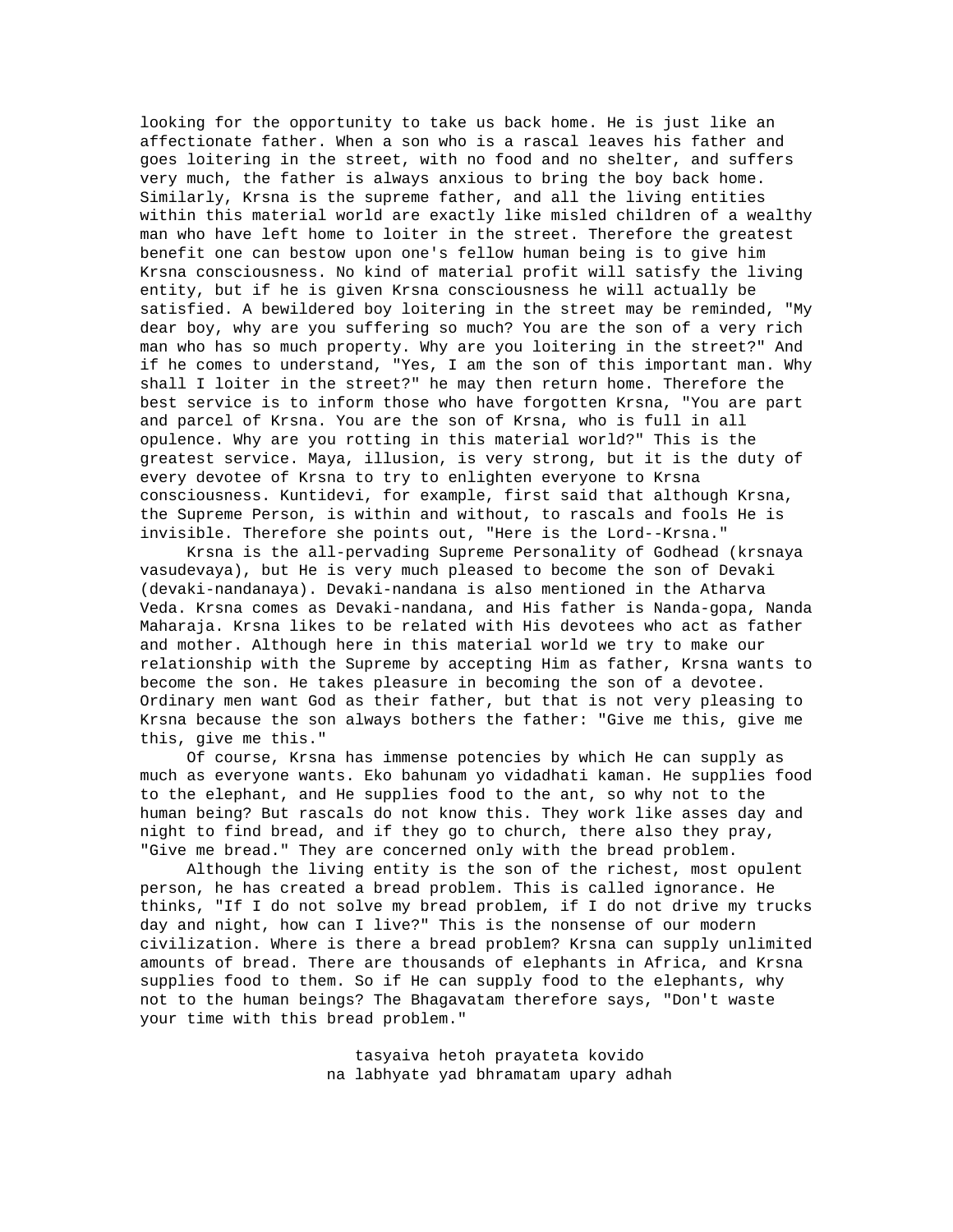We should not waste our time with solving economic problems. Economic development is nonsense. Of course, this proposal is very revolutionary, and people may even hate me for it. "What is Svamiji saying?" they may ask. But actually it is a fact. This economic development is madness. Suppose one has a rich father and enough food. Suppose one knows, "My father is the richest man in the city." Then where is one's economic problem? Actually, that is our position. We have no economic problem. Everything is completely provided. We want water. Just see--there are oceans of water. Of course, we want pure water, and although the ocean has so much water, when water is scarce we shall have to take help from Krsna, who will evaporate the water and turn it into clouds, and then when the rain falls down the water will be sweet. Otherwise we cannot drink it.

 Everything is under control, and everything--water, light, heat, and so on--is complete.

> om purnam adah purnam idam purnat purnam udacyate purnasya purnam adaya purnam evavasisyate

 "The Personality of Godhead is perfect and complete, and because He is completely perfect, all emanations from Him, such as this phenomenal world, are perfectly equipped as complete wholes. Whatever is produced of the complete whole is also complete in itself. Because He is the complete whole, even though so many complete units emanate from Him, He remains the complete balance." (Isopanisad, Invocation) Krsna's stock is never exhausted. We must simply become obedient to Him, and the supply will be there. Therefore a Krsna conscious person has no economic problem; everything is sufficiently supplied by Krsna. In Los Angeles the neighbors of our temple are sometimes very envious. "You do not work," they say to our Krsna conscious devotees. "You have no anxiety. You have four cars. You are eating so nicely. How is that?" Actually, they are right. Somehow or other we are getting everything we need, and we have no problems, for if one simply becomes a sincere servant of Krsna, everything is provided. They are envious of us because we do not work but still we have so much. But why don't they come join us? That they will not do. "Come with us," we say. "Chant Hare Krsna.' "No, no, no. That I cannot do." "All right. Then work with your trucks." By zooming around in their cars and trucks, they have made their own lives dangerous, and they have created danger for others also. At any moment there may be an accident. But they say that this is civilization. Nonsense. This is not civilization. Civilization means calmness, prosperity, and santi, peace. In peace and prosperity one should be Krsna conscious always.

 People work so hard, day and night, simply for a little food, not knowing that their food has already been provided. Avidya karmasamjnanya trtiya saktir isyate (Visnu Purana 6.7.61). This material world is full of ignorance (avidya). Therefore our endeavor should be to become free from this ignorance. It is only for this reason that we should work--to come out of ignorance. We are thinking, "I am this material body. I have to work day and night, and then I shall get my food, and I shall live." This is ignorance. We have lived this life of ignorance in forms other than that of a human being. We have lived in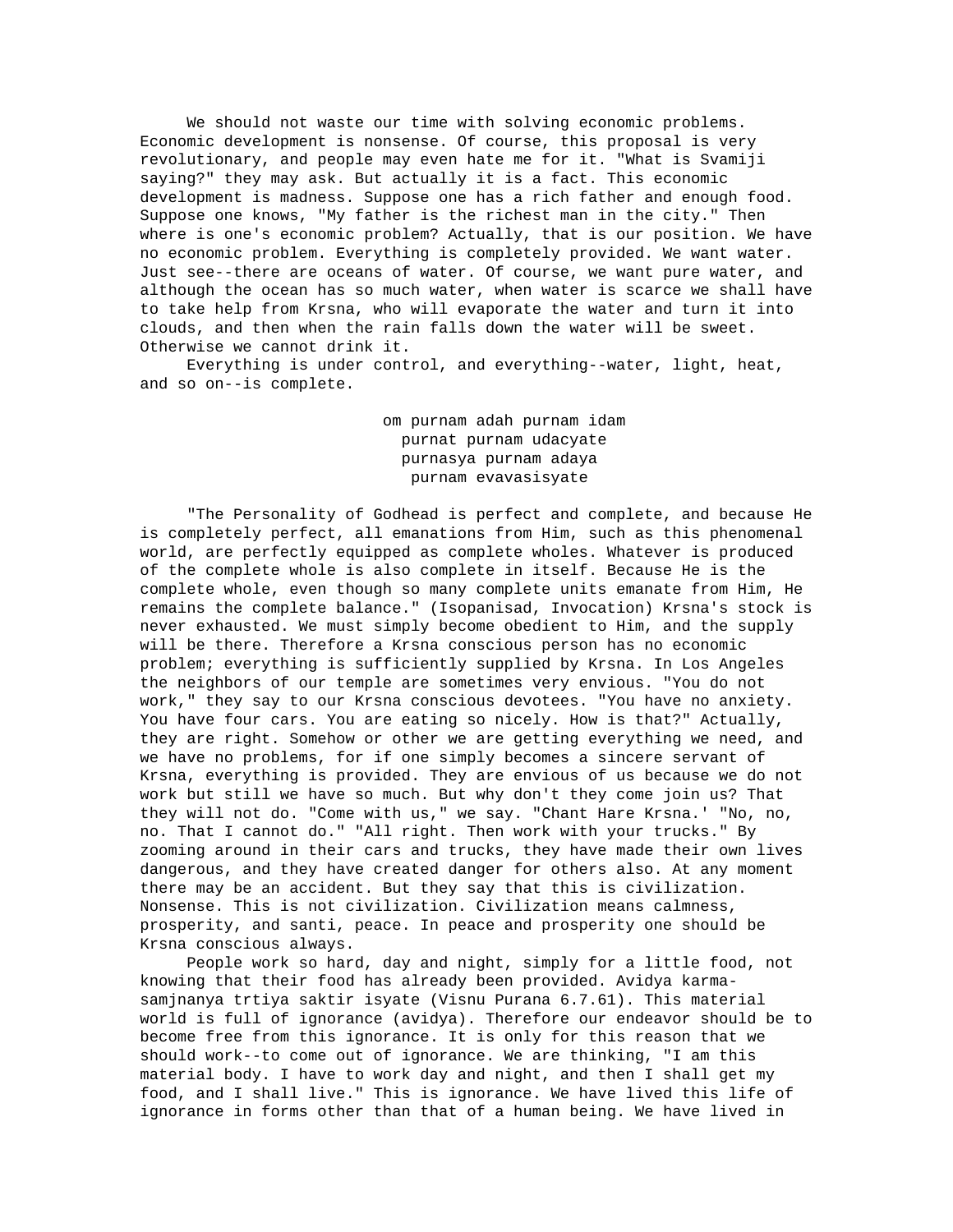bird life, in beast life, and so on, but now, in this life, we should be peaceful, calm, and quiet, and should simply inquire about the Absolute Truth (jivasya tattva-jijnasa, athato brahma jijnasa). That should be one's occupation.

 We are simply sitting down and inquiring about Krsna, and this is what one should do. This is life. Why should one work day and night like an ass? What kind of life is this? No. This is not life. Therefore the Bhagavatam says to one who is intelligent (kovida), "Your life should be engaged for this purpose--for understanding the Absolute Truth." Then how will my economic problem be solved? The answer is that happiness one desires from economic development will come automatically in due course of time. Tal labhyate duhkhavad anyatah (SB. 1.5.18). We are looking for happiness. Are you looking for distress? "No, sir." Then why does distress come upon you? If you are not eager for calamities and distress, why do they come upon you? According to our karma, our life holds some portion of happiness and some portion of distress. Therefore, if distress comes without invitation, happiness will also come without invitation.

 We are already destined to have a certain amount of happiness and a certain amount of distress, and we cannot change that. The change we should make, therefore, is to get free from this material condition of life. That should be our only business. According to our karma, we are sometimes taking birth in a higher planetary system as demigods and sometimes taking birth as cats and dogs or as germs in stool. Therefore Caitanya Mahaprabhu said:

## ei rupe brahmanda bhramite kona bhagyavan jiva guru-krsna-prasade paya bhakti-lata-bija

 "According to their karma, all living entities are wandering throughout the entire universe. Some of them are being elevated to the upper planetary systems, and some are going down into the lower planetary systems. Out of many millions of wandering living entities, one who is very fortunate gets an opportunity to associate with a bona fide spiritual master by the grace of Krsna. By the mercy of both Krsna and the spiritual master, such a person receives the seed of the creeper of devotional service." (Cc. Madhya 19.151) Only a fortunate living entity gets the opportunity to associate with Krsna and Krsna's devotee, and in this way he gets the seed of devotional service, the chanting of the Hare Krsna mantra, and then his life becomes sublime.

 Kuntidevi, therefore, is pointing our attention toward Krsna, the Supreme Person, who is alaksya, invisible to all. Who is that invisible person? Here--Krsna. "Oh, Krsna," one may say. "There are so many Krsnas." Therefore Kuntidevi says, "I am offering my prayers to Vasudeva, the son of Vasudeva." "There are many Vasudevas." "No. Nandagopa-kumaraya: I am praying to the foster son of Maharaja Nanda." In this way, three times she points out, "Here is Krsna."

 Krsna officially takes birth as the son of Devaki and Vasudeva, but in His childhood He enjoys the company of mother Yasoda and Nanda Maharaja. This is Krsna's pastime. A nanda-lilamaya-vigrahaya: Krsna's pastimes are all jubilant. Anandamayo 'bhyasat (Vedanta-sutra 1.1.12): He is by nature full of bliss. We shall never find Krsna unhappy. Krsna is always happy, and whoever associates with Him is also happy. Therefore He is known as Govinda. The word go means "senses." We are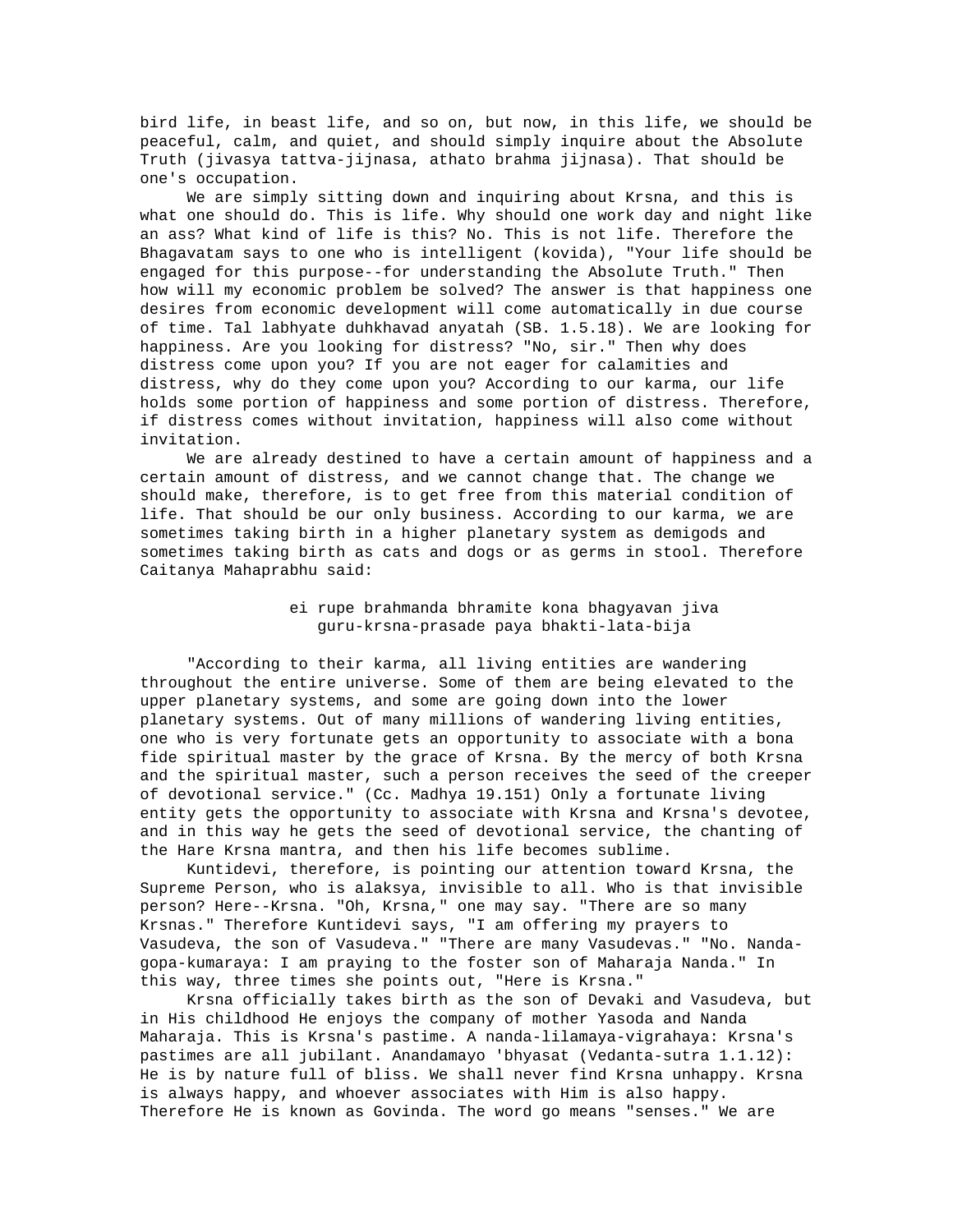looking for sense gratification, and if we associate with Krsna we shall enjoy our senses abundantly, just like the gopis who are dancing with Krsna. Thus there is no scarcity of sense gratification, but this sense gratification in association with Krsna is not gross sense gratification; rather, it is the spiritual sense gratification enjoyed in the spiritual world. Ananda-cin-maya-sad-ujjvala-vigrahasya. That ananda, or pleasure, is not the thirdclass ananda we enjoy with our bodily senses. Such bodily enjoyment is not ananda but illusion. We are thinking, "I am enjoying," but that ananda is not factual, because we cannot enjoy this material pleasure of the senses for long. Everyone has experience that this material pleasure comes to an end. Spiritual enjoyment, however, does not end; rather, it increases. That is the difference. Ananda-cinmaya-sad-ujjvala-vigrahasya govindam adi-purusam tam aham bhajami (Brahma-samhita 5.32). Therefore we have to associate with Govinda.

 Here also it is said, govindaya namo namah: "I offer my respectful obeisances to Govinda." The Krsna consciousness movement is so sublime that it puts one directly in contact with Govinda. The worship of the Deity of Krsna in the temple is also direct contact with Govinda. Srivigraharadhana-nitya-nana-srngara-tan-mandira-marjanadau (Sri-gurvastaka 3). The vigraha, the Deity of Krsna, appears by Krsna's mercy. Because Krsna is alaksya, invisible, He becomes visible to give us the facility to see Him. It is not that Krsna is stone, wood, or metal. Krsn'a is always Krsna, but because we cannot see anything beyond material elements like wood, stone, and metal, He appears in a form made of these elements. But He is neither wood, metal, nor stone. When we associate with the Deity, we associate with Krsna personally. Because Krsna is invisible, He very kindly takes a form that is visible to us. This is Krsna's mercy. Do not think, "Oh, here is a stone Krsna." Krsna is everything, and therefore Krsna is stone also, but He is not the kind of stone that cannot act. Even in the form of stone or metal, Krsna can act as Krsna, and one who worships the Deity will perceive that. Svayam eva sphuraty adah. The Deity, although apparently stone, may speak with a devotee. There are many instances in which this has happened.

 I am very pleased, therefore, when my disciples nicely dress the Deity, offer the Deity nice foodstuffs, and keep the temple very clean. Sri-mandira-marjanadau. Marjana means "cleansing." Whether one dresses Krsna or cleanses the temple, the spiritual benefit one receives is the same. Don't think, "I am only a cleanser, and he is a dresser." No, the person who is dressing the Deity and the person who is cleansing the temple are the same because Krsna is absolute. Therefore, one should engage in Krsna's service in any way, and one's life will be successful. This is the Krsna consciousness movement.

 By the grace of Kuntidevi we can understand that Krsna, Vasudeva, is the Supreme Personality of Godhead. The word vasudeva also indicates that the Lord is understood when one comes to the platform of pure goodness, which is also called vasudeva, or visuddha-sattva. Sattvam visuddham vasudeva-sabditam (SB. 4.3.23). To understand the Supreme Lord, we must first come to the platform of sattva, goodness, but goodness here in the material world is sometimes contaminated by the lower qualities ignorance and passion. By hearing about Krsna, however, one comes to the platform of pure goodness. Srnvatam sva-kathah krsnah punya-sravana-kirtanah. We should try to hear and chant about Krsna always, twenty-four hours a day, and in this way the dirty things will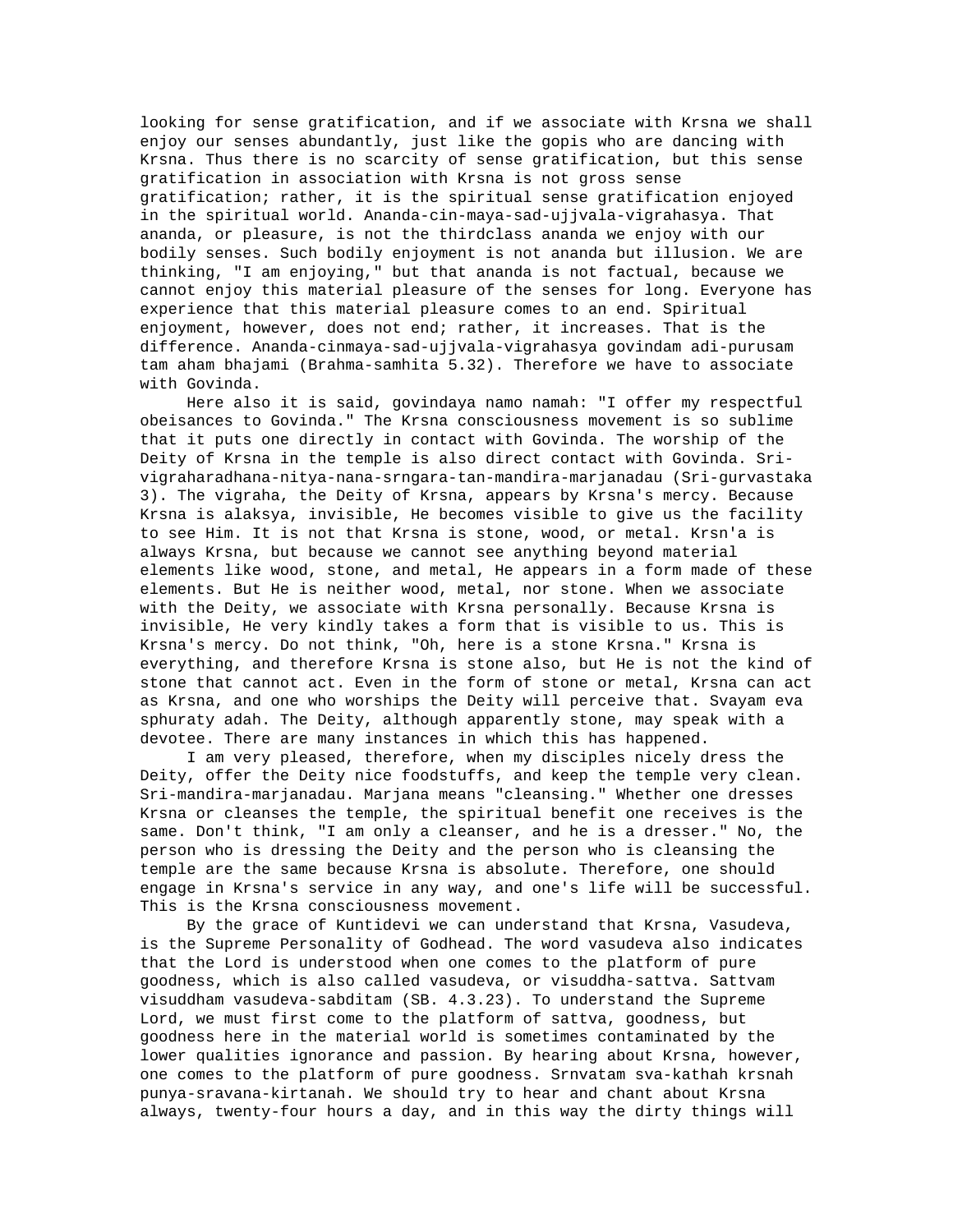be cleansed from our hearts. It is not that one should only attend a bhagavata-saptaha, an official reading of Srimad-Bhagavatam for seven days. That is another form of exploitation. In the Bhagavatam it is said, nasta-prayesv abhadresu nityam bhagavata-sevaya. The word nityam means "daily" or "twenty-four hours a day." One should always read Srimad-Bhagavatam and carry out the order of one's spiritual master. The word bhagavata may refer either to the spiritual master or to the book Srimad-Bhagavatam. So one should always serve the person bhagavata or the book Bhagavata. Bhagavaty uttama-sloke bhaktir bhavati naisthiki. Then one will be fixed immovably (naisthiki) in devotional service to the Supreme Personality of Godhead.

 In this way, one should realize the benefits of the Krsna consciousness movement by the prescribed spiritual process and try to distribute these benefits to other people. To awaken the dormant Krsna consciousness of others is the greatest welfare activity in the world. We can actually see that devotees who were not Krsna conscious four or five years ago have been awakened and are now Krsna conscious. Similarly, others can be awakened also. There is no difficulty. The process is the same.

 By following in the footsteps of devotees like Kunti, we shall be able to understand Krsna's identity. For example, we may ask a person's identity by asking, "What is your father's name?" So Srimad-Bhagavatam presents God with His father's name, His mother's name, and even His address. We are not impersonalists with a vague idea of God. If one takes advantage of the Krsna consciousness movement, one can understand God perfectly and completely.

Chapter Five

The Vision of Lotuses

 namah pankaja-nabhaya namah pankaja-maline namah pankaja-netraya namas te pankajanghraye

 My respectful obeisances are unto You, O Lord, whose abdomen is marked with a depression like a lotus flower, who are always decorated with garlands of lotus flowers, whose glance is as cool as the lotus, and whose feet are engraved with lotuses.

 Here are some of the specific symbolical marks on the spiritual body of the Personality of Godhead which distinguishes His body from the bodies of all others. They are all special features of the body of the Lord. The Lord may appear as one of us, but He is always distinct by His specific bodily features. Srimati Kunti claims herself unfit to see the Lord because of her being a woman. This is claimed because women, sudras (the laborer class), and the dvija-bandhus, or the wretched descendants of the higher three classes, are unfit by intelligence to understand transcendental subject matter concerning the spiritual name, fame, attributes, forms, etc., of the Supreme Absolute Truth. Such persons, although they are unfit to enter into the spiritual affairs of the Lord, can see Him as the arca-vigraha, who descends on the material world just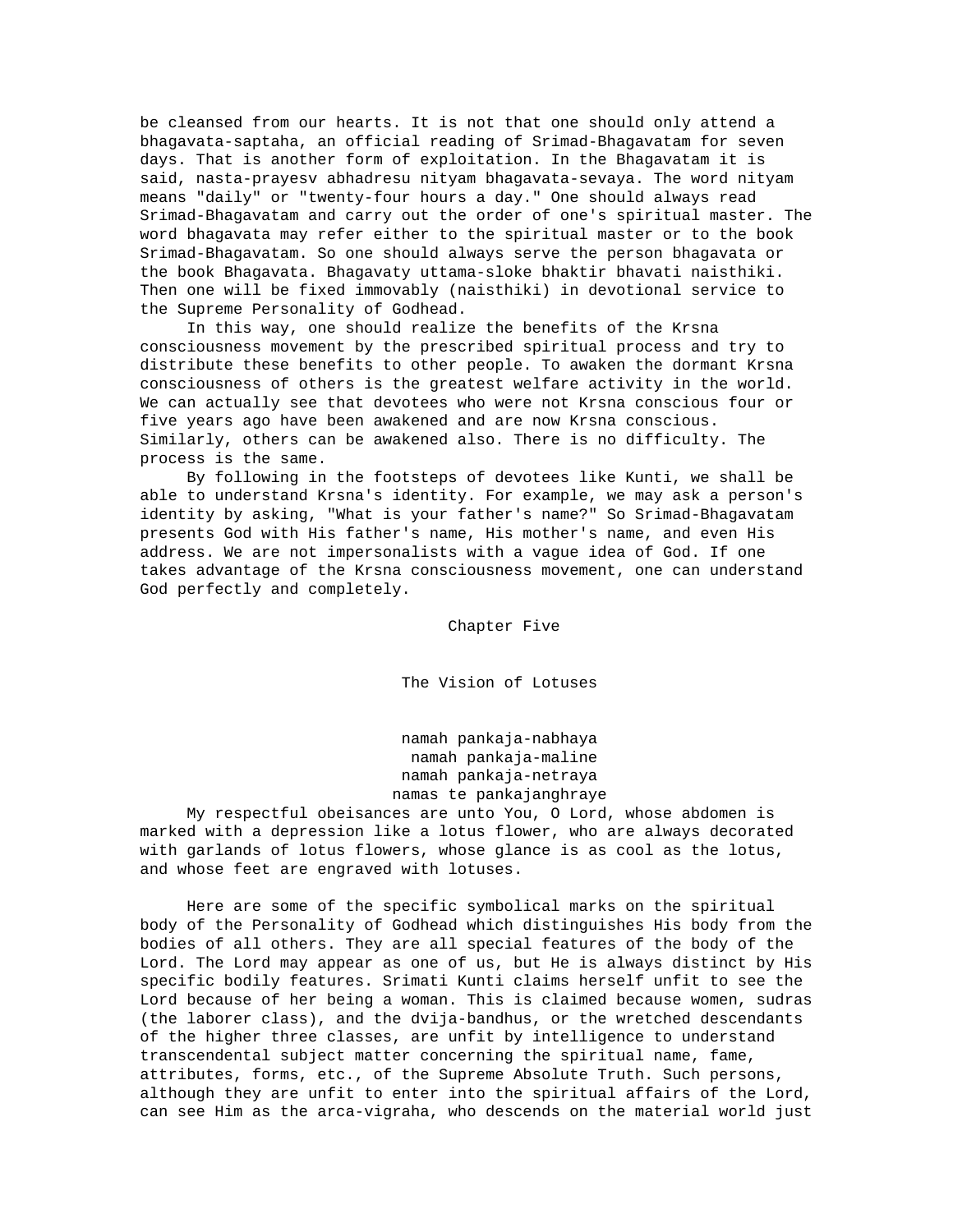to distribute favors to the fallen souls, including the above-mentioned women, sudras, and dvija-bandhus. Because such fallen souls cannot see anything beyond matter, the Lord condescends to enter into each and every one of the innumerable universes as the Garbhodakasayi Visnu, who grows a lotus stem from the lotuslike depression in the center of His transcendental abdomen, and thus Brahma, the first living being in the universe, is born. Therefore, the Lord is known as the Pankajanabhi. The Pankajanabhi Lord accepts the arca-vigraha (His transcendental form) in different elements, namely a form within the mind, a form made of wood, a form made of earth, a form made of metal, a form made of jewels, a form made of paint, a form drawn on sand, etc. All such forms of the Lord are always decorated with garlands of lotus flowers, and there should be a soothing atmosphere in the temple of worship to attract the burning attention of the nondevotees always engaged in material wranglings. The meditators worship a form within the mind. Therefore, the Lord is merciful even to the women, sudras, and dvija-bandhus, provided they agree to visit the temple and worship the different forms made for them. Such temple visitors are not idolaters, as alleged by some men with a poor fund of knowledge. All the great acaryas established such temples of worship in all places just to favor the less intelligent, and one should not pose himself as transcending the stage of temple worship while one is actually in the category of the sudras and the women or less. One should begin to see the Lord from His lotus feet, gradually rising to the thighs, waist, chest, and face. One should not try to look at the face of the Lord without being accustomed to seeing the lotus feet of the Lord. Srimati Kunti, because of her being the aunt of the Lord, did not begin to see the Lord from the lotus feet because the Lord might feel ashamed, and thus Kuntidevi, just to save a painful situation for the Lord, began to see the Lord just above His lotus feet, i.e., from the waist of the Lord, gradually rising to the face, and then down to the lotus feet. In the round, everything there is in order.

 If one sees a lotus flower, one can immediately remember Krsna. For example, if one loves one's child and one sees any of the child's garments, or his shoes or a small ship or any of his playthings, one will immediately remember the child: "Oh, these are my child's shoes. These are my child's playthings. This is his garment." This is the nature of love. So if one actually loves God, Krsna, one can remember Him always.

 It is not difficult to remember Krsna. Here Kuntidevi describes Krsna with reference to lotus flowers. Similarly, when Krsna describes Himself in Bhagavad-gita, He says, raso 'ham apsu kaunteya: "I am the taste of liquids." So one can remember Krsna by tasting water. Even if one is drinking liquor, if he thinks, "The taste of this drink is Krsna," he will one day turn out to be a great saintly person. So I can request even drunkards to become Krsna conscious, what to speak of others, because Krsna says, raso 'ham apsu kaunteya: "I am the taste of liquids." Generally in this context "liquid" is taken to mean water. But liquor is also liquid; it is only sugar and molasses or some other combination fermented and distilled. Of course, it is bad because it creates intoxication. Although in one sense nothing is bad, liquor is bad because it creates bad effects. In America there are many drunkards. There is no scarcity of them. But I may request even the drunkards, "When drinking wine, kindly remember that the taste of this drink is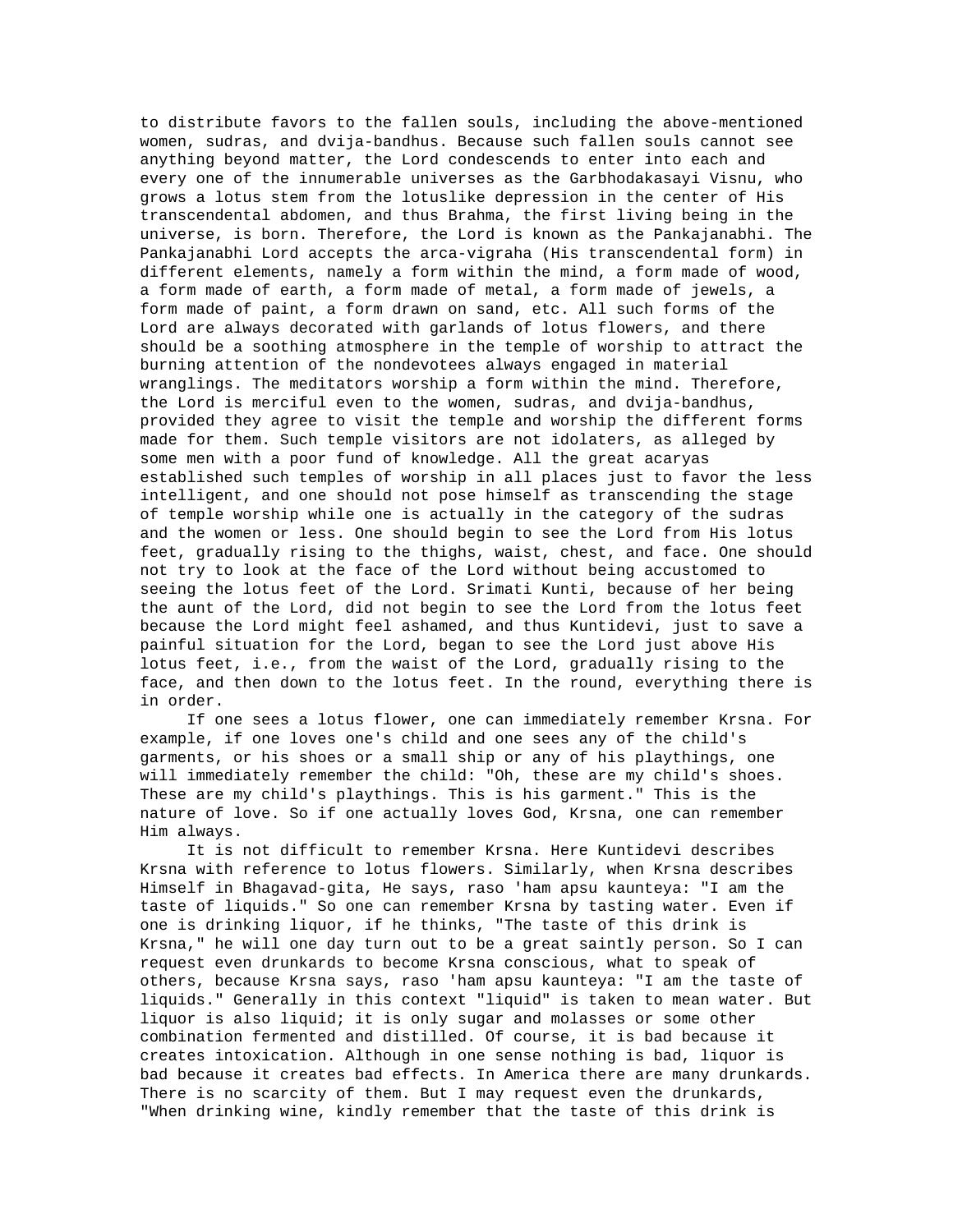Krsna. Just begin in this way, and one day you will become a saintly, Krsna conscious person."

 So Krsna is available under any circumstances, if we want to catch Him. Krsna says in Bhagavad-gita (10.10):

> tesam satata-yuktanam bhajatam priti-purvakam dadami buddhi-yogam tam yena mam upayanti te

 "To those who are constantly devoted and who worship Me with love, I give the understanding by which they can come to Me." If one is actually very serious in searching for Krsna, Krsna is everywhere. Andantara-stha-paramanu-cayantara-stham govindam adi-purusam tam aham bhajami (Brahma-samhita 5.35). Krsna is present within the universe, within our hearts, and even within the atom. So it is not difficult to find Him, but one must know the process by which to do so. This process is very simple, and by the order of Sri Caitanya Mahaprabhu we are distributing this process to everyone, without charge. The process is to chant Hare Krsna. As soon as one chants Hare Krsna, one will immediately understand Krsna.

 Similarly, simply by hearing or chanting the verses of Srimad-Bhagavatam, one can be purified. Whatever knowledge exists in the world is present in Srimad-Bhagavatam. It includes literature, poetry, astronomy, philosophy, religion, and love of Godhead. Srimad-bhagavatam pramanam amalam. If one simply reads Srimad-Bhagavatam, he gains the topmost education, for if one studies Srimad-Bhagavatam he will be well versed in every subject matter. Even if one does not understand a single word of the mantras of Srimad-Bhagavatam, the vibrations themselves have such power that simply by chanting one will be purified. Srnvatam svakathah krsnah punya-sravana-kirtanah. The word punya means "pious," sravana means "hearing," and kirtana means "chanting." One who chants or hears the verses of Srimad-Bhagavatam becomes pious automatically. To become pious one generally has to endeavor a great deal, but if one simply hears the verses of Srimad-Bhagavatam or Bhagavad-gita one becomes pious automatically. Therefore it is a rigid principle in every temple of our Krsna consciousness movement that there must be a daily class for hearing and chanting. Our movement is meant for training spiritual leaders, but without hearing and chanting it is impossible to become a leader. Of course, in the material world it is possible, but not in the spiritual world.

> mali hana sei bija kare aropana sravana-kirtana jale karaye secana (Cc. Madhya 19.152)

 Hearing and chanting waters the seed of devotional service, which develops one's original consciousness.

 So here, in these prayers, Kuntidevi, a great devotee, is giving us an opportunity to become Krsna conscious simply by concentrating our mind on pankaja, the lotus flower. Panka means "mud," and ja means "generate." Although the lotus flower is generated from mud, it is a most important flower, and Krsna likes it very much. Kuntidevi therefore describes all the parts of Krsna's body with reference to lotus flowers,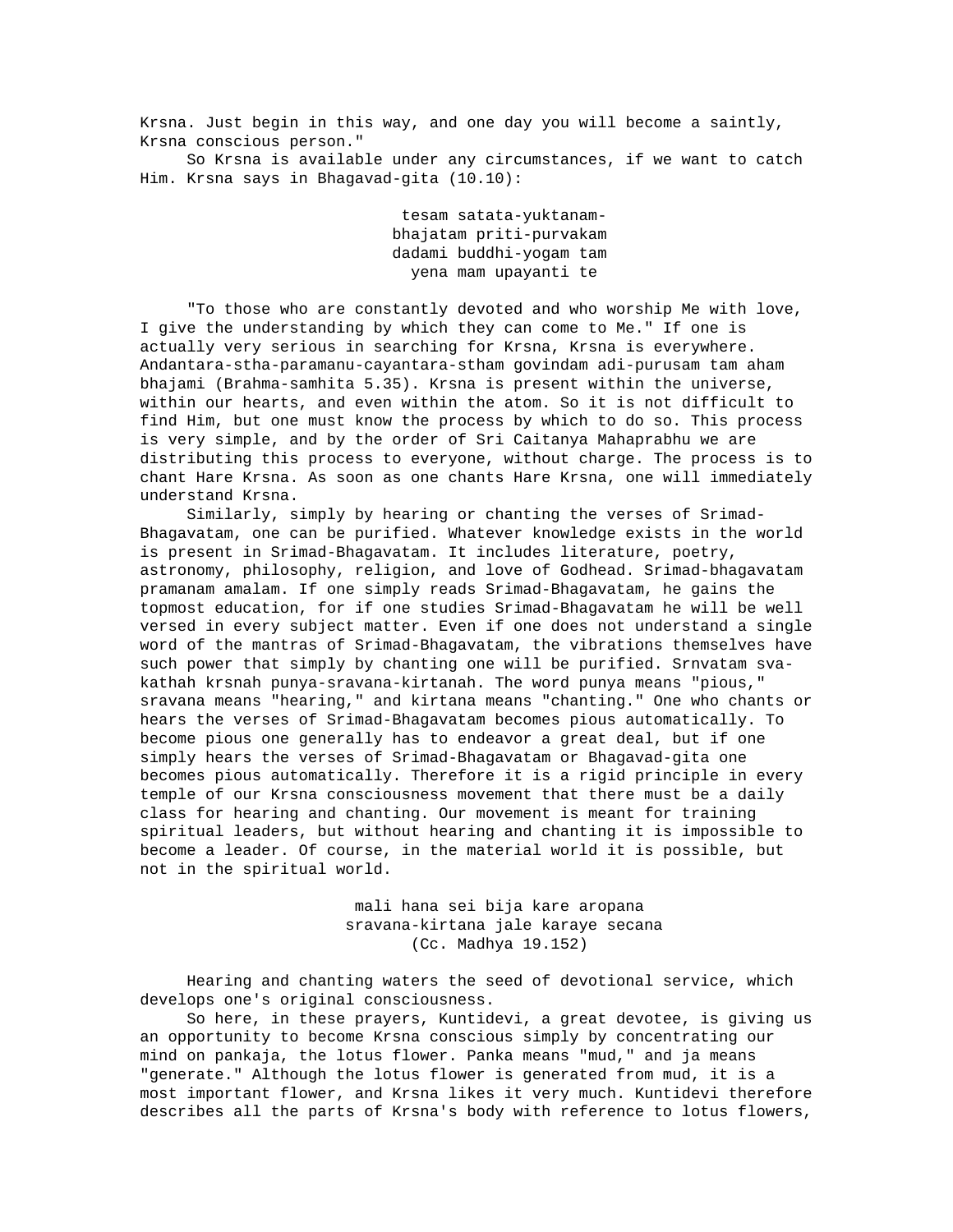so that as soon as one sees a lotus flower one will immediately think of Krsna: "Oh, Krsna's navel is just like a lotus, and from Krsna's navel grew the stem of the lotus upon which Brahma, the creator of this universe, was born. This universe includes so many planets, seas, mountains, and cities with motorcars and other paraphernalia, but the entire universe began from that lotus."

 Namah pankaja-maline. From Krsna comes the wonderful lotus flower that contains the seed of the entire universe. But He is not the source of only one such flower. Krsna is not so poor that He simply produces one lotus flower and then is finished. No. Just as there may be a garland with many flowers, Krsna is the source of innumerable universes, which may be compared to a big garland of lotuses. This is God. Yasyaika-nisvasita-kalam athavalambya/ jivanti loma-vilaja jagadandanathah (Brahmasamhita 5.48). Krsna is unlimited. We are very much concerned with this one planet, but Krsna's creation contains an unlimited number of planets. We cannot count how many planets there are, any more than one can count how many hairs there are on one's head. This is the nature of Krsna's creation. To give another example, on one tree there is an unlimited number of leaves. Similarly, there is an unlimited number of planets, and there are unlimited universes. Therefore, Krsna is unlimited.

 Krsna's navel resembles a lotus, He is garlanded with lotuses, and His eyes are also compared to the petals of a lotus (alola-candrakalasad-vanamalya-vamsi, Brahma-samhita 5.31). So if we simply think of only this one verse, which describes Krsna's body with reference to the lotus, we can meditate our whole life on how beautiful Krsna is, how wise Krsna is, and how Krsna manifests His creation. This is meditation- -thinking of Krsna. Dhyanavasthita-tad-gatena manasa pasyanti 'yamyoginah. A yogiis one who always thinks of Krsna.

 Those who think of something impersonal are not yogis. Their meditation simply involves undergoing more and more labor (kleso 'dhikaras tesam avyaktasakta-cetasam), and they cannot reach anything substantial. Therefore after meditation they say, "Come on, give me a cigarette. Come on, my throat is now dry. Give me a cigarette." That is not meditation. Meditation means thinking of Krsna always (satatam cintayanto mam) and endeavoring to advance in Krsna consciousness with a firm vow (yatantas ca drdha-vratah).

 We have to be purified. Param brahma param dhama pavitram paramam bhavan. Because Krsna is pure, we cannot approach Krsna impurely. But if we think of Krsna always and meditate upon Krsna, then we shall be purified. Punya-sravana-kirtanah. That meditation can be possible by hearing and chanting, and then thinking of Krsna will automatically come. That is the process of Krsna consciousness. Sravanam kirtanam visnoh smaranam. The word smaranam means "remembering." If we chant and hear, then remembrance will automatically come, and then we shall engage in worshiping Krsna's lotus feet (sevanam). Then we shall engage in the temple worship (arcanam) and offering prayers (vandanam). We shall engage ourselves as Krsna's servants (dasyam), we shall become Krsna's friends (sakhyam), and we shall surrender everything to Krsna (atmanivedanam). This is the process of Krsna consciousness.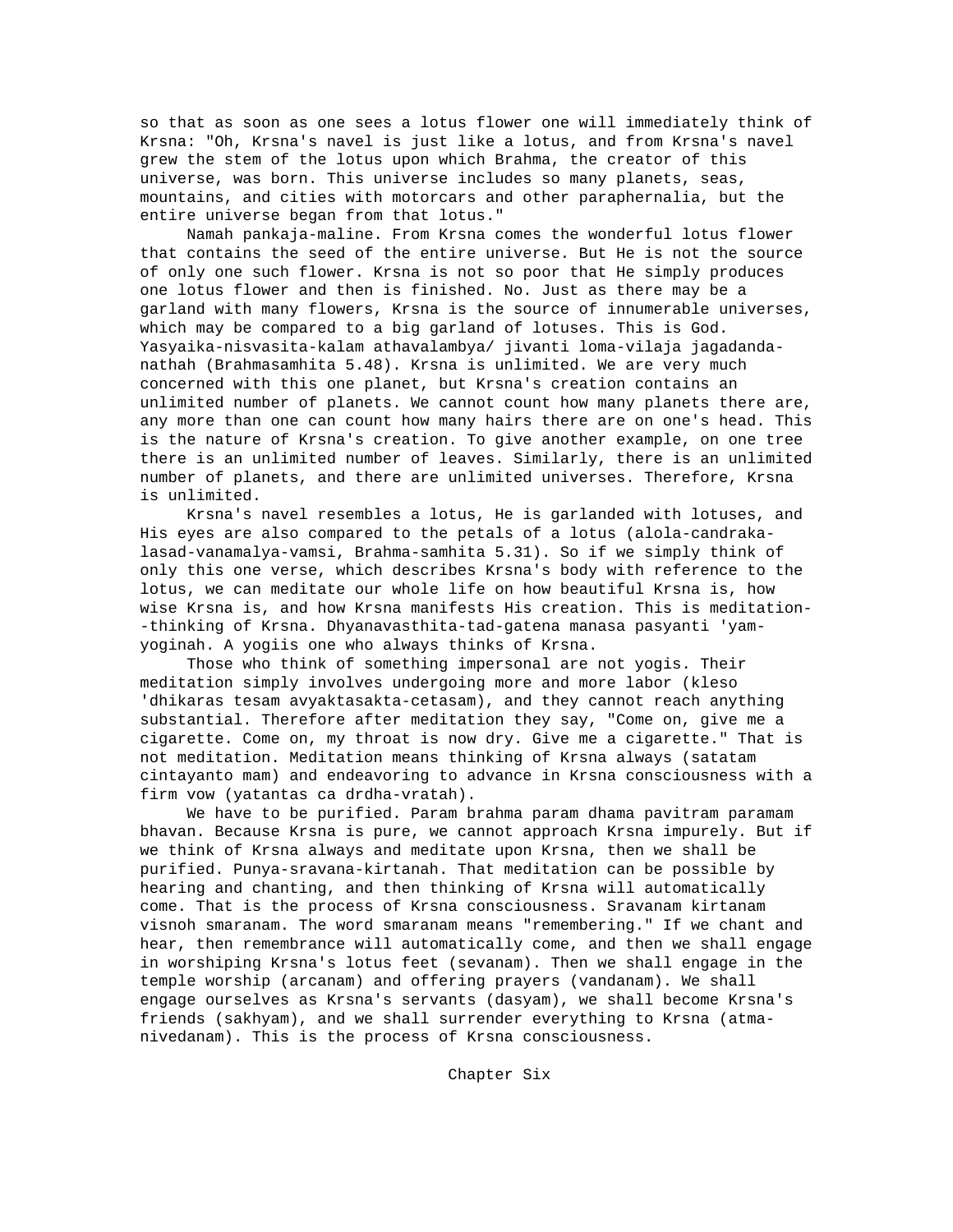yatha hrsikesa khalena devaki kamsena ruddhaticiram sucarpita vimocitaham ca sahatmaja vibho tvayaiva nathena muhur vipad-ganat O Hrsikesa, master of the senses and Lord of lords, You have

released Your mother, Devaki, who was long imprisoned and distressed by the envious King Kamsa, and me and my children from a series of constant dangers.

 Devaki, the mother of Krsna and sister of King Kamsa, was put into prison along with her husband, Vasudeva, because the envious King was afraid of being killed by Devaki's eighth son (Krsna). The King killed all the sons of Devaki who were born before Krsna, but Krsna escaped the danger of child-slaughter because He was transferred to the house of Nanda Maharaja, Lord Krsna's foster father. Kuntidevi, along with her children, was also saved from a series of dangers. But Kuntidevi was shown far more favor because Lord Krsna did not save the other children of Devaki, whereas He saved the children of Kuntidevi. This was done because Devaki's husband, Vasudeva, was living, whereas Kuntidevi was a widow and there was none to help her except Krsna. The conclusion is that Krsna bestows more favor upon a devotee who is in greater dangers. Sometimes He puts His pure devotees in such dangers because in that condition of helplessness the devotee becomes more attached to the Lord. The more the attachment is there for the Lord, the more success is there for the devotee.

 Devaki, the devotee who became the mother of Krsna, was not an ordinary woman. After all, who can become the mother of the Supreme Personality of Godhead? Krsna agrees to become the son only of the most advanced devotee. In their previous lives, Devaki and her husband underwent severe austerities, and when Krsna therefore appeared before them, wanting to give them a benediction, they told Him that they wanted a son like God. But where can there be another person equal to God? That is not possible. God is asamaurdhva; that is, no one can be equal to or greater than Him. There cannot be any competition. One cannot say, "I am God, you are God, he is God, we are all God." No. One who says this is a dog, not God, for God is great, and He has no competitor. No one is equal to Him; everyone is lower. Ekale isvara krsna ara saba bhrtya: the only master is Krsna, God, and everyone else is His servant, including even great demigods like Brahma, Visnu, and Siva, not to speak of others. Siva-virinci-nutam. In the sastra, the Vedic scriptures, it is said that Lord Krsna is offered respect even by Lord Siva and Lord Brahma, the topmost demigods.

 Above the human beings there are demigods. As we human beings are above the lower animals, above us there are demigods, the most important of whom are Lord Brahma and Lord Siva. Lord Brahma is the creator of this universe, Lord Siva is its destroyer, and Lord Visnu, who is Krsna Himself, is its maintainer. For the maintenance of this material world there are three gunas, or modes of material nature--sattva-guna (the mode of goodness), rajo-guna (the mode of passion), and tamo-guna (the mode of ignorance). Lord Visnu, Lord Brahma, and Lord Siva have each taken charge of one of these modes--Lord Visnu of sattva-guna, Lord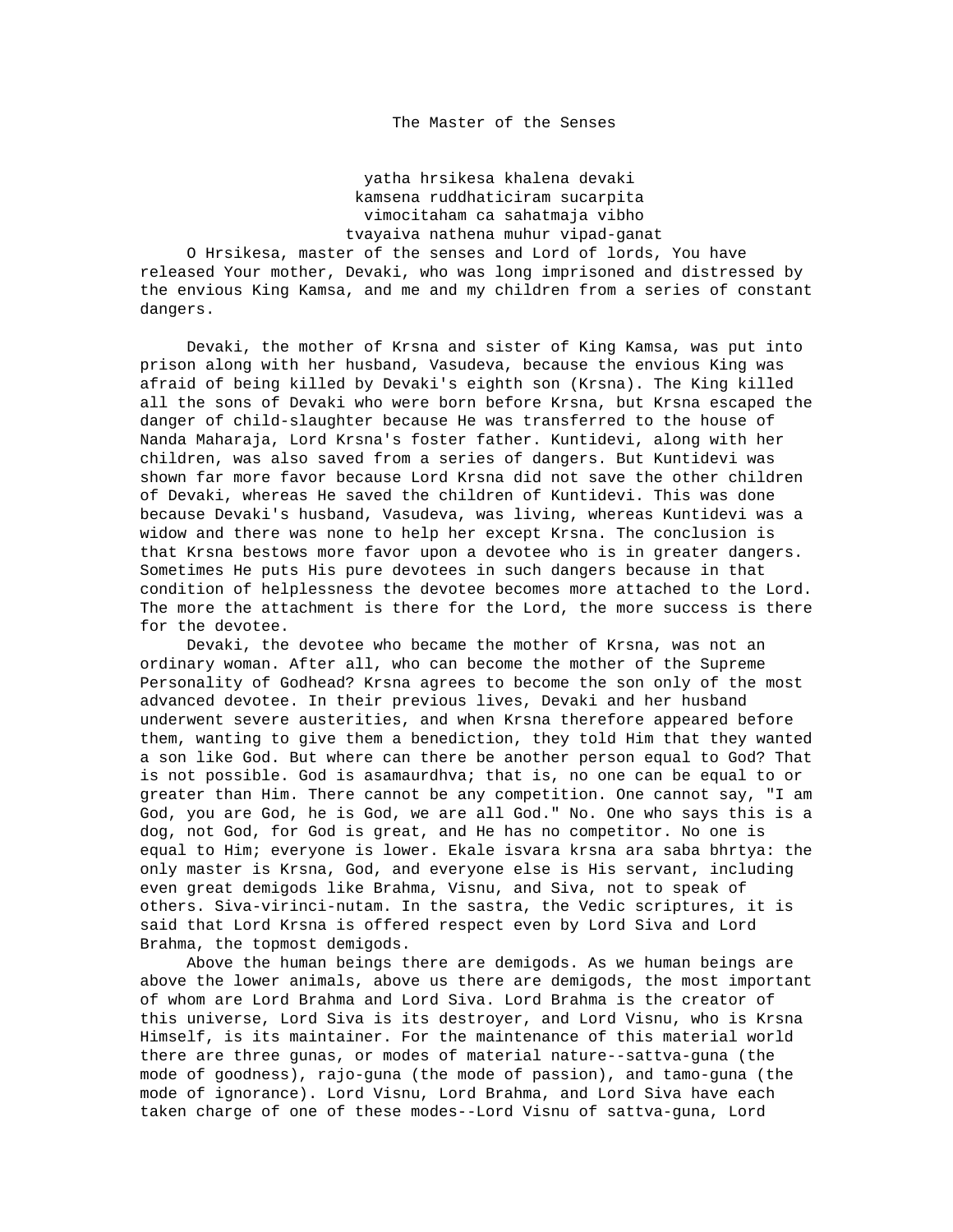Brahma of rajo-guna, and Lord Siva of tamo-guna. Yet these three controllers are not under the influence of the gunas. Just as the superintendent of a jail is not a prisoner but the controlling officer, so Lord Siva, Lord Visnu, and Lord Brahma control these three gunas and are not under the control of the gunas.

 But above all others, the supreme controller is Krsna, who is known as Hrsikesa. The word hrsika means "senses." We are enjoying our senses, but ultimately the controller of the senses is Krsna. Consider my hand, for example. I claim, "This is my hand. I can fight you with a good fist." I am very much proud. But I am not the controller; the controller is Krsna, because if He withdraws my hand's power to act, the hand will be paralyzed. Although I claim, "It is my hand, and I shall use it," when it is paralyzed I cannot do anything. Therefore, I should understand that although I possess this hand by the grace of Krsna, I am not its controller. This is Krsna consciousness.

 A sane man will think, "If this hand is ultimately controlled by Krsna, then it is meant for Krsna." This is a commonsense understanding. I claim, "This is my hand, this is my leg, this is my ear." Even a child will speak this way. If we ask a child, "What is this?" he will say, "It is my hand." But regardless of what we claim, actually it is not our hand; it is given to us. Because I wanted to use my hand in so many ways, Krsna has given it to me: "All right, take this hand and use it." So it is a gift from Krsna, and therefore a sane man always consciously thinks, "Whatever I have in my possession, beginning with this body and my senses, is actually not mine. I have been given all these possessions to use, and if everything ultimately belongs to Krsna, why not use everything for Krsna?" This is intelligence, and this is Krsna consciousness.

 Everyone is part and parcel of Krsna (mamaivamso jiva-loke jivabhutah), and therefore everyone's senses are also Krsna's. When we use the senses for Krsna's service, we attain the perfection of life. Therefore, hrsikena hrsikesa-sevanam bhaktir ucyate: when by our senses (hrsikena) we serve Hrsikesa, the real master of the senses, that service is called bhakti. This is a very simple definition of bhakti. Hrsikesa-sevanam, not hrsika-sevanam--service to the supreme master of the senses, not to the senses themselves. When we use our senses for sense gratification, we are in maya, illusion, but when we use our senses for the gratification of the master of the senses, that service is called bhakti.

 In this material world, everyone is generally using his senses for sense gratification. That is maya, illusion, and that is the cause of one's bondage. But when one comes to Krsna consciousness, when one becomes purified and understands that these senses are actually meant for satisfying Krsna, then he is a liberated person (mukta-purusa).

> iha yasya harer dasye karmana manasa gira nikhilasv apy avasthasu jivan-muktah sa ucyate

 "A person who acts in the service of Krsna with his body, mind, intelligence, and words is a liberated person, even within the material world." One should come to understand, "My senses are meant to serve the master of the senses, Hrsikesa." The master of the senses is sitting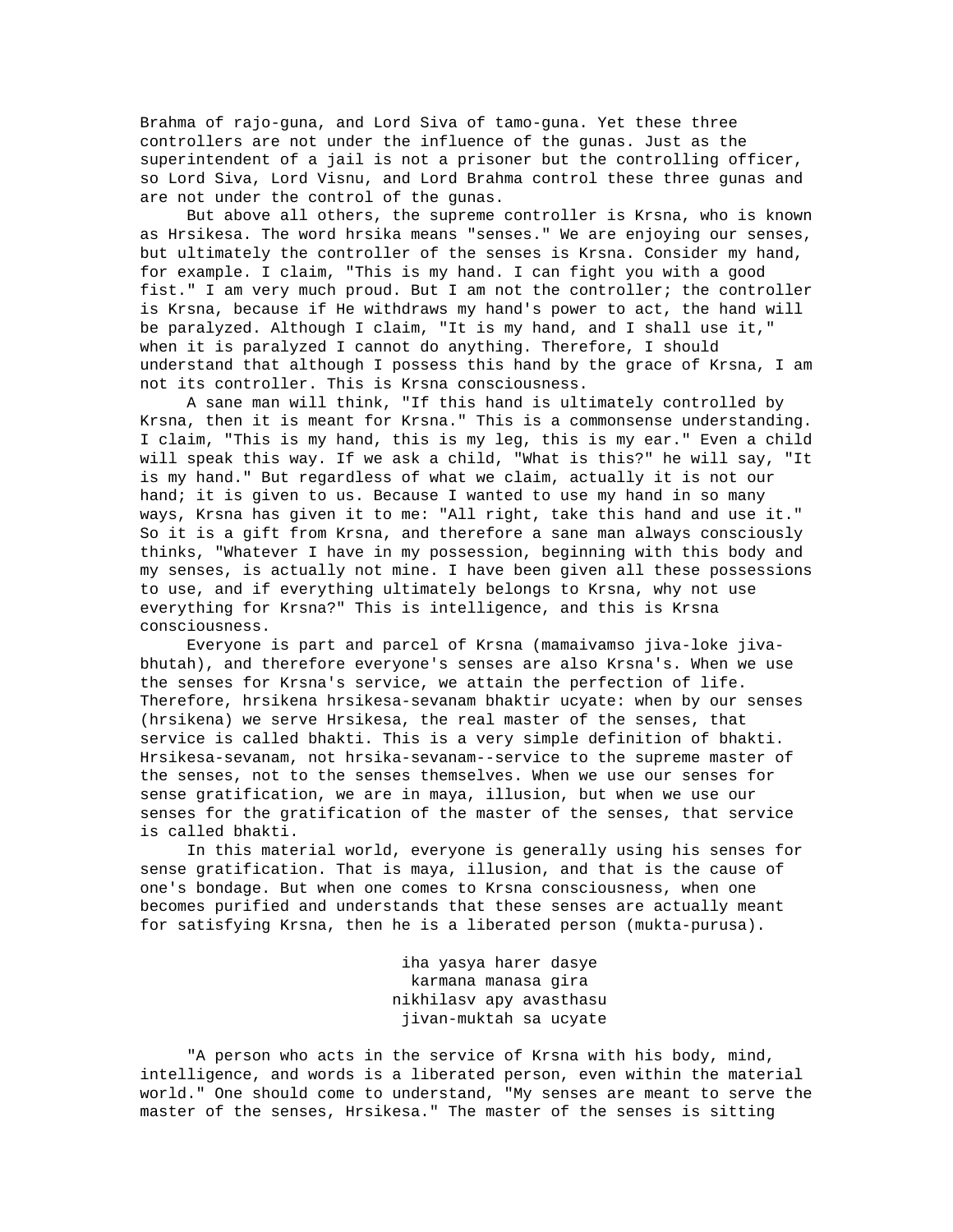within everyone's heart. In the Bhagavad-gita (15.15) the Lord says, sarvasya caham hrdi sannivisto: "I am seated in everyone's heart." Mattah smrtirjnanam apohanam ca: "And from Me come remembrance, knowledge, and forgetfulness."

 Krsna is so merciful that if we want to use our senses in a certain way, He will give us the chance to do so. The senses are not ours; they are Krsna's, but Krsna gives us the opportunity to use them according to our desires. For example, each of us has a tongue, and suppose we want to eat stool. We may say, "Krsna, I want to taste stool," and Krsna will say, "Yes, take this body of a hog and eat stool." The master is present--Krsna. He will give us an appropriate body and remind us, "My dear living entity, you wanted to eat stool. Now you have the proper body in which to do so." Similarly, if one wants to become a demigod, Krsna will give one a chance to do that also. There are 8,400,000 forms of life, and if one wants to engage one's senses in a particular type of body, Krsna will give one the chance: "Come on. Here is the body you want. Take it." But eventually one will become exasperated by using one's senses. Ultimately one will become senseless. Therefore Krsna says, sarva-dharman parityajya mam ekam saranam vraja: "Don't act like this. Your senses are meant for serving Me. You are misusing your senses and are therefore being entrapped in different types of bodies. Therefore, to get relief from this tedious business of accepting one body and then giving it up to accept another and again another in continued material existence, just give up this process of sense gratification and surrender unto Me. Then you will be saved." This is Krsna consciousness.

 At the present moment, our senses are contaminated. I am thinking, "I am American, so my senses should be used for the service of my country, my society, my nation." Or else I am thinking, "I am Indian, and my senses are Indian senses, and therefore they should be used for India." In ignorance, one does not know that the senses belong to Krsna. Instead, one thinks that one has American senses, Indian senses, or African senses. This is called maya, illusion. In material life, the senses are covered by designations such as " American," "Indian," and " African," but when our senses are no longer contaminated by all these designations (sarvopadhi-vinirmuktam), bhakti begins.

 To think "I am an American. Why shall I take to Krsna consciousness and worship a Hindu god?" is foolishness. If one thinks, "I am Muhammadan," "I am Christian," or "I am Hindu," one is in illusion. One must purify the senses so that one can understand, "I am a spirit soul, and the supreme spirit soul is Krsna. I am part and parcel of Krsna, and therefore it is my duty to serve Krsna." When one thinks in this way, one immediately becomes free. At that time, one is no longer American, Indian, African, this, or that. At that time, one is Krsna-ized, or Krsna conscious. That is what is wanted. Therefore Kuntidevi says, "My dear Krsna, Hrsikesa, You are the master of the senses."

 For sense gratification we have fallen into this material condition and are suffering in different varieties of life. Because this is the material world, even Krsna's mother was put into suffering. Devaki was so advanced that she became the mother of Krsna, but still she was put into difficulties by her own brother, Kamsa. That is the nature of this material world. The living entities in this world are so jealous that if one's personal interest is hampered, one will immediately be ready to give trouble to others, even to one's nearest relatives.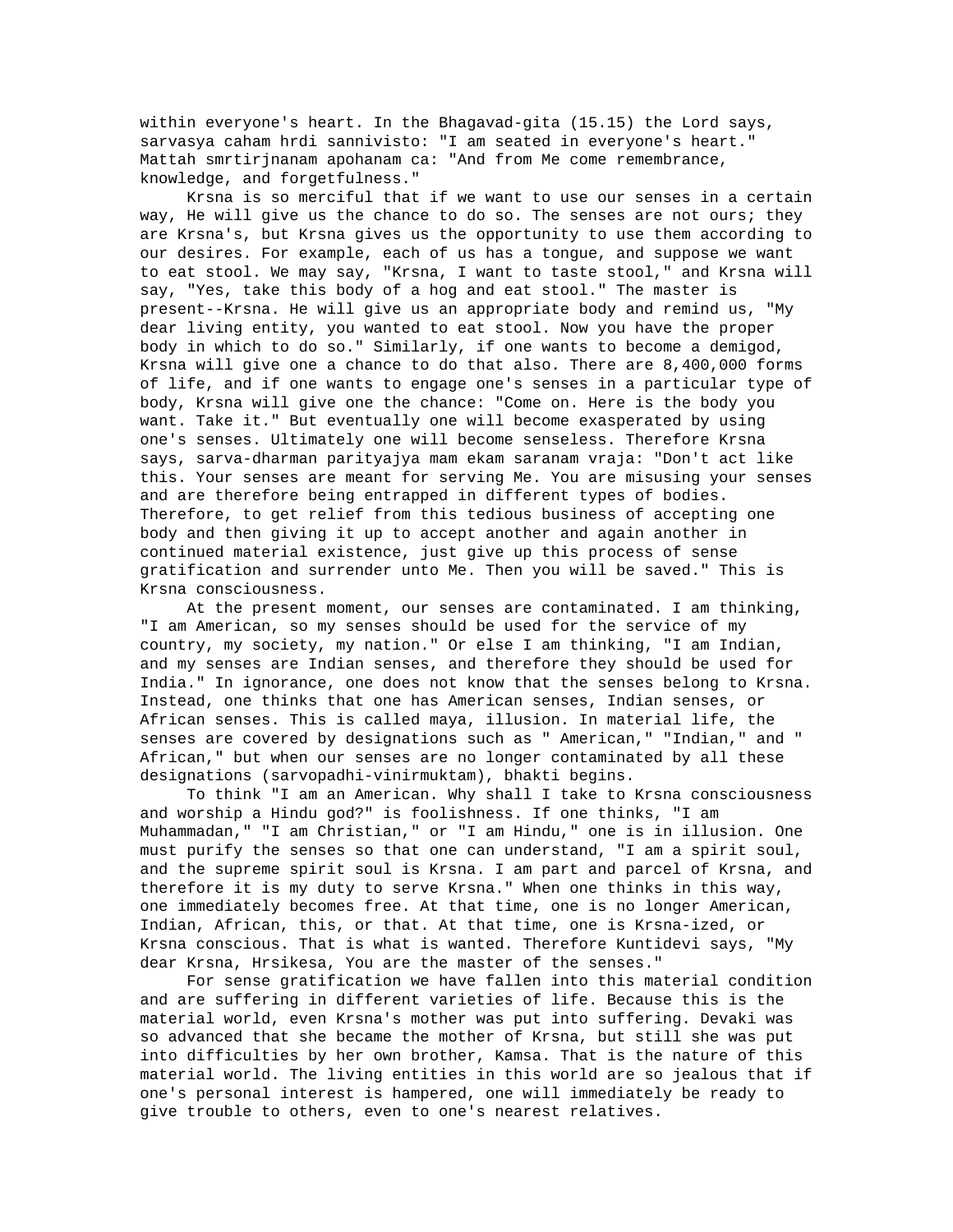The word khala means "jealous." This material world is a world of jealousy and envy. I am envious of you, and you are envious of me. The Krsna consciousness movement, however, is meant for one who is no longer jealous or envious. By becoming free from jealousy and envy, one becomes a perfect person. Dharmah projjhita-kaitavo 'tra paramo nirmat-saranam satam (SB. 1.1.2). Those who are jealous and envious are within this material world, and those who are not are in the spiritual world. Therefore, we can test ourselves. If we are jealous or envious of our friends or other associates, we are in the material world, and if we are not jealous we are in the spiritual world. There need be no doubt of whether we are spiritually advanced or not. We can test ourselves. Bhaktih paresanubhavo viraktir anyatra ca (SB. 11.2.42). When we eat, we can understand for ourselves whether our hunger is satisfied; we don't have to take a certificate from others. Similarly, we can test for ourselves whether we are in the material world or the spiritual world. If we are jealous or envious, we are in the material world, and if we are not we are in the spiritual world.

 If one is not jealous, one can serve Krsna very well, because jealousy and envy begin with being jealous of Krsna. For example, some philosophers think, "Why should Krsna be God? I am also God." This is the beginning of material life--to be envious of Krsna. "Why should Krsna be the enjoyer?" they think. "I shall also be the enjoyer. Why should Krsna enjoy the gopis? I shall become Krsna and make a society of gopis and enjoy." This is maya. No one but Krsna can be the enjoyer. Krsna therefore says in Bhagavad-gita, bhoktaram yajna: "I am the only enjoyer." If we supply ingredients for Krsna's enjoyment, we attain the perfection of life. But if we want to imitate Krsna, thinking, "I shall become God and enjoy like Him," then we are in maya. Our natural position is to provide enjoyment for Krsna. In the spiritual world, for example, Krsna enjoys, and the gopis, the transcendental cowherd girls, supply the ingredients for Krsna's enjoyment. This is bhakti.

 Bhakti is a relationship between master and servant. The servant's duty is to serve the master, and the master supplies whatever the servant needs.

> nityo nityanam cetanas cetananam eko bahunam yo vidadhati kaman (Katha Up. 2.2.13)

 The Vedic literature informs us that Krsna can supply all the necessities for one's life. There is no scarcity and no economic problem. We simply have to try to serve Krsna, and then everything will be complete.

 If Krsna desires, there may be ample supplies. In America, for example, there is an ample supply of everything needed, although in other countries this is not so. For instance, when I went to Switzerland I saw that everything there is imported. The only thing supplied locally is snow. This is all under Krsna's control. If one becomes a devotee, one will be amply supplied with food, and if one does not become a devotee one will be covered with snow. Everything is under Krsna's control, so actually there is no scarcity. The only scarcity is a scarcity of Krsna consciousness.

 Of course, the world is full of dangers. But Kuntidevi says, "Because Devaki is Your devotee, You saved her from the distresses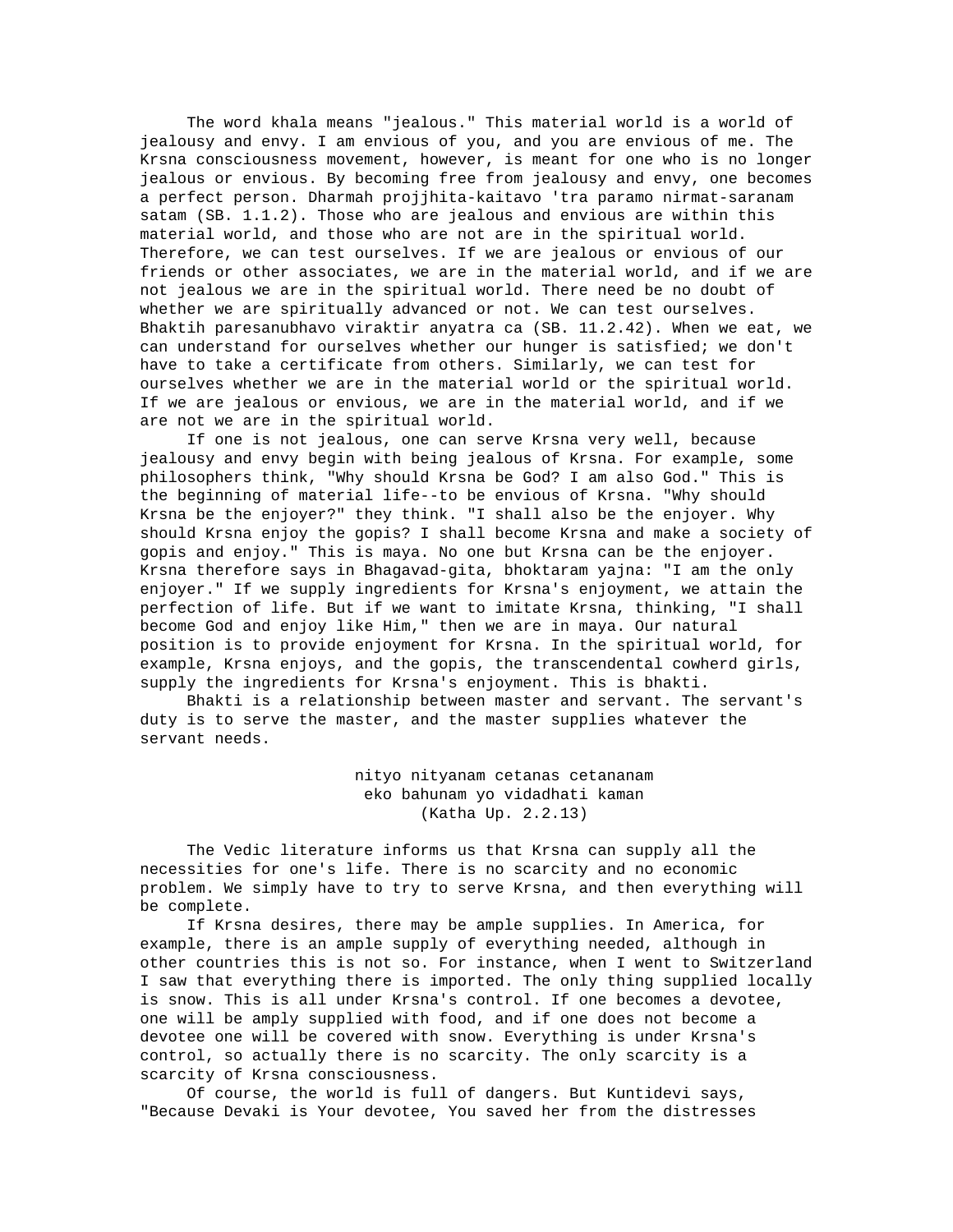imposed upon her by her envious brother." As soon as Devaki's brother heard that his sister's eighth son would kill him, he was immediately ready to kill Devaki. But Devaki's husband pacified him. It is the duty of a husband to protect his wife, and therefore Devaki's husband said, "My dear brother-in-law, why are you envious of your sister? After all, your sister will not kill you; it is her son who will kill you. That is the problem. So I shall deliver all the sons to you, and then you may do whatever you like with them. Why should you kill this innocent, newly married girl? She is your younger sister, and you should protect her, just as you would protect your daughter. Why should you kill her?" In this way he placated Kamsa, who believed Vasudeva's word that he would bring all the sons so that if Karhsa wanted he could kill them. Vasudeva thought, "Let me save the present situation. After all, if Karhsa later gets a nephew, he may forget this envy." But Kamsa never forgot. Instead, he kept Devaki and Vasudeva in prison for a long time (aticiram) and killed all their sons. Finally, Krsna appeared and saved Vasudeva and Devaki.

 Therefore, we must depend on Krsna, like Devaki and Kunti. After Kunti became a widow, the envious Dhrtarastra was always planning ways to kill her sons, the five Pandavas. "Because by chance I was born blind," he thought, "I could not inherit the throne of the kingdom, and instead it went to my younger brother. Now he is dead, so at least my sons should get the throne." This is the materialistic propensity. One thinks, "1 shall be happy. My sons will be happy. My community will be happy. My nation will be happy." This is extended selfishness. No one is thinking of Krsna and how Krsna will be happy. Rather, everyone is thinking in terms of his own happiness: "How shall I be happy? How will my children, my community, my society, and my nation be happy?" Everywhere we shall find this. Everyone is struggling for existence, not thinking of how Krsna will be happy. Krsna consciousness is very sublime. We should try to understand it from Srimad-Bhagavatam and Bhagavad-gita and try to engage our senses for the service of the master of the senses (hrsikena hrsikesa-sevanam). Then we shall actually be happy.

Chapter Seven

Dangerous Encounters

 visan mahagneh purusada-darsanad asat-sabhaya vana-vasa-krcchratah mrdhe mrdhe 'neka-maharathastrato drauny-astratas casma hare 'bhiraksitah My dear Krsna, Your Lordship has protected us from a poisoned cake, from a great fire, from cannibals, from the vicious assembly, from sufferings during our exile in the forest, and from the battle where great generals fought. And now You have saved us from the weapon of Asvatthama.

 The list of dangerous encounters is submitted herein. Devaki was once put into difficulty by her envious brother, otherwise she was well. But Kuntidevi and her sons were put into one difficulty after another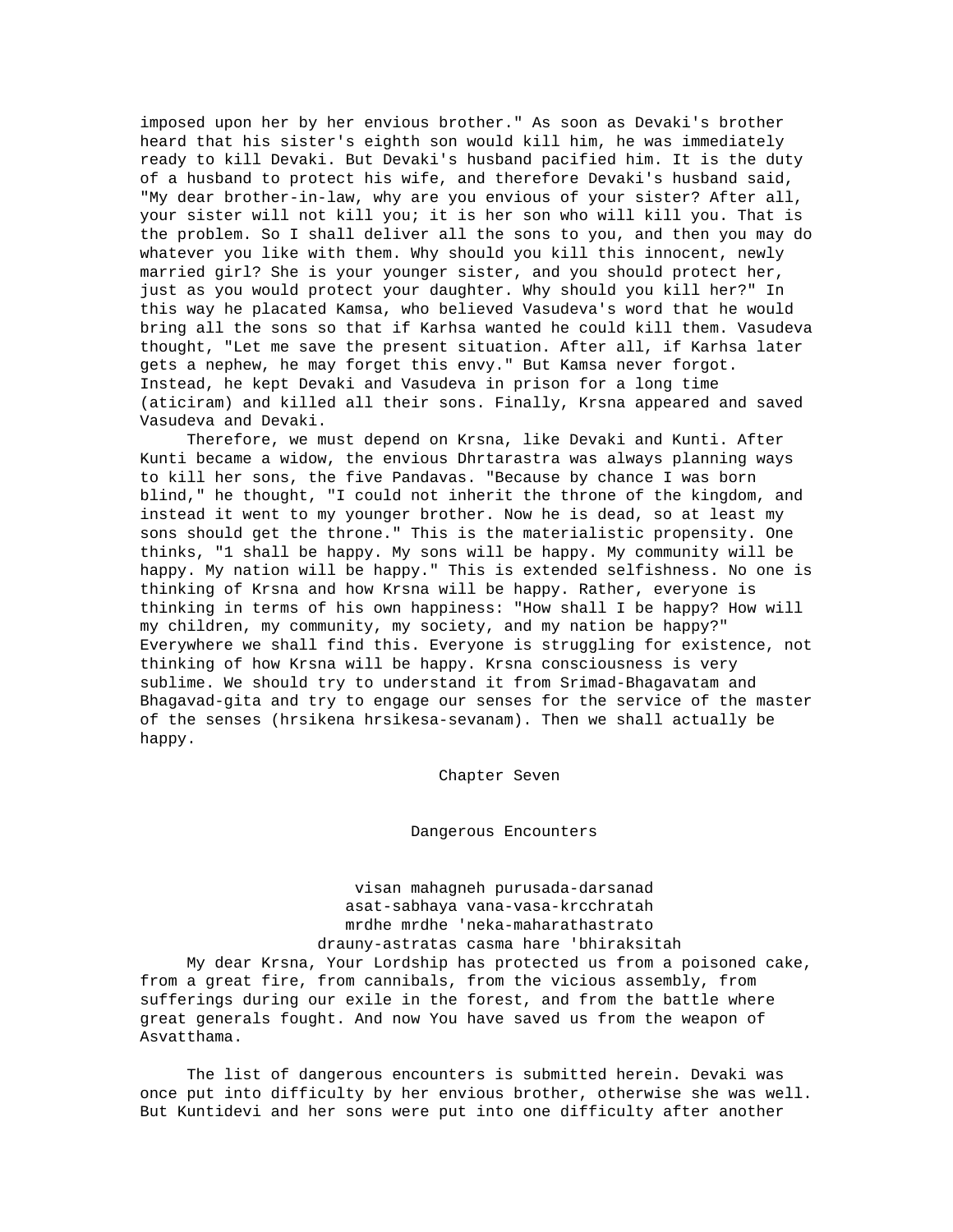for years and years together. They were put into trouble by Duryodhana and his party due to the kingdom, and each and every time the sons of Kunti were saved by the Lord. Once Bhima was administered poison in a cake, once they were put into the house made of shellac and set afire, and once Draupadi was dragged out, and attempts were made to insult her by stripping her naked in the vicious assembly of the Kurus. The Lord saved Draupadi by supplying an immeasurable length of cloth, and Duryodhana's party failed to see her naked. Similarly, when they were exiled in the forest, Bhima had to fight with the man-eater demon Hidimba Raksasa, but the Lord saved him. So it was not finished there. After all these tribulations, there was the great Battle of Kuruksetra, and Arjuna had to meet such great generals as Drona, Bhisma, and Karna, all powerful fighters. And at last, even when everything was done away with, there was the brahmastra released by the son of Dronacarya to kill the child within the womb of Uttara, and so the Lord saved the only surviving descendant of the Kurus, Maharaja Pariksit.

 Here Kunti remembers all the dangers through which she passed before the Pandavas regained their kingdom. In Bhagavad-gita Lord Krsna says, kaunteya pratijanihi na me bhaktah pranasyati: "My dear Arjuna, you may declare to the world that My devotee is never vanquished." The Pandavas, the sons of Pandu, were great devotees of Lord Krsna, but because people in the material world are interested in material things, the Pandavas were put into many dangers. Their materialistic uncle Dhrtarastra was always planning to kill them and usurp the kingdom for his own sons. That was his policy from the very beginning.

 Once Dhrtarastra constructed a house of lac, which was so inflammable that when touched with a match it would immediately burst into fire. Then he told his nephews and his sister-in-law, Kunti, "I've constructed a very nice house, and you should go live there for some time." But Dhrtarastra's brother Vidura informed them of Dhrtarastra's policy: "He wants you to go to that house so that you may burn to ashes." When Dhrtarastra's son Duryodhana understood that Vidura had thus informed the Pandavas, he was very angry. Such is the nature of politics. Then, although the Pandavas knew, "Our uncle's plan is to send us into that house and set it afire," they agreed to go there. After all, Dhrtarastra was their guardian, and they did not want to be disobedient to the order of a superior. But they dug a tunnel under that house, and when the house was set on fire they escaped.

 Another time, when the Pandavas were at home, Dhrtarastra gave them poison cakes, but they escaped from being poisoned. Then purusadadarsanat: they met a man-eating demon named Hidimba Raksasa, but Bhima fought with him and killed him.

 On another occasion, the Pandavas were cheated in a game of chess in the royal assembly of the Kurus. Dhrtarastra, Bhismadeva, Dronacarya, and other elderly persons were present, and somehow or other Draupadi, the wife of the Pandavas, was placed as a bet. "Now if you lose," the Kurus told the Pandavas, "Draupadi will no longer be your wife." So when the Pandavas lost the game, Karna and Duhsasana immediately captured her. "Now you no longer belong to your husbands," they told her. "You are our property. We can deal with you as we like."

 Previously, Karna had been insulted during Draupadi's svayamvara. In those days a very qualified princess would select her own husband in a ceremony called a svayamvara. In modern America, of course, any girl may select a husband as she likes, although for a common girl this is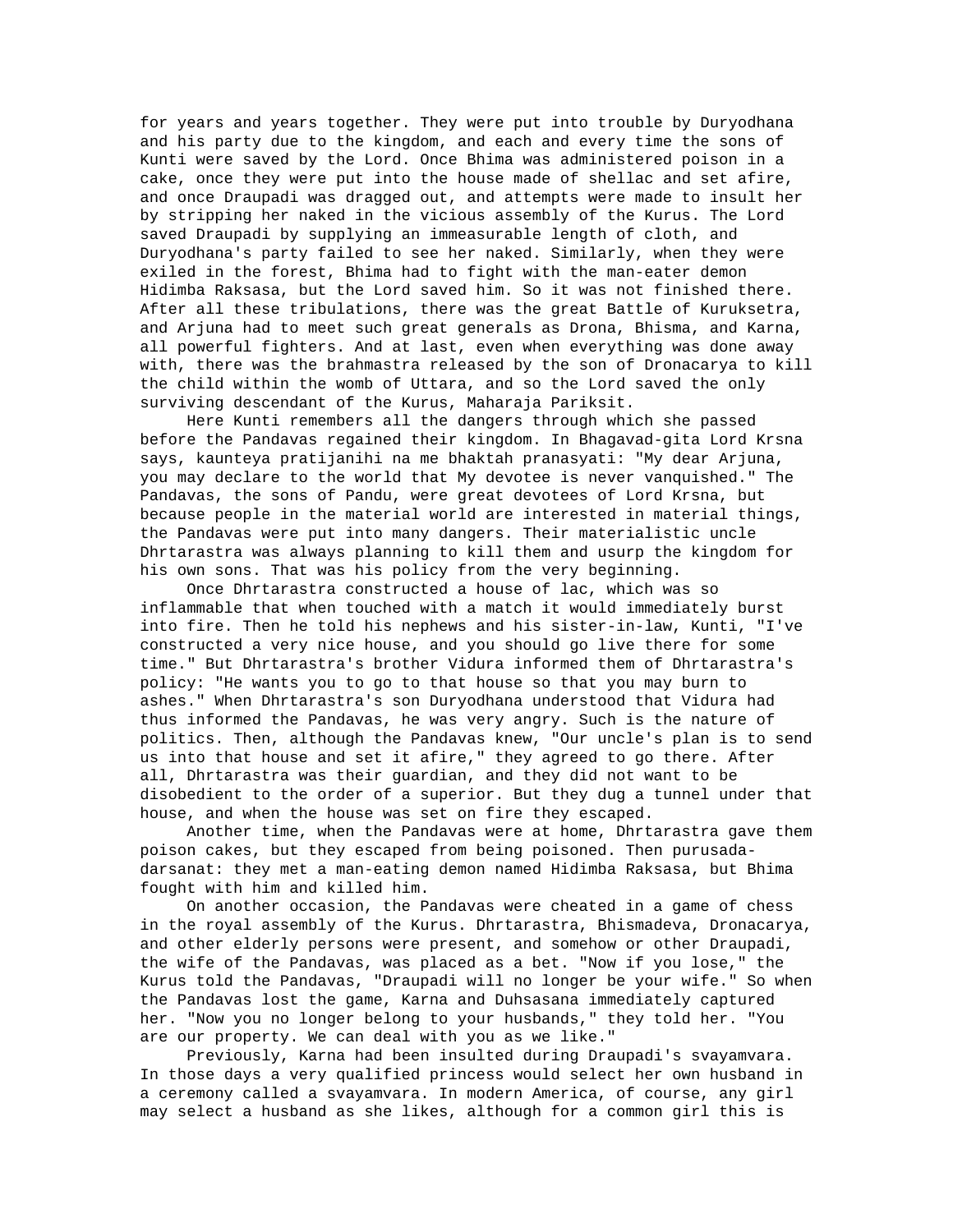actually not very good. But even in those times an uncommon, highly qualified girl who knew how to select a good husband was given the chance to do so. Even this, however, was limited by very strict conditions. Draupadi's father, for example, placed a fish on the ceiling, and he stipulated that in order to qualify to marry his daughter, a prince had to shoot an arrow and pierce the eye of the fish, without directly seeing the fish but seeing only its reflection in a pot of water on the floor. When these conditions were declared, many princes came to compete, for responding to a challenge is a principle for a ksatriya, a heroic leader.

 In the assembly for Draupadi's svayamvara, Karna was present. Draupadi's real purpose was to accept Arjuna as her husband, but Karna was there, and she knew that if he competed, Arjuna would not be able to succeed. At that time it was not known that Karna was a ksatriya. He was born the son of Kunti before her marriage, but that was a secret. Karna had been maintained by a carpenter, and therefore he was known as a sudra, a member of the lowest occupational division of society. Draupadi took advantage of this by saying, "In this assembly, only ksatriyas may compete. I do not want any carpenter to come here and take part in the competition." In this way, Karna was excluded.

 Karna regarded this as a great insult, and therefore when Draupadi was lost in the game, he was the first to come forward. He was Duryodhana's great friend, and he said, "Now we want to see the naked beauty of Draupadi." Present at that meeting were elderly persons like Dhrtarastra, Bhisma, and Dronacarya, but they did not protest. They did not say, "What is this? You are going to strip a lady naked in this assembly?" Because they did not protest, they are described as asatsabhayah, an assembly of uncultured men. Only an uncultured man wants to see a woman naked, although nowadays that has become fashionable. According to the Vedic culture, a woman is not supposed to be naked before anyone except her husband. Therefore, because these men wanted to see Draupadi naked in that great assembly, they were all rascals. The word sat means "gentle," and asat means "rude." Therefore Kuntidevi prays to Lord Krsna, "You saved Draupadi in that assembly of rude men." When the Kurus were taking away Draupadi's sari to see her naked, Krsna supplied more and more cloth for the sari, and therefore they could not come to the end of it. Finally, with heaps of cloth stacked in the room, they became tired and realized she would never be naked. They could understand, "It is impossible."

 At first, Draupadi had tried to hold on to her sari. But what could she do? After all, she was a woman, and the Kurus were trying to strip her naked. So she cried and prayed to Krsna, "Save my honor," but she also tried to save herself by holding on to her sari. Then she thought, "It is impossible to save my honor in this way," and she let go and simply raised her arms and prayed, "Krsna, if You like You can save me." Thus the Lord responded to her prayers.

 Therefore, it is not very good to try to save oneself. Rather, one should simply depend on Krsna: "Krsna, if You save me, that is all right. Otherwise, kill me. You may do as You like." As Bhaktivinoda Thakura says:

> manasa, deha, geha--yo kichu mora arpilun tuya pade, nanda-kisora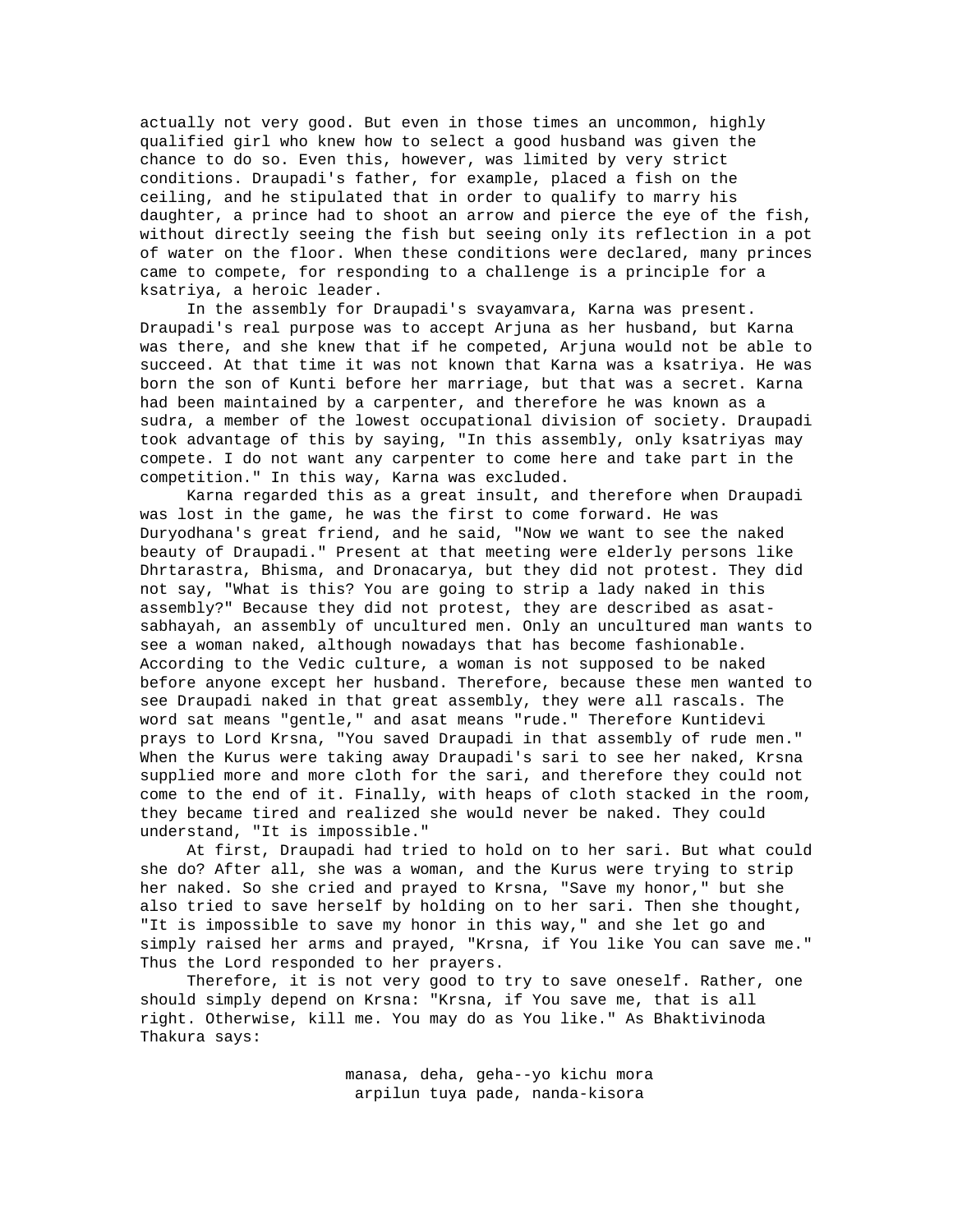"My dear Lord, whatever I have in my possession I surrender unto You. And what do I have? I have this body and mind, I have a little home and my wife and children, but whatever I have, I surrender everything unto You." This is full surrender.

 A devotee of Krsna surrenders unto Krsna without reservation, and therefore he is called akincana. The word kincana refers to something one reserves for oneself, and akincana means that one does not keep anything for oneself. Of course, although actually one should surrender in this way, in the material world one should not artificially imitate those who are fully surrendered. According to the example set by Rupa Gosvami, whatever possessions one has, one should give flfty percent for Krsna and twenty-five percent for one's relatives, who will also expect something, and one should keep twenty-five percent for personal emergencies. Before his retirement, Rupa Gosvami divided his money in this way, although later, when his brother Sanatana Gosvami, another great devotee, was arrested, Rupa Gosvami spent everything. This is full surrender. Similarly, Draupadi fully surrendered to Krsna without trying to save herself, and then unlimited yards of cloth were supplied, and the Kurus could not see her naked.

 But then, in the next game of chess, the bet was that if the Pandavas lost the game they would go to the forest for twelve years. Thereafter they were to remain incognito for one year, and if detected they would have to live in the forest again for another twelve years. This game also the Pandavas lost, so for twelve years they lived in the forest and for one year incognito. It was while they were living incognito that Arjuna won Uttara.

 These incidents are all recorded in the book known as the Mahabharata. The word maha means "great" or "greater," and bharata refers to India. Thus the Mahabharata is the history of greater India. Sometimes people regard these accounts as stories or mythology, but that is nonsense. The Mahabharata and the Puranas are histories, although they are not chronological. If the history of such a vast period of time was recorded chronologically, how many pages would it have to be? Therefore, only the most important incidents are selected and described in the Mahabharata.

 Kunti prays to Krsna by describing how He saved the Pandavas on the Battlefield of Kuruksetra. Mrdhe mrdhe 'neka-maharathastratah. On the Battlefield of Kuruksetra there were great, great fighters called maharathas. Just as military men in modern days are given titles like lieutenant, captain, commander, and commander-in-chief, formerly there were titles like eka-ratha, ati-ratha, and maha-ratha. The word ratha means "chariot." So if a warrior could fight against one chariot, he was called eka-ratha, and if he could fight against thousands of chariots he was called maha-ratha. All the commanders on the Battlefield of Kuruksetra were maha-rathas. Many of them are mentioned in Bhagavadgita. Bhisma, Karna, and Dronacarya were especially great commanders. They were such powerful fighters that although Arjuna was also a maharatha, before them he was nothing. But by the grace of Krsna he was able to kill Karna, Bhisma, Dronacarya, and the others and come out victorious. While speaking with Sukadeva Gosvami, Maharaja Pariksit also referred to this. "The Battlefield of Kuruksetra," he said, "wasjust like an ocean, and the warriors were like many ferocious aquatic animals. But by the grace of Krsna, my grandfather Arjuna crossed over this ocean very easily."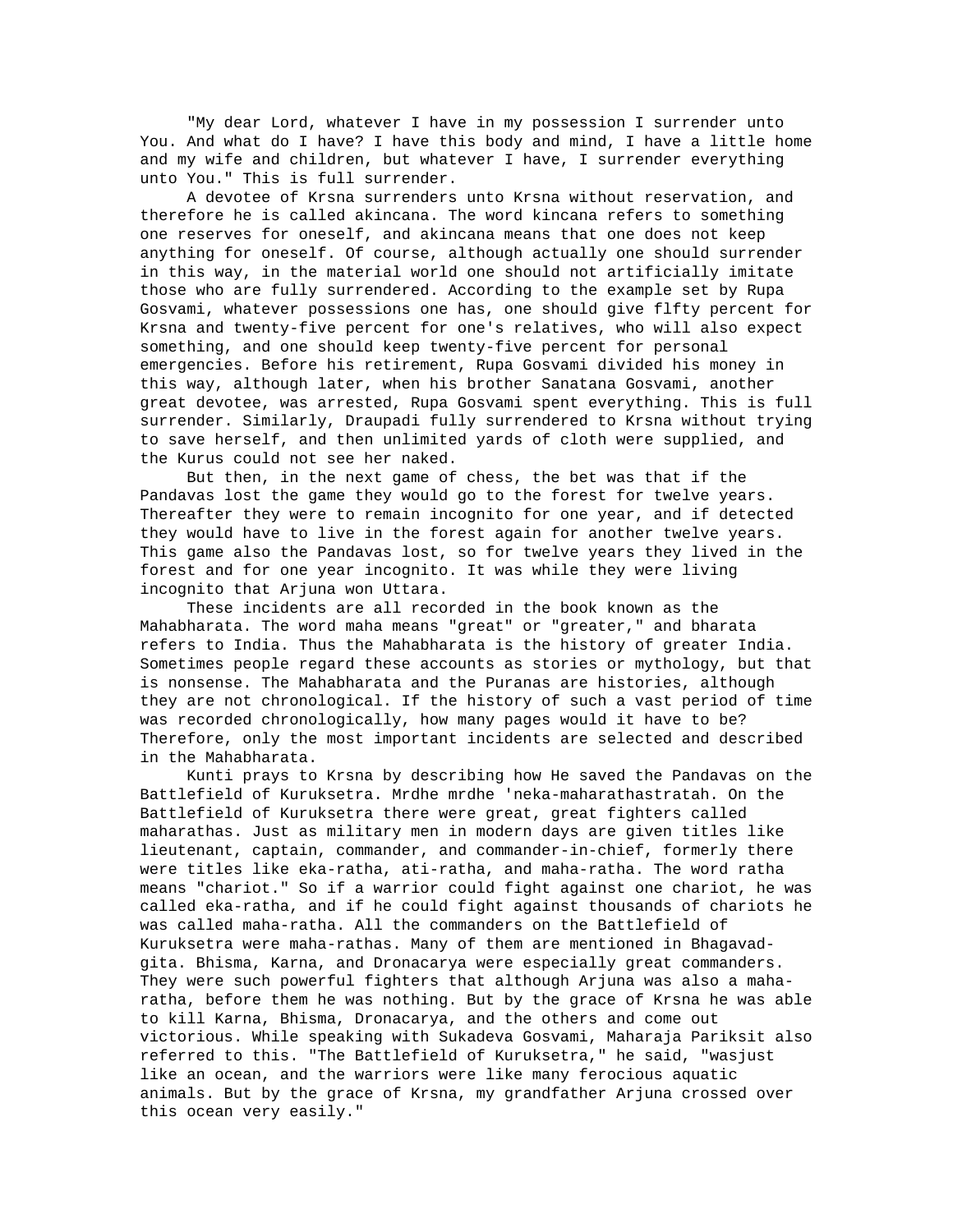This is very significant. We may have many enemies who may be very powerful fighters, but if we remain under the protection of Krsna, no one can do us any harm. Rakhe krsna mare ke mare krsna rakhe ke. "He whom Krsna protects, no one can kill, but if Krsna wants to kill someone, no one can give him protection." For example, suppose a very rich man is suffering from disease. He may have a first-class physician, medicine, and hospital available for him, but still he may die. This means that Krsna desired, "This man must die." Therefore, the so-called protective methods we have devised will be useless if Krsna does not desire us to live. The demon Ravana was very powerful, but when Krsna in the form of Lord Ramacandra desired to kill him, no one could protect him. Ravana was a great devotee of Lord Siva and was praying to Lord Siva, "Please come save me from this danger." But Lord Siva did not come. Then Parvati, Lord Siva's wife, asked Lord Siva, "What is this? He is such a great devotee and has served you so much, and now he is in danger and is asking your help. Why are you not going to help him?" Then Lord Siva replied, "My dear Parvati, what shall I do? I cannot give him protection. It is not possible. Why shall I go?" Therefore, if God wants to kill someone, no one can give him protection, and if God wants to protect someone, no one can kill him. Rakhe krsna mare ke mare krsna rakhe ke.

 Thus Kunti is remembering how Krsna saved her and her sons one time afler another. This is smaranam, thinking of Krsna. " Krsna, You are so kind to us that You saved us from many great dangers. Without You there was no hope."

 Then the last danger was drauny-astra, the weapon of Asvatthama, the son of Drona. Asvatthama performed a most abominable act by killing the five sons of the Pandavas. Of course, in the Battle of Kuruksetra both sides belonged to the same family, and practically everyone was killed, but the five sons of the Pandavas survived. So Asvatthama thought, "If I kill these five sons of the Pandavas and present their heads to Duryodhana, he will be very much pleased." Therefore, when the five sons were sleeping, he severed their heads, which he then presented to Duryodhana. At that time, Duryodhana was incapacitated. His spine was broken, and he could not move. Asvatthama said, "I have brought the five heads of the Pandavas, my dear Duryodhana." At first, Duryodhana was very glad, but he knew how to test the heads to see whether they were in fact the heads of the Pandavas. When he pressed the heads, the heads collapsed, and Duryodhana said, "Oh, these are not the heads of the Pandavas. They must be the heads of their sons." When Asvatthama admitted that this was so, Duryodhana fainted, and when he revived he said, "You have killed all our hopes. I had hoped that in our family at least these five sons would survive, but now you have killed them." Thus in lamentation he died.

 Subsequently, Arjuna arrested Asvatthama and was going to kill him. In fact, Krsna ordered, "Kill him. He is not a brahmana; he is less than a sudra." But then Draupadi said, "I am suffering because of the death of my sons, and this rascal is the son of our guru-maharaja, Dronacarya, who has done so much for us. If Asvatthama dies, then Dronacarya's wife, our mother guru, will be very much unhappy. So release him and let him go away." Thus Arjuna freed Asvatthama. But then Asvatthama, having been insulted, retaliated by unleashing a brahmastra. The brahmastra is something like a nuclear weapon. It can go to the enemy, wherever he is, and kill him. Asvatthama knew, "The last descendant of the Kuru family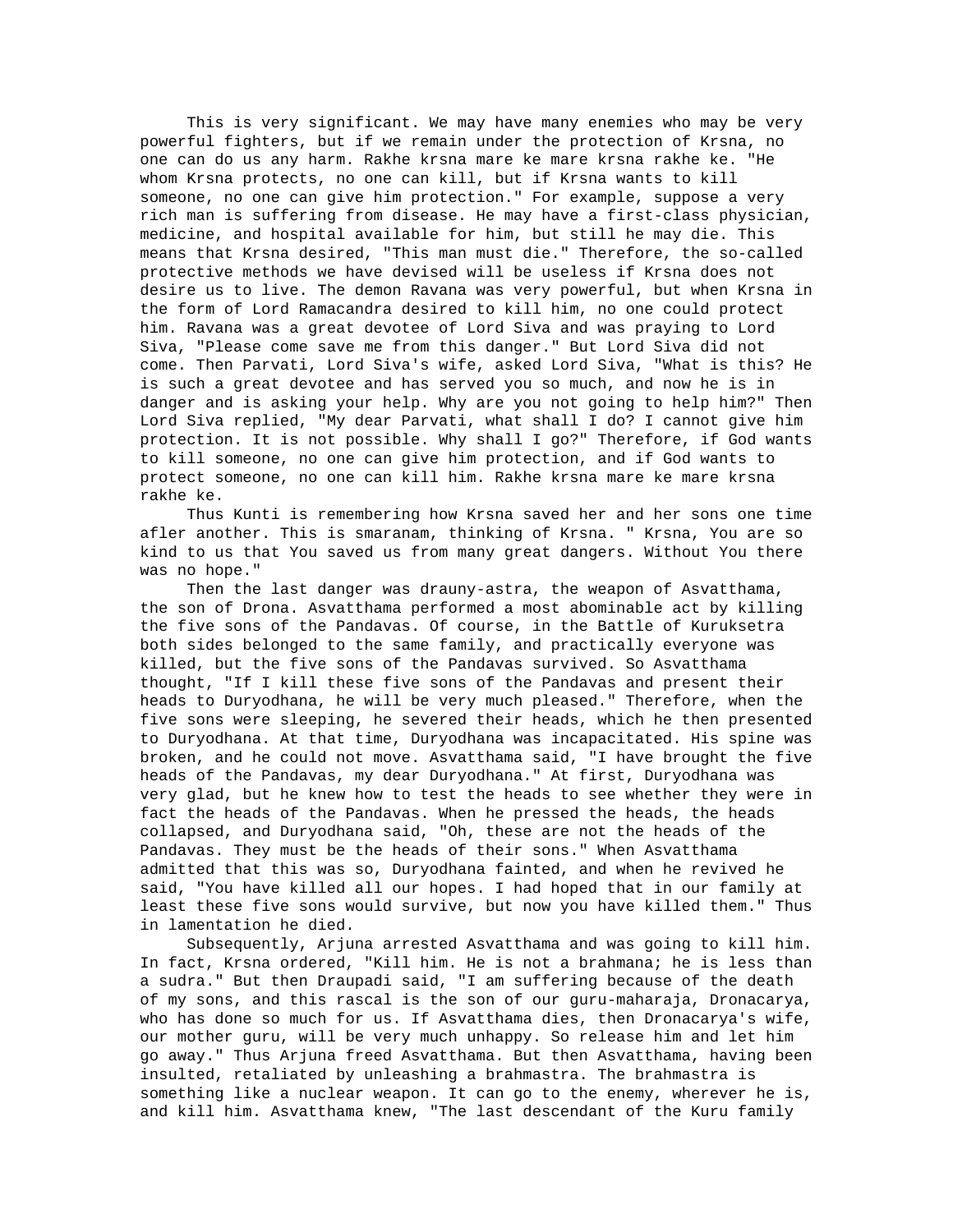is Pariksit, the son of Abhimanyu. He is in the womb of Uttara, so let me kill him also, and then the entire dynasty will be finished."

 When that weapon was unleashed, Pariksit Maharaja's mother, Uttara, felt that she was going to have a miscarriage, and therefore she approached Krsna, saying, "Please save me." Krsna, by His mystic power, therefore entered the womb of Uttara and saved the child. After the Battle of Kuruksetra, Pariksit Maharaja, who was still in the womb of his mother, was the last remaining descendant of the Pandavas, and in mature time, when he was born, only his grandfathers were still alive. Pariksit Maharaja was the son of Abhimanyu, who was the son of Arjuna and Subhadra, Krsna's sister. When Abhimanyu was sixteen years old, he went to fight, and seven great commanders joined forces to kill him. Subhadra had only one grandchild, Pariksit Maharaja. As soon as he grew up, the entire estate of the Pandavas was entrusted to him, and all the Pandavas left home and went to the Himalayas. This history is described in the Mahabharata. Many great misfortunes befell the Pandavas, but in all circumstances they simply depended on Krsna, who always saved them. Queen Kunti's response to these misfortunes is recorded in the next verse.

Chapter Eight

Let There Be Calamities

 vipadah santu tah sasvat tatra tatra jagad-guro bhavato darsanam yat syad apunar bhava-darsanam

 I wish that all those calamities would happen again and again so that we could see You again and again, for seeing You means that we will no longer see repeated births and deaths.

 Generally, the distressed, the needy, the intelligent, and the inquisitive who have performed some pious activities worship or begin to worship the Lord. Others, who are thriving on misdeeds only, regardless of status, cannot approach the Supreme due to being misled by the illusory energy. Therefore, for a pious person, if there is some calamity there is no other alternative than to take shelter of the lotus feet of the Lord. Constantly remembering the lotus feet of the Lord means preparing for liberation from birth and death. Therefore, even though there are so-called calamities, they are welcome because they give us an opportunity to remember the Lord, which means liberation.

 One who has taken shelter of the lotus feet of the Lord, which are accepted as the most suitable boat for crossing the ocean of nescience, can achieve liberation as easily as one leaps over the holes made by the hooves of a calf. Such persons are meant to reside in the abode of the Lord, and they have nothing to do with a place where there is danger in every step.

 This material world is certified by the Lord in the Bhagavad-gita as a dangerous place full of calamities. Less intelligent persons prepare plans to adjust to those calamities, without knowing that the nature of this place is to be full of calamities. They have no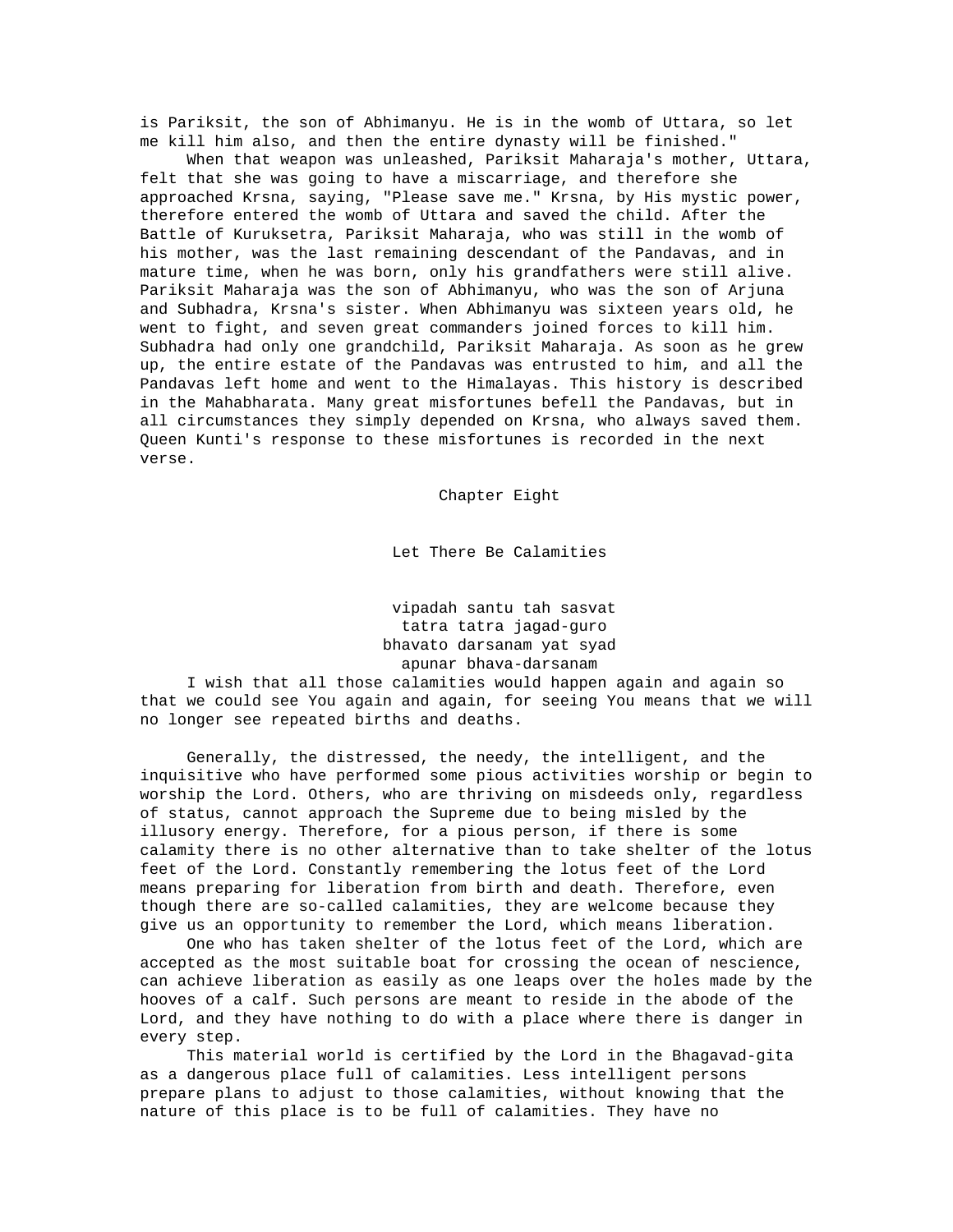information of the abode of the Lord, which is full of bliss and without trace of calamity. The duty of the sane person, therefore, is to be undisturbed by worldly calamities, which are sure to happen in all circumstances. Suffering all sorts of unavoidable misfortunes, one should make progress in spiritual realization, because that is the mission of human life. The spirit soul is transcendental to all material calamities; therefore, the so-called calamities are called false. A man may see a tiger swallowing him in a dream, and he may cry for this calamity. Actually there is no tiger and there is no suffering; it is simply a case of dreams. In the same way, all calamities of life are said to be dreams. If someone is lucky enough to get in contact with the Lord by devotional service, it is all gain. Contact with the Lord by any one of the nine devotional services is always a forward step on the path going back to Godhead.

 In this very interesting verse, it is described that vipadah- calamities or dangers--are very good if such dangers and calamities remind us of Krsna.

> tat te 'nukampam susamiksamano bhunjana evatma-krtam vipakam (SB. 10.14.8)

 How does a devotee receive dangers? There must be dangers because this material world is full of dangers. But foolish people who do not know this try to avoid the dangers. Thus they struggle for existence. Everyone is trying to become happy and avoid danger. This is our material business. Everyone is trying for atyantikam sukham, ultimate happiness. A working man thinks, "Let me work very hard now and put money in the bank, so that when I get old I shall enjoy life without working." This is the inner intention of everyone. No one wants to work; as soon as one gets some money, he wants to retire from work and become happy. But that is not possible. One cannot become happy in that way.

 Here Kuntidevi speaks of apunar bhava-darsanam. The prefix a means "not," and punar bhava means "repetition of birth and death." The real danger is the repetition of birth and death. That must be stopped.

 The material world is full of dangers (padam padam yad vipadam). For example, if one is on the ocean one may have a very strong ship, but that ship can never be safe; because one is at sea, at any time there may be dangers. The Titanic was safe, but on its first voyage it sank, and many important men lost their lives. So danger there must be, because we are in a dangerous position. This material world itself is dangerous. Therefore, our business now should be to cross over this sea of danger as soon as possible. As long as we are at sea, we are in a dangerous position, however strong our ship may be. That's a fact. But we should not be disturbed by the sea waves; instead, we should just try to cross over the sea and get to the other side. That should be our business.

 As long as we are in this material world, there must be calamities because this is the place of calamity. But even with calamities our business should be to develop our Krsna consciousness, so that after giving up this body we may go back home, back to Krsna.

 On the Battlefield of Kuruksetra, Arjuna said to Krsna, "Whatever You are saying is all right. I am not this body. I am a soul, and this is also true of everyone else. So when the body is annihilated, the soul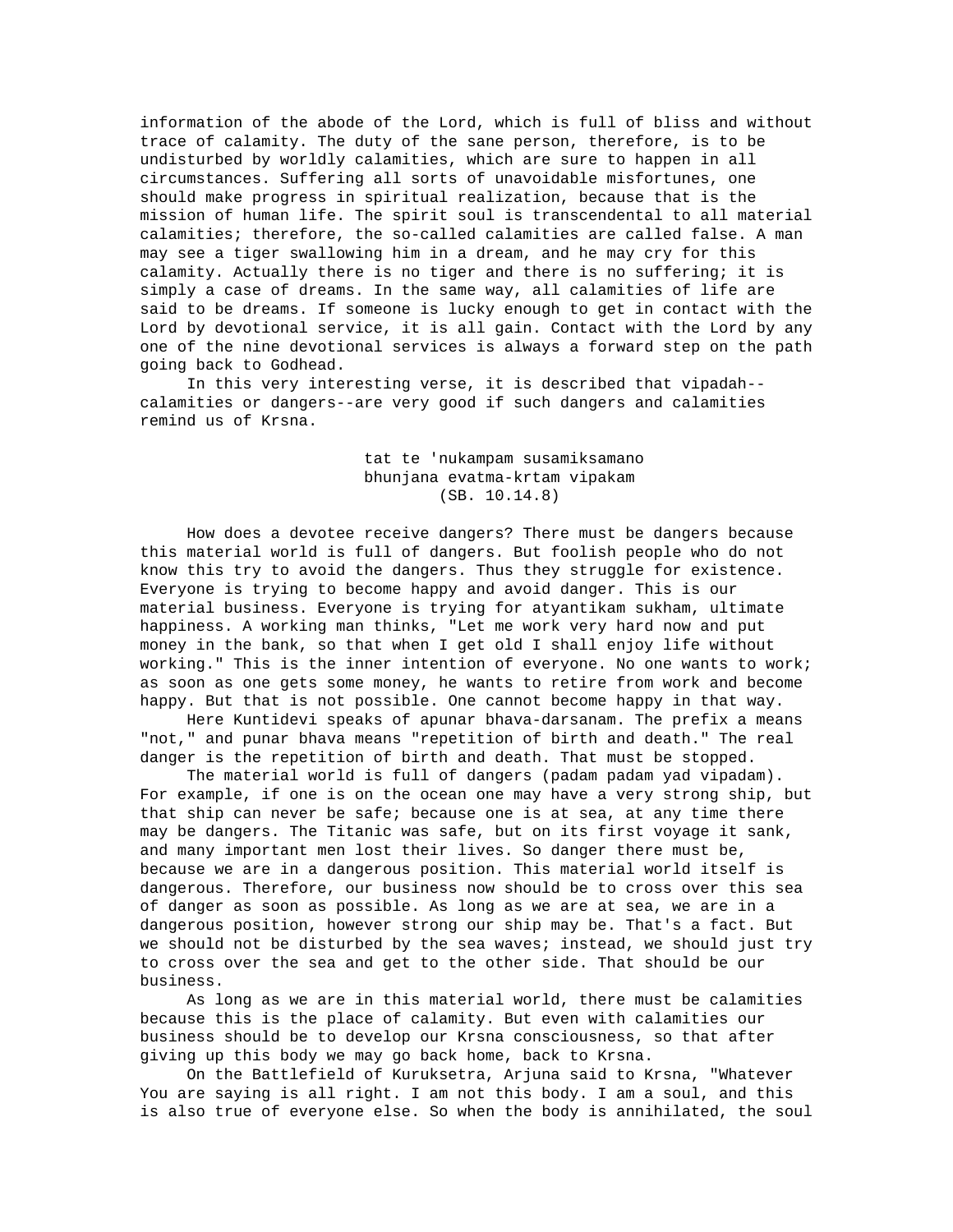will continue to exist. But when I see that my son is dying or my grandfather is dying and that I am killing, how can I be solaced simply by knowing that they are not dying, but that only their bodies are changing? I am accustomed to thinking of them with affection in terms of the body, and so there must be grief and suffering."

 Krsna did not deny what Arjuna said. "Yes," He replied. "That's a fact. Because you are in the bodily concept of life, there must be suffering. So you must tolerate it, that's all. There is no other remedy." As mentioned in Bhagavad-gita (2.14), Lord Krsna told Arjuna:

> matra-sparsas tu kaunteya sitosna-sukha-duhkha-dah agamapayino 'nityas tams titiksasva bharata

 "O son of Kunti, the nonpermanent appearance of heat and cold, happiness and distress, and their disappearance in due course, are like the appearance and disappearance of winter and summer seasons. They arise from sense perception, O scion of Bharata, and one must learn to tolerate them without being disturbed."

 In America it may sometimes be very chilly in the morning, and that may make taking one's morning bath a little difficult. But does that mean that those who are devotees will stop taking their prescribed morning bath? No. Even if it is chilly, they must take this regular bath. The duty must be done, even if there is a little suffering involved. That is called tapasya, or austerity. Tapasya means that we must proceed with our business of Krsna consciousness despite all the dangers and calamities of this world. This is called tapasya, or voluntary acceptance of the difficulties of life.

 Sometimes those who have undertaken strict vows of tapasya will ignite a ring of fire all around themselves, and in the scorching heat of the sun in the hot summer they will sit down in the midst of that fire and meditate. Similarly, in the chilly cold of winter they will immerse themselves in water up to the neck and meditate. Such vows are prescribed in strict systems of tapasya. But Lord Caitanya Mahaprabhu does not give us such a prescription. Instead, He gives us a very nice program: chant, dance, and take prasada, food offered first to Lord Krsna. But still we are unwilling. We are so fallen that we cannot accept even this tapasya. Although this kind of tapasya is very easy to perform and very pleasant (susukham kartum avyayam), still we are not agreeable. We may even prefer to rot in the street. Some people prefer to drink and have sex and live in the street. So what can be done?

 The Krsna consciousness movement is giving all facilities so that people may come here, chant, dance, live very peacefully, take krsnaprasada, and be happy, but people will not accept it. That is called misfortune. Caitanya Mahaprabhu, portraying the people of this age, therefore said, "I am so unfortunate that I have no attachment for chanting Hare Krsna." Lord Caitanya prayed (Siksastaka 2):

> namnam akari bahudha nija-sarva-saktis tatrarpita ntyamitah smarane na kalah etadrsi tava krpa bhagavan mamapi durdaivam idrsam ihajani nanuragah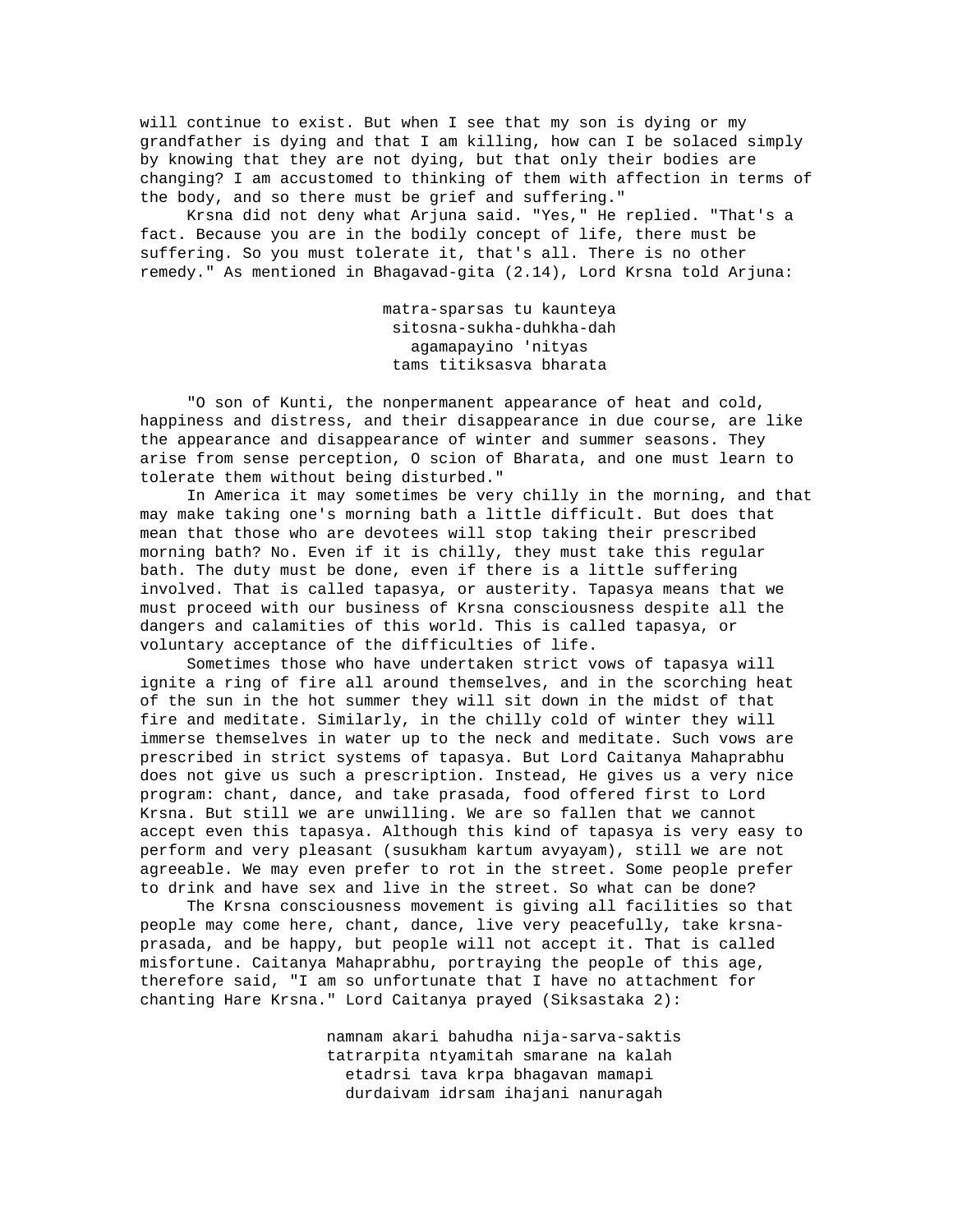Krsna, the transcendental holy name of God, has all potencies, Lord Caitanya said. Krsna has unlimited potencies, and similarly in the holy name of Krsna there are unlimited potencies. Krsna has thousands and thousands of names, of which the name Krsna is the chief, and there are no hard and fast rules for chanting. It is not that one must chant at a certain time. No. At any time one may chant. Furthermore, Krsna's name is identical with Krsna Himself. Therefore the holy name of Krsna is Krsna.

 We should not think that Krsna is living in His abode, Goloka Vrndavana, and that His name is different from Him. In the material world, of course, in the material conception, a name is different from the fact it represents. But in the absolute world there are no such differences. The name is as potent as Krsna is. We have a tongue, and if we use this tongue to chant Hare Krsna, we shall immediately come directly in touch with Krsna, because the name Krsna and the person Krsna are not different. We may think that Krsna is far, far away, but in fact Krsna is within us. He is far away, but at the same time He is the nearest. But even if we think that Krsna is far, far away, His name is present. We can chant Hare Krsna, and Krsna will immediately become available. Krsna is available in this easy way, for which there are no hard and fast rules. We can chant at any time and immediately get Krsna. Just see the mercy of Krsna!

 Therefore Caitanya Mahaprabhu says, etadrsi tava krpa bhagavan mamapi durdaivam idrsam ihajani nanuragah: "My dear Lord, You have given me such generous facilities by which to contact You, but I am so unfortunate that I have no attachment for these things. I have attachment for so many other things, but I have no attachment for chanting Hare Krsna. This is my misfortune." Krsna is so magnanimous that He is present before us by the transcendental vibration of His name, which has all the potencies of Krsna Himself, and if we remain in contact with that name we shall get all the benefits of Krsna's benedictions. But still we are not inclined to chant the Hare Krsna mantra. This is our misfortune.

 A devotee, however, is never disturbed by dangers, reverses, or calamities. Rather, he welcomes them. Because he is a surrendered soul, he knows that both dangers and festivals are but different demonstrations of Krsna, who is absolute. In the sastra, the Vedic literature, it is said that religion and irreligion, which are complete opposites, are merely the front portion and the back portion of God. But is there any difference between God's front and God's back? God is absolute, and therefore a devotee, either in opulence or in danger, is undisturbed, knowing that both of these are Krsna.

 When a devotee is in danger, he thinks, "Now Krsna has appeared before me as danger." In His form of Nrsimhadeva, the Lord was dangerous to the demon Hiranyakasipu, but the same Nrsimhadeva was the supreme friend to the devoted Prahlada Maharaja. God is never dangerous to the devotee, and the devotee is never afraid of dangers, because he is confident that the danger is but another feature of God. "Why should I be afraid?" the devotee thinks. "I am surrendered to Him."

 Therefore Kuntidevi says, vipadah santu: "Let there be calamities." Vipadah santu tah sasvat: "Let all those calamities happen again and again." Because she knows how to remember Krsna at times of danger, she is welcoming danger. "My dear Lord," she says, "I welcome dangers, because when dangers come I can remember You." When Prahlada Maharaja's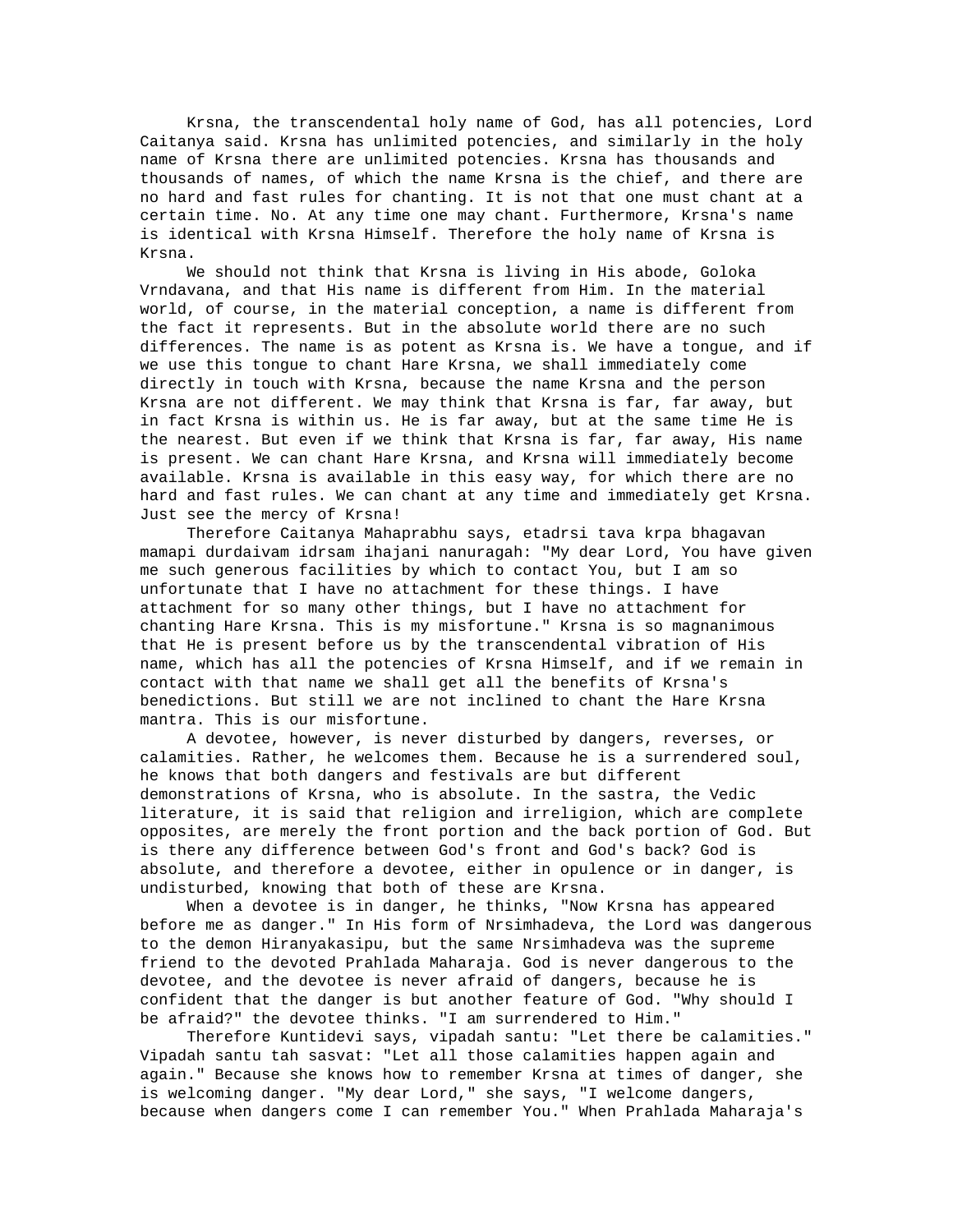father was putting him into dangerous predicaments, Prahlada was always thinking of Krsna. So if we are put into a dangerous position and that danger gives us an impetus to remember Krsna, that is welcome: "Oh, I am getting this opportunity to remember Krsna." Why is this welcome? It is welcome because seeing Krsna or remembering Krsna means advancing in spiritual life so that we will not have to suffer any more of these dangers. Tyaktva deham punarjanma naiti mam eti so 'rjuna (Bg. 4.9). If one becomes advanced in Krsna consciousness, the result will be that after giving up the body (tyaktva deham) one will not have to take birth again in this material world (punar janma naiti). This is to be desired.

 Suppose I am very comfortable at the present moment. My body may be comfortable, but there will be death, and then another birth. After giving up my present body, if I get the body of a cat or a dog, what is the meaning of my comfortable position? Death is sure, and after death one must surely accept another body. We may not know what kind of body we shall get, but we can know from the sastra, the Vedic literature. The sastra says that according to our particular mentality, we will get a particular kind of body. Although I may be in a comfortable position, if I keep myself in the mentality of a dog, I shall get my next life as a dog. Therefore, what is the value of this comfortable position? I may be in a comfortable position for twenty years, thirty years, fifty years, or at the utmost one hundred years. Yet if, when I give up this body, my mentality causes me to become a cat, a dog, or a mouse, what is the benefit of this comfortable position? But people do not consider this. They think, especially in the present age, "I am now in a comfortable position. I have enough money and a good estate. I have ample comforts and enough food. When this body is finished, I am not going to take birth again, so as long as I am living, let me enjoy life." This is the modern philosophy of hedonism, but it does not correspond to the facts.

 Kunti, however, is aware of birth and death, and she is anxious not to repeat this process. This is indicated by the words apunar bhavadarsanam. If one always sees Krsna, one is in Krsna consciousness, for Krsna consciousness means always thinking of Krsna. One's consciousness should be absorbed in Krsna thought. Therefore the spiritual master gives different varieties of engagements to devotees in Krsna consciousness. For example, under the direction of the spiritual master the devotees may sell books in Krsna consciousness. But if the devotees think that the energy invested in selling books should be diverted into selling jewelry, that is not a very good idea. Then they would become nothing more than jewelers. We should be very much careful not to be diverted from Krsna consciousness. Even if there is danger or suffering in Krsna consciousness, we should tolerate it. We should even welcome such danger, and we should pray in appreciation to Krsna.

 How should we pray? Tat te 'nukampam susamiksamanah: "My dear Lord, it is Your great mercy that I have been put into this dangerous position." That is the viewpoint of a devotee. He doesn't regard danger as danger. Rather, he thinks, "It is Krsna's mercy." What kind of mercy? Bhunjana evatma-krtam vtpakam: "Because of my past activities, I was meant to suffer very much. But You are mitigating that suffering and giving me only a little." In other words, by the grace of Krsna a devotee may receive only token punishment.

 In court an important man is sometimes found to be a culprit, and the judge may be able to fine him a hundred thousand dollars and know that the man can pay it. But he may tell the man, "You just give one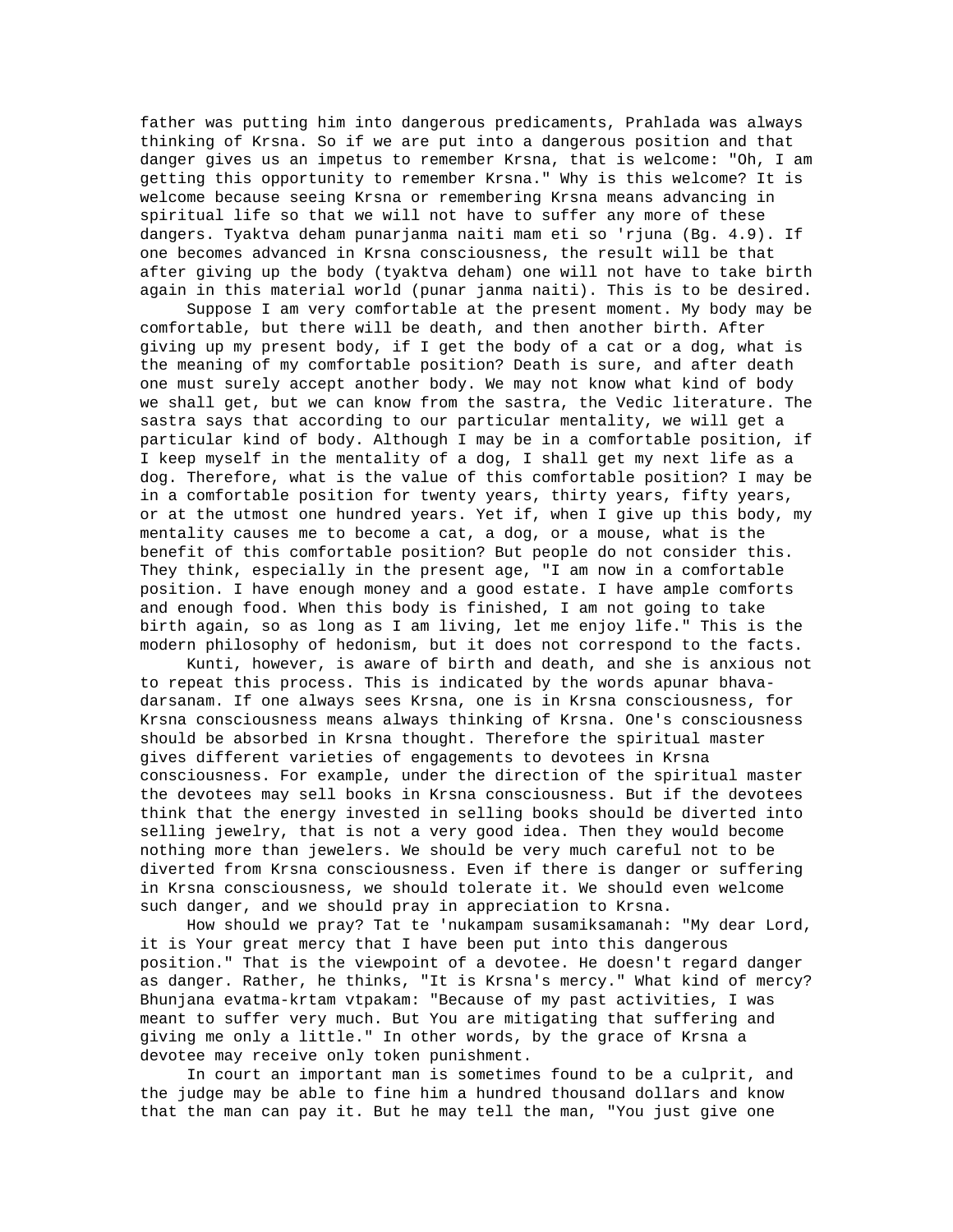cent." That is also punishment, but it is greatly minimized. Similarly, we have to suffer for our past deeds. That is a fact, and we cannot avoid it. But karmani nirdahati kintu ca bhakti-bhajam (Brahma-samhita 5.54): the sufferings of those who engage in devotional service in Krsna consciousness are minimized. For example, one may have been destined to be killed, but instead of being killed with a knife, he may instead get some little cut on his finger. In this way, for those who engage in devotional service, the reactions of past activities are minimized. Lord Krsna assures His devotees, aham tvam sarva-papebhyo moksayisyami: "I shall give you protection from the reactions of sinful life." So even if a devotee has a history of very grievous criminal activities behind him, instead of being killed he may only get a little cut on his finger. Why then should a devotee fear danger?

 We should simply depend on Krsna consciousness, because if we live Krsna consciously under all circumstances, we shall not return to this material world (apunar bhava-darsanam). If we repeatedly think of Krsna, see Krsna, read of Krsna, work for Krsna, and somehow or other remain in Krsna consciousness, we benefit in such a way that we shall be saved from taking birth again in the material world. That is true benefit. But if we become a little comfortable because of other, materialistic engagements and we forget Krsna and have to take birth again, then what is our benefit? We should be very careful about this. We should act in such a way that our Krsna consciousness can under no circumstances be disturbed, even if there is heavy suffering. That is the instruction of Kuntidevi.

 Before winning the Battle of Kuruksetra, all the Pandavas were put into many dangers, as already described in the previous verses. They were given poison, they were put into a house of lac that was later set afire, and sometimes they were even confronted with great man-eating demons. They lost their kingdom, they lost their wife, they lost their prestige, and they were exiled to the forest. But throughout all those dangers, Krsna was there. When the Kauravas were trying to strip Draupadi naked, Krsna was there supplying cloth to protect her honor. Krsna was always there.

 Therefore, when the Pandavas went to see their grandfather, Bhismadeva, on his deathbed, Bhismadeva began to cry. "These boys, my grandsons, are all very pious," he said. "Maharaja Yudhisthira, the oldest of the brothers, is the most pious person. He is even called Dharmaraja, the king of religion. Bhima and Arjuna are both devotees, and they are such powerful heroes that they can kill thousands of men. Their wife, Draupadi, is directly the goddess of fortune, and it has been enjoined that wherever she is, there will be no scarcity of food. Thus they all form a wonderful combination, and moreover, Lord Krsna is always with them. But still they are suffering." Thus he began to cry, saying, "I do not know what is Krsna's arrangement, because such pious devotees are also suffering."

 Therefore, we should not think, "Because I have become a devotee, there will be no danger or suffering." Prahlada Maharaja suffered greatly, and so did other devotees like the Pandavas and Haridasa Thakura. But we should not be disturbed by such sufferings. We must have firm faith, firm conviction, knowing, "Krsna is present, and He will give me protection." Don't try to take the benefit of any shelter other than Krsna. Always take to Krsna.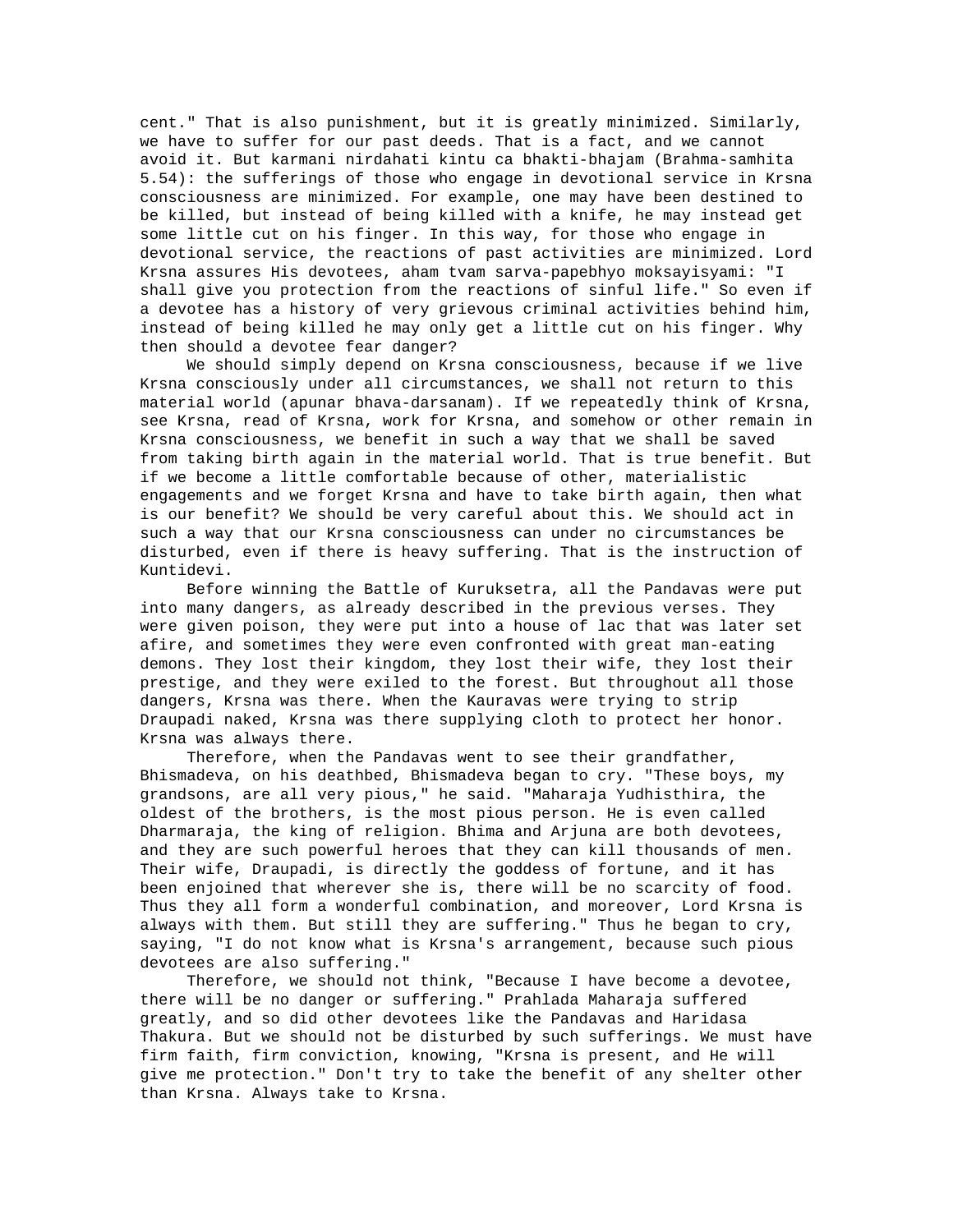In Bhagavad-gita Lord Krsna says, kaunteya pratijanihi na me bhaktah pranasyati: "My dear Arjuna, you may declare to the world that My devotee is never vanquished." Now, one may ask, why did Krsna advise Arjuna to declare this? Why did He not declare it Himself? The answer is that if Krsna Himself made this declaration, it might be suspect, because Krsna sometimes violates His own promise. But the promise of a devotee will never be violated. This is Krsna's concern. "Oh, My devotee has declared this. I must see that his word is kept." This is Krsna's position because of His affection for His devotee. Therefore Lord Krsna said, "You declare it. If I declare it, people may not believe it, but if you declare it they will believe you because you are a devotee." Even though Krsna may break His own promise, He wants to see that the promises of His devotees are fulfilled.

 Therefore, we must take to Krsna consciousness and adhere to this consciousness under all circumstances, even in the most dangerous position. We must keep our faith in Krsna's lotus feet, and then there will be no danger.

"Teachings of Queen Kunti" by His Divine Grace A.C. Bhaktivedanta Swami Prabhupada.

COPYRIGHT NOTICE: This is an evaluation copy of the printed version of this book, and is NOT FOR RESALE. This evaluation copy is intended for personal non-commercial use only, under the "fair use" guidelines established by international copyright laws. You may use this electronic file to evaluate the printed version of this book, for your own private use, or for short excerpts used in academic works, research, student papers, presentations, and the like. You can distribute this evaluation copy to others over the Internet, so long as you keep this copyright information intact. You may not reproduce more than ten percent (10%) of this book in any media without the express written permission from the copyright holders. Reference any excerpts in the following way: "Excerpted from "Teachings of Queen Kunti" by A.C. Bhaktivedanta Swami, courtesy of the Bhaktivedanta Book Trust International, www.Krishna.com ."

This book and electronic file is Copyright 1977-2003 Bhaktivedanta Book Trust International, 3764 Watseka Avenue, Los Angeles, CA 90034, USA. All rights reserved. For any questions, comments, correspondence, or to evaluate dozens of other books in this collection, visit the website of the publishers, www.Krishna.com.

Chapter Nine

Decreasing the Fever of Illusion

 janmaisvarya-sruta-sribhir edhamana-madah puman naivarhaty abhidhatum vai tvam akincana-gocaram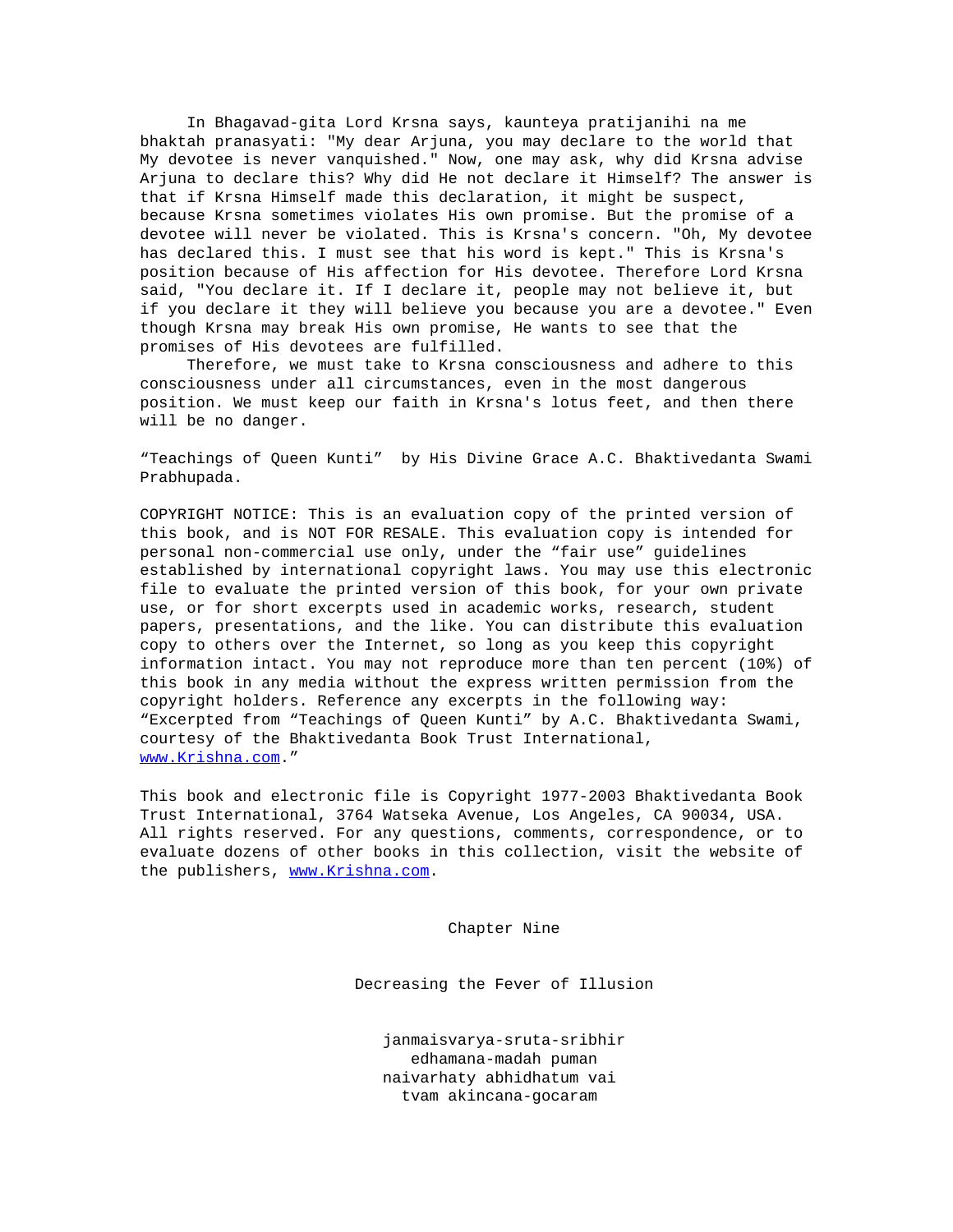My Lord, Your Lordship can easiiy be approached, but oniy by those who are materially exhausted. One who is on the path of [material] progress, trying to improve himself with respectable parentage, great opulence, high education, and bodily beauty, cannot approach You with sincere feeiing.

 Being materially advanced means taking birth in an aristocratic family and possessing great wealth, an education, and attractive personal beauty. All materialistic men are mad after possessing all these material opulences, and this is known as the advancement of material civilization. But the result is that by possessing all these material assets one becomes artificially puffed up, intoxicated by such temporary possessions. Consequently, such materially puffed up persons are incapable of uttering the holy name of the Lord by addressing Him feelingly, "O Govinda, O Krsna." It is said in the sastras that by once uttering the holy name of the Lord, the sinner gets rid of a quantity of sins that he is unable to commit. Such is the power of uttering the holy name of the Lord. There is not the least exaggeration in this statement. Actually the Lord's holy name has such powerful potency. But there is a quality to such utterances also. It depends on the quality of feeling. A helpless man can feelingly utter the holy name of the Lord, whereas a man who utters the same holy name in great material satisfaction cannot be so sincere. A materially puffed up person may utter the holy name of the Lord occasionally, but he is incapable of uttering the name in quality. Therefore, the four principles of material advancement, namely (1) high parentage, (2) good wealth, (3) high education, and (4) attractive beauty, are, so to speak, disqualifications for progress on the path of spiritual advancement. The material covering of the pure spirit soul is an external feature, as much as fever is an external feature of the unhealthy body. The general process is to decrease the degree of the fever and not to aggravate it by maltreatment. Sometimes it is seen that spiritually advanced persons become materially impoverished. This is no discouragement. On the other hand, such impoverishment is a good sign as much as the falling of temperature is a good sign. The principle of life should be to decrease the degree of material intoxication which leads one to be more and more illusioned about the aim of life. Grossly illusioned persons are quite unfit for entrance into the kingdom of God.

 In one sense, of course, material opulences are God's grace. To take birth in a very aristocratic family or nation like America, to be very rich, to be advanced in knowledge and education, and to be endowed with beauty are gifts of pious activities. A rich man attracts the attention of others, whereas a poor man does not. An educated man attracts attention, but a fool attracts no attention at all. Materially, therefore, such opulences are very beneficial. But when a person is materially opulent in this way, he becomes intoxicated: "Oh, I am a rich man. I am an educated man. I have money."

 One who drinks wine will become intoxicated and may think that he is flying in the sky or that he has gone to heaven. These are effects of intoxication. But an intoxicated person does not know that all these dreams are within the limits of time and will therefore come to an end. Because he is unaware that these dreams will not continue, he is said to be in illusion. Similarly, one is intoxicated by thinking, "I am very rich, I am very educated and beautiful, and I have taken birth in an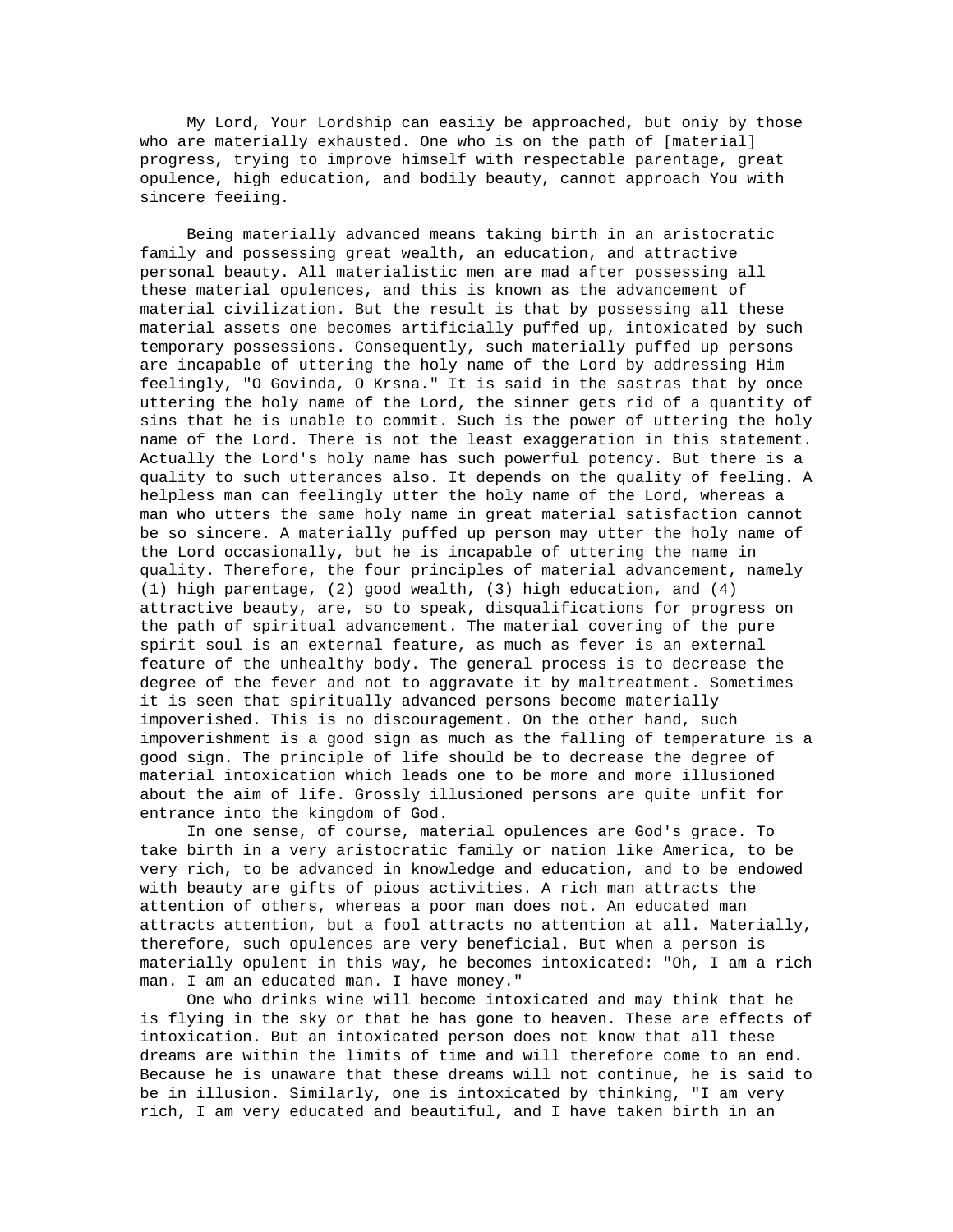aristocratic family in a great nation." That's all right, but how long will these advantages exist? Suppose one is an American and is also rich, beautiful, and advanced in knowledge. One may be proud of all this, but how long will this intoxication exist? As soon as the body is finished, it will all be finished, just like the intoxicated dreams of a person who has been drinking.

 These dreams are on the mental platform, the egoistic platform, and the bodily platform. But I am not the body. The gross body and subtle body are different from my actual self. The gross body is made of earth, water, fire, air, and ether, and the subtle body is made of mind, intelligence, and false ego. But the living being is transcendental to these eight elements, which are described in the Bhagavad-gita as the inferior energy of God.

 Even if one is mentally very advanced, he does not know that he is under the influence of the inferior energy, just as an intoxicated person does not know what condition he is in. Opulence, therefore, places one in a position of intoxication. We are already intoxicated, and modern civilization aims at increasing our intoxication. In truth we should become free from this intoxication, but modern civilization aims at increasing it so that we may become more and more intoxicated and go to hell.

 Kuntidevi says that those who are intoxicated in this way cannot feelingly address the Lord. They cannot feelingly say, jaya radhamadhava: "All glories to Radha and Krsna!" They have lost their spiritual feeling. They cannot feelingly address the Lord, because they do not have knowledge. "Oh, God is for the poor man," they think. "The poor do not have sufficient food. Let them go to the church and pray, `O God, give us our daily bread.' But I have enough bread. Why should I go to church?" This is their opinion.

 Nowadays, therefore, because we are in a time of economic prosperity, no one is interested in going to the churches or temples. "What is this nonsense?" people think. "Why should I go to the church to ask for bread? We shall develop our economic condition, and then there will be a sufficient supply of bread." In Communist countries this mentality is especially prevalent. The Communists make propaganda in the villages by asking people to go to church and pray for bread. So the innocent people pray as usual, "O God, give us our daily bread." When the people come out of the church, the Communists ask, "Have you gotten bread?"

"No, sir," they reply.

"All right," the Communists say. "Ask us."

Then the people say, "O Communist friends, give us bread."

 The Communist friends, of course, have brought a whole truckload of bread, and they say, "Take as much as you like. Now, who is better--the Communists or your God?"

 Because the people are not very intelligent, they reply, "Oh, you are better." They don't have the intelligence to inquire, "You rascals, wherefrom have you brought this bread? Have you manufactured it in your factory? Can your factory manufacture grains?" Because they are sudras (people who have very little intelligence), they don't ask these questions. A brahmana, however, one who is advanced in intelligence, will immediately inquire, "You rascals, wherefrom have you brought this bread? You cannot manufacture bread. You have simply taken the wheat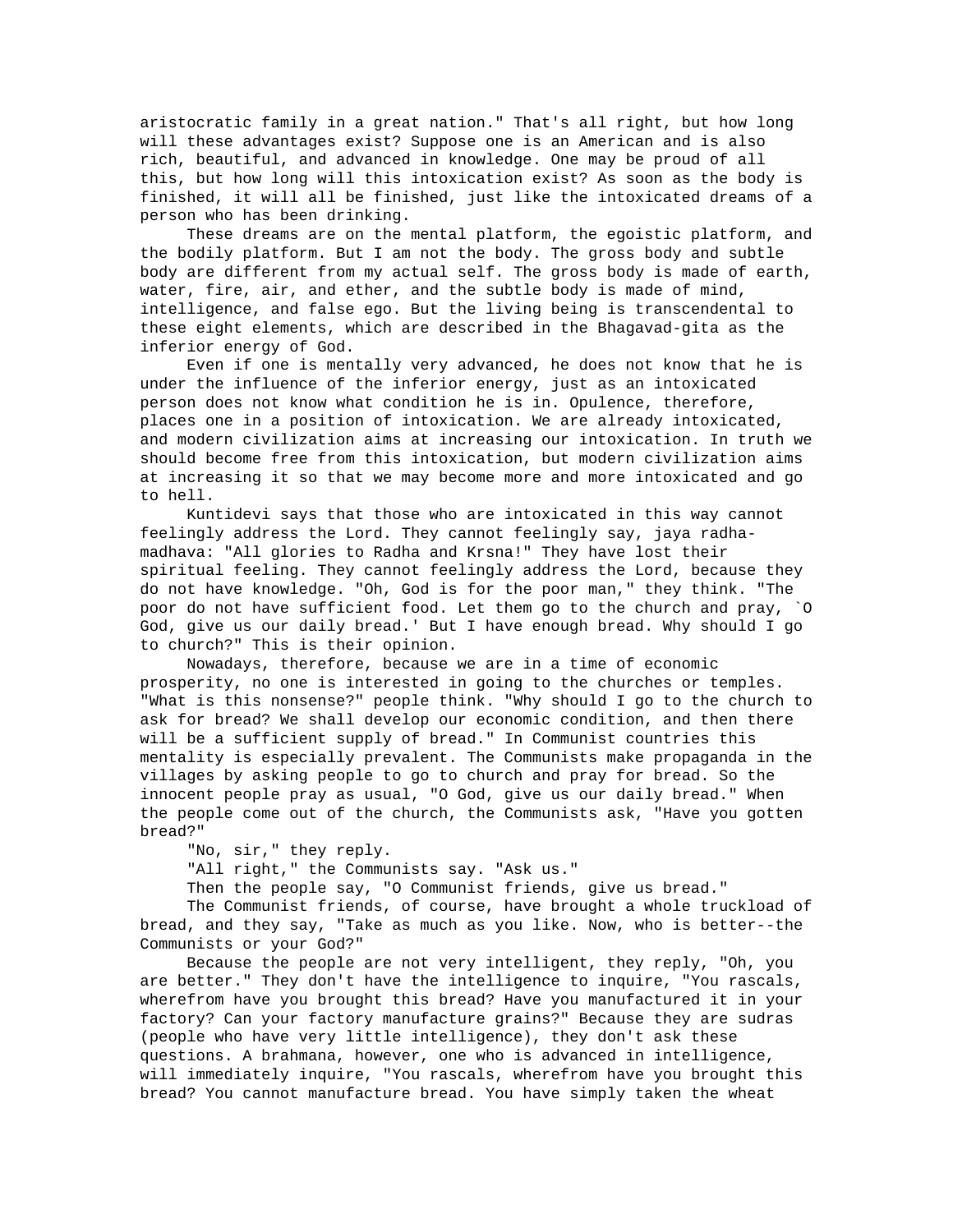given by God and transformed it, but this does not mean that it has become your property."

 Simply transforming one thing into something else does not make the final product one's own property. For example, if I give a carpenter some wood, some tools, and a salary and he makes a very beautiful closet, to whom will the closet belong--to the carpenter or to me, the person who has supplied the ingredients? The carpenter cannot say, "Because I have transformed this wood into such a nice closet, it is mine." Similarly, we should say to atheistic men like the Communists, "Who is supplying the ingredients for your bread, you rascal? It is all coming from Krsna. In Bhagavad-gita Krsna says, `The elements of this material creation are all My property.' You have not created the sea, the land, the sky, the fire, or the air. These are not your creations. You may mix and transform these material things. You may take earth from the land and water from the sea, mix them and put them in a fire to make bricks, and then you may pile up all these bricks to make a skyscraper and claim that the skyscraper is yours. But where did you get the ingredients for the skyscraper, you rascal? You have stolen the property of God, and now you are claiming that it is your property. This is knowledge.

 Unfortunately, those who are intoxicated cannot understand this. They think, "We have taken this land of America from the Red Indians, and now it is our property." They do not know that they are thieves. The Bhagavad-gita clearly says that one who takes the property of God and claims it as his own is a thief (stena eva sah).

 The devotees of Krsna, therefore, have their own form of communism. According to Krsna conscious communism, everything belongs to God. Just as the Russian and Chinese Communists think that everything belongs to the state, we think that everything belongs to God. This is merely an extension of the same philosophy, and to understand it one simply needs a little intelligence. Why should one think that his state belongs to only a small number of people? In fact this is all the property of God, and every living entity has a right to use this property because every living being is a child of God, who is the supreme father. In Bhagavadgita (14.4), Lord Krsna says, sarva-yonisu kaunteya... aham bija-pradah pita: "I am the seed-giving father of all living entities. In whatever forms they may live, all living entities are My sons."

 We living entities are all sons of God, but we have forgotten this, and therefore we are fighting. In a happy family, all the sons know, "Father is supplying food to us all. We are brothers, so why should we fight?" Similarly, if we become God conscious, Krsna conscious, the fighting in the world will come to an end. "I am American," "I am Indian," "I am Russian," "I am Chinese"--all these nonsensical designations will be finished. The Krsna consciousness movement is so purifying that as soon as people become Krsna conscious their political and national fighting will immediately be over, because they will come to their real consciousness and understand that everything belongs to God. The children in a family all have the right to accept privileges from the father. Similarly, if everyone is part and parcel of God, if everyone is a child of God, then everyone has the right to use the property of the father. That right does not belong only to the human beings; rather, according to Bhagavad-gita, that right belongs to all living entities, regardless of whether they are in the bodies of human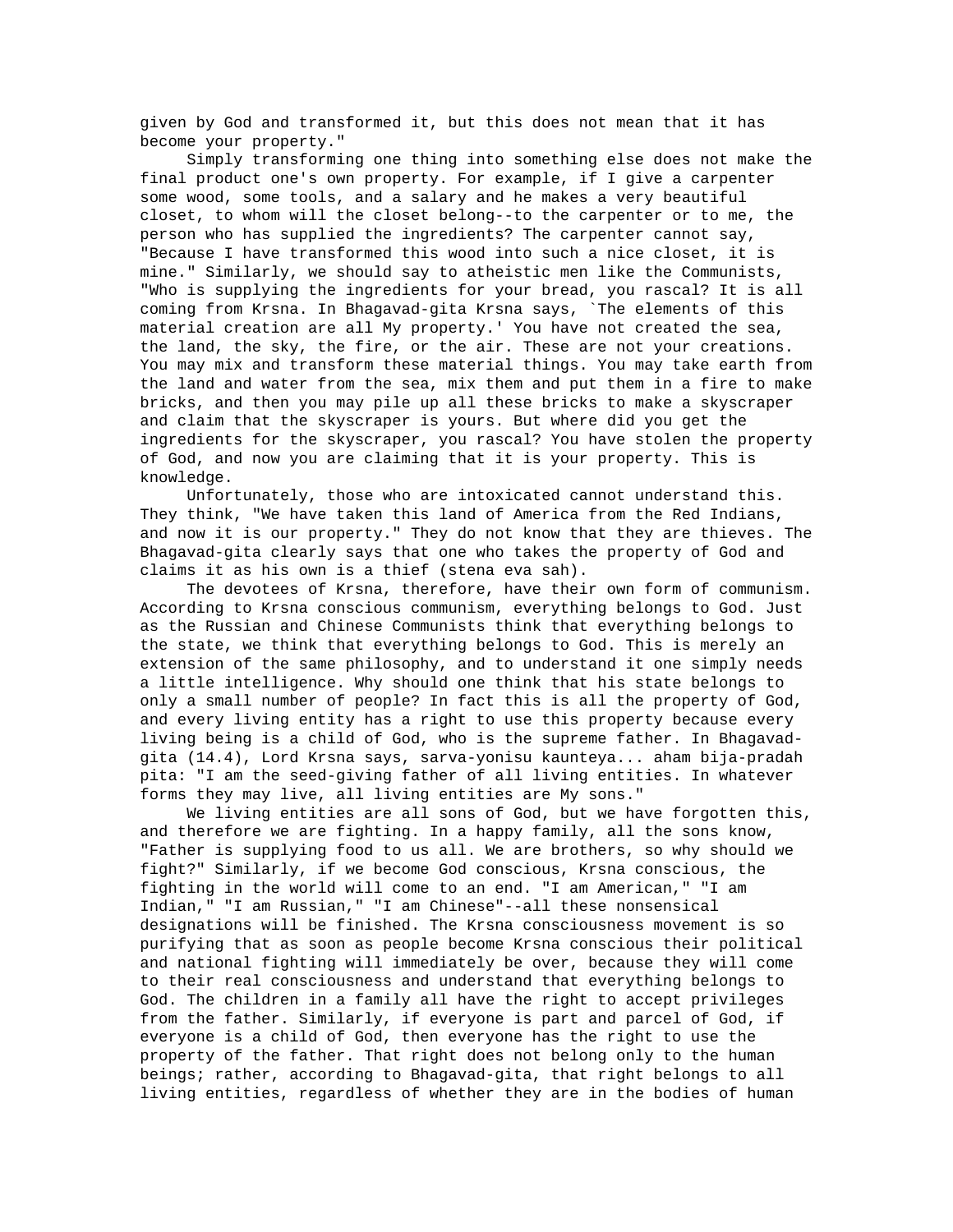beings, animals, trees, birds, beasts, insects, or whatever. That is Krsna consciousness.

 In Krsna consciousness we do not think, "My brother is good, and I am good, but all others are bad." This is the kind of narrow, crippled consciousness we reject. Rather, in Krsna consciousness we look equally toward all living entities. As stated in Bhagavad-gita (5.18):

> vidya-vinaya-sampanne brahmane gavi hastini suni caiva svapake ca panditah sama-darsinah

 "The humble sage, by virtue of true knowledge, sees with equal vision a learned and gentle brahmana, a cow, an elephant, a dog, and a dog-eater [outcaste]."

 One who is pandita, one who is learned, sees all living entities to be on an equal level. Therefore, because a Vaisnava, or devotee, is learned, he is compassionate (lokanam hita-karinau), and he can work in such a way as to actually benefit humanity. A Vaisnava feels and actually sees that all living entities are part and parcel of God and that somehow or other they have fallen into contact with this material world and have assumed different types of bodies according to different karma.

 Those who are learned (panditah) do not discriminate. They do not say, "This is an animal, so it should be sent to the slaughterhouse so that a man may eat it." No. Why should the animals be slaughtered? A person who is actually Krsna conscious is kind to everyone. Therefore one tenet of our philosophy is "No meat-eating." Of course, people may not accept this. They will say, "Oh, what is this nonsense? Meat is our food. Why should we not eat it?" Because they are intoxicated rascals (edhamana-madah), they will not hear the real facts. But just consider: if a poor man is lying helpless in the street, can I kill him? Will the state excuse me? I may say, "I have only killed a poor man. There was no need for him in society. Why should such a person live?" But will the state excuse me? Will the authorities say, "You have done very nice work"? No. The poor man is also a citizen of the state, and the state cannot allow him to be killed. Now, why not expand this philosophy? The trees, the birds, and the beasts are also sons of God. If one kills them, one is as guilty as one who kills a poor man on the street. In God's eyes, or even in the vision of a learned man, there is no discrimination between poor and rich, black and white. No. Every living entity is part and parcel of God. And because a Vaisnava sees this, he is the only true benefactor of all living entities.

 A Vaisnava tries to elevate all living beings to a platform of Krsna consciousness. A Vaisnava does not see, "Here is an Indian, and there is an American." Someone once asked me, "Why have you come to America?" But why should I not come? I am a servant of God, and this is the kingdom of God, so why should I not come? To hinder the movements of a devotee is artificial, and one who does so commits a sinful act. Just as a policeman may enter a house without trespassing, a servant has the right to go anywhere, because everything belongs to God. We have to see things in this way, as they are. That is Krsna consciousness.

 Now, Kuntidevi says that those who are increasing their own intoxication cannot become Krsna conscious. A fully intoxicated person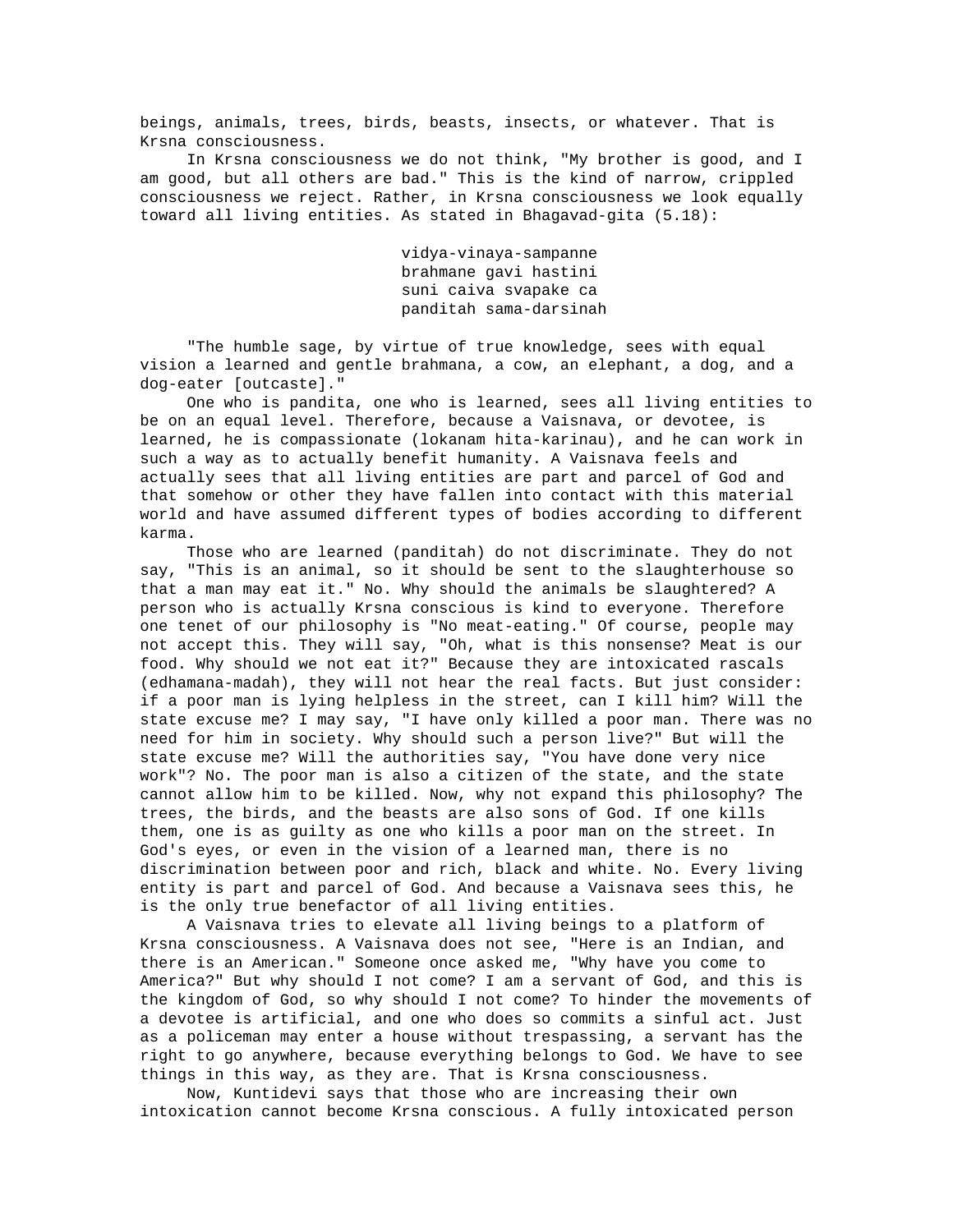may talk nonsense, and he may be told, "My dear brother, you are talking nonsense. Just see. Here is your father, and here is your mother." But because he is intoxicated, he will not understand, nor will he even care to understand. Similarly, if a devotee tries to show a materially intoxicated rascal, "Here is God," the rascal will not be able to understand it. Therefore Kuntidevi says, tvam akincana-gocaram, indicating that to be free from the intoxication caused by high birth, opulence, education, and beauty is a good qualification.

 Nonetheless, when one becomes Krsna conscious, these same material assets can be used for the service of Krsna. For example, the Americans who have joined the Krsna consciousness movement were materially intoxicated before they became devotees, but now that their intoxication is over, their material assets have become spiritual assets that may be helpful in furthering the service of Krsna. For example, when these American devotees go to India, the Indian people are surprised to see that Americans have become so mad after God. Many Indians strive to imitate the materialistic life of the West, but when they see Americans dancing in Krsna consciousness, then they realize that this is what is actually worthy of being followed.

 Everything can be used in the service of Krsna. If one remains intoxicated and does not use one's material assets for the service of Krsna, they are not very valuable. But if one can use them for the service of Krsna, they become extremely valuable. To give an example, zero has no value, but as soon as the digit one is placed before the zero, the zero immediately becomes ten. If there are two zeros, they become one hundred, and three zeros become one thousand. Similarly, we are intoxicated by material assets that are actually no better than zero, but as soon as we add Krsna, these tens and hundreds and thousands and millions of zeros become extremely valuable. The Krsna consciousness movement therefore offers a great opportunity to the people of the West. They have an overabundance of the zeros of materialistic life, and if they simply add Krsna their life will become sublimely valuable.

Chapter Ten

The Property of the Impoverished

 namo 'kincana-vittaya nivrtta-guna-vrttaye atmaramaya santaya kaivalya-pataye namah

 My obeisances are unto You, who are the property of the materially impoverished. You have nothing to do with the actions and reactions of the material modes of nature. You are self-satisfied, and therefore You are the most gentle and are master of the monists.

 A living being is finished as soon as there is nothing to possess. Therefore a living being cannot be, in the real sense of the term, a renouncer. A living being renounces something for gaining something more valuable. A student sacrifices his childish proclivities to gain better education. A servant gives up his job for a betterjob. Similarly, a devotee renounces the material world not for nothing but for something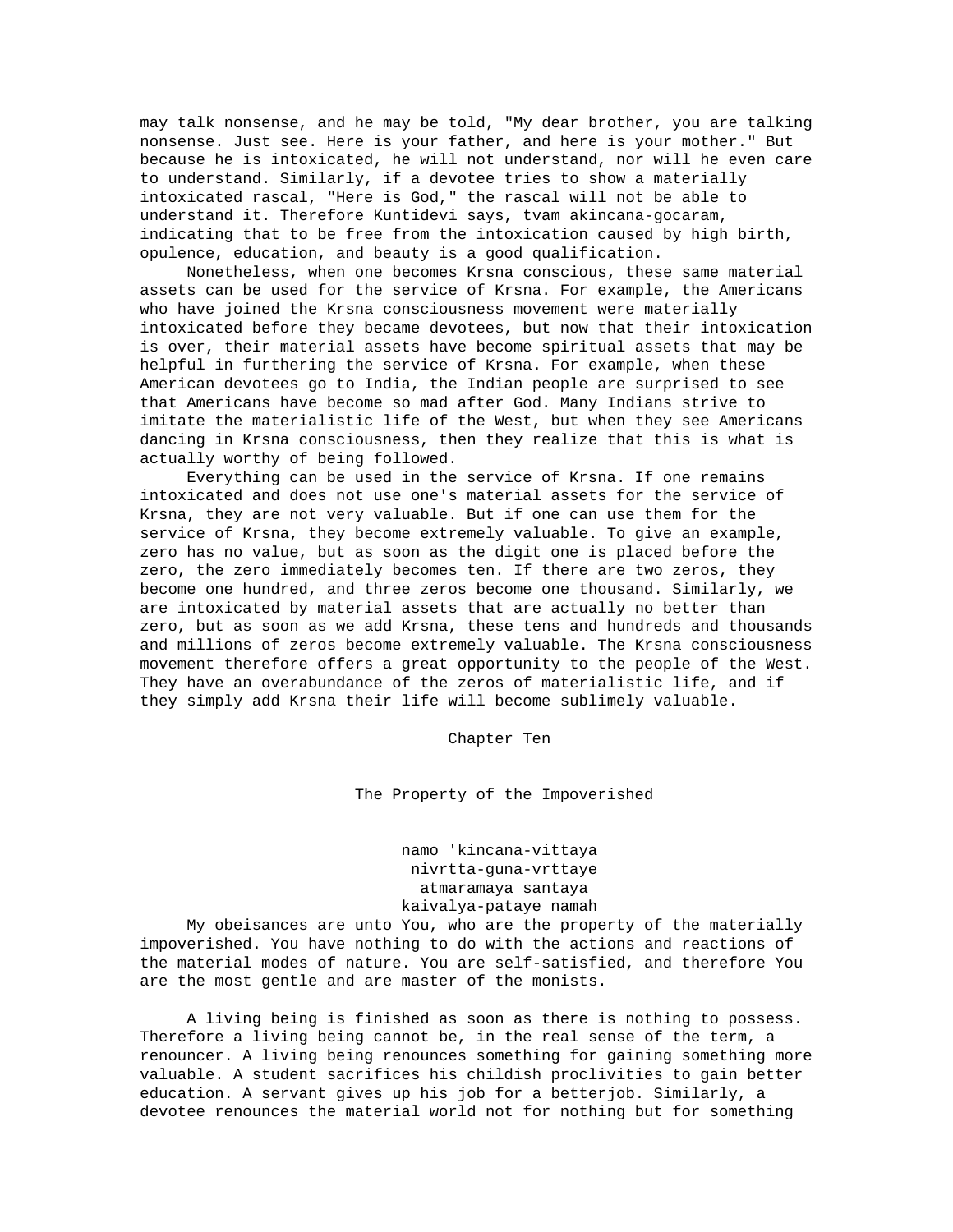tangible in spiritual value. Srila Rupa Gosvami, Sanatana Gosvami, and Srila Raghunatha dasa Gosvami and others gave up their worldly pomp and prosperity for the sake of the service of the Lord. They were big men in the worldly sense. The Gosvamis were ministers in the government service of Bengal, and Srila Raghunatha dasa Gosvami was the son of a big zamindar of his time. But they left everything to gain something superior to what they previously possessed. The devotees are generally without material prosperity, but they have a very secret treasure-house in the lotus feet of the Lord. There is a nice story about Srila Sanatana Gosvami. He had a touchstone with him, and this stone was left in a pile of refuse. A needy man took it, but later on wondered why the valuable stone was kept in such a neglected place. He therefore asked Sanatana Gosvami for the most valuable thing, and then he was given the holy name of the Lord. Akincana means "one who has nothing to give materially." A factual devotee, or mahatma, does not give anything material to anyone, because he has already left all material assets. He can, however, deliver the supreme asset, namely the Personality of Godhead, because He is the only property of a factual devotee. The touchstone of Sanatana Gosvami, which was thrown in the rubbish, was not the property of the Gosvami, otherwise it would not have been kept in such a place. This specific example is given for the neophyte devotees just to convince them that material hankerings and spiritual advancement go ill together. Unless one is able to see everything as spiritual in relation with the Supreme Lord, one must always distinguish between spirit and matter. A spiritual master like Srila Sanatana Gosvami, although personally able to see everything as spiritual, set this example for us only because we have no such spiritual vision.

 Advancement of material vision or material civilization is a great stumbling block for spiritual advancement. Such material advancement entangles the living being in the bondage of a material body followed by all sorts of material miseries. Such material advancement is called anartha, or things not wanted. Actually this is so. In the present context of material advancement one uses lipstick at a cost of fifty cents, and there are so many unwanted things which are all products of the material conception of life. By diverting attention to so many unwanted things, human energy is spoiled without achievement of spiritual realization, the prime necessity of human life. The attempt to reach the moon is another example of spoiling energy because even if the moon is reached, the problems of life will not be solved. The devotees of the Lord are called akincanas because they have practically no material assets. Such material assets are all products of the three modes of material nature. They foil spiritual energy, and thus the less we possess such products of material nature, the more we have a good chance for spiritual progress.

 The Supreme Personality of Godhead has no direct connection with material activities. All His acts and deeds, which are exhibited even in this material world, are spiritual and without affection for the modes of material nature. In the Bhagavad-gita the Lord says that all His acts, even His appearance and disappearance in and out of the material world, are transcendental, and one who knows this perfectly shall not take his birth again in this material world, but will go back to Godhead.

 The material disease is due to hankering after and lording it over material nature. This hankering is due to an interaction of the three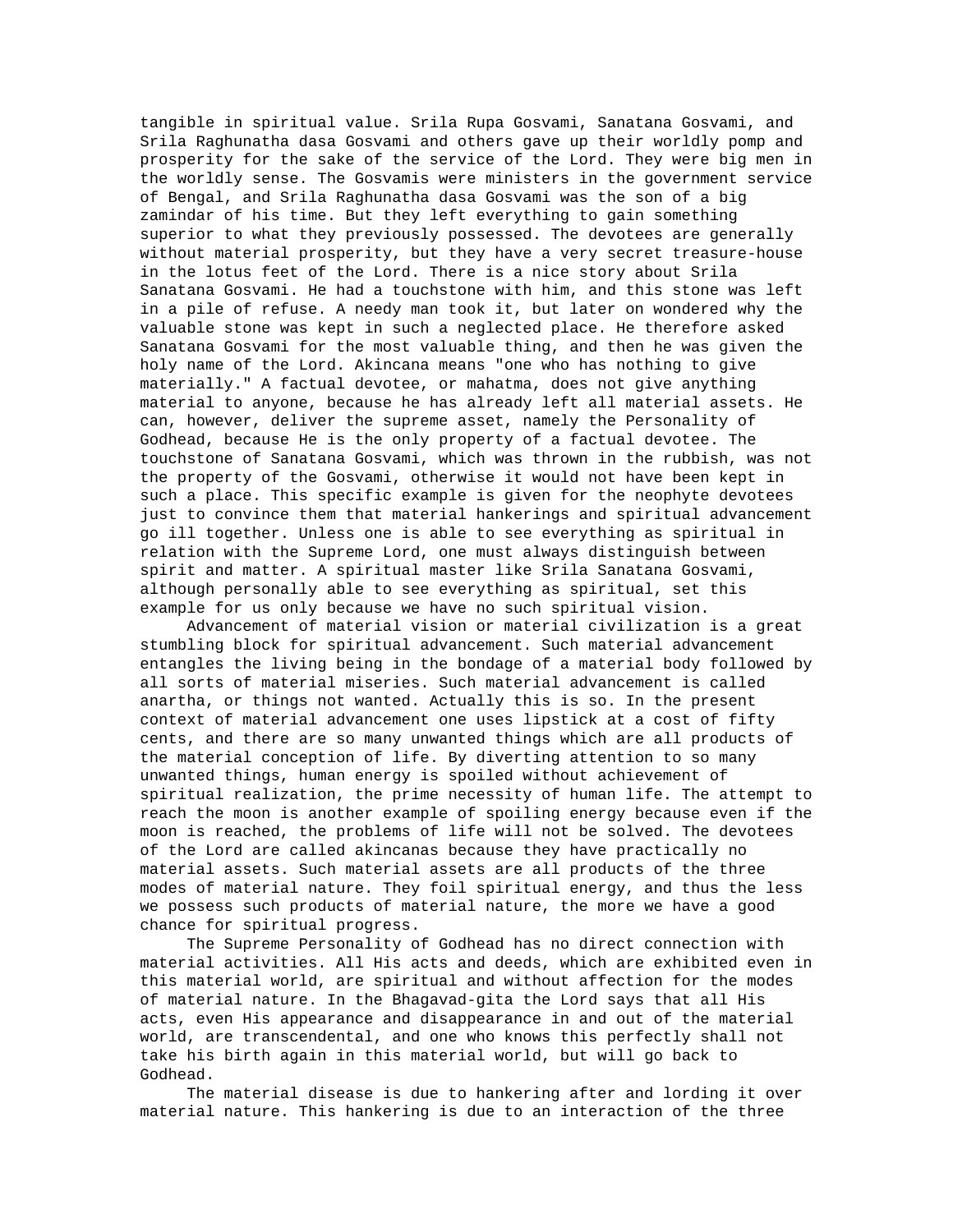modes of nature, and neither the Lord nor the devotees have attachment for such false enjoyment. Therefore, the Lord and the devotees are called nivrtta-guna-vrtti. The perfect nivrtta-guna-vrtti is the Supreme Lord because He never becomes attracted by the modes of material nature, whereas the living beings have such a tendency. Some of them are entrapped by the illusory attraction of material nature.

 Because the Lord is the property of the devotees, and the devotees are the property of the Lord reciprocally, the devotees are certainly transcendental to the modes of material nature. That is a natural conclusion. Such unalloyed devotees are distinct from the mixed devotees who approach the Lord for mitigation of miseries and poverty or because of inquisitiveness and speculation. The unalloyed devotees and the Lord are transcendentally attached to one another. For others, the Lord has nothing to reciprocate, and therefore He is called atmarama, selfsatisfied. Self-satisfied as He is, He is the master of all monists who seek to merge into the existence of the Lord. Such monists merge within the personal effulgence of the Lord called the brahmajyoti, but the devotees enter into the transcendental pastimes of the Lord, which are never to be misunderstood as material.

 To be materially impoverished is the first qualification of a devotee. One who does not possess anything in this material world but simply possesses Krsna is called akincana. The word akincana means "one who has lost all material possessions." As long as we have even the slightest tinge of an idea of becoming happy materially in some way or other, we shall have to accept a material body. Nature is so kind that according to the way we want to enjoy this material world, she will give us a suitable body, under the direction of the Lord. Because the Lord is situated in everyone's heart, He knows everything. Therefore, knowing that we still want something material, He will give us another material body: "Yes, take it." Krsna wants us to have full experience through which to understand that by material gain we shall never be happy. This is Krsna's desire.

 Because we are part and parcel of Krsna, who has full freedom, we too have full freedom, although the quantity of that freedom is quite minute. Although the quantity of salt in a drop of seawater is not comparable to the quantity of salt in the ocean, the chemical composition of both the drop and the ocean is the same. Similarly, whatever we have in a minute quantity is present in its fullness in Krsna (janmady asya yatah). For example, we have a propensity to steal, to take things that belong to others. Why? Because Krsna has the same propensity. Unless the propensity to steal is present in the Absolute Truth, how can it be present in us? Krsna is known as "the butter thief." But Krsna's stealing and our stealing are different. Because we are materially contaminated, our stealing is abominable, whereas on the spiritual, absolute platform the same stealing is so nice that it is enjoyable. Mother Yasoda therefore enjoys Krsna's activities of stealing. This is the difference between material and spiritual.

 Any activities that are spiritual are all-good, and any activities that are material are all-bad. This is the difference between spiritual and material. The so-called morality and goodness of this material world is all bad, but in the spiritual world even so-called immorality is good. This we must understand. For example, to dance with the wives of others at the dead of night is immoral, at least according to the Vedic civilization. Even today in India, a young woman will never be allowed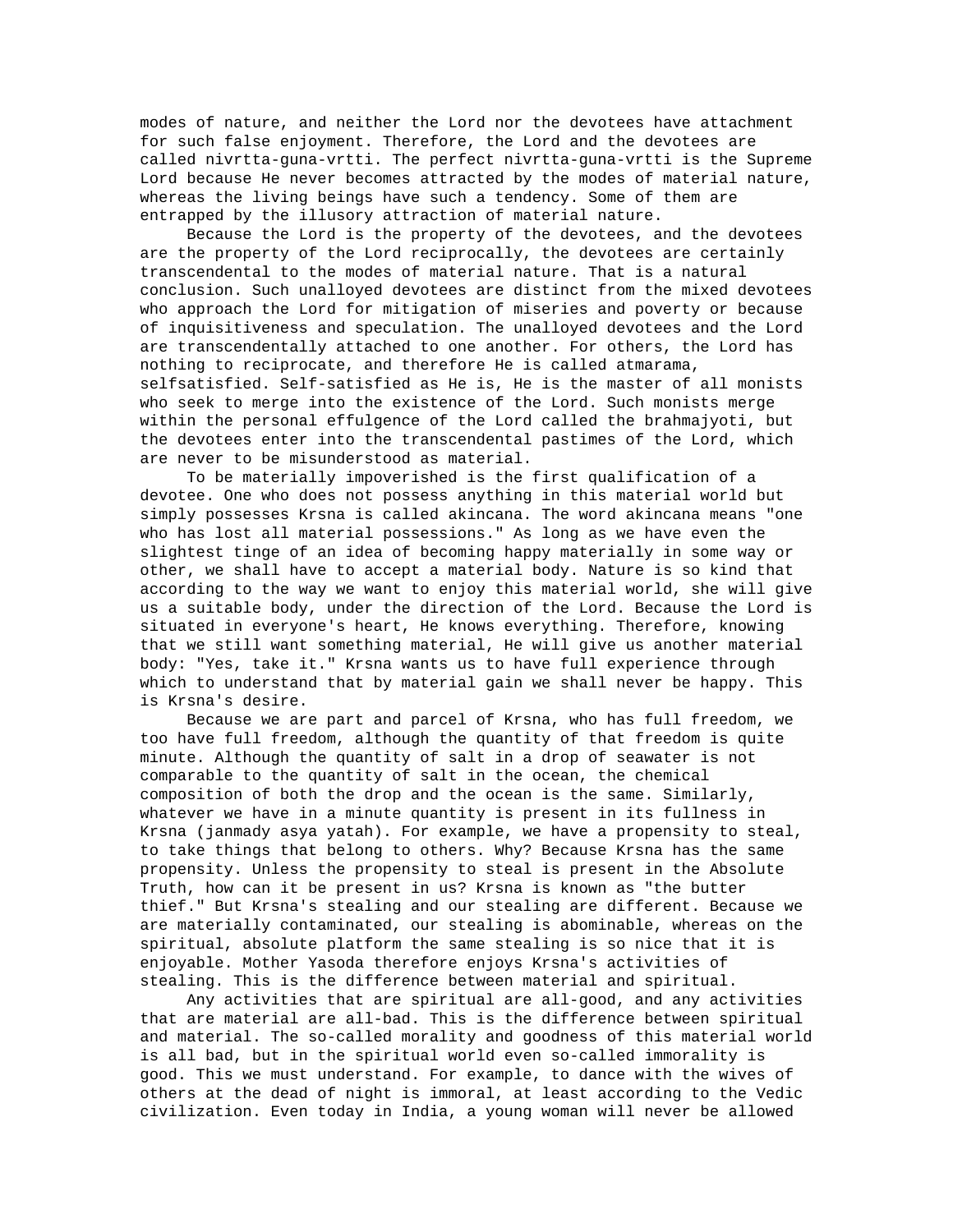to go to a young man at the dead of night to dance with him. But we shall find in Srimad-Bhagavatam that as soon as all the gopis, the young cowherd girls of Vrndavana, heard Krsna's flute, they immediately came to dance with Him. Now, according to material conceptions this is immoral, but from the spiritual point of view this is in accord with the greatest morality. Caitanya Mahaprabhu therefore said, ramya kacid upasana vraja-vadhu-vargena ya kalpita: "Oh, there is no better mode of worship than that which was conceived by the vraja-vadhus, the damsels of Vrndavana." After Caitanya Mahaprabhu accepted the renounced order of life, He very strictly avoided association with women. Even in His family life, He never played any jokes with women. He was very humorous, but only with men, not with women. Once He spoke some joking words with His wife, Visnupriya. When Sacimata, Lord Caitanya's mother, was searching for something, He jokingly said, "Maybe your daughter-in-law has taken it." But in His whole life these are the onlyjoking words we find in relation to women. He was very strict. After He accepted sannyasa, the renounced order, no woman could even come near Him to offer obeisances; rather, they would offer obeisances from a distant place. Nonetheless, Caitanya Mahaprabhu said, ramya kacid upasana vrajavadhu-vargena ya kalpita: "There is no conception of worship better than that which was conceived by the damsels of Vrndavana." What was their conception? They wanted to love Krsna, at any risk. And this is never immoral.

 That which is in relationship to Krsna can never be immoral. To give another example, Lord Krsna in His incarnation as Nrsimhadeva killed Hiranyakasipu, the father of Prahlada Maharaja, while Prahlada Maharaja stood nearby without protesting. Now, is this moral? Who would like to see his own father being killed? Who wouldjust stand there and not protest? No one would approve of such behavior and say that it is moral. Nonetheless, this actually happened. Not only that, but Prahlada Maharaja even made a garland to place upon the neck of the killer. "My dear Lord Killer," he said, "please take this garland. You have killed my father, and You are very good." This must be understood spiritually. If one's father is being attacked and one cannot protect him, one must protest and cry for help. But because Prahlada Maharaja's father was killed by Krsna in the form of Lord Nrsimhadeva, Prahlada Maharaja prepared a garland for the killer. After his father was killed, Prahlada said to Nrsimhadeva, "My dear Lord, now that my father has been killed, everyone is happy. Now please withdraw Your angry mood."

 A sadhu, a saintly person, never approves of killing, not even the killing of an animal, but Prahlada Maharaja said, modeta sadhur api vrscika-sarpa-hatya: "Even a saintly person is pleased when a scorpion or a snake is killed." A scorpion or a snake is also a living entity, and a sadhu is never satisfied when he sees another living entity killed, but Prahlada Maharaja said, "Even a sadhu is pleased when a snake or a scorpion is killed. My father was just like a snake or a scorpion, and therefore now that he has been killed, everyone is happy." Hiranyakasipu was a very dangerous demon who gave trouble to devotees, and when such a demon is killed even saintly persons are satisfied, although ordinarily they never want anyone killed. Therefore, although it may appear that Lord Krsna or Prahlada Maharaja acted immorally, in fact they acted in accord with the highest morality.

 Krsna is akincana-vitta, the only solace for one who has lost everything material. In the Caitanya-caritamrta, Lord Krsna says, "If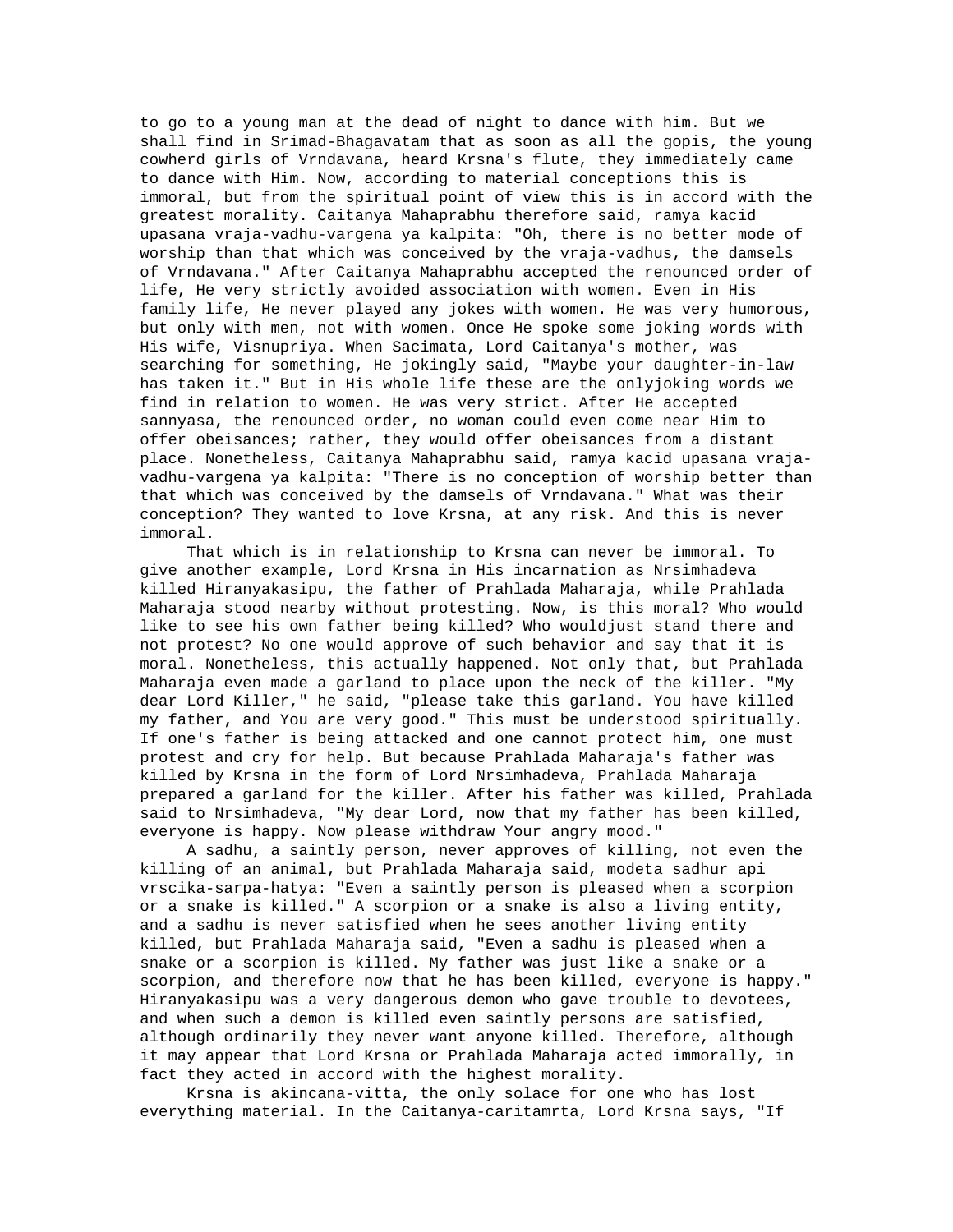someone wants Me but at the same time wants material prosperity, he is a fool." Krsna is so kind that if one wants material prosperity but at the same time wants to become a devotee, Krsna makes him a failure in material life. Therefore people are very much afraid of coming to Krsna consciousness. "Oh," they think, "my material prosperity will be finished."

 Generally, people go to a church or temple to pray to God for material prosperity: "O God, give us our daily bread." But although they are approaching God for material prosperity--"Give me this, give me that"--they are also considered pious because they approach God, unlike the atheists, who never approach Him. "Why shall I approach God?" the atheist says. "I shall create my own wealth, and by advancement of science I shall be happy." One who thinks "For my own prosperity I shall depend on my own strength and my own knowledge" is a duskrti, a most sinful person, but one who thinks "My prosperity depends on the mercy of God" is pious.

 It is a fact that without the sanction of God, nothing can be achieved. Tavat tanur idam tanupeksitanam. We have discovered many methods by which to counteract distress, but when freedom from such distress is not sanctioned by God, these methods will fail. For example, a sick man may have very good medicine and a qualified physician, but if we ask the physician, "Can you guarantee the life of this patient?" the doctor will always say, "No, I cannot do so. I try my best. That's all." An intelligent doctor knows, "The ultimate sanction is in the hand of God. I am simply an instrument. If God does not want the patient to live, then all my medicines and all my scientific medical knowledge will fail."

 The ultimate sanction, therefore, is Krsna. Those who are foolish do not know this, and therefore they are called mudha, rascals. They do not know that although whatever they are doing may be very good, if it is not ultimately sanctioned by God, by Krsna, it will all be a failure. On the other hand, a devotee knows, "With whatever intelligence I have I may try to become happy, but without Krsna's sanction I shall never be happy." This is the distinction between a devotee and a nondevotee.

 As mentioned before, Krsna says, "One who tries to approach Me to become Krsna conscious but at the same time wants to become materially happy is not very intelligent. He is wasting his time." Our main business is to become Krsna conscious. That is the main business of human life. If we waste our time striving for material improvement and forget to chant Hare Krsna, that will be a great loss. Therefore Krsna says, ami--vijna, ei murkhe `visaya' kena diba (Cc. Madhya 22.39): "A rascal may ask some material prosperity from Me in exchange for discharging devotional service. But why shall I give him material prosperity? Rather, whatever he has I shall take away."

 When our material assets are taken away, we become very morose. But that is the test. That was stated by Krsna Himself to Yudhisthira Maharaja. Yudhisthira Maharaja inquired from Krsna, "We are completely dependent on You, but still we are suffering materially so much. Our kingdom has been taken away, our wife has been insulted, and our enemies attempted to burn us in our house. How can this be so?" Krsna replied, yasyaham anugrhnami harisye tad-dhanam sanaih: "Yes, that is My first business. If I especially favor someone, then I take away all his sources of income and place him into great difficulty." In this way, Krsna is very dangerous.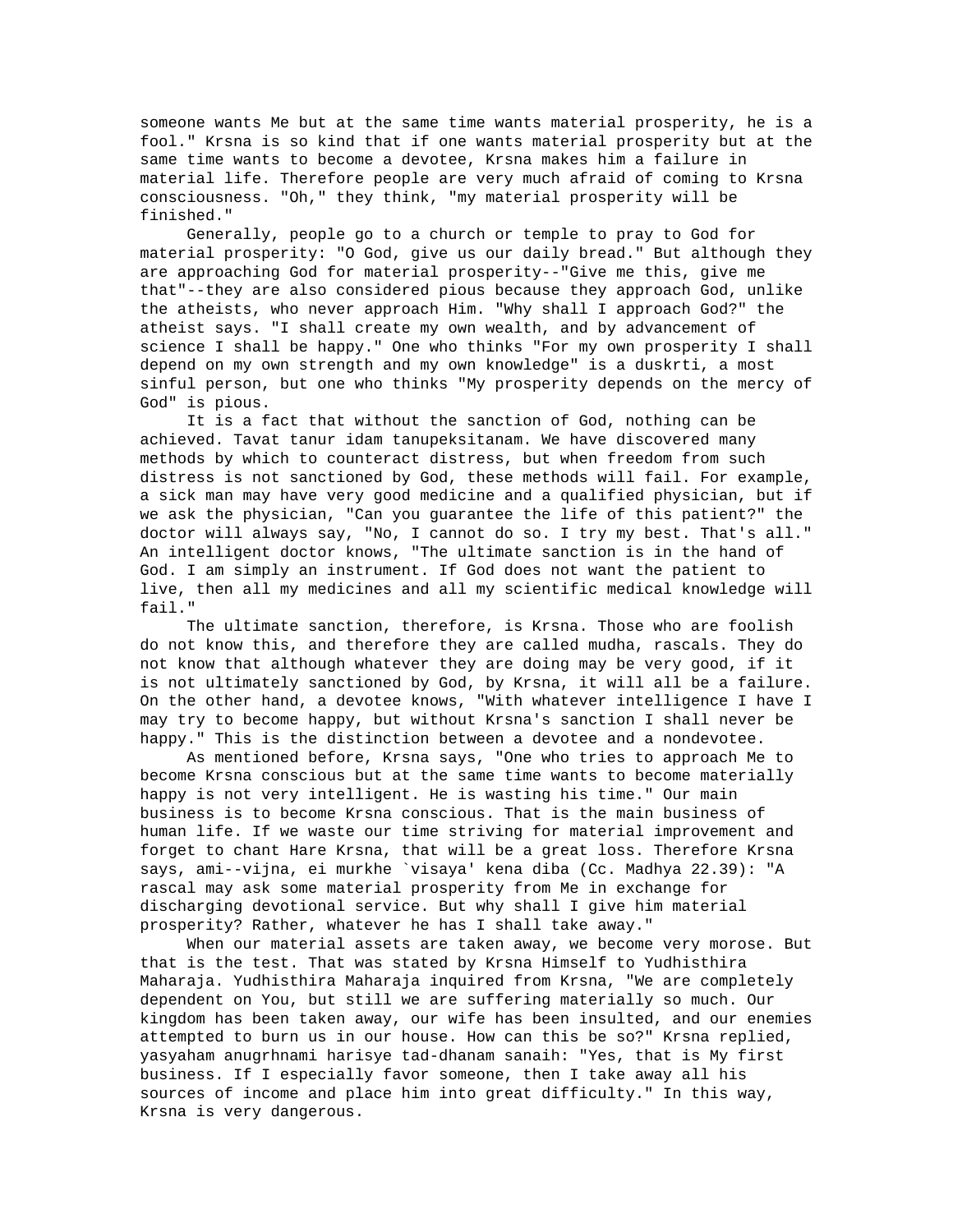I have actual experience in this connection. I do not wish to narrate this whole story, but it is a fact that I received Krsna's special favor in this way. When I was twenty-five years old, my Guru Maharaja, my spiritual master, ordered me to go preach. But I thought, "First of all I shall become a rich man, and then I shall use my money to finance the preaching work." I had good opportunities to become a very rich businessman. An astrologer even told me that I should have become as rich as the wealthiest man in India. There were very good chances. I was the manager of a big chemical factory. I started my own factory, and the business was very successful. But eventually everything collapsed, and in this way I was forced into the position of carrying out the orders of my Guru Maharaja. When all my material assets were taken away, then I approached Krsna, saying, "You are the only shelter." Therefore Krsna is akincana-vitta, the property of the materially impoverished. When one is bereft of all material opulences, then one turns to Krsna. And now I am realizing that I have not lost but gained.

 So to lose material opulences for Krsna's sake is not a loss. Rather, it is the greatest gain. When one becomes akincana, having nothing to possess, Krsna becomes one's only riches. Expressing this understanding, Narottama dasa Thakura says:

> ha ha prabhu nanda-suta vrsabhanu-suta-yuta karuna karaha ei-bara narottama dasa kahe na theliya ranga-paya tumi vina ke ache amara

 "Krsna, but for You I have nothing to claim. I have no possessions. You are my only possession, so please don't neglect me."

 This position is very nice. When one does not depend on anything material but simply depends on Krsna, one has attained the first-class position of Krsna consciousness. Therefore Krsna is addressed as akincana-vitta. "When one becomes materially impoverished, You are the only wealth." Namo 'kincana-vittaya nivrtta-guna-vrttaye. "When one takes You as one's only possession, one immediately becomes free from the activities of the material nature." In other words, by accepting Krsna in this way, one attains the transcendental position of the Absolute. Atmaramaya: "At that time, one becomes happy with You. Krsna, You are happy with Yourself, and one who surrenders to You becomes happy, as You are." There is no difference between Krsna's body and Krsna Himself. He is entirely self, entirely spirit. We, on the other hand, have a body that is different from ourselves. I am self, but I possess a material body. But when we actually become dependent on Krsna, who is completely self-satisfied, we can also be self-satisfied with Krsna.

 Kaivalya-pataye namah. The Mayavadi philosophers, the monists, want to become one with the Supreme. The Supreme is self-satisfied, and they also want to be self-satisfied by becoming one with the Supreme. Our philosophy of Krsna consciousness is the same, but instead of becoming one with Krsna, we depend on Krsna. That is actual oneness. If we simply agree to abide by the orders of Krsna and have no disagreement with Him, we are situated in actual oneness.

 The Mayavadi philosophers think, "Why shall I keep my individual, separate existence? I shall merge into the Supreme." But that is not possible. From the very beginning, we are separated parts of Krsna.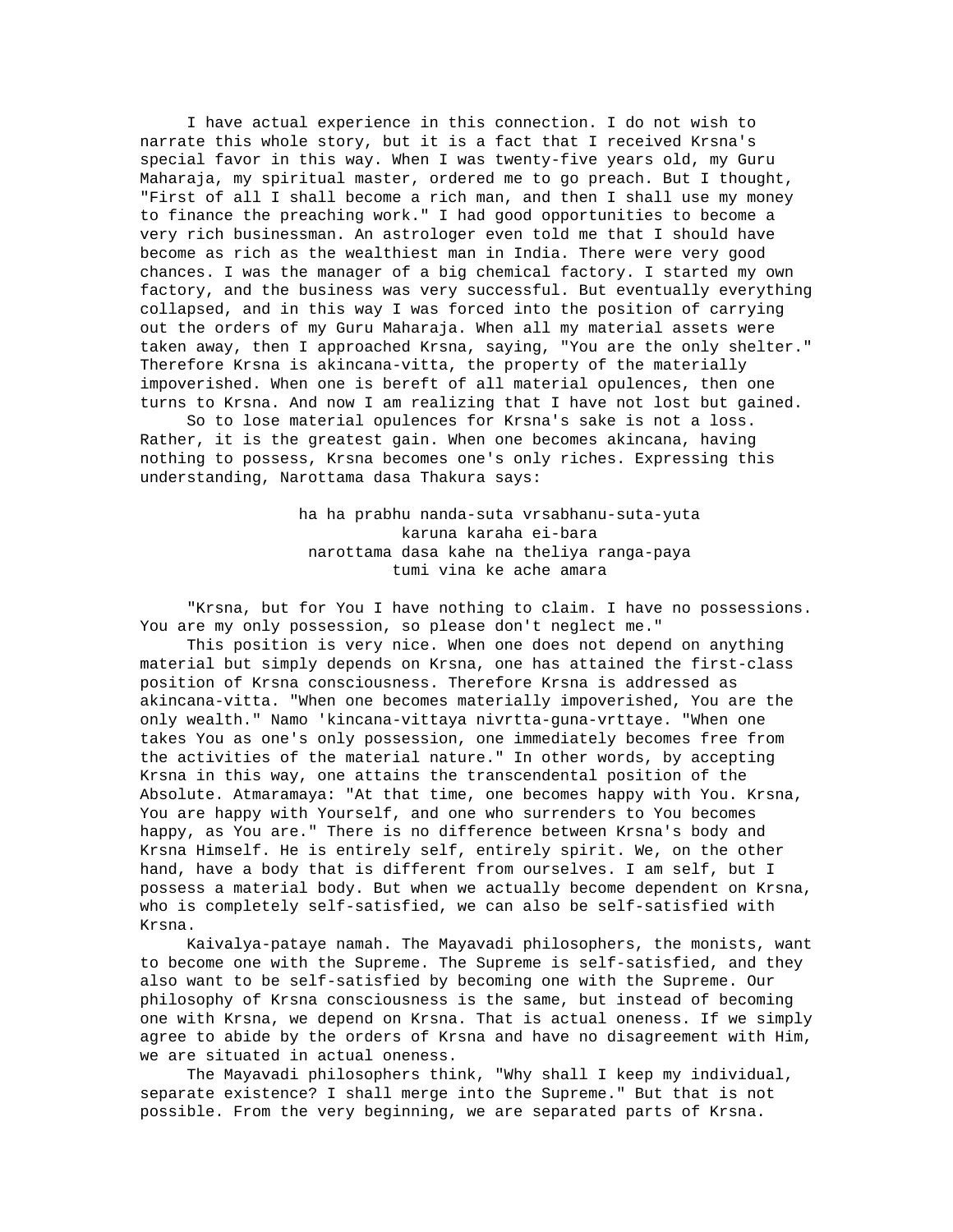Krsna therefore says in Bhagavad-gita, "My dear Arjuna, you should know that you, I, and all the persons assembled on this battlefield were individuals in the past, we are individuals at present, and in the future we shall continue to remain individuals."

 Nityo nityanam cetanas cetananam. Krsna is the supreme nitya, the supreme living force, among the innumerable living forces. We living entities (jiva) are innumerable (ananta); there is no counting how many we are. Similarly, Krsna is also a living entity, but He is the chief, the supreme living entity. That is the difference. One leader may have many followers. Similarly, Krsna, the supreme living entity, is the supreme leader, and we are subordinate, dependent living entities.

 That we are dependent is not very difficult to understand. If Krsna does not supply us food, we shall starve, because independently we cannot produce anything. Eko bahunam yo vidadhati kaman: Krsna is maintaining everything, and we are being maintained. Therefore Krsna is the real predominator, and we should be willing to be predominated. That is our natural constitutional position. If we falsely want to become predominators in this material world, we are in illusion. We must give up this illusion and always try to be predominated by Krsna. Then our life will be successful.

Chapter Eleven

The Touch of Superior Energy

 manye tvam kalam isanam anadi-nidhanam vibhum samam carantam sarvatra bhutanam yan mithah kalih

 My Lord, I consider Your Lordship to be eternal time, the supreme controller, without beginning and end, the all-pervasive one. In distributing Your mercy, You are equal to everyone. The dissensions between living befngs are due to social intercourse.

 Kuntidevi knew that Krsna was neither her nephew nor an ordinary family member of her paternal house. She knew perfectly well that Krsna is the primeval Lord who lives in everyone's heart as the Supersoul, Paramatma. Another name of the Paramatma feature of the Lord is kala, or eternal time. Eternal time is the witness of all our actions, good and bad, and thus resultant reactions are destined by Him. It is no use saying that we do not know why we are suffering. We may forget the misdeed for which we may suffer at this present moment, but we must remember that Paramatma is our constant companion and therefore He knows everything--past, present, and future. And because the Paramatma feature of Lord Krsna destines all actions and reactions, He is the supreme controller also. Without His sanction not a blade of grass can move. The living beings are given as much freedom as they deserve, and misuse of that freedom is the cause of suffering. The devotees of the Lord do not misuse their freedom, and therefore they are the good sons of the Lord. Others, who misuse freedom, are put into miseries destined by the eternal kala. The kala offers the conditioned souls both happiness and miseries. It is all predestined by eternal time. As we have miseries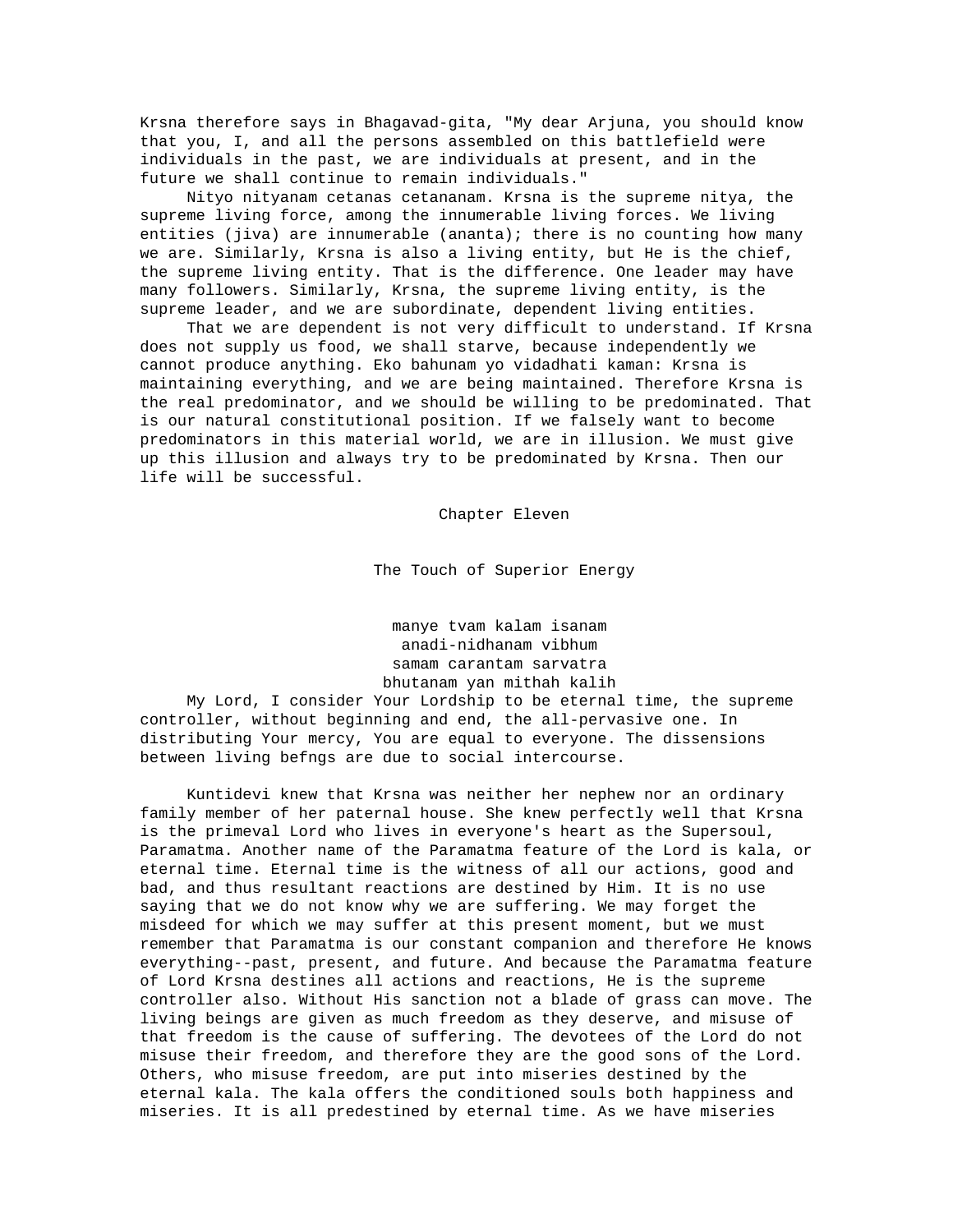uncalled for, so we may have happiness also without being asked, for they are all predestined by kala. No one is therefore either an enemy or friend of the Lord. Everyone is suffering and enjoying the result of his own destiny. This destiny is made by the living beings in course of social intercourse. Everyone here wants to lord it over the material nature, and thus everyone creates his own destiny under the supervision of the Supreme Lord. He is all-pervading and therefore He can see everyone's activities. And because the Lord has no beginning or end, He is known also as the eternal time, kala.

 What is explained herein by the devoted Kunti is exactly confirmed by the Lord Himself in Bhagavad-gita (9.29). There the Lord says:

> samo 'ham sarva-bhutesu na me dvesyo 'sti na priyah ye bhajanti tu mam bhaktya mayi te tesu capy aham

 "I envy no one, nor am I partial to anyone. I am equal to all. But one who renders service unto Me in devotion is a friend, is in Me, and I am also a friend to him." God cannot be partial. Everyone is God's son, so how can God favor one son above another? That is not possible. But human beings discriminate. We write, "In God we trust," but one who trusts in God must be equally kind and merciful toward all living entities. That is God consciousness.

 Krsna says, "I have no enemies, nor have I friends." Na me dvesyo 'sti na priyah. The word dvesya means "enemy." We are envious of our enemies and friendly toward our friends, but because Krsna is absolute, even when He appears to be inimical toward some demon He is actually a friend. When Krsna kills a demon, the demon's demoniac activities are killed, and he immediately becomes a saint and merges into the supreme impersonal effulgence, the brahmajyoti.

The brahmajyoti is one of three features of the Absolute Truth.

 vadanti tat tattva-vidas tattvam yaj jnanam advayam brahmeti paramatmeti bhagavan iti sabdyate (SB. 1.2.11)

 The Absolute Truth is one, but is perceived in three features, known as Brahman, Paramatma, and Bhagavan. The original, complete feature of the Absolute Truth is Bhagavan, the Supreme Personality of Godhead, and His plenary representation is Paramatma, Ksirodakasayi Visnu, who is situated in everyone's heart (isvarah sarva-bhutanam hrddese 'rjuna tisthati). The third feature of the Absolute Truth is Brahman, the all-pervading impersonal effulgence of the Absolute.

 The Absolute Truth is equal to everyone, but one will realize the Absolute according to the way one approaches Him (ye yatha mam prapadyante). According to one's capacity for understanding, the Absolute Truth is revealed either as the impersonal Brahman, as the localized Paramatma, or ultimately as Bhagavan.

 To explain this by an example, we may sometimes see hills from our room, although we may not see them distinctly. In Los Angeles there are many hills, but when we see the hills from a distant place they look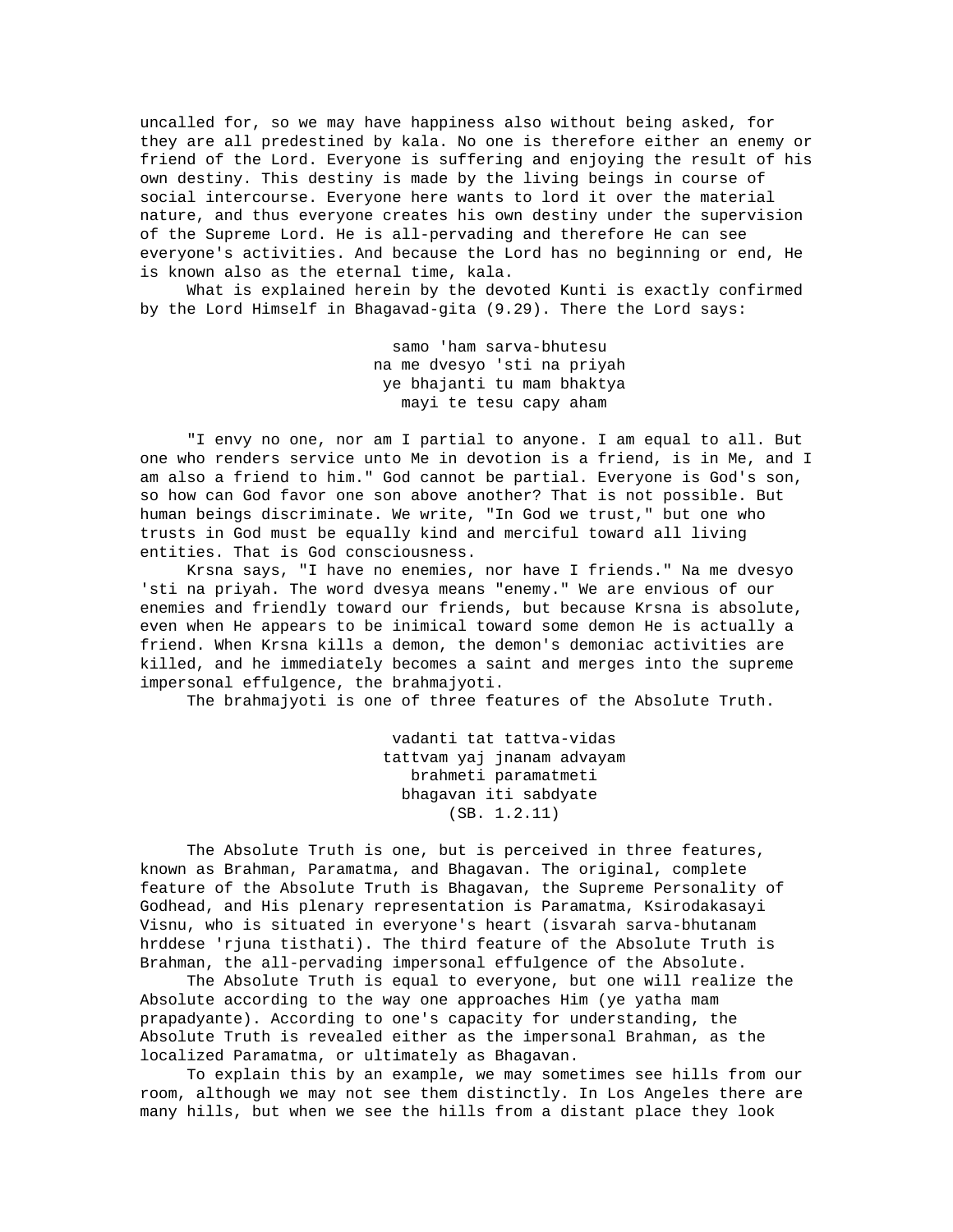like something cloudy. However, if we go further toward a hill, we shall find that there is something distinct--a hill. And if we go all the way to the hill itself, we shall find many people working there, many houses, streets, cars, and so many varied things. Similarly, when one wants to know the Absolute Truth by one's tiny brain and thinks, "I shall conduct research to find the Absolute Truth," one will have a vague, impersonal idea. Then if one goes further and becomes a meditator, one will find that God is situated within one's heart. Dhyanavasthita-tad-gatena manasa pasyanti yam yoginah. Yogis--real yogis--see the form of Visnu within the heart by meditation. The devotees, however, meet the Supreme Person face to face, just as we meet face to face and speak face to face. The Supreme Personality of Godhead orders, "Supply Me this," and the devotee directly serves the Lord by supplying what He wants. Thus there are different realizations of the Absolute Truth, and although He is equal to everyone it is up to us to understand Him according to our advancement. Therefore Kunti says, samam carantam sarvatra: "In distributing Your mercy, You are equal to everyone."

 The word carantam means "moving." The Lord moves everywhere--within and without--and we simply have to make our vision clear so that we may see Him. By devotional service, we can purify our senses so that we may perceive the presence of God. Those who are less intelligent simply try to find God within, but those who are advanced in intelligence can see the Lord both within and without.

 The yogic system of meditation is actually meant for those who are less intelligent. One who practices meditation in yoga must control the senses (yoga indriya-samyamah). Our senses are very restless, and by practicing the different asanas, or sitting postures, one must control the mind and senses so that one can concentrate upon the form of Visnu within the heart. This is the yoga system recommended for those who are too much absorbed in the bodily concept of life. However, because bhaktas, devotees, are more advanced, they do not need to undergo a separate process to control their senses; rather, by engaging in devotional service they are already controlling their senses.

 For example, if one is engaged in worshiping the Deity, cleansing the temple, decorating the Deity, cooking for the Deity, and so on, one's senses are already engaged in the service of the Absolute Truth, so where is the chance of their being diverted? Hrsikena hrsikesasevanam bhaktir ucyate: bhakti, devotional service, simply means engaging our senses (hrsika) in the service of the master of the senses (hrsikesa). Now our senses are engaged in sense gratification. I am thinking that because I am this body, I must satisfy my senses. In fact, however, this is a contaminated stage of life. When one comes to the understanding that he is not this body but a spiritual soul, part and parcel of God, he knows that his spiritual senses should be engaged in the service of the supreme spiritual being. Thus one attains liberation (mukti).

 One attains liberation when one gives up the false idea that the body is the self and when one resumes his actual position of service to the Lord (muktir hitvanyatha rupam svarupena vyavasthitih, SB. 2.10.6). When we are conditioned, we give up our original constitutional position, which is described by Caitanya Mahaprabhu as being that of eternal service to Krsna (jivera svarupa haya--krsnera `nitya-dasa'). But as soon as we employ ourselves in the service of the Lord, we are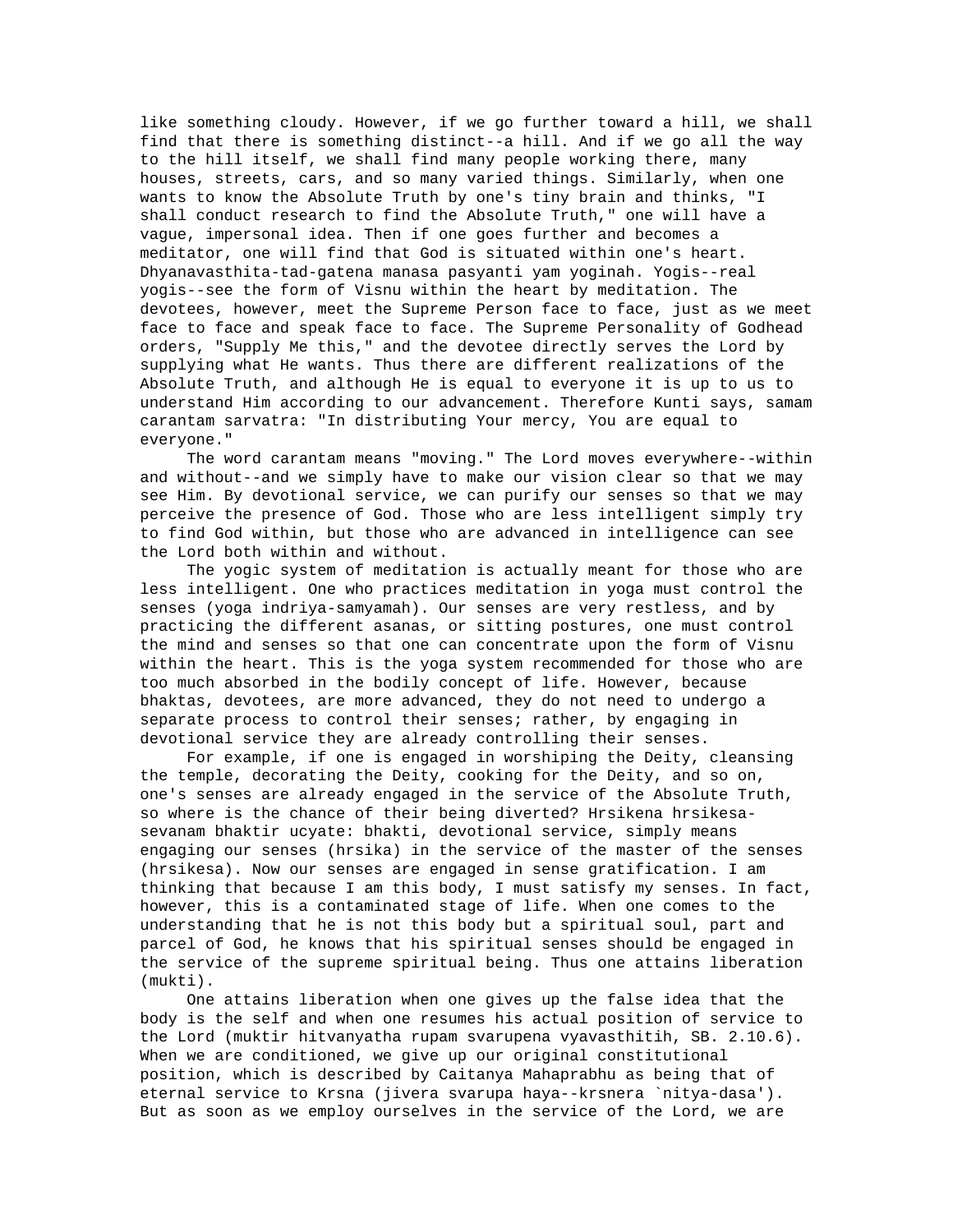liberated immediately. There is no need to pass through some preliminary process. This very act of engaging one's senses in the service of the Lord is evidence that one is liberated.

 This liberation is open for everyone (samam carantam). In Bhagavadgita Krsna does not say to Arjuna, "Only you may come to Me and become liberated." No, the Lord is available for everyone. When He says, sarvadharman parityajya mam ekam saranam vraia-- "Give up all other duties and surrender unto Me"--He is speaking not only to Arjuna but to everyone. Arjuna was the original target, but in fact Bhagavad-gita was spoken for everyone, for all human beings, and therefore one must take advantage of it.

 Krsna's impartiality is compared to that of the sun. The sun does not consider, "Here is a poor man, here is a low-class man, and here is a hog. I shall not distribute my sunshine to them." No, the sun is equal toward all, and one simply has to take advantage of it. The sunshine is available, but if we close our doors and want to keep ourselves in darkness, that is our decision. Similarly, Krsna is everywhere, Krsna is for everyone, and Krsna is ready to accept us as soon as we surrender. Samam carantam. There is no restriction. People may make a distinction between lower class and higher class, but Krsna says, mam hi partha vyapasritya ye 'pi syuh papa-yonayah (Bg. 9.32): "Even though one may supposedly be of a lower class, that doesn't matter. If he surrenders to Me he is also eligible to come back home, back to Godhead."

 That same Krsna is described by Kuntidevi as eternal time. Everything takes place within time, but our time calculations of past, present, and future are relative. A small insect's measurement of past, present, and future is different from our past, present, and future, and similarly the past, present, and future of Brahma, the chief creative living being within this universe, are different from ours. But Krsna has no past, present, or future. Therefore He is eternal. We have a past, present, and future because we change from one body to another. The body we have now is dated. At a certain date I was born of my father and mother, and now this body will stay for some time. It will grow, it will produce some byproducts, then it will become old and dwindle and then vanish, and then I shall have to accept another body. When the past, present, and future of my present body are finished, I shall accept another body, and again my past, present, and future will begin. But Krsna has no past, present, or future, because He does not change His body. That is the difference between ourselves and Krsna.

 The eternal position of Krsna is revealed in Bhagavad-gita. There Krsna said to Arjuna, "In the past, millions of years ago, I spoke this philosophy of Bhagavad-gita to the sun-god." Arjuna appeared not to believe this. Of course, Arjuna knew everything, but for our education he said to Krsna, "Krsna, we are contemporaries, and since we were born at practically the same time, how can I believe that You spoke this philosophy so long ago to the sun-god?" Then Krsna replied, "My dear Arjuna, you were also present then, but you have forgotten, whereas I have not. That is the difference." Past, present, and future pertain to persons who forget, but for one who does not forget, who lives eternally, there is no past, present, or future.

 Kunti therefore addresses Krsna as eternal (manye tvam kalam). And because He is eternal, He is the full controller (isanam). By Krsna's extraordinary behavior, Kunti could understand that Krsna is eternal and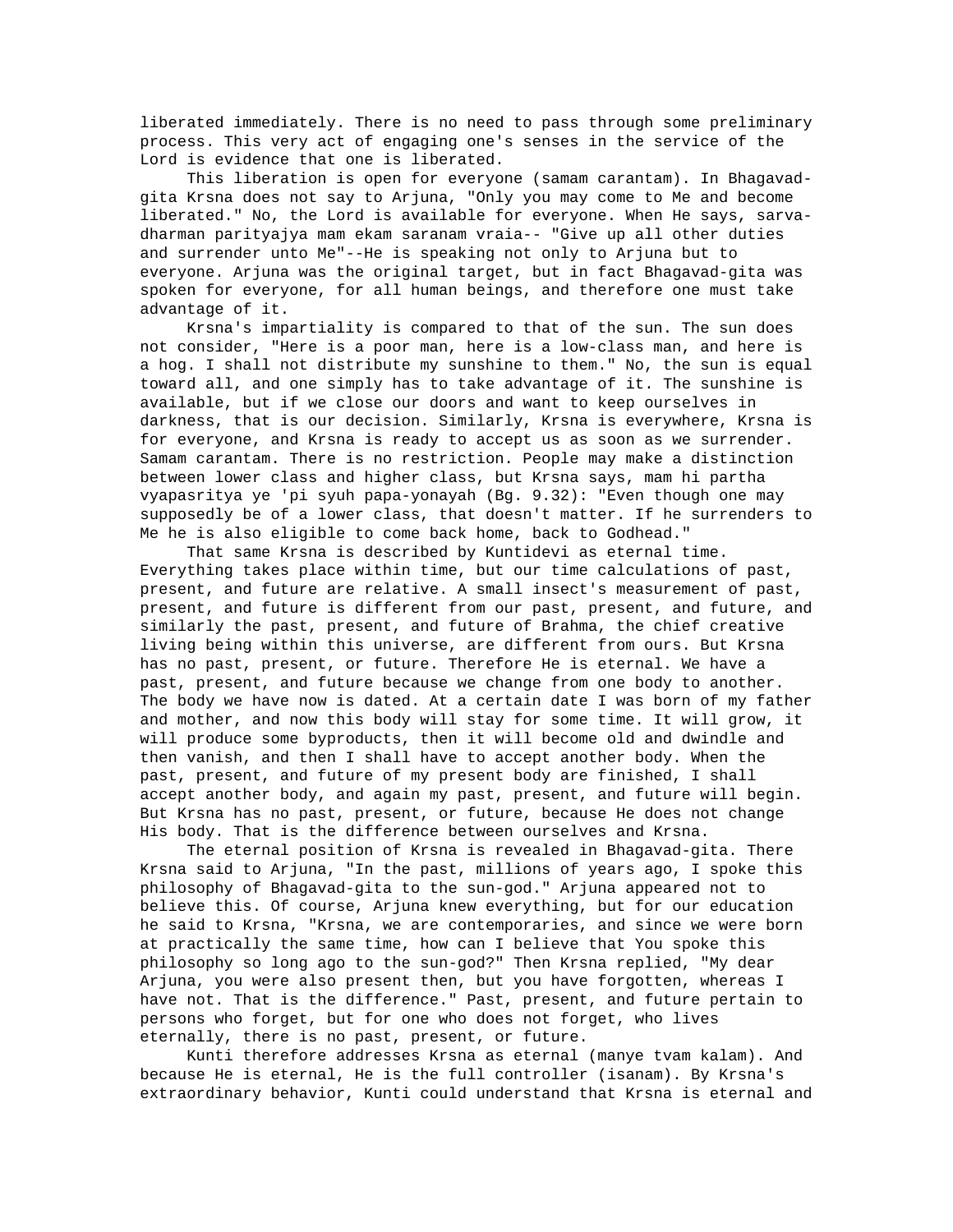that Krsna is the supreme controller. He has no beginning and no end (anadi-nidhanam), and therefore He is vibhu, the Supreme, the greatest.

 We are anu, the smallest, and Krsna is vibhu, the greatest. We are part and parcel of Krsna, and therefore Krsna is both the smallest and the greatest, whereas we are only the smallest. Vibhu, the greatest, must be all-inclusive. If one has a large bag one can hold many things, whereas in a small bag one cannot. Because Krsna is vibhu, the greatest, He includes everything, even past, present, and future time, and He is all-pervading, present everywhere.

 Without Krsna, matter cannot develop. Atheistic scientists say that life comes from matter, but that is nonsense. Matter is one energy of Krsna, and spirit is another. The spirit is superior energy, and matter is inferior energy. The matter develops when the superior energy is present. For example, two or three hundred years ago the land of America was not developed, but because some superior living entities from Europe came here, America is now very much developed. Therefore the cause of development is the superior energy. In Africa, Australia, and many other places there is still vacant land that is undeveloped. Why is it undeveloped? Because the superior energy of advanced living entities has not touched it. As soon as the superior energy touches it, the same land will develop so many factories, houses, cities, roads, cars, and so on.

 The point of this example is that matter cannot develop by itself. That is not possible. Superior energy must touch it, and then it will be active. To give another example, a machine is matter--it is inferior energy--and therefore unless an operator comes to touch the machine, it will not act. One may have a very costly car, but unless a driver comes, in miflions of years it will never go anywhere.

 Thus it is common sense to understand that matter cannot work independently; it cannot work unless the superior energy, the living entity, touches it. So how can we conclude that life develops from matter? Rascal scientists may say this, but they do not have sufficient knowledge.

 All the universes have developed because of Krsna's presence, as mentioned in the Brahma-samhita (andantara-stha-paramanu-cayantarastham). The scientists are now studying atoms, and they are finding that electrons, protons, and other particles act in so many ways. Why are these particles active? Because Krsna is present there. This is real scientific understanding.

 One should scientifically understand Krsna. Krsna has no past, present, and future. He is eternal time, with no beginning and no end, and He is equal to everyone. We simply have to prepare ourselves to see Krsna and understand Krsna. That is the purpose of Krsna consciousness.

Chapter Twelve

Bewildering Pastimes

 na veda kascid bhagavams cikkirsitam tavehamanasya nrnam vidambanam na yasya kascid dayito 'sti karhicid dvesyas ca yasmin visama matir nrnam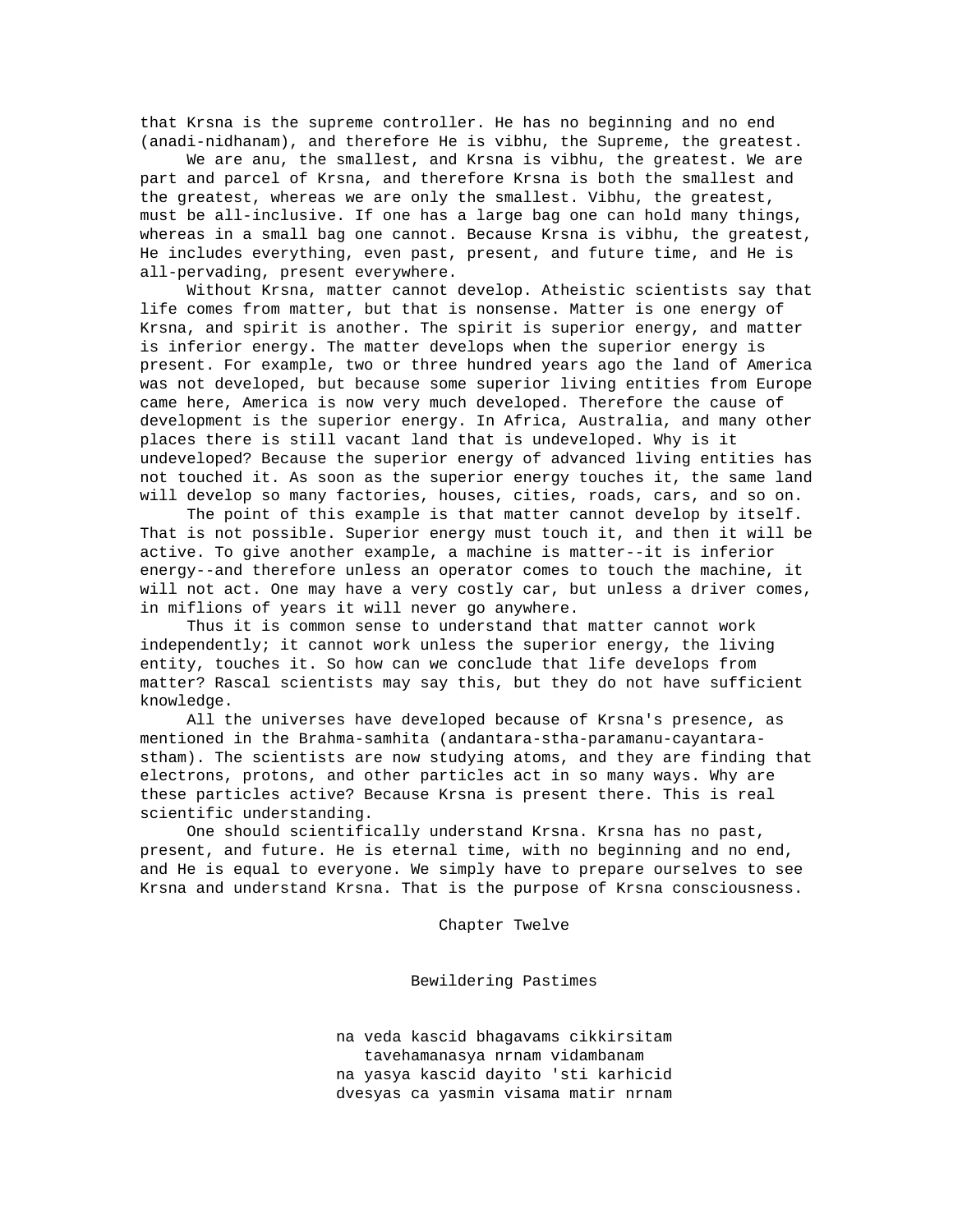O Lord, no one can understand Your transcendental pastimes, which appear to be human and so are misieading. You have no specific object of favor, nor do You have any object of envy. People only imagine that You are partial.

 The Lord's mercy upon the fallen souls is equally distributed. He has no one as the specific object of hostility. The very conception of the Personality of Godhead as a human being is misleading. His pastimes appear to be exactly like a human being's, but actually they are transcendental and without any tinge of material contamination. He is undoubtedly known as partial to His pure devotees, but in fact He is never partial, as much as the sun is never partial to anyone. By utilizing the sunrays, sometimes even the stones become valuable, whereas a blind man cannot see the sun, although there are enough sunrays before him. Darkness and light are two opposite conceptions, but this does not mean that the sun is partial in distributing its rays. The sunrays are open to everyone, but the capacities of the receptacles differ. Foolish people think that devotional service is flattering the Lord to get special mercy. Factually the pure devotees who are engaged in the transcendental loving service of the Lord are not a mercantile community. A mercantile house renders service to someone in exchange for values. The pure devotee does not render service unto the Lord for such exchange, and therefore the full mercy of the Lord is open for him. Suffering and needy men, inquisitive persons, or philosophers make temporary connections with the Lord to serve a particular purpose. When the purpose is served, there is no more relation with the Lord. A suffering man, if he is pious at all, prays to the Lord for his recovery. But as soon as the recovery is over, in most cases the suffering man no longer cares to keep any connection with the Lord. The mercy of the Lord is open for him, but he is reluctant to receive it. That is the difference between a pure devotee and a mixed devotee. Those who are completely against the service of the Lord are considered to be in abject darkness, those who ask for the Lord's favor only at the time of necessity are partial recipients of the mercy of the Lord, and those who are cent-percent engaged in the service of the Lord are full recipients of the mercy of the Lord. Such partiality in receiving the Lord's mercy is relative to the recipient, and it is not due to the partiality of the all-merciful Lord.

 When the Lord descends on this material world by His all-merciful energy, He plays like a human being, and therefore it appears that the Lord is partial to His devotees only, but that is not a fact. Despite such an apparent manifestation of partiality, His mercy is equally distributed. In the Battlefield of Kuruksetra all persons who died in the fight before the presence of the Lord got salvation without the necessary qualifications, because death before the presence of the Lord purifies the passing soul from the effects of all sins, and therefore the dying man gets a place somewhere in the transcendental abode. Somehow or other if someone puts himself open in the sun rays, he is sure to get the requisite benefit both by heat and by ultraviolet rays. Therefore, the conclusion is that the Lord is never partial. It is wrong for the people in general to think of Him as partial.

The Lord says in Bhagavad-gita (4.8):

paritranaya sadhunam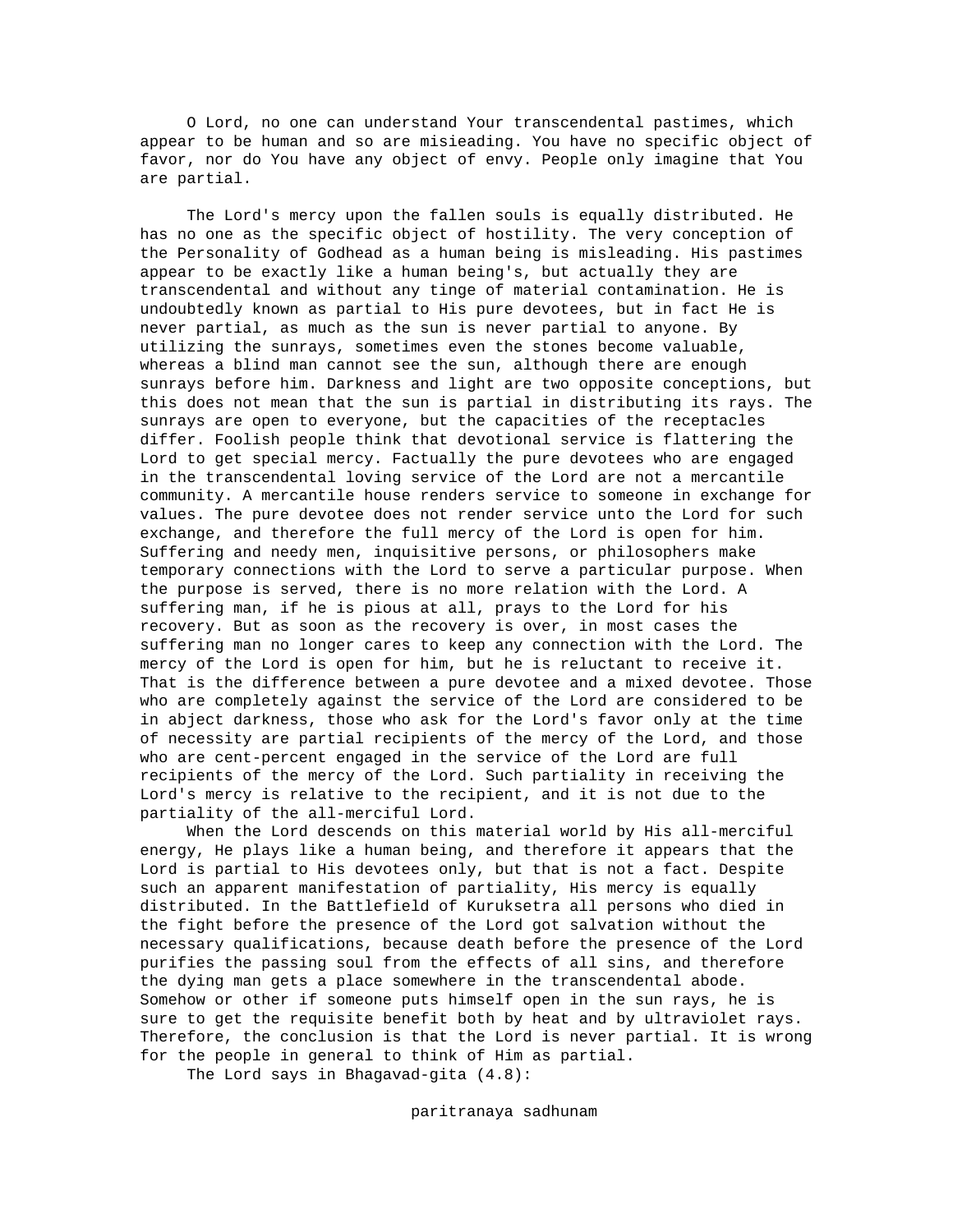vinasaya ca duskrtam dharma-samsthapanarthaya sambha vami yuge yuge

 "In order to deliver the pious and to annihilate the miscreants, as well as to reestablish the principles of religion, I advent Myself millennium after millennium."

 When God incarnates, He has two missions--to vanquish the demons and deliver the sadhus, the faithful devotees. The word sadhunam, which means "saintly persons," refers to devotees. It has nothing to do with worldly honesty or dishonesty, morality or immorality; it has nothing to do with material activities. Sometimes we may think that the word sadhu refers to a person who is materially good or moral, but actually the word sadhu refers to one who is on the transcendental platform. A sadhu, therefore, is a devotee, because one who engages in devotional service is transcendental to material qualities (sa gunan samatityaitan).

 Now, the Lord comes to deliver the devotees (paritranaya sadhunam), but it is clearly stated in Bhagavad-gita (14.26) that a devotee transcends the material qualities (sa gunan samatityaitan). A devotee is in a transcendental position because he is no longer under the control of the three material modes of nature--goodness, passion, and ignorance. But if a sadhu is already delivered, being on the transcendental platform, then where is the necessity of delivering him? This question may arise. The Lord comes to deliver the devotee, but the devotee is already delivered. Therefore the word vidambanam, meaning "bewildering," is used in this verse because this appears contradictory.

 The answer to this contradiction is that a sadhu, a devotee, does not require deliverance, but because he is very much anxious to see the Supreme Lord face to face, Krsna comes not to deliver him from the clutches of matter, from which he has already been delivered, but to satisfy his inner desire. Just as a devotee wants to satisfy the Lord in all respects, the Lord even more wants to satisfy the devotee. Such are the exchanges of loving affairs. Even in our ordinary dealings, if we love someone we want to satisfy him or her, and he or she also wants to reciprocate. So if the reciprocation of loving affairs exists in this material world, in what an elevated way must it exist in the spiritual world. There is a verse in which the Lord says, "The sadhu is My heart, and I am also the sadhu's heart." The sadhu is always thinking of Krsna, and Krsna is always thinking of the sadhu, His devotee.

 The appearance and disappearance of the Lord within this material world are called cikirsitam, pastimes. It is Krsna's pastime that He comes. Of course, when the Lord comes He has some work to perform--to protect the sadhu and kill those who are against the sadhu--but both of these activities are His pastimes.

 The Lord is not envious. The killing of the demons is also a display of His affection. Sometimes we may punish our children by giving them a very strong slap because of love. Similarly, when Krsna kills a demon this killing is not on the platform of material jealousy or envy, but on the platform of affection. Therefore it is mentioned in the sastras, the Vedic literatures, that even the demons killed by the Lord attain immediate salvation. Putana, for example, was a demoniac witch who wanted to kill Krsna. When Krsna was performing pastimes as a small child, she coated the nipple of her breast with poison and approached Krsna's home to offer the milk of her breast. "When Krsna sucks my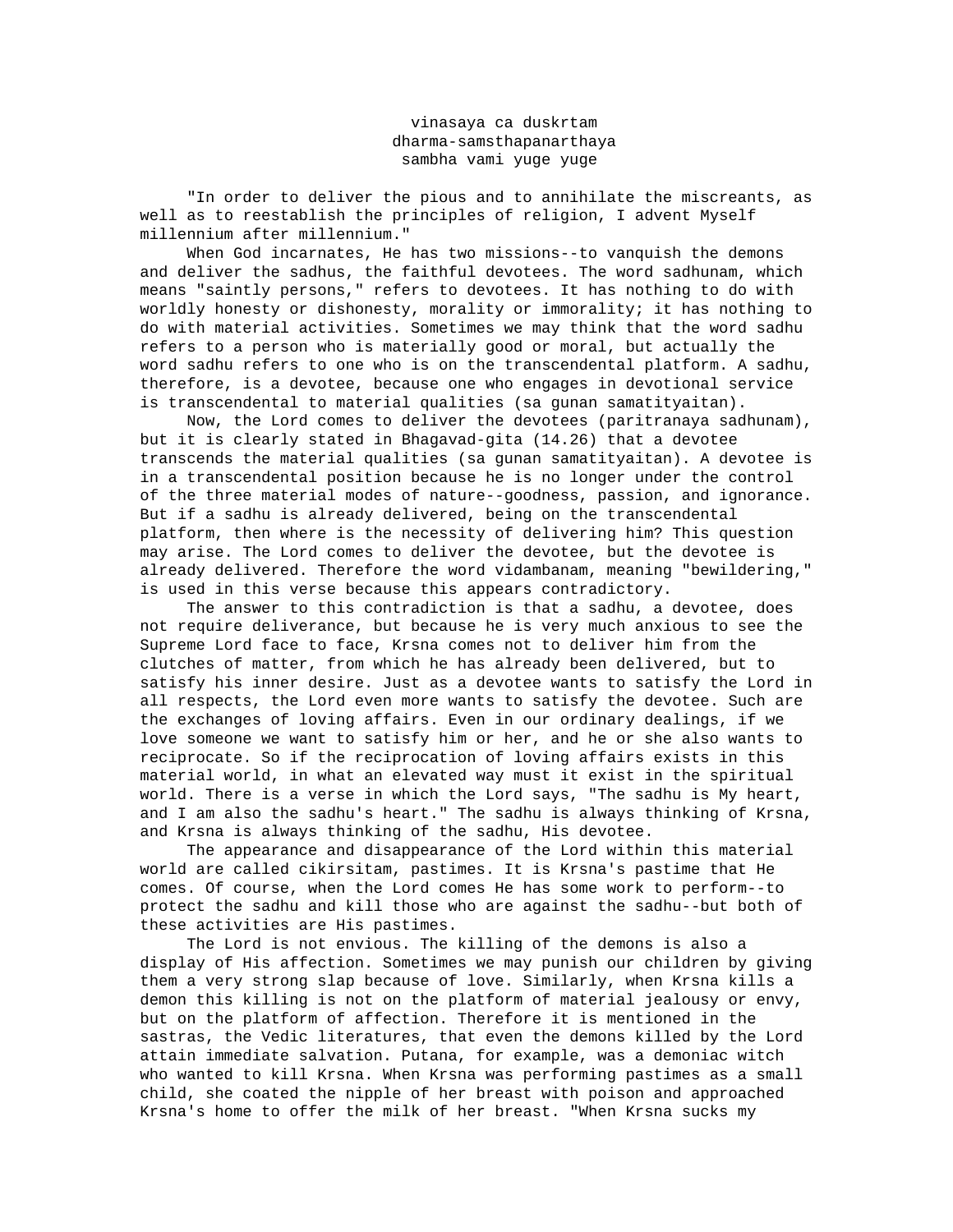nipple," she thought, "the child will immediately die." But that was not possible. Who can kill Krsna? Instead she herself was killed, for Krsna sucked the nipple and also sucked out her life altogether. But what was the result? Krsna took the bright side. "This demoniac woman came to kill Me," He thought, "but somehow or other I have sucked her breast milk, so she is My mother." Thus Putana attained the position of Krsna's mother in the spiritual world. This is explained in the Srimad-Bhagavatam, where Uddhava says to Vidura that Krsna is so kind, God is so kind, that even the witch who wanted to kill Him with poison was accepted as His mother. "Since Krsna is such a kind God," he said, "whom else shall I worship but Krsna?"

 Kuntidevi says, na yasya kascid dayitah. The word dayita means "favor." Krsna favors no one. Dvesyas ca: and no one is His enemy. We expect some benediction or profit from a friend and harmful activities from an enemy, but Krsna is so perfect that no one can harm Him nor can anyone give Him anything. So who can be His friend or enemy? Na yasya kascid dayito 'sti: He doesn't need anyone's favor. He is complete. I may be a very poor man, and therefore I may expect some favor from a friend, but that is because I am imperfect. Because I am not full, because I am deficient in so many ways, I am always needy, and therefore I want to create some friend, and similarly I hate an enemy. But since Krsna is the Supreme, no one can harm Krsna, nor can anyone give Krsna anything.

 Why then are we worshiping Krsna in the temple by offering Krsna so many comforts, dressing Him, decorating Him, and giving Him nice food? We should try to understand that Krsna does not need our offerings of nice garments, flowers, or food, but if we give such offerings to Krsna, we shall benefit. Thus it is Krsna's favor that He accepts such offerings. If one decorates oneself, one's reflection in a mirror will also appear decorated. Similarly, since we are reflections of Krsna, if we decorate Krsna we also shall be decorated. In the Bible it is said that man was made in the image of God, and this means that we are reflections of God's image. It is not that we invent or imagine some form of God according to our own form. Those who adhere to the Mayavada philosophy of anthropomorphism say, "The Absolute Truth is impersonal, but because we are persons we imagine that the Absolute Truth is also a person." This is a mistake, and in factjust the opposite is true. We have two hands, two legs, and a head because God Himself has these same features. We have personal forms because we are reflections of God. Furthermore, we should philosophically understand that if the original person benefits, the reflection also benefits. So if we decorate Krsna, we also shall be decorated. If we satisfy Krsna, we shall become satisfied. If we offer nice food to Krsna, we shall also eat the same food. Those who live outside the temples of Krsna consciousness may never have imagined such palatable food as the food we are offering to Krsna, but because it is being offered to Krsna, we also have the opportunity to eat it. So we should try to satisfy Krsna in all respects, and then we shall be satisfied in all respects.

 Krsna does not need our service, but He kindly accepts it. When Krsna asks us to surrender unto Him (sarva-dharman parityajya mam ekam saranam vraja), this does not mean that Krsna is lacking servants and that if we surrender He will profit. Krsna can create millions of servants by His mere desire. So that is not the point. But if we surrender to Krsna, we shall be saved, for Krsna says, aham tvam sarva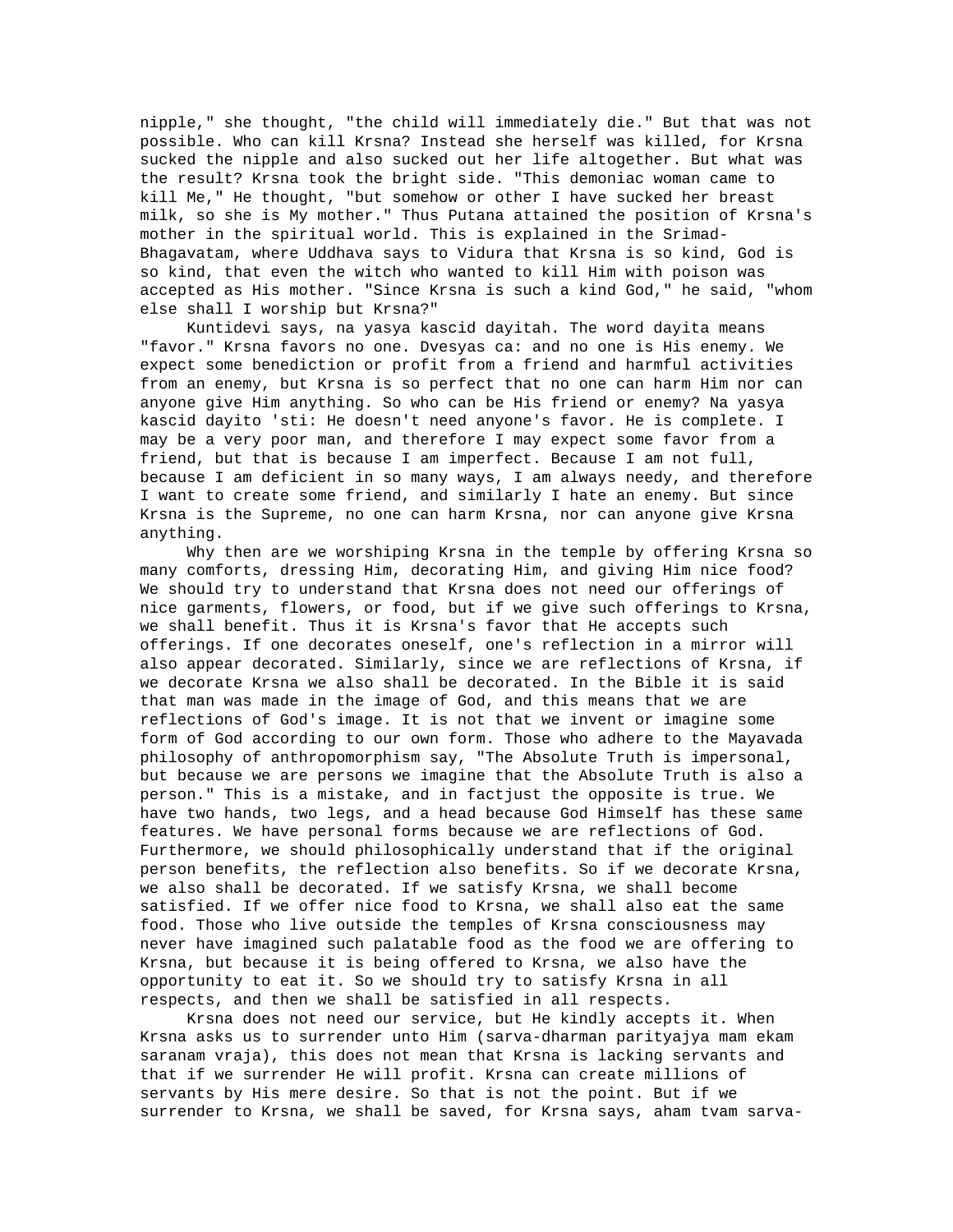papebhyo moksayisyami: "I shall free you from all sinful reactions." We are suffering here in this material world without any shelter. We even see many people loitering in the street, with no aim in life. When we go walking by the beach in the early morning, we see many young people sleeping or loitering there, aimless, confused, and not knowing what to do. But if we take shelter of Krsna, then we shall know, "Oh, now I have found shelter." Then there will be no more confusion, no more hopelessness. I receive so many letters daily from people expressing how they have found hope in Krsna consciousness. Therefore, it is not a fact that Krsna descended here merely to collect some servants. Rather, He descended for our benefit.

 Unfortunately, however, instead of becoming Krsna's servants, we are becoming servants of so many other things. We are servants of our senses and the sensual activities of lust, anger, greed, and illusion. Actually the whole world is serving in this way. But if we engage our senses in the service of Krsna, we shall no longer be servants of the senses, but masters of the senses. When we have the strength to refuse to allow our senses to be engaged other than in the service of Krsna, then we shall be saved.

 Here Kuntidevi says, "Your appearance in this material world is misleading, bewildering." We think, "Krsna has some mission, some purpose, and therefore He has appeared." No, it is for His pastimes that He appears. For example, sometimes a governor goes to inspect a prison. He gets reports from the prison superintendent, so he has no business going there, but still he sometimes goes, thinking, "Let me see how they are doing." This may be called a pastime because he is going by his free will. It is not that he has become subject to the laws of the prison. But still a foolish prisoner may think, "Oh, here the governor is also in prison. So we are equal. I am also governor." Rascals think like that. "Because Krsna has descended as an avatara," they say, "I am also an avatara." So here it is said, na veda kascid bhagavams cikirsitam: "No one knows the purpose of Your appearance and disappearance." Tavehamanasya nrnam vidambanam: the Lord's pastimes are bewildering. No one can understand their real purpose.

 The real purpose of the Lord's pastimes is His free will. He thinks, "Let Me go and see." He doesn't need to come to kill the demons. He has so many agents in the material nature that can kill them. For example, in a moment He can kill thousands of demons merely by a strong wind. Nor does He need to come to give protection to the devotees, for He can do everything simply by His will. But He descends to enjoy pleasure pastimes. "Let Me go and see."

 Sometimes Krsna even wants to enjoy the pleasure pastimes of fighting. The fighting spirit is also in Krsna, otherwise wherefrom have we gotten it? Because we are part and parcel of Krsna, all the qualities of Krsna are present in minute quantity within us. We are samples of Krsna. Wherefrom do we get the fighting spirit? It is present in Krsna. Therefore, just as a king sometimes engages a wrestler to fight with him, Krsna also engages living entities to engage in fighting. The wrestler is paid to fight with the king. He is not the king's enemy; rather, he gives pleasure to the king by mock fighting. But when Krsna wants to fight, who will fight with Him? Not anyone ordinary. If a king wants to practice mock fighting, he will engage some very qualified wrestler. Similarly, Krsna does not fight with anyone ordinary, but rather with some of His great devotees. Because Krsna wants to fight,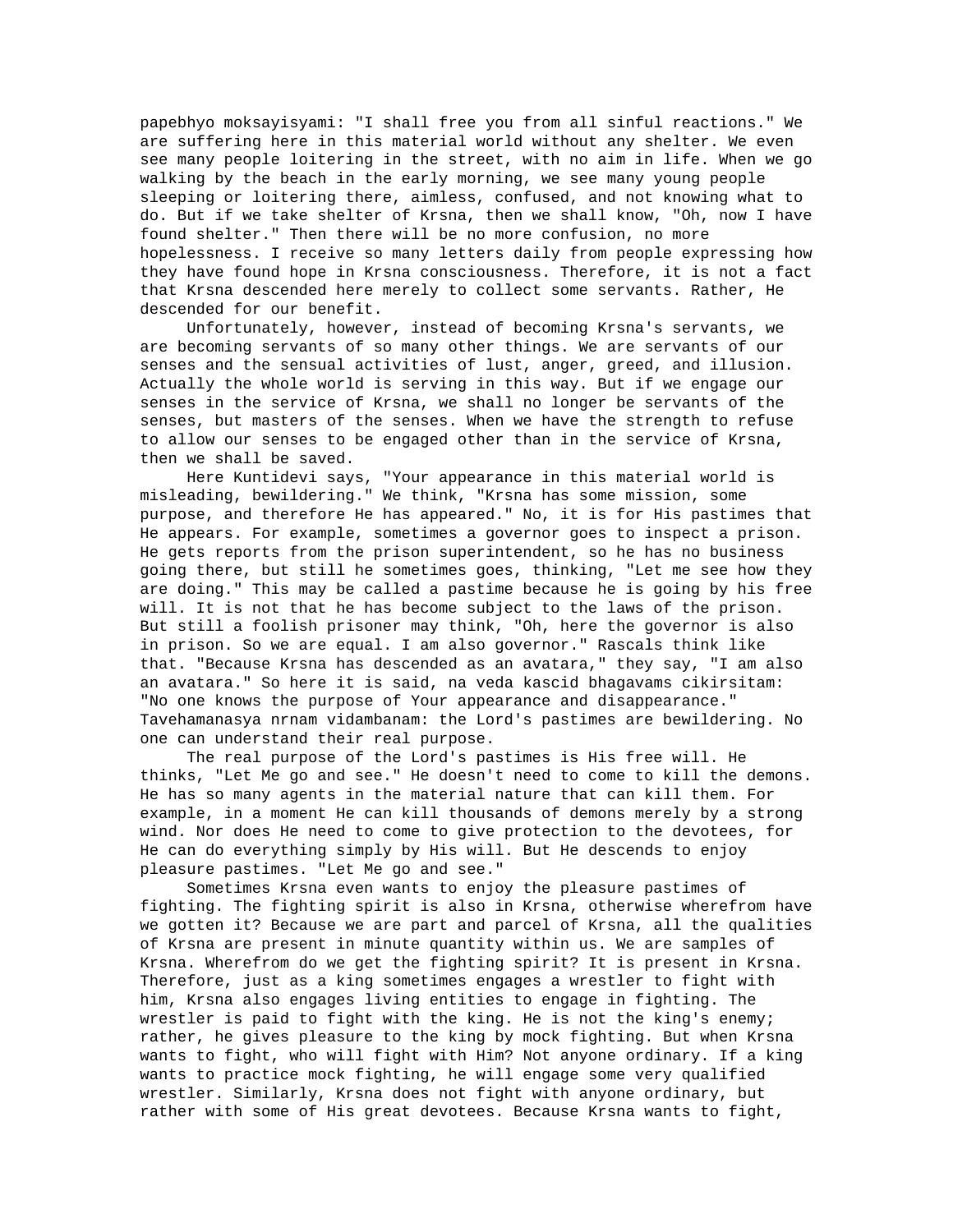some of His devotees come down to this material world to become His enemies and fight with Him. For example, the Lord descended to kill Hiranyakasipu and Hiranyaksa. Should we think that these were ordinary living entities? No, they were the great devotees Jaya and Vijaya, who came to this world because Krsna wanted to fight. In the Vaikuntha world, the spiritual world, there is no possibility of fighting, because everyone there engages in Krsna's service. With whom will He fight? Therefore He sends some devotee in the garb of an enemy and comes here to this material world to fight with him. At the same time, the Lord teaches us that becoming His enemy is not very profitable and that it is better to become His friend. Kuntidevi therefore says, na veda kascid bhagavams cikirsitam: "No one knows the purpose of Your appearance and disappearance." Tavehamanasya nrnam vidambanam: "You are in this world just like an ordinary human being, and this is bewildering."

 Because Krsna sometimes appears like an ordinary man, people sometimes cannot believe or understand His activities. They wonder, "How can God become an ordinary person like us?" But although Krsna sometimes plays like an ordinary person, in fact He is not ordinary, and whenever necessary He displays the powers of God. When sixteen thousand girls were kidnapped by the demon Bhaumasura, they prayed to Krsna, and therefore Krsna went to the demon's palace, killed the demon, and delivered all the girls. But according to the strict Vedic system, if an unmarried girl leaves her home even for one night, no one will marry her. Therefore when Krsna told the girls, "Now you can safely return to your fathers' homes," they replied, "Sir, if we return to the homes of our fathers, what will be our fate? No one will marry us, because this man kidnapped us."

 "Then what do you want?" Krsna asked. The girls replied, "We want You to become our husband." And Krsna is so kind that He immediately said yes and accepted them.

 Now, when Krsna brought the girls back home to His capital city, it is not that each of the sixteen thousand wives had to wait sixteen thousand nights to meet Krsna. Rather, Krsna expanded Himself into sixteen thousand forms, constructed sixteen thousand palaces, and lived in each palace with each wife.

 Although this is described in Srimad-Bhagavatam, rascals cannot understand this. Instead they criticize Krsna. "He was very lusty," they say. "He married sixteen thousand wives." But even if He is lusty, He is unlimitedly lusty. God is unlimited. Why sixteen thousand? He could marry sixteen million and still not reach the limits of His perfection. That is Krsna. We cannot accuse Krsna of being lusty or sensuous. No. There are so many devotees of Krsna, and Krsna shows favor to all of them. Some ask Krsna to become their husband, some ask Krsna to become their friend, some ask Krsna to become their son, and some ask Krsna to become their playmate. In this way, there are millions and trillions of devotees all over the universe, and Krsna has to satisfy them all. He does not need any help from these devotees, but because they want to serve Him in a particular way, the Lord reciprocates. These sixteen thousand devotees wanted Krsna as their husband, and therefore Krsna agreed.

 Thus Krsna may sometimes act like a common man, but as God He expanded Himself into sixteen thousand forms. Once the great sage Narada went to visit Krsna and His wives. "Krsna has married sixteen thousand wives," he thought. "Let me see how He is dealing with them." Then he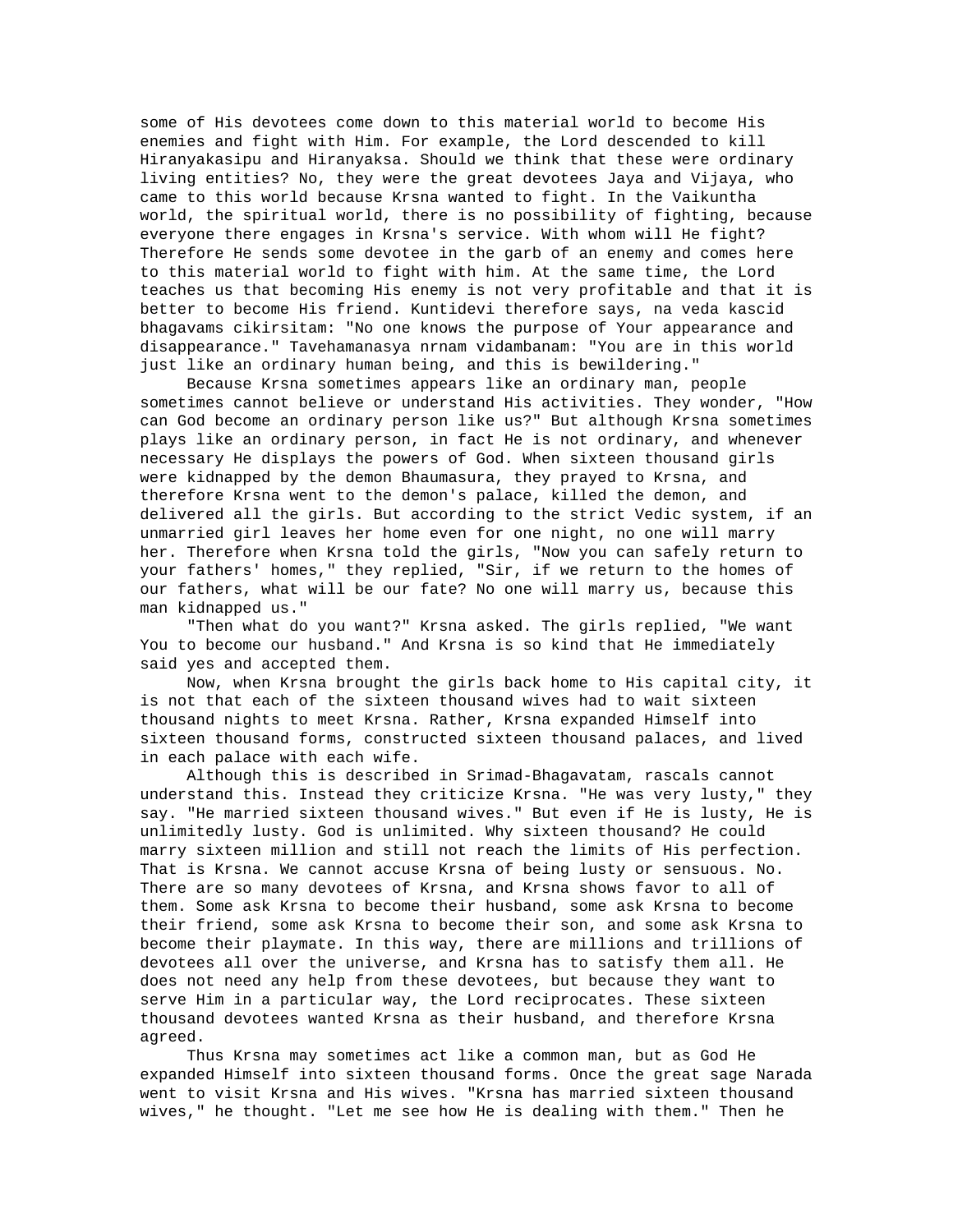found Krsna living differently in each of the sixteen thousand palaces. In one palace He was talking with His wife, in another He was playing with His children, in another He was arranging for the marriage of His sons and daughters, and in this way He was engaged in varied pastimes in all of the sixteen thousand palaces. Similarly, in His childhood Krsna played just like an ordinary child, but when His mother, Yasoda, wanted Him to open His mouth so that she could see whether He had eaten dirt, within His mouth He showed her all the universes. This is Krsna. Although He plays just like an ordinary human being, when there is need He shows His nature as God. To give another example, Krsna acted as the chariot driver of Arjuna, but when Arjuna wanted to see Krsna's universal form, Krsna immediately showed him a cosmic form with thousands and millions of heads, legs, arms, and weapons. This is Krsna.

 Krsna is completely independent, and He has no friends or enemies, but He plays for the benefit of both His friends and enemies, and when He acts for the benefit of either, the result is the same. That is Krsna's absolute nature.

Chapter Thirteen

The Vital Force of the Universe

 janma karma ca visvatmann ajasyakartur atmanah tiryan-nrsisu yadahsu tad atyanta-vidambanam

 Of course it is bewildering, O soul of the universe, that You work, though You are inactive, and that You take birth, though You are the vital force and the unborn. You Yourself descend among animals, men, sages, and aquatics. Verily, this is bewildering.

 The transcendental pastimes of the Lord are not only bewildering but also apparently contradictory. In other words, they are all inconceivable to the limited thinking power of the human being. The Lord is the allprevailing Supersoul of all existence, and yet He appears in the form of a boar among the animals, in the form of a human being as Rama, Krsna, etc., in the form of a rsi like Narayana, and in the form of an aquatic like a fish. Yet it is said that He is unborn, and He has nothing to do. In the sruti-mantra it is said that the Supreme Brahman has nothing to do. No one is equal to or greater than Him. He has manifold energies, and everything is performed by Him perfectly by automatic knowledge, strength, and activity. All these statements prove without any question that the Lord's activities, forms, and deeds are all inconceivable to our limited thinking power, and because He is inconceivably powerful, everything is possible in Him. Therefore no one can calculate Him exactly; every action of the Lord is bewildering to the common man. He cannot be understood by the Vedic knowledge, but He can be easily understood by the pure devotees because they are intimately related with Him. The devotees therefore know that although He appears among the animals, He is not an animal or a man or a rsi or a fish. He is eternally the Supreme Lord, in all circumstances.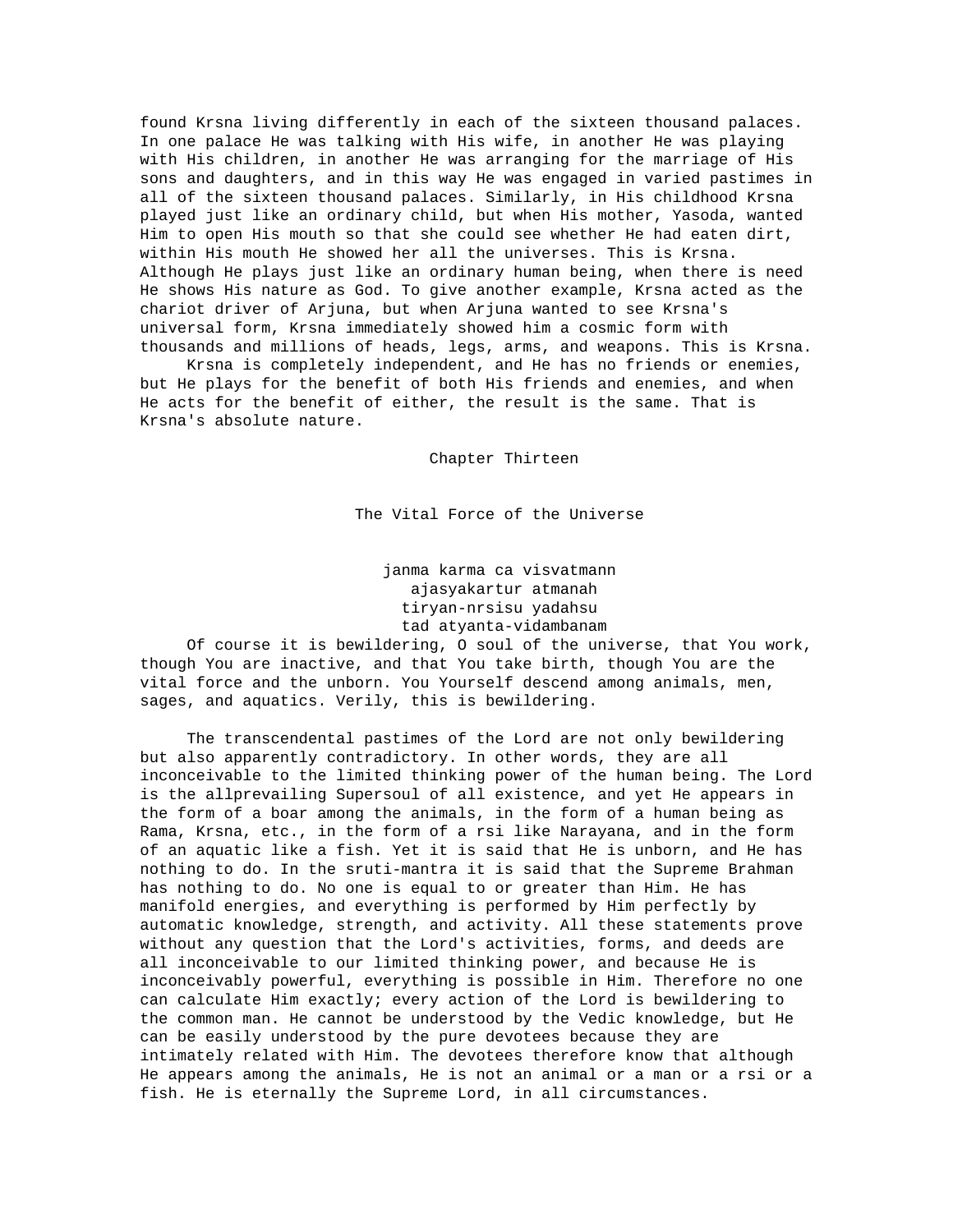Kunti addresses Krsna as visvatman, the vital force of the universe. In everyone's body there is a vital force. That vital force is the atma--the living being, the living entity, the soul. It is because of the presence of that vital force, the soul, that the whole body works. Similarly, there is a supreme vital force. That supreme vital force is Krsna, the Supreme Personality of Godhead. Therefore, where is the question of His taking birth? In Bhagavad-gita (4.9) the Lord says:

> janma karma ca me divyam evam yo vetti tattvatah tyaktva deham punarjanma naiti mam eti so 'rjuna

 "One who knows the transcendental nature of My appearance and activities does not, upon leaving the body, take his birth again in this material world, but attains My eternal abode, O Arjuna."

 In this verse the word divyam especially indicates that the Lord's appearance and activities are spiritual. And elsewhere in the Bhagavadgita it is said, ajo 'pi sann avyayatma. The word aja means "unborn," and avyayatma means "not subject to destruction." This is the nature of Krsna, whose transcendental nature is further described by Kuntidevi in her prayers to the Lord.

 In the beginning of her prayers, Kuntidevi said to the Lord, "You are within, and You are without, but still You are invisible." Krsna is within everyone's heart (isvarah sarva-bhutanam hrd-dese 'rjuna tisthati, sarvasya caham hrdi sannivistah). Indeed, He is within everything, even within the atom (andantara-stha-paramanu-cayantarastham). Krsna is within and He is also without. Thus Krsna showed Arjuna His external feature as the visva-rupa, the gigantic cosmic manifestation.

 This external body of Krsna is described in the Srimad-Bhagavatam. There the hills and mountains are described as the bones of the Lord. Similarly, the great oceans have been described as different holes in the Lord's universal body, and the planet known as Brahmaloka has been described as the upper portion of His skull. Those who cannot see God have thus been advised to see Him in many ways in terms of the material cosmic manifestation, according to the instructions given in the Vedic literature.

 There are those who can simply think of God as being great but do not know how great He is. When they think of greatness, they think of very high mountains, the sky, and other planets. Therefore the Lord has been described in terms of such material manifestations so that while thinking of these different manifestations one can think of the Lord. That is also Krsna consciousness. If one thinks, "This mountain is the bone of Krsna," or if one thinks of the vast Pacific Ocean as Krsna's navel, one is in Krsna consciousness. Similarly, one may think of the trees and plants as the hairs on Krsna's body, one may think of Brahmaloka as the top of Krsna's skull, and one may think of the Patalaloka planetary system as the soles of Krsna's feet. Thus one may think of Krsna as greater than the greatest (mahato mahiyan).

 Similarly, one may think of Krsna as smaller than the smallest. That is also a kind of greatness. Krsna can manufacture this gigantic cosmic manifestation, and He can also manufacture a small insect. In a book one may sometimes find a small running insect smaller than a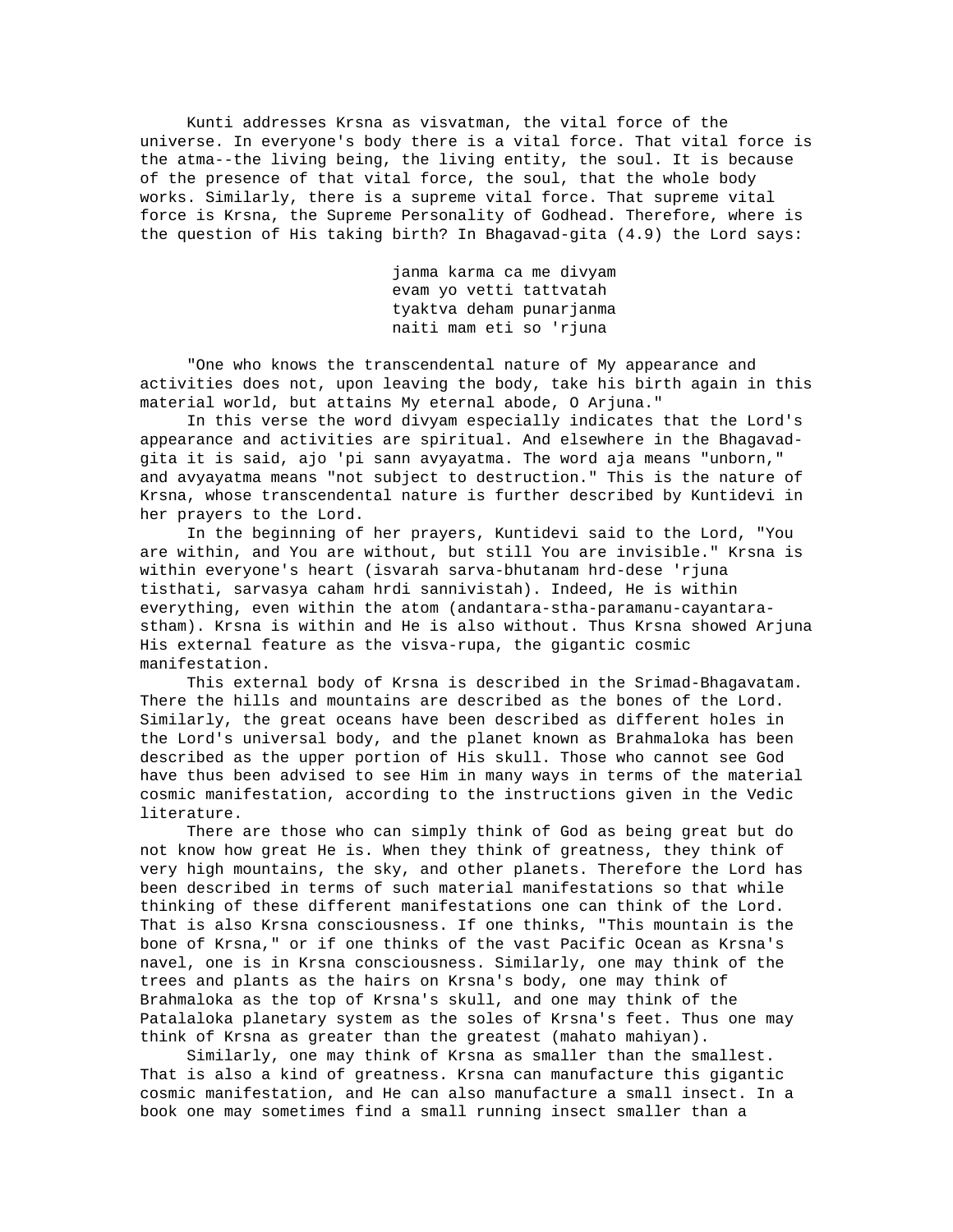period. This is Krsna's craftsmanship. Anor aniyan mahato mahiyan (Katha Up. 1.2.20): He can create something greater than the greatest and smaller than the smallest. Now human beings have manufactured the 747 airplane, which according to their conception is very big. But can they produce an airplane as small as a flying insect? That is not possible. Actual greatness, however, is not onesided. One who is actually great can become greater than the greatest and smaller than the smallest.

 But even the great things men can manufacture in the modern age are still not the greatest things man has created. We have information from the Srimad-Bhagavatam that Kardama Muni, the father of the great sage Kapiladeva, manufactured a huge plane that resembled a great city. It included lakes, gardens, streets, and houses, and the whole city was able to fly all over the universe. In that plane, Kardama Muni traveled with his wife and showed her all the planets. He was a great yogi, and his wife, Devahuti, was the daughter of Svayambhuva Manu, a great king. Kardama Muni had desired to marry, and Devahuti told her father, "My dear father, I want to marry that sage." Thus Svayambhuva Manu brought his daughter to Kardama Muni and said, "Sir, here is my daughter. Please accept her as your wife." She was a king's daughter and was very opulent, but when she joined her austere husband, she had to serve so much that she became lean and thin. In fact, even with insufficient food she was working day and night. Thus Kardama Muni became compassionate. "This woman who has come to me is a king's daughter," he thought, "but under my protection she is not receiving any comfort. So I shall give her some comfort." Thus he asked his wife, "What will make you comfortable?" A woman's nature, of course, is that she wants a good house, good food, fine garments, good children, and a good husband. These are a woman's ambitions. Thus Kardama Muni proved to her that she had received the best husband. By yogic powers he created for her this great airplane and gave her a big house with maidservants and all opulences. Kardama Muni was merely a human being, but he could perform such wonderful things by yogic powers.

 Krsna, however, is Yogesvara, the master of all yogic powers. If we get a little mystic power we become important, but Krsna is the master of all mystic powers. In Bhagavad-gita it is said that wherever there is Yogesvara, Krsna, the Supreme Personality of Godhead, the master of all mystic powers, and wherever there is Arjuna, who is also known as Partha or Dhanur-dhara, everything is present.

 We should always remember that if we can keep ourselves always in company with Krsna, we shall attain all perfection. And especially in this age, Krsna has incarnated as the holy name (kali-kale nama-rupe krsna-avatara, Cc. Adi. 17.22). Therefore Caitanya Mahaprabhu says:

> namnam akari bahudha nija-sarva-saktis tatrarpita niyamitah smarane na kalah

 "My dear Lord, You are so kind that You are giving me Your association in the form of Your holy name, and this holy name can be chanted in any situation." There are no hard and fast rules for chanting Hare Krsna. One can chant Hare Krsna anywhere. Children, for example, also chant and dance. It is not at all difficult. While walking, our students take their beads with them and chant. Where is the loss? But the gain is very great, for by chanting we associate with Krsna personally. Suppose we were to associate personally with the President.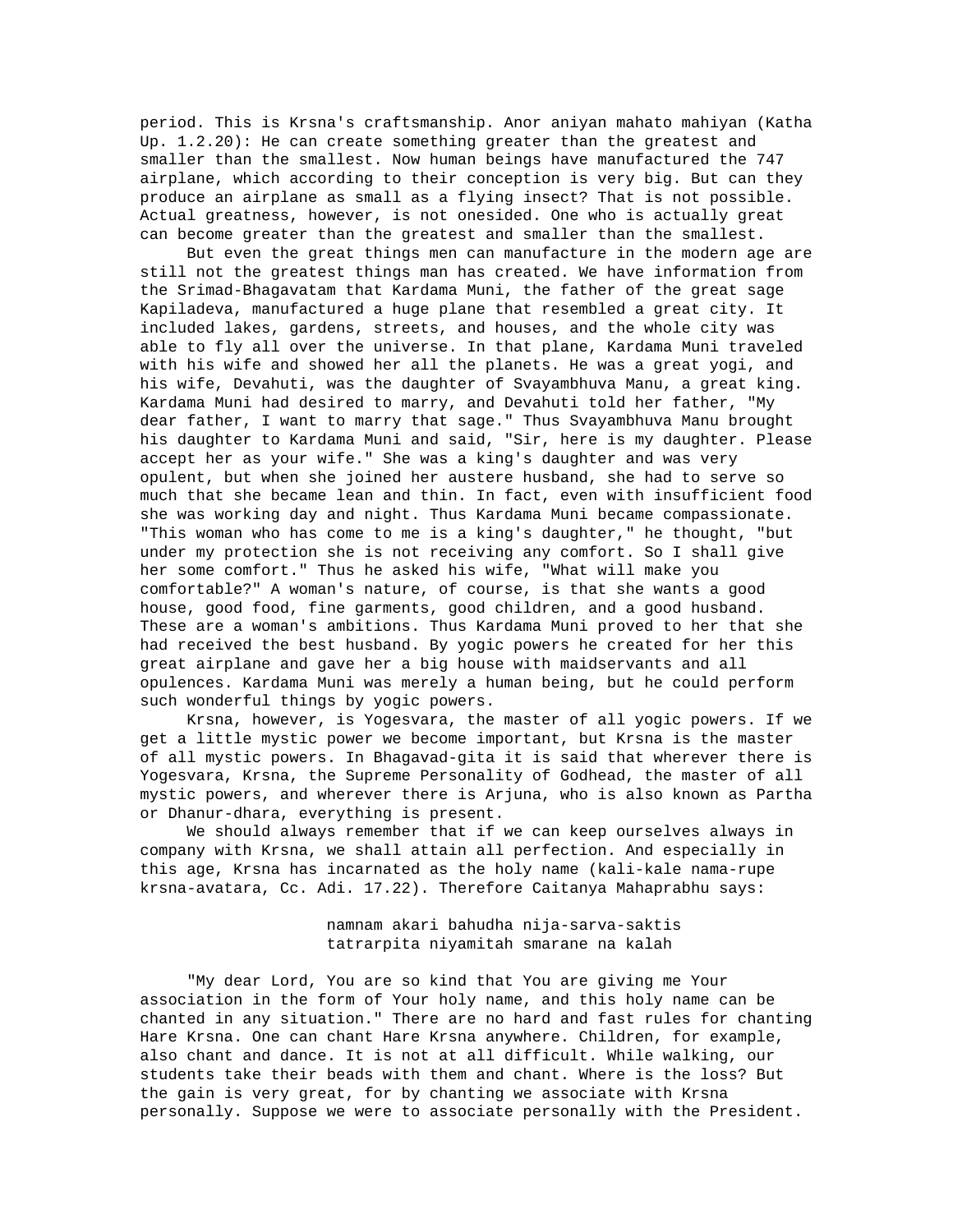How proud we would feel. "Oh, I am with the President." So should we not feel very much proud if we were to associate with the supreme president, who is able to create many millions of presidents like those of this world? This chanting is our opportunity to do so. Therefore Caitanya Mahaprabhu says, etadrsi tava krpa bhagavan mamapi: "My dear Lord, You are so kind to me that You are always prepared to give me Your association." Durdaivam idrsam ihajani nanuragah: "But I am so unfortunate that I do not take advantage of this opportunity."

 Our Krsna consciousness movement is simply requesting people, "Chant Hare Krsna." There was a cartoon in some newspaper that depicted an old lady and her husband sitting face to face. The lady is requesting her husband, "Chant, chant, chant." And the husband is answering, "Can't, can't, can't." So in this same way, we are requesting everyone, "Please chant, chant, chant." But they are replying, "Can't, can't, can't." This is their misfortune.

 Still, it is our duty to make all such unfortunate creatures fortunate. That is our mission. Therefore we go into the street and chant. Although they say "Can't," we go on chanting. That is our duty. And if somehow or other we place some literature in someone's hand, he becomes fortunate. He would have squandered his hard-earned money in so many nasty, sinful ways, but if he purchases even one book, regardless of the price, his money is properly utilized. This is the beginning of his Krsna consciousness. Because he gives some of his hard-earned money for the Krsna consciousness movement, he gets some spiritual profit. He is not losing; rather, he is gaining some spiritual profit. Therefore our business is somehow or other to bring everyone to this Krsna consciousness movement so that everyone may spiritually profit.

 When Krsna appeared on earth, not everyone knew that He was the Supreme Personality of Godhead. Although when there was need He proved Himself the Supreme Godhead, He generally appeared to be just like an ordinary human being. Therefore Sukadeva Gosvami, while describing how Krsna played as one of the cowherd boys, points out Krsna's identity. Who is this cowherd boy? Sukadeva Gosvami says, ittham satam brahmasukhanubhutya. The impersonalists meditate upon the impersonal Brahman and thus feel some transcendental bliss, but Sukadeva Gosvami points out that the source of that transcendental bliss is here--Krsna.

 Krsna is the source of everything (aham sarvasya prabhavah), and therefore the transcendental bliss that the impersonalists try to experience by meditating on the impersonal Brahman in fact comes from Krsna. Sukadeva Gosvami says, "Here is the person who is the source of brahma-sukha, the transcendental bliss that comes from realization of Brahman."

 A devotee is always prepared to render service to the Lord (dasyam gatanam para-daivatena), but for those who are under the spell of illusory energy, He is an ordinary boy (mayasritanam nara-darakena). Ye yatha mam prapadyante tams tathaiva bhajamy aham: Krsna deals with different living entities according to their conceptions. For those who regard Krsna as an ordinary human being, Krsna will deal like an ordinary human being, whereas devotees who accept Krsna as the Supreme Personality of Godhead will enjoy the association of the Supreme Personality of Godhead. Of course, the object of the impersonalist is the brahmajyoti, the impersonal effulgence of the Supreme, but Krsna is the source of that effulgence. Therefore Krsna is everything (brahmeti paramatmeti bhagavan iti sabdyate).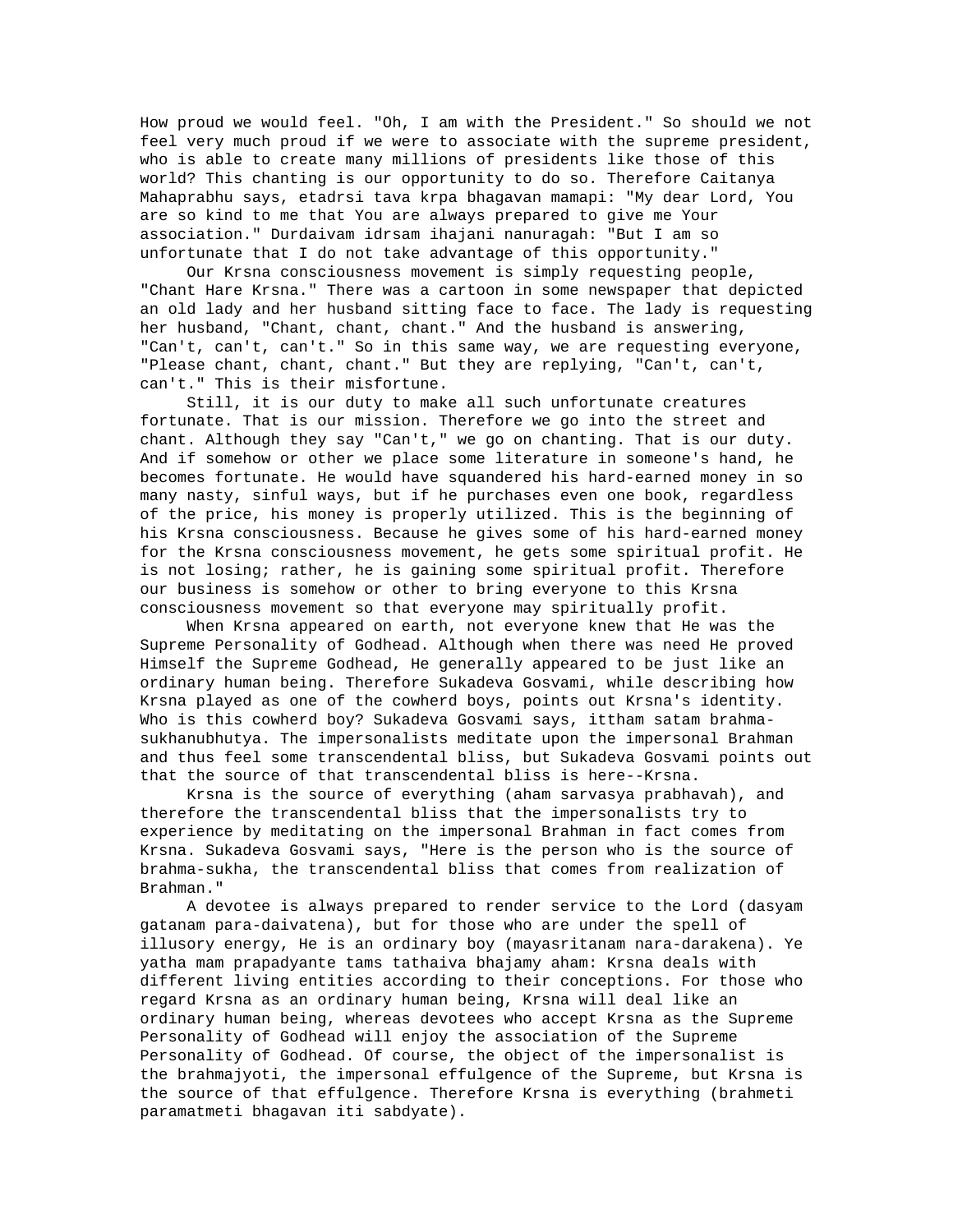Yet the cowherd boys are able to play with that same Krsna, the exalted Personality of Godhead. How have they become so fortunate that they are able to play with Him?

> ittham satam brahma-sukhanubhutya dasyam gatanam para-daivatena mayasritanam nara-darakena sardham vijahruh krta-punya-punjah (SB. 10.12.11)

 The cowherd boys playing with Krsna are also not ordinary, for they have attained the highest perfection of being able to play with the Supreme Personality of Godhead. How did they achieve this position? Krta-punya-punjah: by many, many lives of pious activities. For many, many lives these boys underwent austerities and penances to achieve the highest perfection of life, and now they have the opportunity to play with Krsna personally on an equal level. They do not know that Krsna is the Supreme Personality of Godhead, for that is the nature of vrndavanalila, Krsna's pastimes in the village of Vrndavana.

 Not knowing Krsna's identity, the cowherd boys simply love Krsna, and their love is unending. This is true of everyone in Vrndavana. For example, Yasodamata and Nanda Maharaja, Krsna's mother and father, love Krsna with parental affection. Similarly Krsna's friends love Krsna, Krsna's girl friends love Krsna, the trees love Krsna, the water loves Krsna, the flowers, the cows, the calves--everyone loves Krsna. That is the nature of Vrndavana. So if we simply learn how to love Krsna, we can immediately transform this world into Vrndavana.

 This is the only central point--how to love Krsna (prema pum-artho mahan). People are generally pursuing dharma, artha, kama, moksa- religiosity, economic development, sense gratification, and liberation. But Caitanya Mahaprabhu disregarded these four things. "These are not what is to be achieved in life," He said. The real goal of life is love of Krsna.

 Of course, human life does not actually begin until there is some conception of religion (dharma). But in the present age, Kali-yuga, dharma is practically nil--there is no religion or morality, and there are no pious activities--and therefore according to Vedic calculations the present human civilization does not even consist of human beings. Formerly people would care about morality and immorality, religion and irreligion, but with the progress of Kali-yuga this is all being vanquished, and people can do anything, without caring what it is. Srimad-Bhagavatam says, and we can actually see, that in Kali-yuga about eighty percent of the people are sinful. Illicit sex life, intoxication, meat-eating, and gambling are the four pillars of sinful life, and therefore we request that one first break these four pillars, so that the roof of sinful life will collapse. Then by chanting Hare Krsna one can remain established in a transcendental position. It is a very simple method. One cannot realize God if one's life is sinful. Therefore Krsna says:

> yesam tv anta-gatam papam jananam punya-karmanam te dvandva-moha-nirmukta bhajante mam drdha-vratah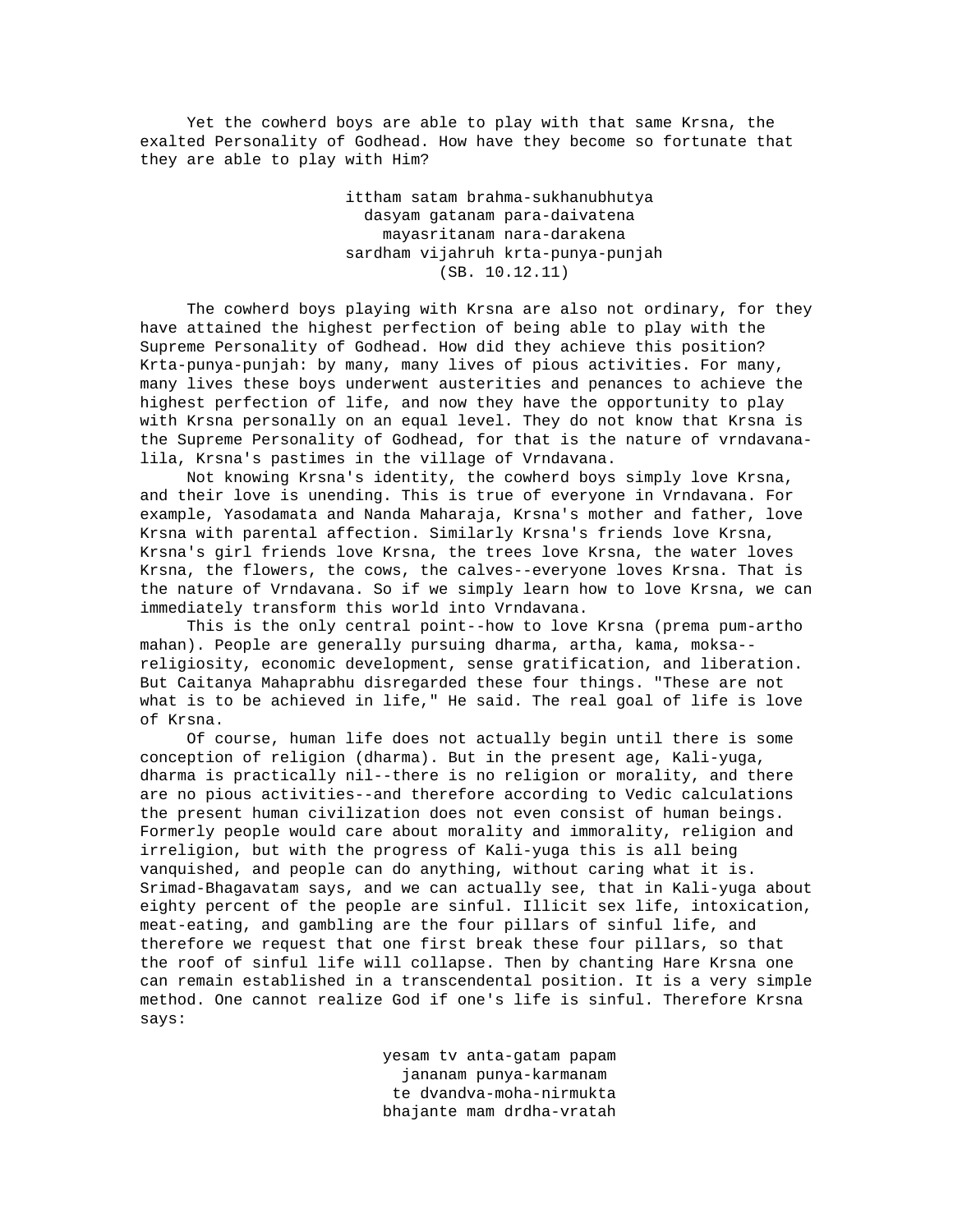"Persons who have acted piously in previous lives and in this life, whose sinful actions are completely eradicated, and who are freed from the duality of delusion engage themselves in My service with determination." (Bg. 7.28)

 The word anta-gatam means "finished." One can engage in devotional service if one has finished with his sinful life. Who can finish with sinful life? Those who engage in pious activities. One must have activities, and if one engages in pious activities one's sinful activities will naturally vanish. On one side, one should voluntarily try to break the pillars of sinful life, and on another side one must engage himself in pious life.

 If one has no pious engagement, it is not that one can become free from sinful activities simply by theoretical understanding. For example, the American government is spending millions of dollars to stop the use of LSD and other such intoxicants, but the government has failed. How is it that simply by passing laws or giving lectures one can make people give up these things? It is not possible. One must give people good engagements, and then they will automatically give up the bad ones. For example, we instruct our students, "No intoxication," and they immediately give it up, even though the government has failed to stop them. This is practical.

 Param drstva nivartate. If someone isn't given good engagement, his bad engagements cannot be stopped. That is not possible. Therefore we have two sides--prohibition of sinful activities, and engagement in good activities. We don't simply say, "No illicit sex," "No intoxication," and so on. Mere negativity has no meaning; there must be something positive, because everyone wants engagement. That is because we are living entities, not dead stones. By meditation the impersonalist philosophers try to become dead stones: "Let me think of something void or impersonal." But how can one artificially make oneself void? The heart and mind are full of activities, so these artificial methods will not help human society.

 Methods of so-called yoga and meditation are all rascaldom because they provide one no engagement. But in Krsna consciousness there is adequate engagement for everyone. Everyone rises early in the morning to offer worship to the Deities. The devotees prepare nice food for Krsna, they decorate the temple, make garlands, go out chanting, and sell books. They are fully engaged twenty-four hours a day, and therefore they are able to give up sinful life. If a child has in his hands something that he is eating but we give him something better, he will throw away the inferior thing and take the better thing. So in Krsna consciousness we offer better engagement, better life, better philosophy, better consciousness--everything better. Therefore those who engage in devotional service can give up sinful activities and promote themselves to Krsna consciousness.

 Activities intended to promote all living entities to Krsna consciousness are going on not only in human society but even in animal society also. Because all living entities here are part and parcel of Krsna but are rotting in this material world, Krsna has a plan, a big plan to deliver them. Sometimes He comes to this world personally, and sometimes He sends His very confidential devotees. Sometimes He leaves instructions like those of Bhagavad-gita. Krsna's incarnation appears everywhere, and He appears among animals, men, sages, and even aquatics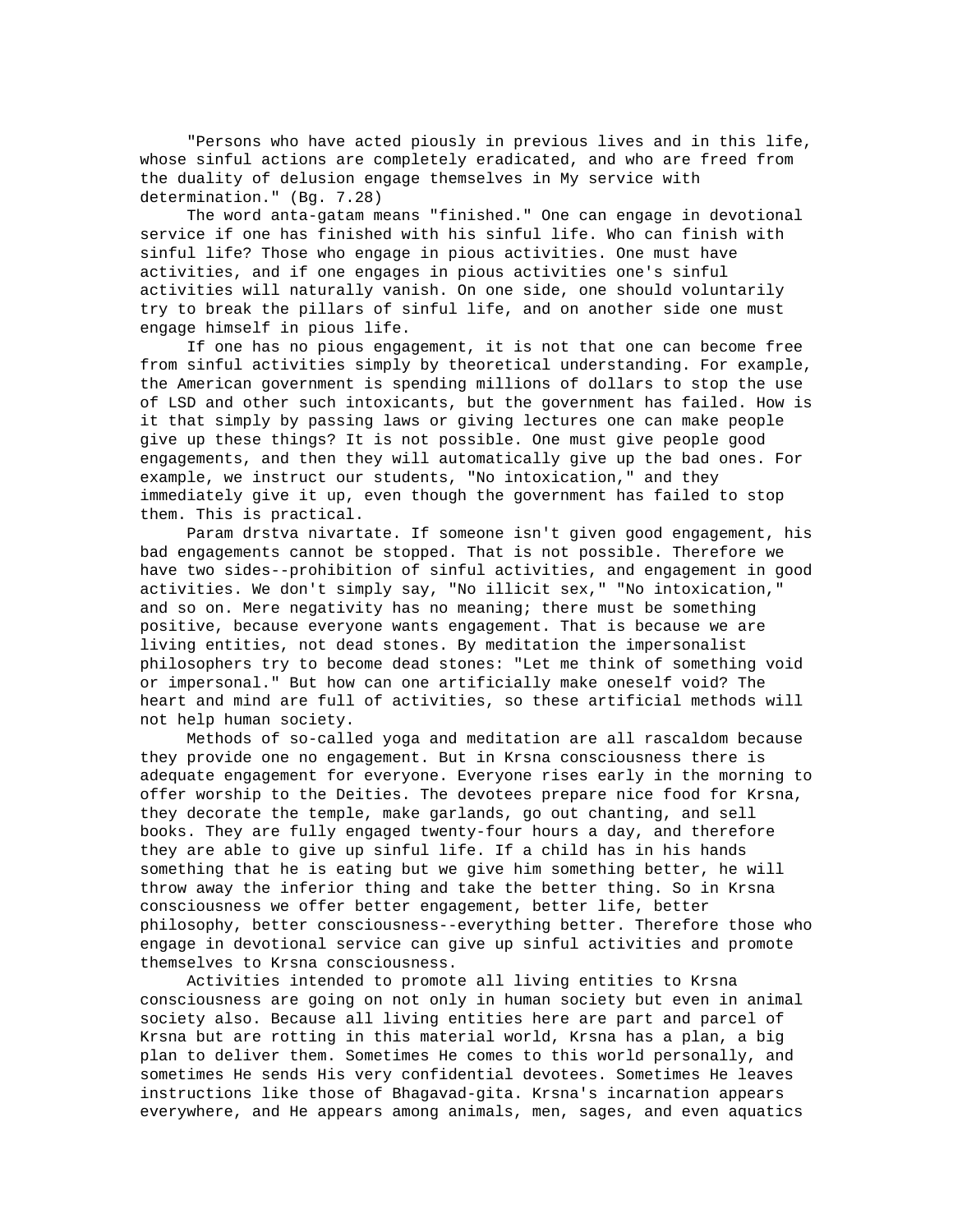(tiryan-nrsisu yadahsu). For example, Krsna even appeared as a fish incarnation.

 Thus Krsna's birth, appearance, and disappearance are all bewildering (tad atyanta-vidambanam). We conditioned living entities transmigrate from one body to another because we are forced to do so by the laws of nature, but Krsna does not appear because He is forced. That is the difference. Those who are foolish rascals think, "I have taken my birth in this world, and Krsna has taken birth here also. Therefore I am also God." They do not know that they will have to take birth again by the force of the laws of nature.

 One may have been given the chance to have a very beautiful body in a country where one can live in opulence and receive a good education. But if one misuses all this, one will get another body according to one's mentality. For example, at the present moment, despite so many arrangements by the government for good schools and universities, the civilized countries of the world are producing hippies, young people who are so frustrated that they even worship hogs. But if one associates with the qualities of the hogs, one will actually become a hog in one's next birth. Prakrteh kriyamanani gunaih karmani sarvasah. Nature will give one a full opportunity: "All right, sir, become a hog." Such are nature's arrangements. Prakrti, nature, has three modes, and if one associates with one type of mode, one will receive his next body accordingly.

 Krsna's appearance and disappearance are meant to put an end to the living entities' transmigration from one body to another, and therefore one should understand the greatness of the plan behind Krsna's appearance and disappearance. It is not that Krsna comes whimsically. He has a great plan, otherwise why should He come here? He is very much eager to take us back home, back to Godhead. That is Krsna's business. Therefore He says:

> sarva-dharman parityajya mam ekam saranam vraja aham tvam sarva-papebhyo moksayisyami ma sucah

 "Abandon all varieties of religion and just surrender unto Me. I shall deliver you from all sinful reaction. Do not fear." (Bg. 18.66) All of us are children of Krsna, God, and since we are unhappy because of taking material bodies for repeated birth, death, old age, and disease, He is more unhappy than we are. Our situation in the material body is not at all comfortable, but we are such foolish rascals that we do not care to do anything about this. We are busy trying to arrange for temporary comforts in this life, but we are neglecting the real discomforts of birth, death, old age, and disease. This is our ignorance and our foolishness, and therefore Krsna comes to wake us up from this ignorance and take us back home, back to Godhead.

Chapter Fourteen

Lord Krsna's Wonderful Activities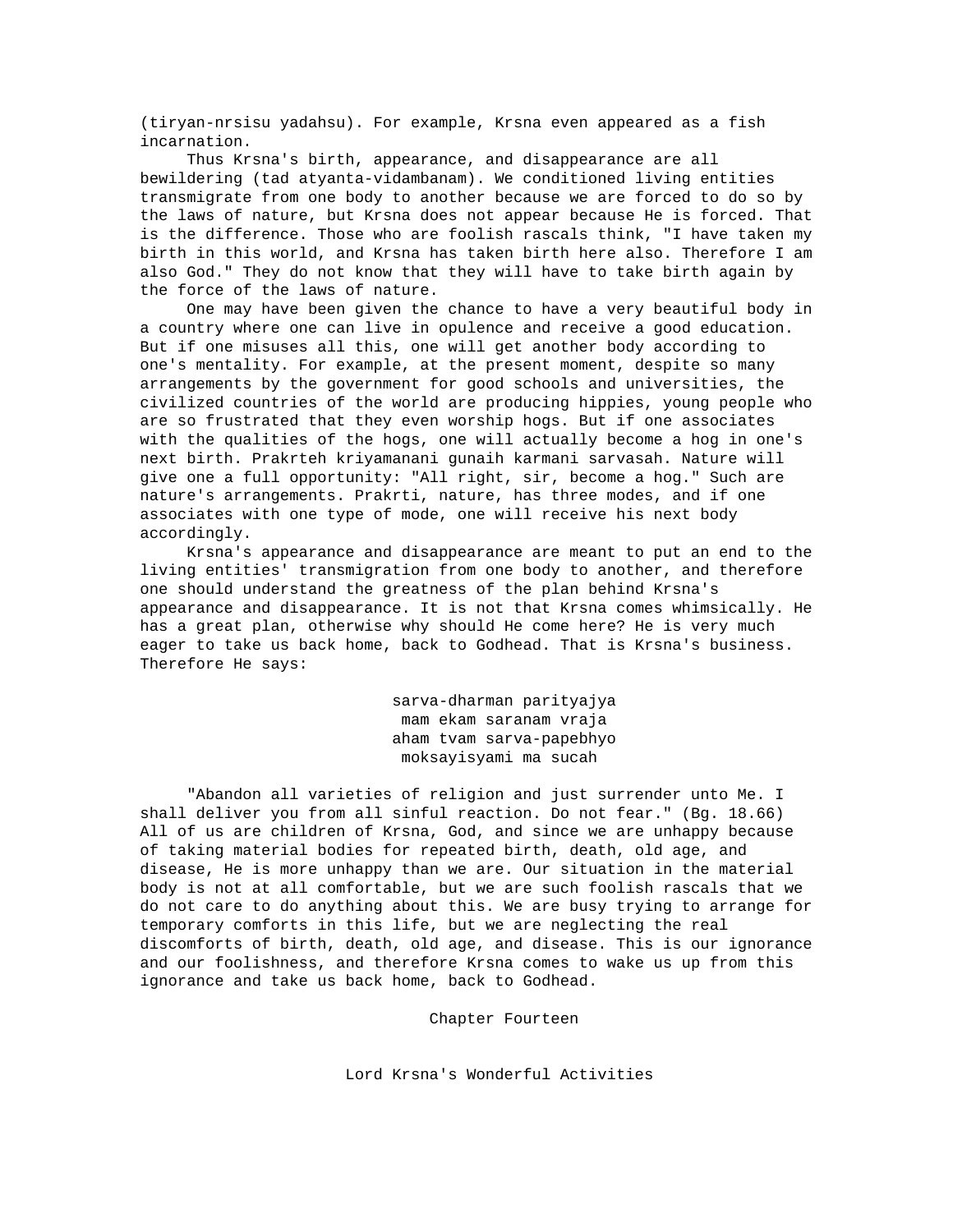gopy adade tvayi krtagasi dama tavad ya te dasasru-kalilanjana-sambhramaksam vaktram niniya bhaya-bhavanaya sthitasya sa mam vimohayati bhir api yad bibheti

 My dear Krsna, Yasoda took up a rope to bind You when You committed an offense, and Your perturbed eyes overflooded with tears, which washed the mascara from Your eyes. And You were afraid, though fear personified is afraid of You. This sight is bewildering to me.

 Here is another explanation of the bewilderment created by the pastimes of the Supreme Lord. The Supreme Lord is the Supreme in all circumstances, as already explained. Here is a specific example of the Lord's being the Supreme and at the same time a plaything in the presence of His pure devotee. The Lord's pure devotee renders service unto the Lord out of unalloyed love only, and while discharging such devotional service the pure devotee forgets the position of the Supreme Lord. The Supreme Lord also accepts the loving service of His devotees more relishably when the service is rendered spontaneously out of pure affection, without anything of reverential admiration. Generally the Lord is worshiped by the devotees in a reverential attitude, but the Lord is meticulously pleased when the devotee, out of pure affection and love, considers the Lord to be less important than himself. The Lord's pastimes in the original abode, Goloka Vrndavana, are exchanged in that spirit. The friends of Krsna consider Him one of them. They do not consider Him to be of reverential importance. The parents of the Lord (who are all pure devotees) consider Him a child only. The Lord accepts the chastisements of the parents more cheerfully than the prayers of the Vedic hymns. Similarly, He accepts the reproaches of His fiancees more palatably than the Vedic hymns. When Lord Krsna was present in this material world to manifest His eternal pastimes of the transcendental realm Goloka Vrndavana as an attraction for the people in general, He displayed a unique picture of subordination before His foster mother, Yasoda. The Lord, in His naturally childish playful activities, used to spoil the stocked butter of mother Yasoda by breaking the pots and distributing the contents to His friends and playmates, including the celebrated monkeys of Vrndavana, who took advantage of the Lord's munificence. Mother Yasoda saw this, and out of her pure love she wanted to make a show of punishment for her transcendental child. She took a rope and threatened the Lord that she would tie Him up, as is generally done in the ordinary household. Seeing the rope in the hands of mother Yasoda, the Lord bowed down His head and began to weep just like a child, and tears rolled down His cheeks, washing off the black ointment smeared about His beautiful eyes. This picture of the Lord is adored by Kuntidevi because she is conscious of the Lord's supreme position. He is feared often by fear personified, yet He is afraid of His mother, who wanted to punish Him just in an ordinary manner. Kunti was conscious of the exalted position of Krsna, whereas Yasoda was not. Therefore Yasoda's position was more exalted than Kunti's. Mother Yasoda got the Lord as her child, and the Lord made her forget altogether that her child was the Lord Himself. If mother Yasoda had been conscious of the exalted position of the Lord, she would certainly have hesitated to punish the Lord. But she was made to forget this situation because the Lord wanted to make a complete gesture of childishness before the affectionate Yasoda. This exchange of love between the mother and the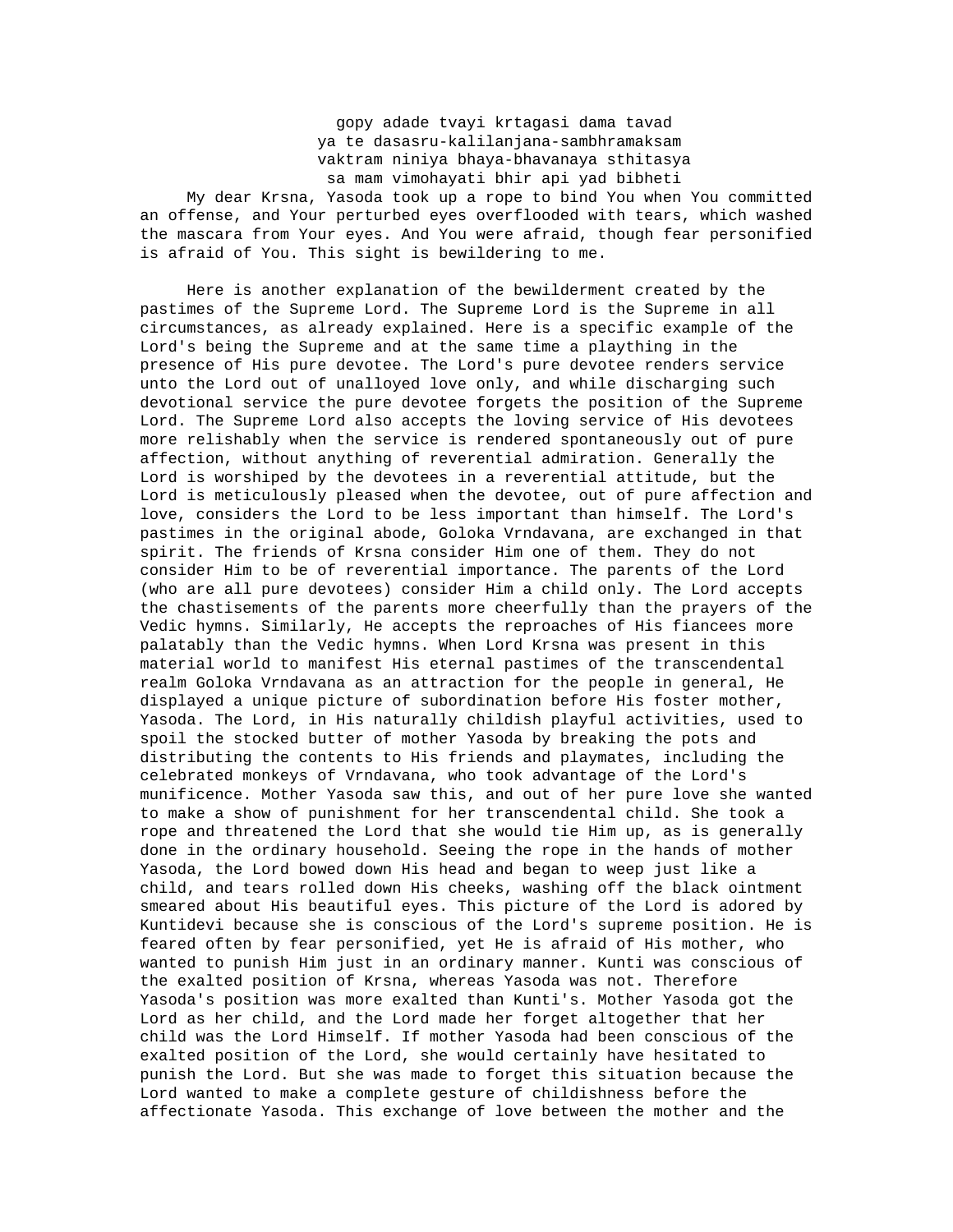son was performed in a natural way, and Kunti, remembering the scene, was bewildered, and she could do nothing but praise the transcendental filial love. Indirectly mother Yasoda is praised for her unique position of love, for she could control even the all-powerful Lord as her beloved child.

 This pastime presents another opulence of Krsna--His opulence of beauty. Krsna has six opulences: all wealth, all strength, all influence, all knowledge, all renunciation, and all beauty. The nature of Krsna is that He is greater than the greatest and smaller than the smallest (anor aniyan mahato mahiyan). We offer obeisances to Krsna with awe and veneration, but no one comes to Krsna with a rope, saying, "Krsna, You have committed an offense, and now I shall bind You." Yet that is the prerogative of the most perfect devotee, and Krsna wants to be approached in that way.

 Thinking of Krsna's opulence, Kuntidevi did not dare take the part of Yasoda, for although Kuntidevi was Krsna's aunt, she did not have the privilege to approach Krsna the way He was approached by Yasodamayi, who was such an advanced devotee that she had the right to chastise the Supreme Personality of Godhead. That was Yasodamayi's special prerogative. Kuntidevi was simply thinking of how fortunate was Yasodamayi that she could threaten the Supreme Personality of Godhead, who is feared even by fear personified (bhir api yad bibheti). Who is not afraid of Krsna? No one. But Krsna is afraid of Yasodamayi. This is the superexcellence of Krsna.

 To give another example of such opulence, Krsna is known as Madanamohana. Madana means Cupid. Cupid enchants everyone, but Krsna is known as Madana-mohana because He is so beautiful that He enchants even Cupid. Nonetheless, Krsna Himself is enchanted by Srimati Radharani, and therefore Srimati Radharani is known as Madana-mohana-mohini, "the enchanter of the enchanter of Cupid." Krsna is the enchanter of Cupid, and Radharani is the enchanter of that enchanter.

 These are very exalted spiritual understandings in Krsna consciousness. They are not fictional, imaginary, or concocted. They are facts, and every devotee can have the privilege to understand and indeed take part in Krsna's pastimes if he is actually advanced. We should not think that the privilege given to mother Yasoda is not available to us. Everyone can have a similar privilege. If one loves Krsna as one's child, then one wifl have such a privilege, because the mother has the most love for the child. Even in this material world, there is no comparison to a mother's love, for a mother loves her child without any expectation of return. Of course, although that is generally true, this material world is so polluted that a mother sometimes thinks, "My child will grow up and become a man, and when he earns money, I shall get it." Thus there is still some desire to get something in exchange. But while loving Krsna there are no selfish feelings, for that love is unalloyed, free from all material gain (anyabhi-lasita-sunyam).

 We should not love Krsna for some material gain. It is not that we should say, "Krsna, give us our daily bread, and then I shall love You. Krsna, give me this or that, and then I shall love You." There should be no such mercantile exchanges, for Krsna wants unalloyed love.

 When Krsna saw mother Yasoda coming with a rope to bind Him, He immediately became very much afraid, thinking, "Oh, Mother is going to bind Me." He began to cry, and the tears washed the mascara from His eyes. Looking at His mother with great respect, He appealed to her with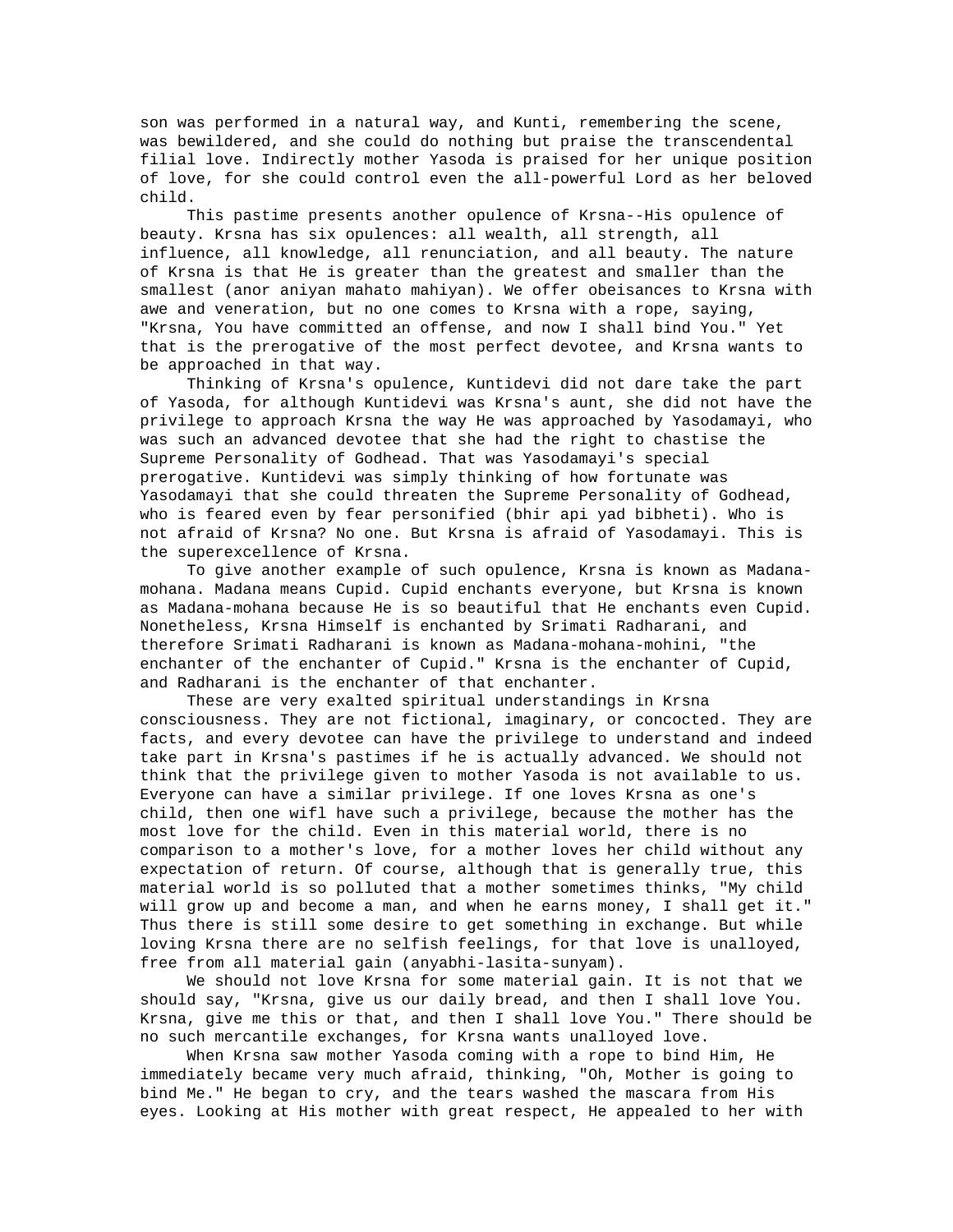feeling, "Yes, Mother, I have offended you. Kindly excuse Me." Then He immediately bowed His head. Kuntidevi appreciated this scene, for this was another of Krsna's perfections. Although He is the Supreme Personality of Godhead, He puts Himself under the control of mother Yasoda. In Bhagavad-gita (7.7) the Lord says, mattah parataram nanyat kincid asti dhananjaya: "My dear Arjuna, there is no one superior to Me." Yet that Supreme Personality of Godhead, to whom no one is superior, bows down to mother Yasoda, accepting, "My dear Mother, yes, I am an offender."

 When mother Yasoda saw that Krsna had become too much afraid of her, she also became disturbed. She did not actually want Krsna to suffer by her punishment. That was not her purpose. But it is a system, still current in India, that when a child creates too much of a disturbance, his mother may bind him up in one place. That is a very common system, so mother Yasoda adopted it.

 This scene is very much appreciated by pure devotees, for it shows how much greatness there is in the Supreme Person, who plays exactly like a perfect child. When Krsna plays like a child, He plays perfectly, when He plays as the husband of sixteen thousand wives He plays perfectly, when He plays as the lover of the gopis He plays perfectly, and as the friend of the cowherd boys He also plays perfectly.

 The cowherd boys all depend on Krsna. Once they wanted to take fruit from a forest of palm trees, but there was a demon named Gardabhasura who would not allow anyone to enter that forest. Therefore Krsna's cowherd boyfriends said to Krsna, "Krsna, we want to taste that fruit, if You can arrange for it." Krsna immediately said yes, and He and Balarama went to the forest where that demon was living with other demons, who had all taken the shape of asses. When the ass demons came to kick Krsna and Balarama with their hind legs, Balarama caught one of them and threw him into the top of a tree, and the demon died. Then Krsna and Balarama killed the other demons the same way. Thus Their cowherd friends were very much obliged to Them.

 On another occasion, the cowherd boys were surrounded by fire. Not knowing anyone else but Krsna, they immediately called for Him, and Krsna was ready: "Yes." Thus Krsna immediately swallowed the whole fire. There were many demons that attacked the boys, and every day the boys would return to their mothers and say, "Mother, Krsna is so wonderful," and they would explain what had happened that day. And the mothers would say, "Yes, our Krsna is wonderful." They did not know that Krsna is God, the Supreme Person. They only knew that Krsna is wonderful, that's all. And the more they perceived Krsna's wonderful activities, the more their love increased. "Perhaps He may be a demigod," they thought. When Nanda Maharaja, Krsna's father, talked among his friends, the friends would talk about Krsna and say, "Oh, Nanda Maharaja, your child Krsna is wonderful." And Nanda Maharaja would respond, "Yes, I see that. Maybe He is some demigod." And even that was not certain--"maybe."

 Thus the inhabitants of Vrndavana do not care who is God and who is not. They love Krsna, that's all. Those who think of first analyzing Krsna to determine whether He is God are not first-class devotees. The firstclass devotees are those who have spontaneous love for Krsna. How can we analyze Krsna? He is unlimited, and therefore it is impossible. We have limited perception, and our senses have limited potency, so how can we study Krsna? It is not possible at all. Krsna reveals Himself to a certain extent, and that much is sufficient.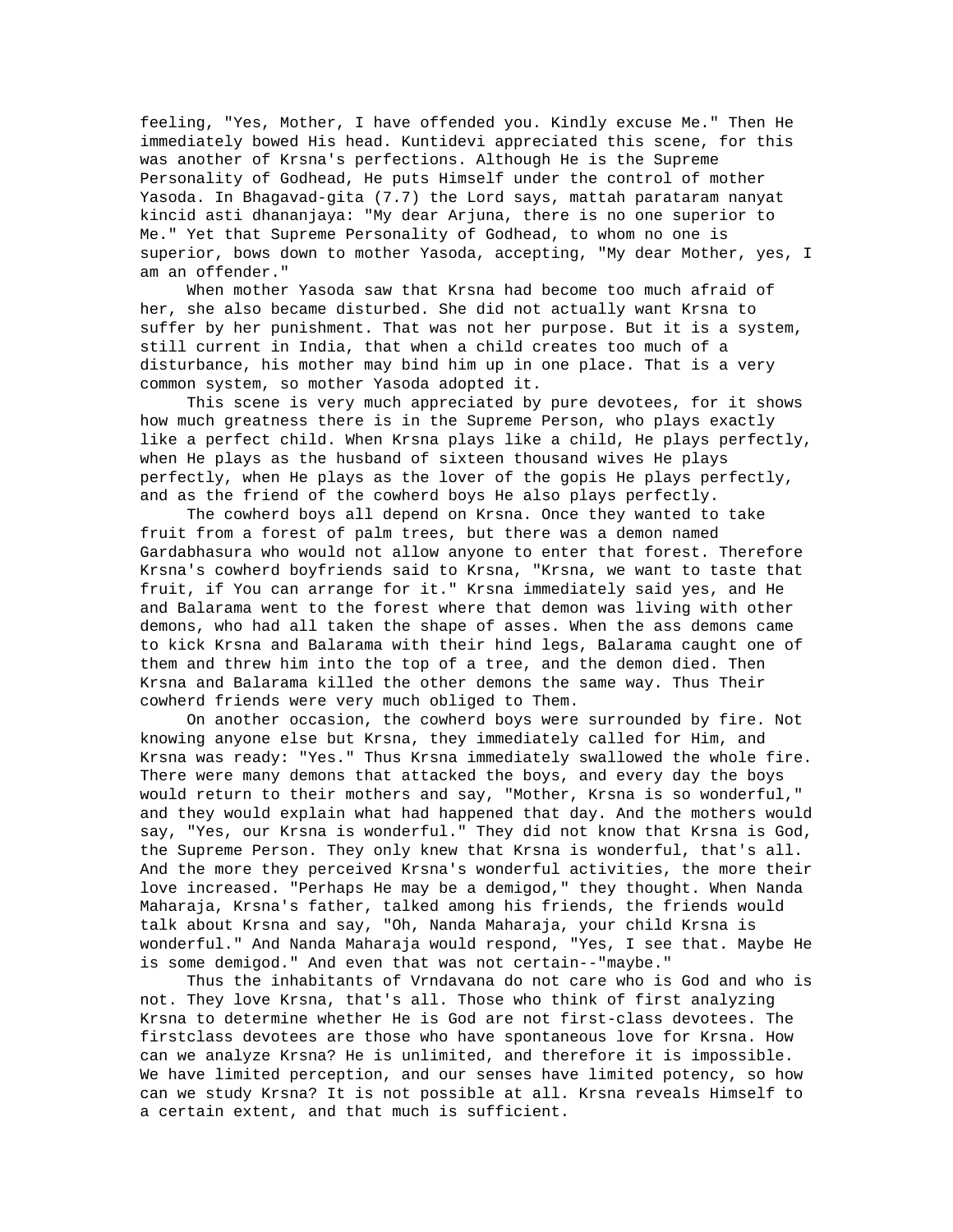We should not be like the Mayavadi philosophers, who try to find God by speculative deduction. "Neti neti," they say. "God is not this, and God is not that." But what God is they do not know. Materialistic scientists also try to find the ultimate cause, but their process is the same: "Not this, not that." As much as they advance, they will always find "Not this, not that." But what the ultimate cause is, they will never find. That is not possible.

 What to speak of finding Krsna, materialistic scientists cannot properly understand even material objects. They are trying to go to the moon, but actually they do not know what it is. If they understand what the moon is, why do they come back here? If they knew perfectly what the moon is, they would have resided there by now. They have been trying for the last twenty years to go there and stay, but they are simply seeing, "Not this, not that. There are no living entities, and there is no possibility of our living here." Thus they can report on what is not on the moon, but do they know what is there? No, they do not know. And this is only one planet or one star.

 According to the Vedic literature, the moon is regarded as a star. The scientists say that the stars are all suns, but according to Bhagavad-gita the stars are of the same nature as the moon. In Bhagavadgita (10.21) Lord Krsna says, naksatranam aham sasi: "Of stars I am the moon." Thus the moon is just like the many stars. What is the nature of the moon? It is bright because it reflects light from the sun. Therefore although the scientists say that the stars are many suns, we do not agree. According to the Vedic calculation, there are innumerable suns, but in every universe there is only one.

 What we see in this universe we are seeing imperfectly, and our knowledge is not perfect. We cannot count how many stars or planets there are. We cannot fully understand the material things existing all around us, and therefore how can we understand the Supreme Lord who created this universe? That is not possible. Therefore in the Brahmasamhita (5.34) it is said:

> panthas tu koti-sata-vatsara-sampragmyo vayor athapi manaso muni-pungavanam so 'py asti yat-prapada-simny avicintya-tattve govindam adi-purusam tam aham bhajami

 Space is unlimited, and the Brahma-samhita suggests: Suppose one travels by spacecraft for millions of years at the velocity of the wind or even the speed of mind. Everyone knows that the mind is so swift that in even one ten-thousandth of a second it can take us millions of miles. If we have seen something millions of miles away, the mind can go there immediately. But even if we can travel at that speed on a spacecraft manufactured by muni-pungavanam, the greatest scientists and most thoughtful men, will that be perfection? No. The Brahma-samhita says, so 'py asti yat-prapada-simny avicintya-tattve: still this creation will remain inconceivable to our understanding. And Krsna has created all these things, so how can we study Krsna? If we cannot understand the things Krsna has created, how can we understand Krsna? It is not possible at all.

 Therefore the mentality of Vrndavana is the perfect status of mind for devotees. The inhabitants of Vrndavana have no concern with understanding Krsna. Rather, they want to love Krsna unconditionally. It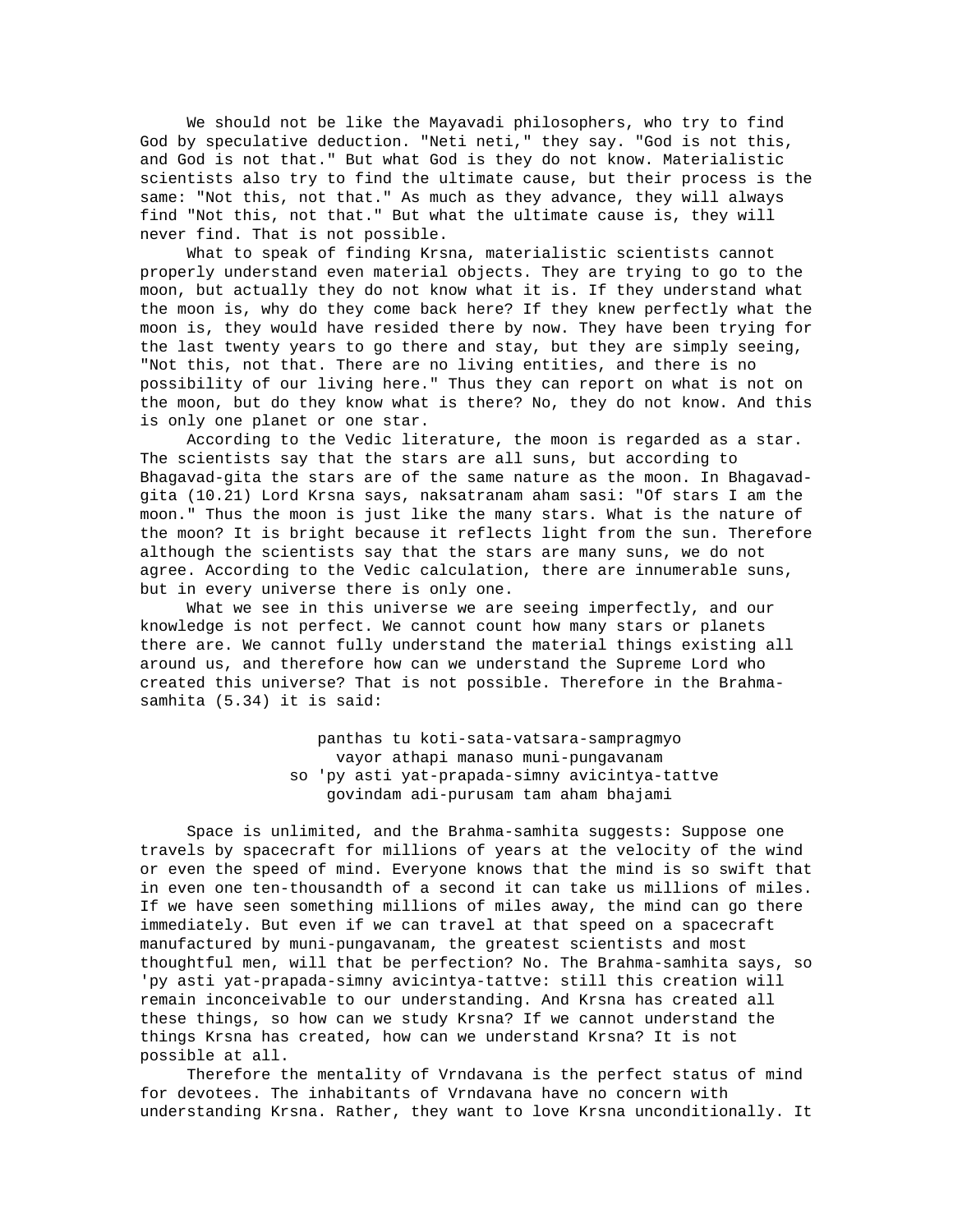is not that they think, "Krsna is God, and therefore I love Him." In Vrndavana Krsna does not play as God; He plays there as an ordinary cowherd boy, and although at times He proves that He is the Supreme Personality of Godhead, the devotees there do not care to know it.

 Kuntidevi, however, was not an inhabitant of Vrndavana. She was an inhabitant of Hastinapura, which is outside Vrndavana. The devotees outside Vrndavana study how great the inhabitants of Vrndavana are, but the inhabitants of Vrndavana don't care to know how great Krsna is. That is the difference between them. So our concern should be simply to love Krsna. The more we love Krsna, the more we shall become perfect. It is not necessary to understand Krsna and how He creates. Krsna explains Himself in Bhagavad-gita, and we should not try to understand much more. We should not bother very much to know Krsna. That is not possible. We should simply increase our unalloyed love for Krsna. That is the perfection of life.

Chapter Fifteen

Beyond Birth and Death

 kecid ahur ajam jatam punya-slokasya kirtaye yadoh priyasyan va vaye malayasyeva candanam

 Some say that the Unborn is born for the glorification of pious kings, and others say that He is born to please King Yadu, one of Your dearest devotees. You appear in his family as sandalwood appears in the Malaya Hills.

 Because the Lord's appearance in this material world is bewildering there are different opinions about the birth of the Unborn. In the Bhagavad-gita the Lord says that He takes His birth in the material world, although He is the Lord of all creations and He is unborn. So there cannot be any denial of the birth of the Unbom, because He Himself establishes the truth. But still there are different opinions as to why He takes His birth. That is also declared in the Bhagavad-gita. He appears by His own internal potency to reestablish the principles of religion and to protect the pious and annihilate the impious. That is the mission of the appearance of the Unborn. Still, it is said that the Lord is there to glorify the pious King Yudhisthira. Lord Sri Krsna certainly wanted to establish the kingdom of the Pa-ndavas for the good of all in the world. When there is a pious king ruling over the world, the people are happy. When the ruler is impious, the people are unhappy. In the age of Kali in most cases the rulers are impious, and therefore the citizens are also continuously unhappy. But in the case of democracy, the impious citizens themselves elect their representative to rule over them, and therefore they cannot blame anyone for their unhappiness. Maharaja Nala was also celebrated as a great pious king, but he had no connection with Lord Krsna. Therefore Maharaja Yudhisthira is meant here to be glorified by Lord Krsna, who had also glorified King Yadu by taking birth in his family. He is known as Yadava, Yaduvira, Yadunandana, etc., although the Lord is always independent of such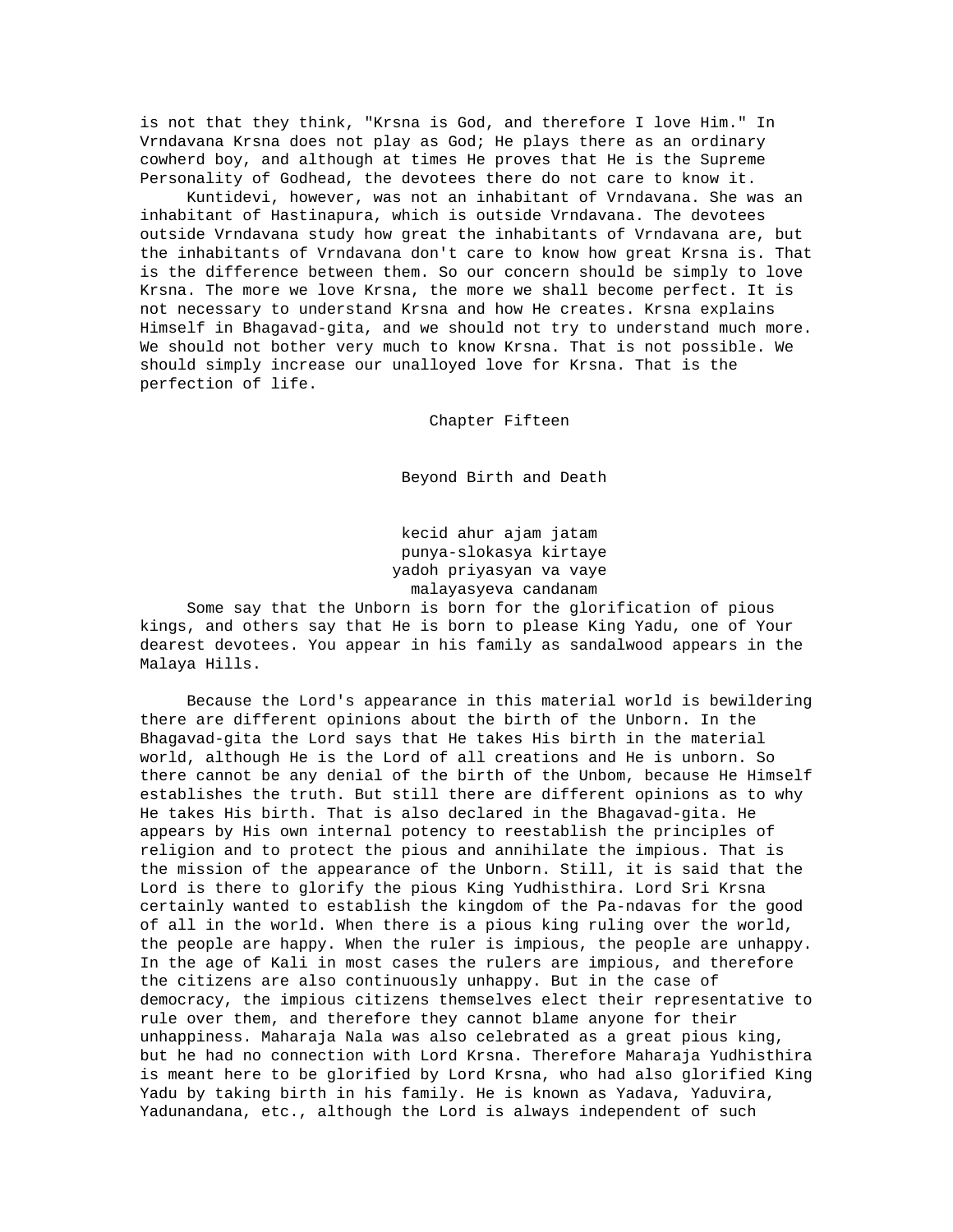obligations. He is just like the sandalwood that grows in the Malaya Hills. Trees can grow anywhere and everywhere, yet because the sandalwood trees grow mostly in the area of the Malaya Hills, the name sandalwood and the Malaya Hills are interrelated. Therefore, the conclusion is that the Lord is ever unborn like the sun, and yet He appears as the sun rises on the eastern horizon. As the sun is never the sun of the eastern horizon, so the Lord is no one's son, but is the father of everything that be.

In the Bhagavad-gita (4.6) the Lord says:

 ajo 'pi sann avyayatma bhutanam isvaro 'pi san prakrtim svam adhisthaya sambha vamy atma-mayaya

 "Although I am unborn and My transcendental body never deteriorates, and although I am the Lord of all sentient beings, I still appear in every millennium in My original, transcendental form."

 Krsna is unborn, and we are also unbom, but the difference is that unlike the Lord we have been entangled in a material body. Therefore we cannot keep our position as unborn, but have to take birth and transmigrate from one body to another, with no guarantee of what kind of body we shall receive next. Even in this life, we are obliged to accept one body after another. A child gives up his childhood body and accepts the body of a boy, and the boy gives up his boyhood body to accept a youthful body, which he then gives up for an old body. Therefore it is natural to conclude that when one gives up one's old body, one will have to accept another body; again one will accept the body of a child.

 This is a natural cycle of this material world. It is similar to changes of season. After spring comes summer, and after summer comes fall and then winter, and then spring again. Similarly, after day comes night, and after night comes day. And just as these cyclic changes take place one after another, we change from one body to another, and it is natural to conclude that after leaving the present body we shall receive another body (bhutva bhutva praliyate).

 This conclusion is very logical, it is supported by the sastra, the Vedic literature, and it is also affirmed by the greatest authority, Krsna Himself. Therefore why should we not accept it? If one does not accept this--if one thinks that there is no life after death--one is foolish.

 There is life afler death, and there is also the chance to free oneself from the cycle of repeated birth and death and attain a life of immortality. But because we have been accustomed to accepting one body after another since time immemorial, it is difficult for us to think of a life that is eternal. And the life of material existence is so troublesome that one may think that if there is an etemal life, that life must be troublesome also. For example, a diseased man who is taking very bitter medicine and who is lying down in bed, eating there and passing stool and urine there, unable to move, may find his life so intolerable that he thinks, "Let me commit suicide." Similarly, materialistic life is so miserable that in desperation one sometimes takes to a philosophy of voidism or impersonalism to try to negate his very existence and make everything zero. Actually, however, becoming zero is not possible, nor is it necessary. We are in trouble in our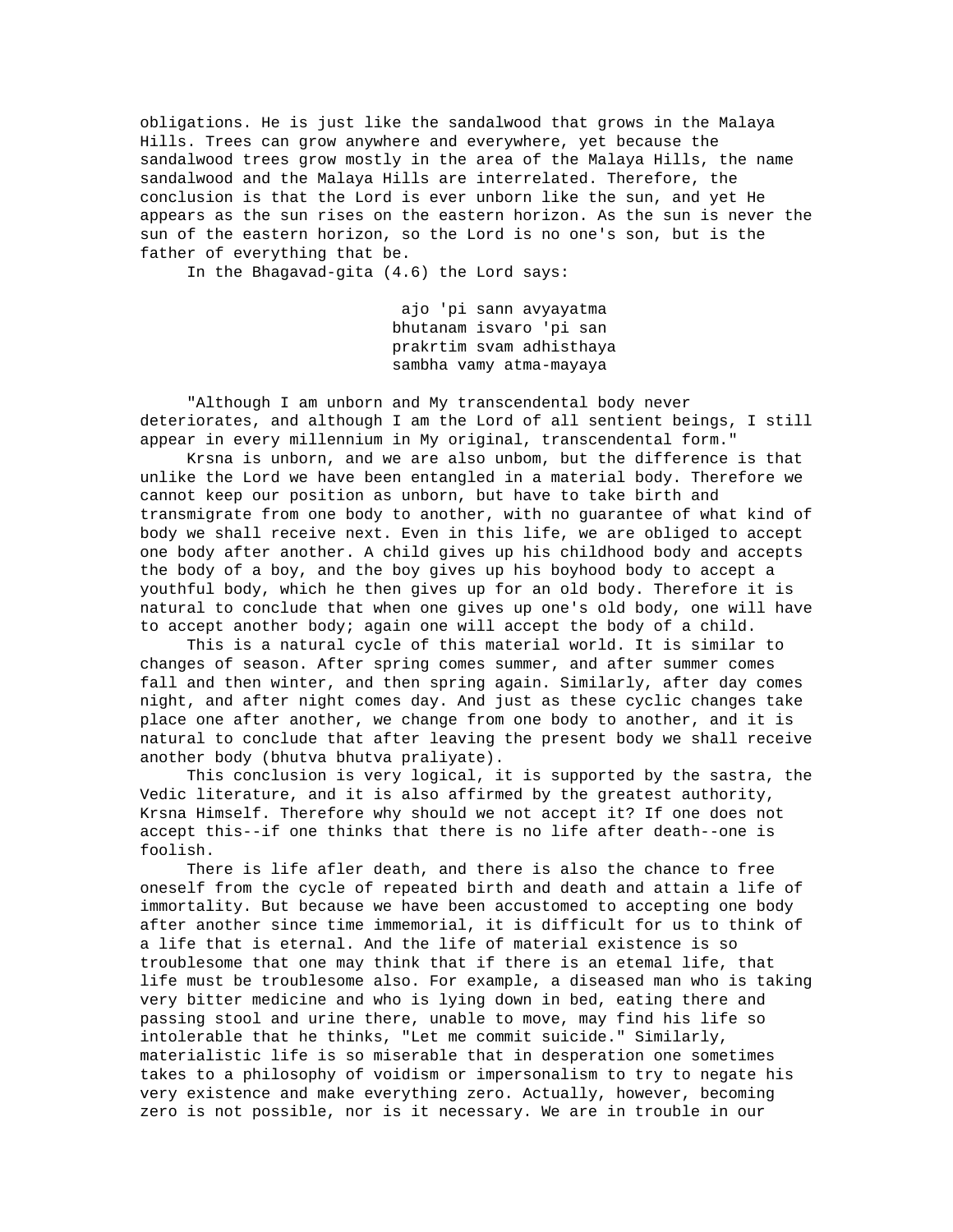material condition, but when we get out of our material condition we can find real life, eternal life.

 Because we are part and parcel of Krsna, who is aja, beyond birth and death, we are also aja. How could we be otherwise? If my father is happy and I am the son of my father, why should I be unhappy? I can naturally conclude that I shall enjoy my father's property just as my father is enjoying it. Similarly, God, Krsna, is all-powerful, allbeautiful, allknowledgeable, and complete in everything, and although I may not be complete, I am part and parcel of God, and therefore I have all the qualities of God to a partial extent.

 God does not die, so I also shall not die. That is my position. That is explained in Bhagavad-gita (2:20): na jayate mriyate va kadacit. Describing the soul, Krsna says that the soul is never born (najayate), and if one is not born how can he die? There is no question of death (mriyate va). Death is for one who has taken birth, and if one has no birth he can also have no death.

 Unfortunately, however, we do not know this. We are conducting scientific research, but we do not know that every living entity is a spiritual soul, with no birth and no death. This is our ignorance. The soul is eternal, everlasting, and primeval (nityah sasvato 'yam purano). The soul does not die with the annihilation of the body (na hanyate hanyamane sarire). But although the soul does not die, it accepts another body, and this is called bhava-roga, the material disease.

 Since Krsna is the supreme living entity (nityo nityanam cetanas cetananam), we are exactly like Krsna, the difference being that Krsna is vibhu, unlimited, whereas we are anu, limited. Qualitatively, we are as good as Krsna. Therefore whatever propensities Krsna has, we have also. For example, Krsna has the propensity to love someone of the opposite sex, and therefore we have this same propensity. The beginning of love is present in the eternal love between Radha and Krsna. We are also seeking eternal love, but because we are conditioned by the material laws, our love is interrupted. But if we can transcend this interruption, we can take part in loving affairs similar to those of Krsna and Radharani. Our aim should therefore be to go back home, back to Krsna, because since Krsna is eternal, we shall there receive an etemal body.

 Kunti says, kecid ahur ajam jatam: the supreme eternal, the supreme unborn, has now taken His birth. But although Krsna takes birth, His birth is not like ours. That we should know. The Lord says in Bhagavadgita (4.9):

> janma karma ca me divyam evam yo vetti tattvatah tyaktva deham punar janma naiti mam eti so 'rjuna

 "One who knows the transcendental nature of My appearance and activities does not, upon leaving the body, take his birth again in this material world, but attains My eternal abode, O Arjuna."

 It is described in Srimad-Bhagavatam that when Krsna first appeared, He did not take birth from the womb of Devaki; rather, He first appeared in the majestic four-armed form of Visnu, and then He became a small child on Devaki's lap. Therefore Krsna's birth is transcendental, whereas our birth takes place by force, by the laws of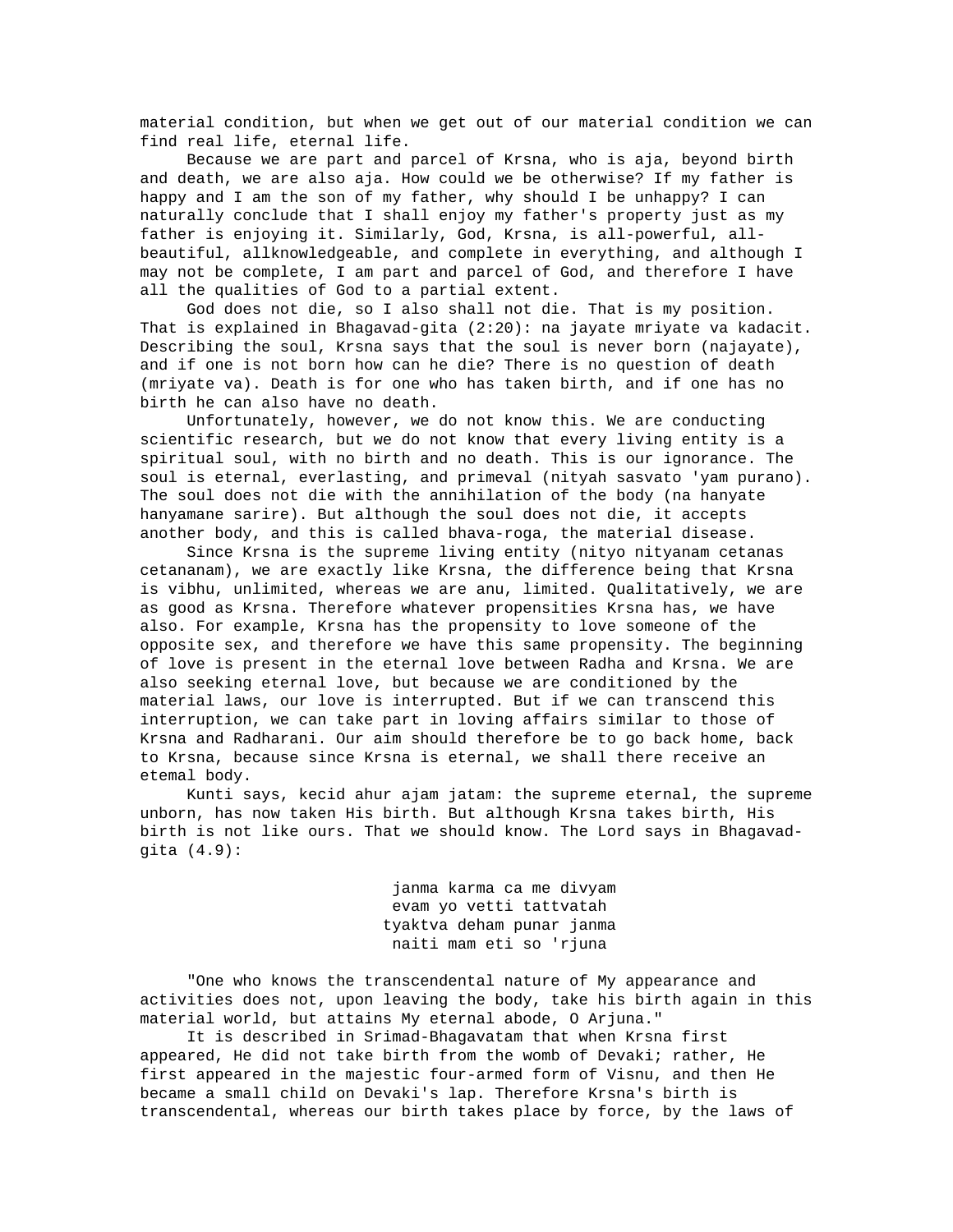nature. Krsna is not under the laws of nature; the laws of nature work under Him (mayadhyaksena prakrtih suyate sa-caracaram). Prakrti, nature, works under the order of Krsna, and we work under the order of nature. Krsna is the master of nature, and we are servants of nature. Therefore Kuntidevi says, kecid ahuh: "Someone may say that the unborn has taken birth." It may appear that He has taken birth just like us, but in fact He has not. Kuntidevi distinctly says, kecid ahuh: "some foolish persons may say that He has taken birth." Krsna Himself also says in Bhagavadgita (9.11), avajananti mam mudha manusim tanum asritam: "Because I have appeared just like a human being, those who are rascals think that I am also just like an ordinary human." Param bhavam ajanantah: "They do not know the mystery behind God's taking birth like a human being."

 Krsna is everywhere. The Lord is situated in everyone's heart (isvarah sarva-bhutanam hrd-dese 'rjuna tisthati). And since He is within us and is all-powerful, why should it be difficult for Him to appear before us? When the great devotee Dhruva Maharaja was engaged in meditation on the four-handed form of Visnu, all of a sudden his meditation broke, and he immediately saw before him the same form upon which he had been meditating. Was it very difficult for Krsna to appear in this way? Of course not. Similarly it was not difficult for Him to appear before Devaki in the same four-handed form. Therefore Krsna says, janma karma ca me divyam: "One must understand My transcendental birth and activities." Kuntidevi has this understanding. She knows that although to some fools Krsna appears to take birth, in fact He is unborn.

 But why should Krsna perform the pastime of taking birth? Kuntidevi replies, punya-slokasya kirtaye: to glorify those who are very pious and very much advanced in spiritual understanding. Krsna comes as the son of Devaki to glorify His devotee Devaki. Krsna becomes the son of Yasoda to glorify Yasoda. Similarly, Krsna appears in the dynasty of Maharaja Yadu, His great devotee, just to glorify Maharaja Yadu. Thus Krsna is still known as Yadava, the descendant of Maharaja Yadu. Krsna has no obligation to take His birth in a particular family or country, but He takes birth to glorify a certain person or a certain family because of their devotion. Therefore His birth is called divyam, transcendental.

 The Lord is not obliged to take birth, but we are obliged to do so. That is the distinction between our birth and the birth of Krsna. If by our karma, or activities, we are fit to take birth in a good family in human society or demigod society, we shall do so, but if our activities are low like those of animals, we shall have to take birth in a family of animals. That is the force of karma. Karmana daiva-netrena jantor deho papattaye (SB. 3.31.1). We develop a certain type of body according to our karma.

 The human form of life is meant for understanding the Supreme, the Absolute Truth (athato brahma-jijnasa). But if we do not endeavor for this, if we misuse this opportunity and simply remain like animals, we shall return to an animal form of life. Therefore the Krsna consciousness movement is trying to save people from going down to animal life.

 The appearance of Lord Krsna is compared to the growth of sandalwood trees in the Malaya Hills (malayasyeva candanam). There are two Malayas--the Malaya Hills and the part of the world now known as Malaysia. The candana tree, or sandalwood tree, can grow anywhere--there is no rule that it has to grow in Malaysia or the Malaya Hills--but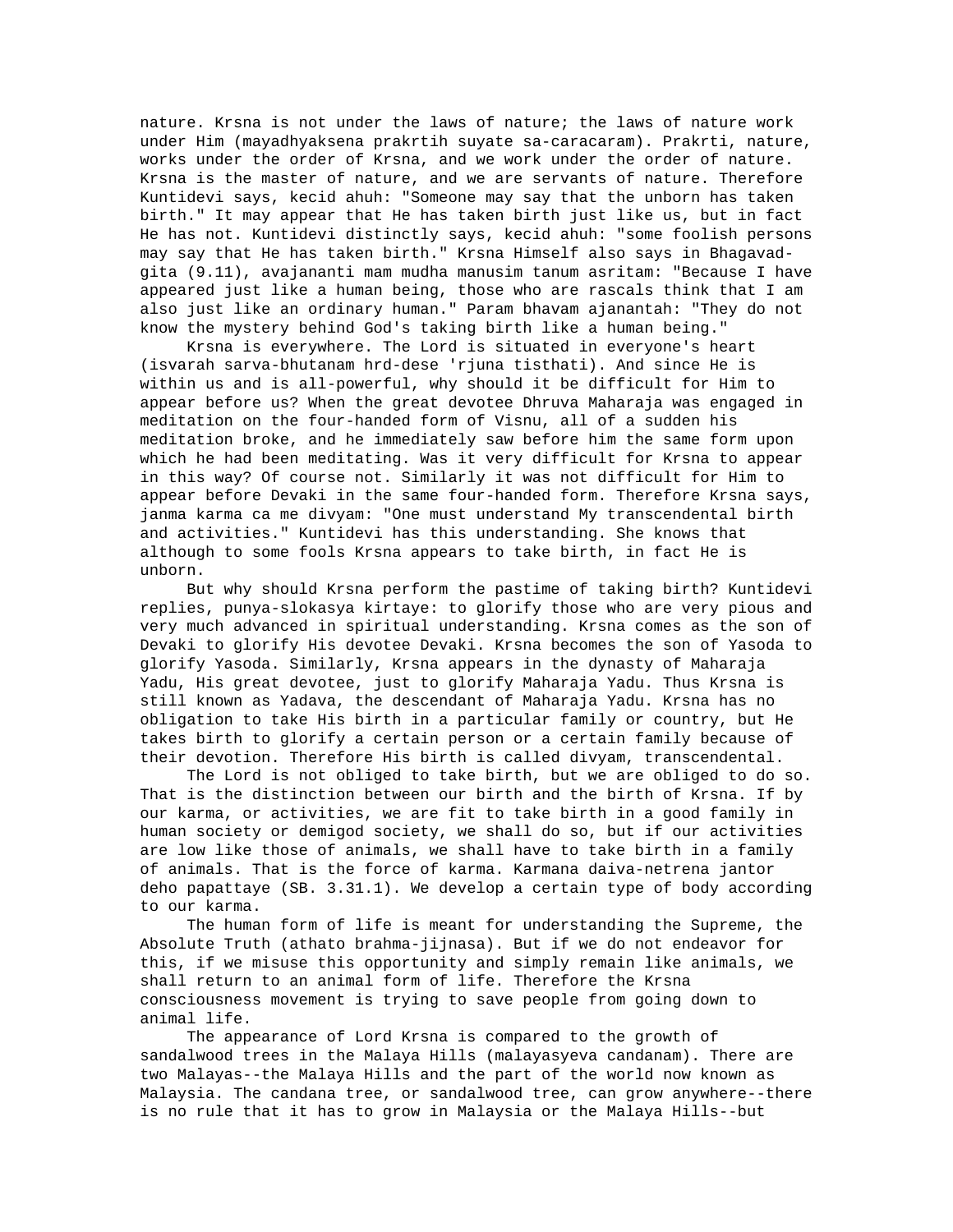because this sandalwood grows in large quantities in those parts of the world, it is known as malaya-candana. In the Western countries there is scented water known as eau de cologne. It can be manufactured anywhere, but because it was originally manufactured in the city of Cologne, it is known as eau de cologne. Similarly, sandalwood can grow anywhere, but because it was originally very prominent in Malaysia and the Malaya Hills, it is known as Malayan sandalwood. Kunti offered this prayer five thousand years ago, and this indicates that sandalwood was growing five thousand years ago in Malaysia. Malaysia is not a new name; it was known thousands and thousands of years ago to the followers of the Vedic culture. Nowadays, of course, Malaysia is growing rubber trees because there is a good demand for rubber, but formerly Malaysia grew sandalwood on a large scale because there was a great demand for sandalwood, especially in India.

 Because India is a tropical country and sandalwood is very cooling people in India use sandalwood pulp as a cosmetic. Even now, during the very warm days of the summer season, those who can afford to do so apply sandalwood pulp to their bodies and feel cool all day. In India it was the system that after bathing and sanctifying the body by applying marks of tilaka, one would offer obeisances to the Deity, take some candanaprasada from the room of the Deity, and apply it as a cosmetic to the body. This was called prasadhanam. But it is said that in Kali-yuga, the present age, snanam eva prasadhanam (SB. 12.2.5): if one can even bathe nicely, that is prasadhana. In India even the poorest man will take an early morning bath every day, but when I came to America I saw that even taking one's daily bath may be a difficult thing and is often not the practice. In India we are accustomed to see people bathe thrice in a day, but in New York I have seen that one may have to go to a friend's house to bathe because one may not have facilities to do so at home. These are symptoms of Kali-yuga. Snanam eva prasadhanam. In the Kaliyuga it will be very difficult even to take a bath.

 Another symptom of Kali-yuga is daksyam kutumba-bharanam (SB. 12.2.7): one will be famous for his pious activities simply if he can maintain his family. The word daksyam, meaning "famous for pious activities," comes from daksa, which means "expert." In Kali-yuga one will be considered expert if he can maintain a family consisting of himself, his wife, and one or two children. In India, of course, the traditional family is the joint family, consisting of a man and his wife, their parents and children, their in-laws, and so on. But in Kaliyuga it will be difficult to maintain a simple family of oneseff, one's wife, and a few children. When I was living in New York, among the people coming to our classes was an old lady who had a grown son. I asked her, "Why doesn't your son get married?" She replied, "Yes, he can marry when he can maintain a family." I did not know that maintaining a family was such a difficult job here. But this is described in the Bhagavatam: if one can maintain a family, he will be considered a very glorious man, and if a girl has a husband she will be considered very fortunate.

 It is not our business to criticize, but the symptoms of Kali-yuga are very severe, and they will grow more severe. The duration of Kaliyuga is we find so many difficulties, and the more we grow into this Kali-yuga, the more the times will be difficult. The best course, therefore, is to complete our Krsna consciousness and return home, back to Godhead. That will save us. Otherwise, if we come back again for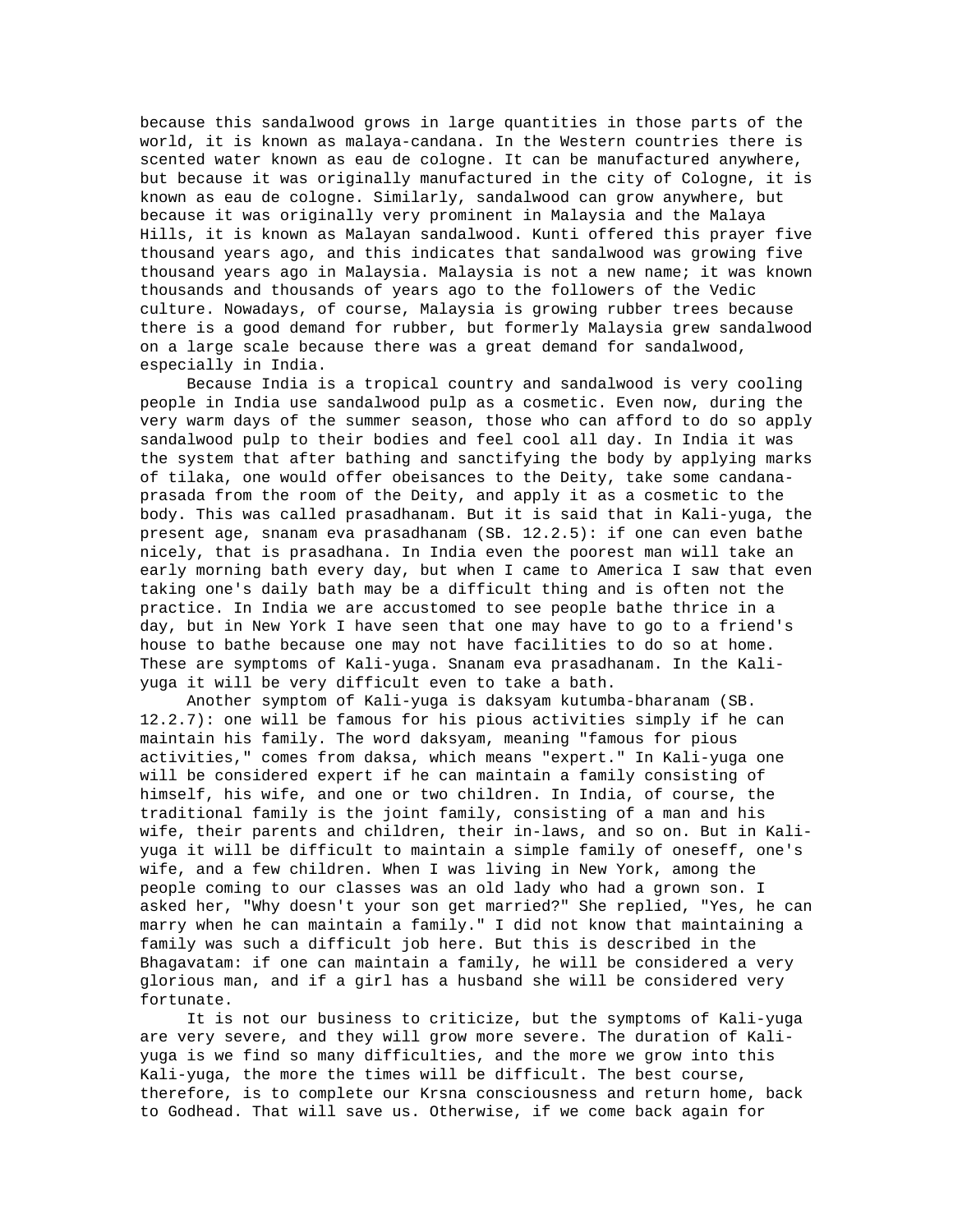another life in Kaliyuga, we shall find difficult days ahead, and we shall have to suffer more and more.

Chapter Sixteen

Returning to Our Natural Consciousness

 apare vasudevasya devakyam yacito 'bhyagat ajas tvam asya ksemaya vadhaya ca sura-dvisam

 Others say that since both Vasudeva and Devaki prayed for You, You have taken Your birth as their son. Undoubtedly You are unborn, yet You take Your birth for their welfare and to kill those who are envious of the demigods.

 It is also said that Vasudeva and Devaki, in their previous birth as Sutapa and Prsni, underwent a severe type of penance to get the Lord as their son, and as a result of such austerities the Lord appeared as their son. It is already declared in the Bhagavad-gita that the Lord appears for the welfare of all people in the world and to vanquish the asuras, or the materialistic atheists.

The Lord says:

 yada yada hi dharmasya glanir bhavati bharata abhyutthanam adharmasya tadatmanam srjamy aham

 "Whenever and wherever there is a decline in religious practice, O descendant of Bharata, and a predominant rise of irreligion--at that time I descend Myself." (Bg. 4.7) The words dharmasya glanih mean "irregularities in religion." When there are irregularities, religion becomes polluted.

 In human society there must be a proper balance between spirit and matter. We are actually spirit soul, but somehow or other we have been encaged within material bodies, and as long as we have these bodies we have to accept the bodily necessities of eating, sleeping, mating, and defending, although the soul itself does not need these things. The soul does not need to eat anything; whatever we eat is for the upkeep of the body. But a civilization that simply looks after these bodily necessities and does not care for the necessities of the soul is a foolish, unbalanced civilization. Suppose one merely washes one's coat but does not take care of one's body. Or suppose one has a bird in a cage but merely takes care of the cage, not the bird within it. This is foolishness. The bird is crying, "Ka, ka. Give me food, give me food." If one only takes care of the cage, how can the bird be happy?

 So why are we unhappy? In the Western countries there is no scarcity of wealth, no scarcity of food, no scarcity of cars, and no scarcity of sex. Everything is available in full abundance. Then why is there still a section of people who are frustrated and confused, like the hippies? They are not satisfied. Why? Because there is no balance.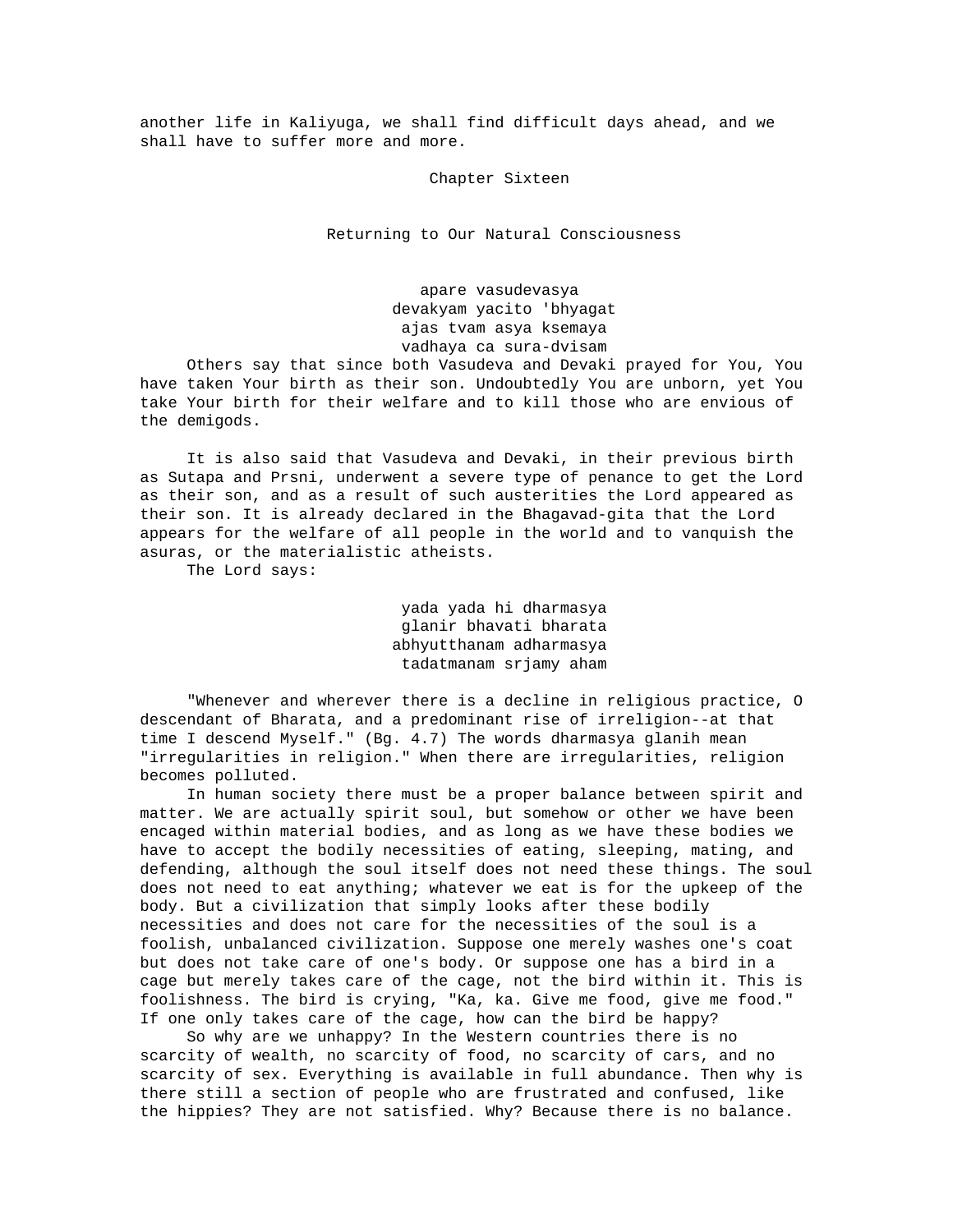We are taking care of the necessities of the body, but we have no information of the soul and its necessities. The soul is the real substance, and the body is only a covering. Therefore neglect of the soul is a form of dharmasya glanih, pollution of duty.

 The word dharma means "duty." Although the word dharma is often translated as "religion" and religion is generally defined as a kind of faith, dharma is not in fact a kind of faith. Dharma means one's actual constitutional duty. It is one's duty to know the needs of the soul, but unfortunately we have no information of the soul and are simply busy supplying the necessities for bodily comfort.

 Bodily comfort, however, is not enough. Suppose a man is very comfortably situated. Does it mean he will not die? Of course not. We speak of a struggle for existence and survival of the fittest, but bodily comforts alone cannot enable anyone to exist or survive permanently. Therefore, taking care of the body only is called dharmasya glanih, or pollution of one's duty.

 One must know the necessities of the body and also the necessities of the soul. The real necessity in life is to supply the comforts of the soul, and the soul cannot be comforted by material adjustments. Because the soul is a different identity, the soul must be given spiritual food, and that spiritual food is Krsna consciousness. When one is diseased, he must be given the proper diet and the proper medicine. Both are required. If he is simply given medicine but not a proper diet, the treatment will not be very successful. Therefore the Krsna consciousness movement is meant to give both the proper medicine and the proper diet for the soul. The diet is krsna-prasada, food that has first been offered to Krsna, and the medicine is the Hare Krsna mantra.

> nivrtta-tarsair upagiyamanad bhavausadhac chrotra-mano-'bhiramat ka uttamasloka-gunanuvadat puman virajyeta vina pasu-ghnat (Bhag 10.1.14)

 Pariksit Maharaja said to the great sage Sukadeva Gosvami, "The discourses on Srimad-Bhagavatam that you are giving me are not ordinary. These Bhagavata discourses are relishable for persons who are nivrttatrsna, free from hankering." Everyone in this material world is hankering for enjoyment, but one who is free from this hankering can taste how relishable the Bhagavatam is. The word bhagavata refers to anything in relationship to Bhagavan, the Supreme Lord, and the Hare Krsna mantra is also bhagavata. Thus Pariksit Maharaja said that the taste of the Bhagavata can be relished by one who is free from hankering to satisfy material desires. And why should this Bhagavata be tasted? Bhavausadhi: it is the medicine for our disease of birth and death.

 At the present moment, we are in a diseased condition. Materialists do not know what is disease and what is health. They do not know anything, but still they are posing as great scientists and philosophers. They do not inquire, "I do not want to die. Why is death enforced upon me?" Nor do they have any solution to this problem. But still they call themselves scientists. What kind of scientists are they? Advancement in science should bring about knowledge by which misery can be minimized. Otherwise, what is the meaning of science? Scientists may promise that they can help us in the future, but we may ask them, "What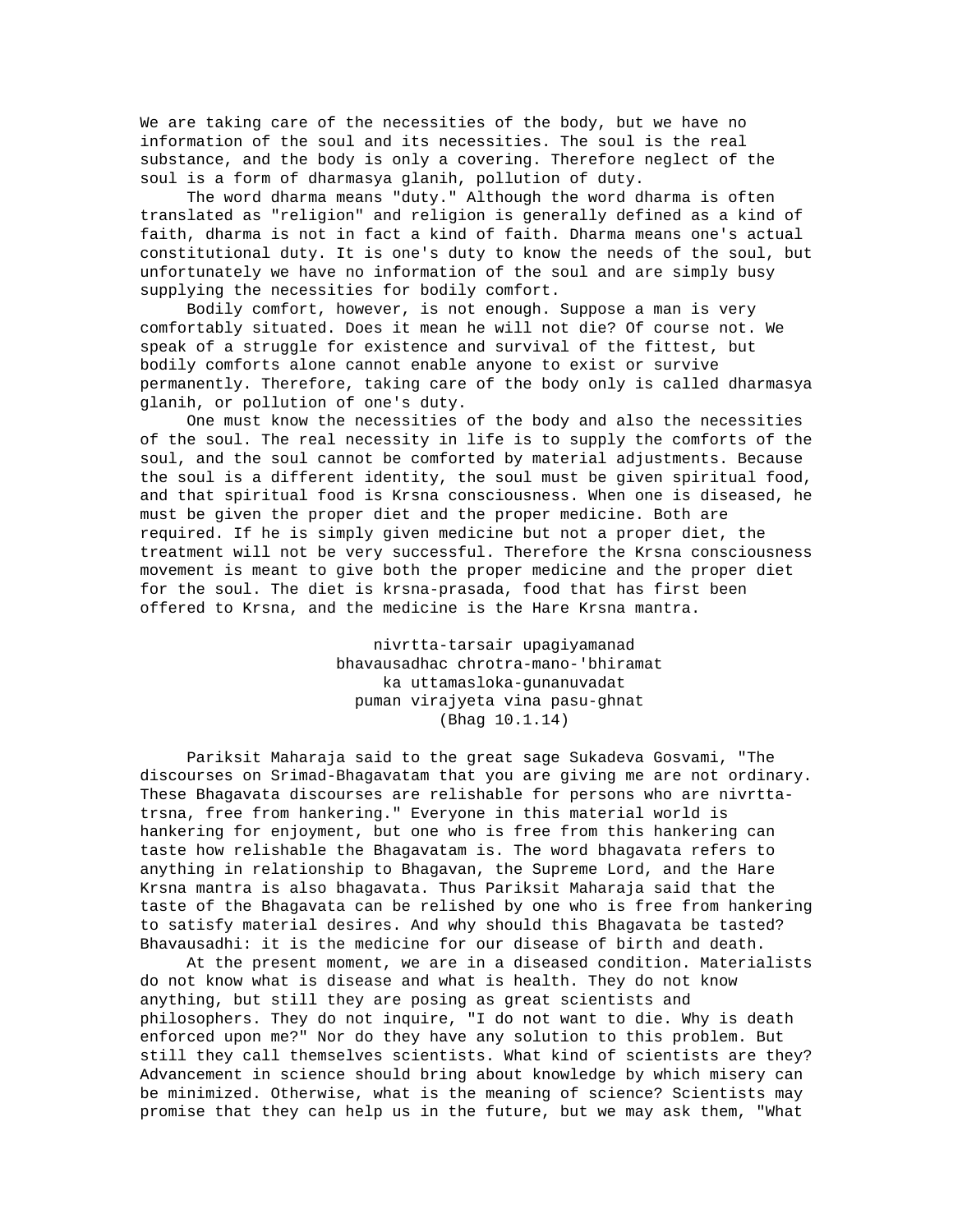are you giving us right now, sir?" A real scientist will not say, "Just go on suffering as you are suffering now, and in the future we shall find some chemicals to help you." No. Atyantika-duhkha-nivrttih. The word atyantika means "ultimate," and duhkha means "sufferings." The aim of human life should be to put an end to the ultimate sufferings, but people do not even know what these ultimate sufferings are. These sufferings are pointed out in Bhagavad-gita as janma-mrtyu-jara-vyadhi: birth, death, old age, and disease. What have we done to nullify these sufferings? There is no remedy for them in the material world. The ultimate way to relinquish all kinds of suffering is stated in Bhagavadgita (8.15), where the Lord says:

> mam upetya punarjanma duhkhalayam asasvatam napnuvanti mahatmanah samsiddhim paramam gatah

 "After attaining Me, the great souls, who are yogis in devotion, never return to this temporary world, which is full of miseries, because they have attained the highest perfection."

 Thus the Lord says that one should approach Him and go back to Him, back home, back to Godhead. But unfortunately people have no knowledge of what God is, whether one can go back home to Him or not, and whether or not it is practical. Because they have no knowledge, they are simply like animals. They pray, "O God, give us our daily bread." But now suppose we ask them, "What is God?" Can they explain? No. Then whom are they asking? Are they merely praying into the air? If I submit some petition, there must be some person to whom the petition is submitted. But they do not know who that person is or where the petition is to be submitted. They say that God is in the sky. But there are also so many birds in the sky. Are they God? People have imperfect knowledge or no knowledge at all. Nonetheless, they pose as scientists, philosophers, writers, and great thinkers, although their ideas are all rubbish.

 The only truly worthwhile books are those like Srimad-Bhagavatam and Bhagavad-gita. In the Bhagavatam (1.5.10-11) it is said:

> na yad vacas citra-padam harer yaso jagat-pavitram pragrnita karhicit tad vayasam tirtham usanti manasa na yatra hamsa niramanty usik-ksayah

 "Those words which do not describe the glories of the Lord, who alone can sanctify the atmosphere of the whole universe, are considered by saintly persons to be like unto a place of pilgrimage for crows. Since the all-perfect persons are inhabitants of the transcendental abode, they do not derive any pleasure there."

> tad-vag-visargo janatagha-vipla vo yasmin prati-slokam abaddhavaty api namany anantasya yaso 'nkitani yat srn vanti gayanti grnanti sadhavah

 "On the other hand, that literature which is full of descriptions of the transcendental glories of the name, fame, forms, pastimes, etc.,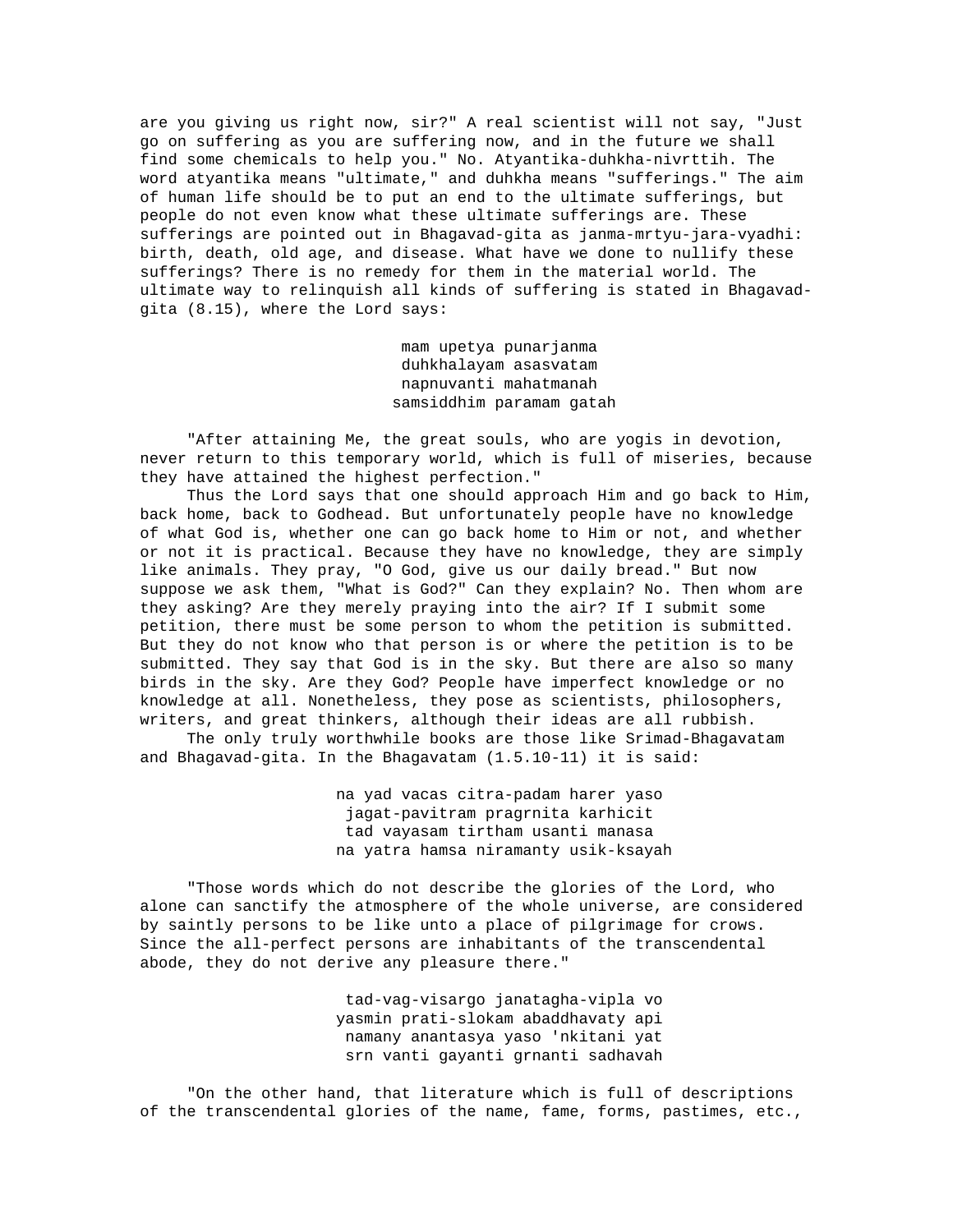of the unlimited Supreme Lord is a different creation, full of transcendental words directed toward bringing about a revolution in the impious lives of this world's misdirected civilization. Such transcendental literatures, even though imperfectly composed, are heard, sung, and accepted by purified men who are thoroughly honest."

 Any literature that has no connection with God is just like a place where crows take enjoyment. Where do crows enjoy? In a filthy place. But white swans take pleasure in nice clear waters surrounded by gardens. So even among animals there are natural divisions. The crows will not go to the swans, and the swans will not go to the crows. Similarly, in human society there are men who are like crows and men who are like swans. The swanlike men will come to centers of Krsna consciousness, where everything is clear, where there is good philosophy, good transcendental food, good education, good intelligence--everything good--whereas crowlike men will go to clubs, parties, naked dance shows, and so many other such things.

 So the Krsna consciousness movement is meant for swanlike men, not for men who are like crows. But we can convert the crows into swans. That is our philosophy. Those who were crows are now swimming like swans. That is the benefit of Krsna consciousness.

 The material world is the world where swans have become crows. In the material world the living entity is encaged in a material body, and he tries to gratify his senses in one body after another. But the reestablishment of dharma will gradually turn crows into swans. For example, a man may be illiterate and uncultured, but he can be converted into an educated, cultured man by training.

 This training is possible in the human form of life. I cannot train a dog to become a devotee. That is difficult. Of course, that also can be done, although I may not be powerful enough to do it. When Lord Caitanya Mahaprabhu was traveling through the jungles of Jharikhanda the tigers, the snakes, the deer, and all the other animals became devotees. This was possible for Caitanya Mahaprabhu because He is God Himself and can therefore do anything. But although we cannot do that, we can work in human society. Regardless of how fallen a man is, if he follows the instructions of Krsna consciousness he can return to his original position. Of course, there are degrees of understanding, but one's original position is that one is part and parcel of God. Understanding of this position is called Brahman realization, spiritual realization, and it is this realization that Krsna Himself comes to this world to reestablish.

 Lord Krsna came to this world at the request of His devotees Vasudeva and Devaki (vasudevasya devakyam yacito 'bhyagat). Although in their former lives Vasudeva and Devaki were married, they did not have any children. They engaged themselves in severe austerities, and when Krsna came before them and asked them what they wanted, they said, "We want a son like You. That is our desire." But how is it possible for there to be another God? Krsna is God, and God is one; He cannot be two. So how could there be another God to become the son of Vasudeva and Devaki? Krsna therefore said, "It is not possible to find another God, so I Myself shall become your son." So some people say that it is because Vasudeva and Devaki wanted Krsna as their son that He appeared.

 Although Krsna actually comes to satisfy His devotees like Vasudeva and Devaki, when He comes He performs other activities also. Vadhaya ca sura-dvisam. The word vadhaya means "killing," and sura-dvisam refers to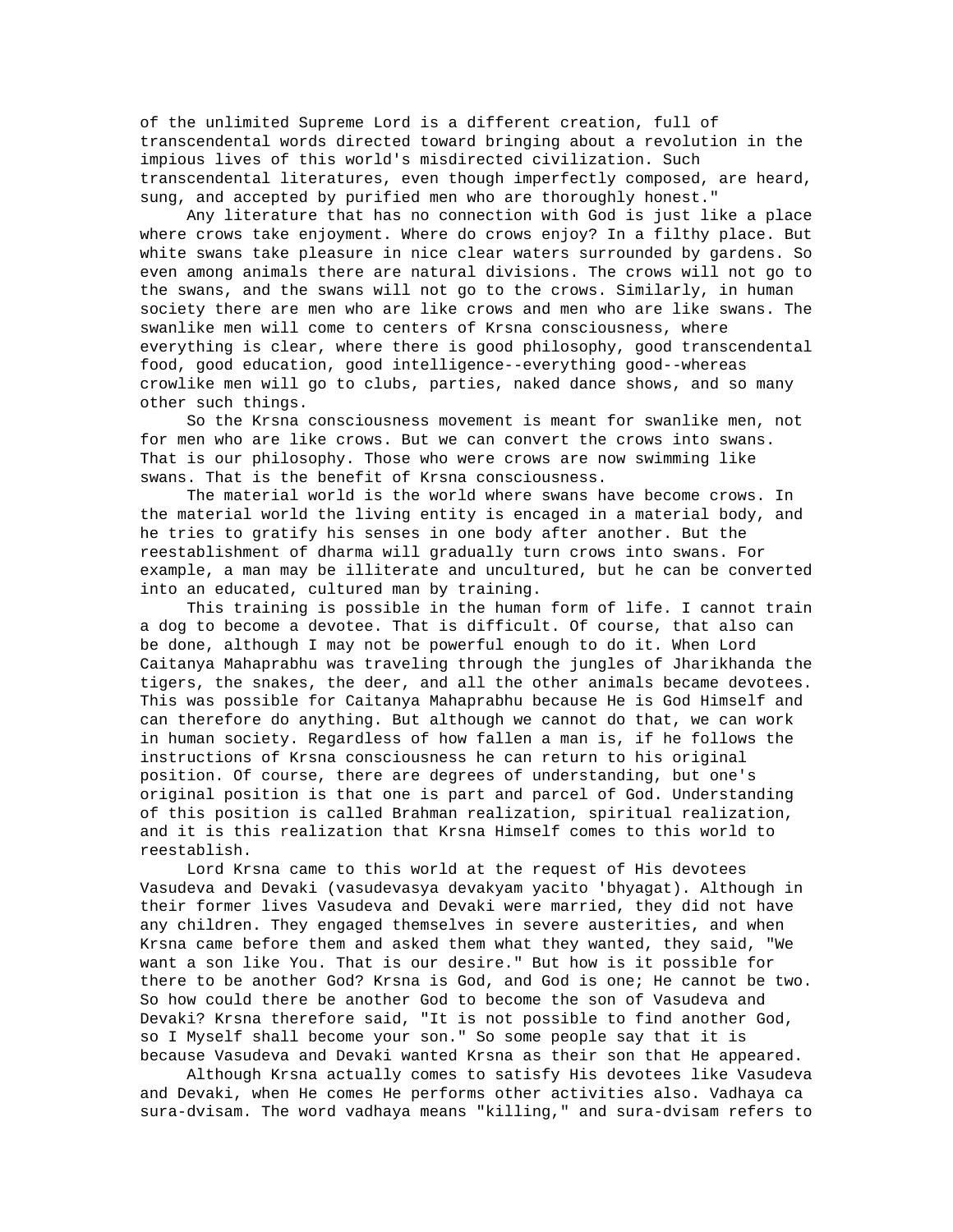the demons, who are always envious of the devotees. Krsna comes to kill these demons.

 An example of a demon is Hiranyakasipu. Because Prahlada Maharaja was a devotee, his father, Hiranyakasipu, was so envious that he was prepared to kill his own son, although the little boy's only fault was that he was chanting Hare Krsna. This is the nature of demons. Jesus Christ also was killed by the sura-dvisam, those who were envious of him. What was his fault? His only fault was that he was preaching about God. Yet he had so many enemies, who cruelly crucified him. Therefore Krsna comes to kill such sura-dvisam.

 This killing of the envious, of course, can be done without the presence of Krsna. By setting to work the natural forces of war, pestilence, famine, and so on, Krsna can kill millions of people. He does not need to come here to kill these rascals, for they can be killed simply by His direction, or nature's law. Srsti-sthiti-pralaya-sadhanasaktir eka (Brahma-samhita 5.44). Nature has so much power that it can create, maintain, and annihilate everything. Srsti means "creation," sthiti means "maintenance," and pralaya means "destruction." Nature can create, maintain, and also destroy. This material cosmic manifestation is being maintained by the mercy of nature, by which we are getting sunlight, air, and rain by which to grow our food so that we can eat and grow nicely. But nature is so powerful that at any time it can destroy everything simply by one strong wind. Nature is working under the direction of Krsna (mayadhyak-sena prakrtih suyate sa-caracaram). Therefore, if Krsna wants demons killed, He can kill millions of them with merely one strong blast of nature's wind.

 So to kill the demons Krsna does not need to come. When He comes, He does so because He is requested by His devotees like Vasudeva and Devaki, as Kuntidevi indicates by using the word yacitah, meaning "being prayed for." Therefore the real cause of His coming is at the request of His devotees, but when He comes He simultaneously shows that He is prepared to kill anyone who is envious of His devotees. Of course, His killing and maintaining are the same because He is absolute. Those who are killed by Krsna immediately attain salvation, which generally takes millions of years to get.

 So people may say that Krsna has come for this purpose or that purpose, but actually Krsna comes for the benefit of His devotees. He always looks after the welfare of the devotees, and so from this instruction of Kunti we should understand that we should always be concerned with how to become devotees. Then all good qualities will come upon us.

> yasyasti bhaktir bhagavaty akincana sarvair gunais tatra samasate surah (SB. 5.18.12)

 If one simply develops one's dormant, natural devotion for Krsna, one will develop all good qualities.

 Our devotion for Krsna is natural. Just as a son has natural devotion to his father and mother, we have natural devotion to Krsna. When there is danger, even materialistic scientists pray to God. Of course, when they are not in danger they defy God, and therefore danger is required in order to teach these rascals that there is God. Jivera svarupa haya--krsnera `nitya-dasa'. Our natural position is to be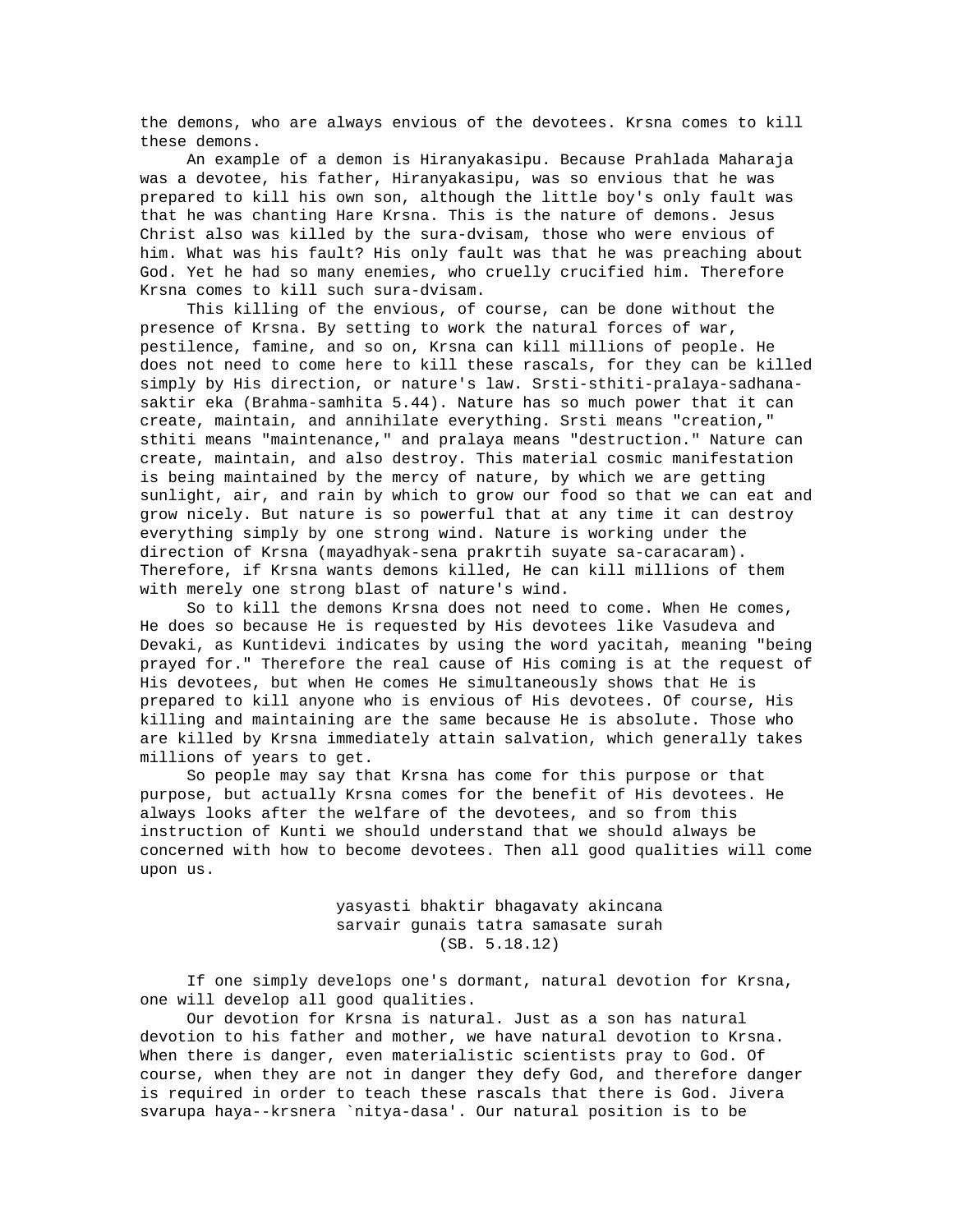dependent on God. Artificially we are trying to banish God, saying, "God is dead," "There is no God," or "I am God." But when we give up this rascaldom, Krsna will give us all protection.

Chapter Seventeen

Lightening the Burden of the World

 bharavataranayanye bhuvo nava ivodadhau sidantya bhuri-bharena jato hy atma-bhuvarthitah

 Others say that the world, being overburdened like a boat at sea, is much aggrieved, and that Brahma, who is Your son, prayed for You, and so You have appeared to diminish the trouble.

 Brahma is directly the son of the Supreme Lord, the supreme father, and was not put into the womb of a mother. Therefore he is known as atma-bhu. This Brahma is in charge of further creations in the universe, secondarily reflected by the potency of the Omnipotent. Within the halo of the universe there is a transcendental planet known as Svetadvipa, which is the abode of the Ksirodakasayi Visnu, the Paramatma feature of the Supreme Lord. Whenever there is trouble in the universe that cannot be solved by the administrative demigods, they approach Brahmaji for a solution, and if it is not to be solved even by Brahmaji, then Brahmaji consults with and prays to the Ksirodakasayi Visnu for an incarnation and solution to the problems. Such a problem arose when Kamsa and others were ruling over the earth and the earth became too much overburdened by the misdeeds of the asuras. Brahmaji, along with other demigods, prayed at the shore of the Ksirodaka Ocean, and they were advised of the descent of Krsna as the son of Vasudeva and Devaki. So some people say that the Lord appeared because of the prayers of Brahmaji.

 Kuntidevi is describing the different statements of different persons about why Krsna appears. Some say that He appeared at the request of Vasudeva and Devaki, and some say He appeared at the request of Brahma. Bharavataranayanye bhuvo nava ivodadhau: "Some say that He appeared just to reduce the burden of the world, which was overburdened like a boat at sea." When the world is overburdened, there must be war, pestilence, famine, epidemics, and so on. This is nature's law.

 The earth floats in space among many millions of other planets, all of them bearing huge mountains and oceans. It floats because Krsna enters into it, as stated in Bhagavad-gita (gam avisya), just as He enters the atom. The earth is certainly not weightless; rather, it is very heavy. But it floats because the Supreme Spirit is within it.

 Everything is lightened by the presence of spirit. One's body will float in water as long as one is alive, but as soon as the spirit soul leaves, the body immediately sinks. As long as a child is alive we can take it along by one hand, but when the child is dead it is heavy. So now we are heavy, but when we are spiritually advanced we will be free from impediments. Now we cannot fly in the air, but the spirit soul is so light that when freed from the body it can go within a second to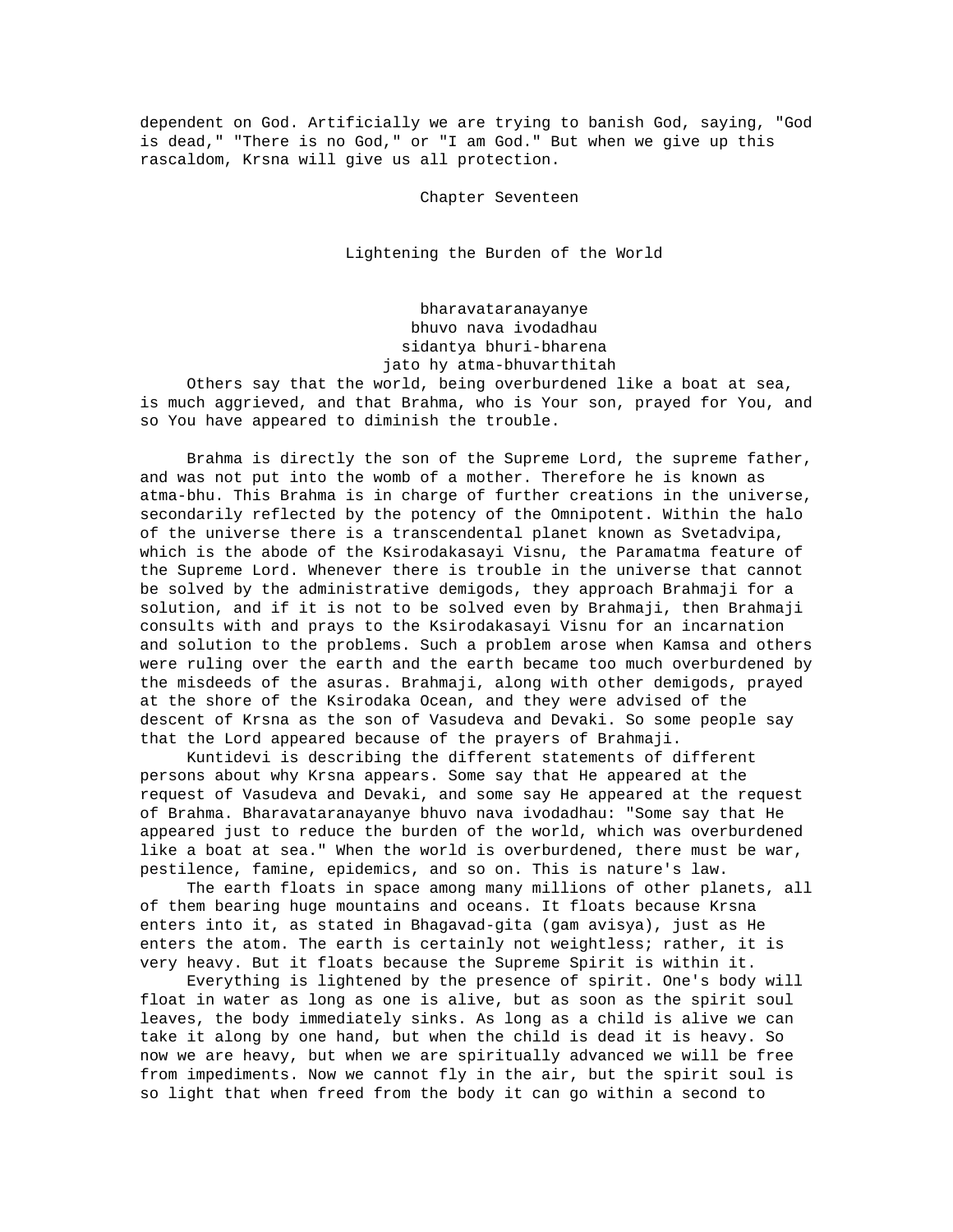Vaikunthaloka, the spiritual world (tyaktva deham punarjanma naiti mam eti).

 Why then does the world become overloaded? It becomes overloaded due to the presence of demons, those who are against devotional service. When mother earth feels this load to be too heavy, Krsna comes just to unburden the earth. If a ship is overloaded, its position is very dangerous, for it may sink at any moment. Therefore when mother earth felt too uncomfortable because of being overloaded with demons (sidantya bhuri-bharena), she approached Brahma, the chief living being within this universe. When there is a need, the chief personalities in the universe approach Brahma, who approaches Visnu to ask that He reduce whatever the burden is. Then Visnu or Krsna appears as an incarnation, as stated in Bhagavad-gita (4.7):

> yada yada hi dharmasya glanir bhavati bharata abhyutthanam adharmasya tadatmanam srjamy aham

 "Whenever and wherever there is a decline in religious practice, O descendant of Bharata, and a predominant rise of irreligion--at that time I descend Myself."

 When there is too much lawlessness and there are too many criminals, the state becomes overburdened and disturbed, and the state administrators are puzzled about what to do. Similarly, when the world is overrun by demons and atheists, they create a burden, and the demigods, the pious administrators of the universe, become perplexed. When the people of a state abide by the laws, administration is easy, but if people are criminals they overburden the state administrators. A similar situation sometimes upsets the balance of the cosmic affairs of this material world. Both the demons and the demigods always exist, but when the demoniac power increases, the world is overburdened. It is then that the demigods approach Lord Brahma for assistance.

 Lord Brahma is one of the twelve authorities known as dvadasamahajana (svayambhur naradah sambhuh kaumarah kapilo manuh/ prahlado janako bhismo balir vaiyasakir vayam, SB. 6.3.20). We have to follow the mahajanas, the great authorities, if we want to receive transcendental knowledge. The Vedic injunction is, tad-vijnanartham sa gurum evabhigacchet: if one wants to be in knowledge of everything, one must approach a guru, a bona fide authority, a spiritual master. The original guru is Krsna. As Krsna taught Arjuna, He also taught Brahma, as stated in Srimad-Bhagavatam (tene brahma hrda ya adi-kavaye).

 The Srimad-Bhagavatam describes the original source of the creation, and this should be the actual subject matter of our research work. What is the original source of creation? Janmady asya yatah: the original source of everything is the source of janma, sthiti, and pralaya--creation, mainenance, and dissolution. Our body has taken birth at a certain date, it lasts for some years--ten years, twenty years, fifty years, or whatever, according to the body--and then it will be finished. Where did this body come from, and when it is destroyed where will it go? There are scientific laws concerning the conservation of energy. What is the source of that energy? There is a source (yato va imani bhutanijayante), and that source is identified in the Srimad-Bhagavatam.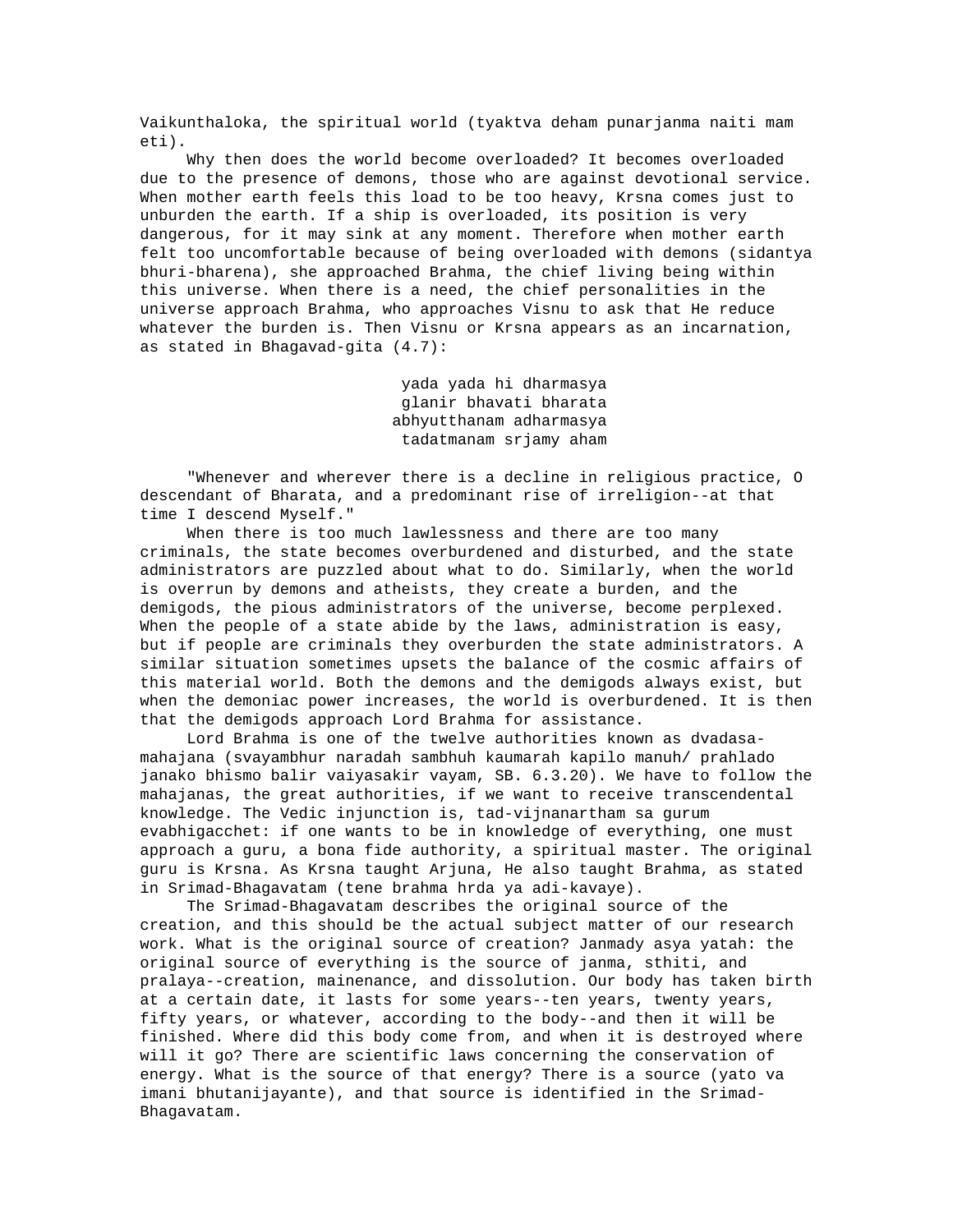That source is not blind. Rascals think that everything has come from nothing. But how can something come out of nothing? There is no proof that such a thing happens, but fools claim that it does, and therefore they are blind. What is the nature of the original source from whom everything has come, in whom everything exists, and within whom everything will enter? The Bhagavatam (1.1.1) says, janmady asya yato 'nvayad itaratas carthesv abhijnah. The word abhijnah indicates that the source of everything is completely conscious.

 The word jna means "knowledge," and abhi means "specific." We have inadequate knowledge of where we have come from and where we shall go after death, and therefore we are not abhijna, supremely conscious. But the supreme source is abhijna. He is not a stone or a void. How could He be? The creation itself is evidence of the consciousness of the Supreme. Everyone can appreciate the cosmic manifestation and how nicely it is working. The sun and moon rise exactly on time, without deviating even one ten-thousandth of a second, and the seasons change in the same way, bringing with them fruits and flowers. In this way the entire cosmic manifestation is going on in a very orderly, systematic way. So unless there is some abhijna--some very clever intelligence who knows everything--how could all this have been created? Some people say that all this has come from nothing. What is this nonsense? Can such a creation come from nothing? Does this idea show very good reasoning? The Bhagavatam says no.

 The Bhagavatam tells us that everything comes from the person who is abhijna, very intelligent and experienced, and that original intelligent person transmitted knowledge to adi-kavi, the original created being, Lord Brahma (tene brahma hrda ya adi-kavaye). Brahma, the original created being, has an original source, and he is in contact with that source. We understand that we get knowledge from another person with whom we are face to face. But when Brahma was created he was alone. Therefore, how did he receive knowledge? That is explained in the Bhagavatam: tene brahma hrda. The word hrda means "through the heart." The Supreme Person, Paramatma, is within the heart of every living being, including Brahma. Therefore although Brahma was alone, he received knowledge dictated by the Supreme. The word brahma means "Vedic knowledge." Thus the Vedic knowledge was given first to Lord Brahma.

 The Vedic knowledge is given to everyone because Krsna is within everyone's heart (sarvasya caham hrdi sannivistah), but one must be qualified to receive that knowledge. Krsna helps us by giving us knowledge both from within as the Supersoul (caitya-guru) and from without as the spiritual master.

 Brahma receives knowledge from Krsna and distributes that Vedic knowledge, and therefore he is an authority. There are four sampradayas, or chains of disciplic succession, through which Vedic knowledge is distributed--one from Brahma, one from Laksmi, one from Lord Siva, and one from the four Kumaras. We have to approach an authoritative representative of Krsna appearing in one of these sampradayas, and then we can receive real knowledge. Thus the earth personified approached Brahma, who prayed to the Supreme Personality of Godhead, "The world is now overburdened with demons, and therefore I request You to appear." Some say, therefore, that the Lord appeared at the request of Brahma that He lighten the burden of the world.

 When Krsna appears, He protects the devotees and kills the demons. Therefore Krsna in His Narayana form has four hands. In two hands He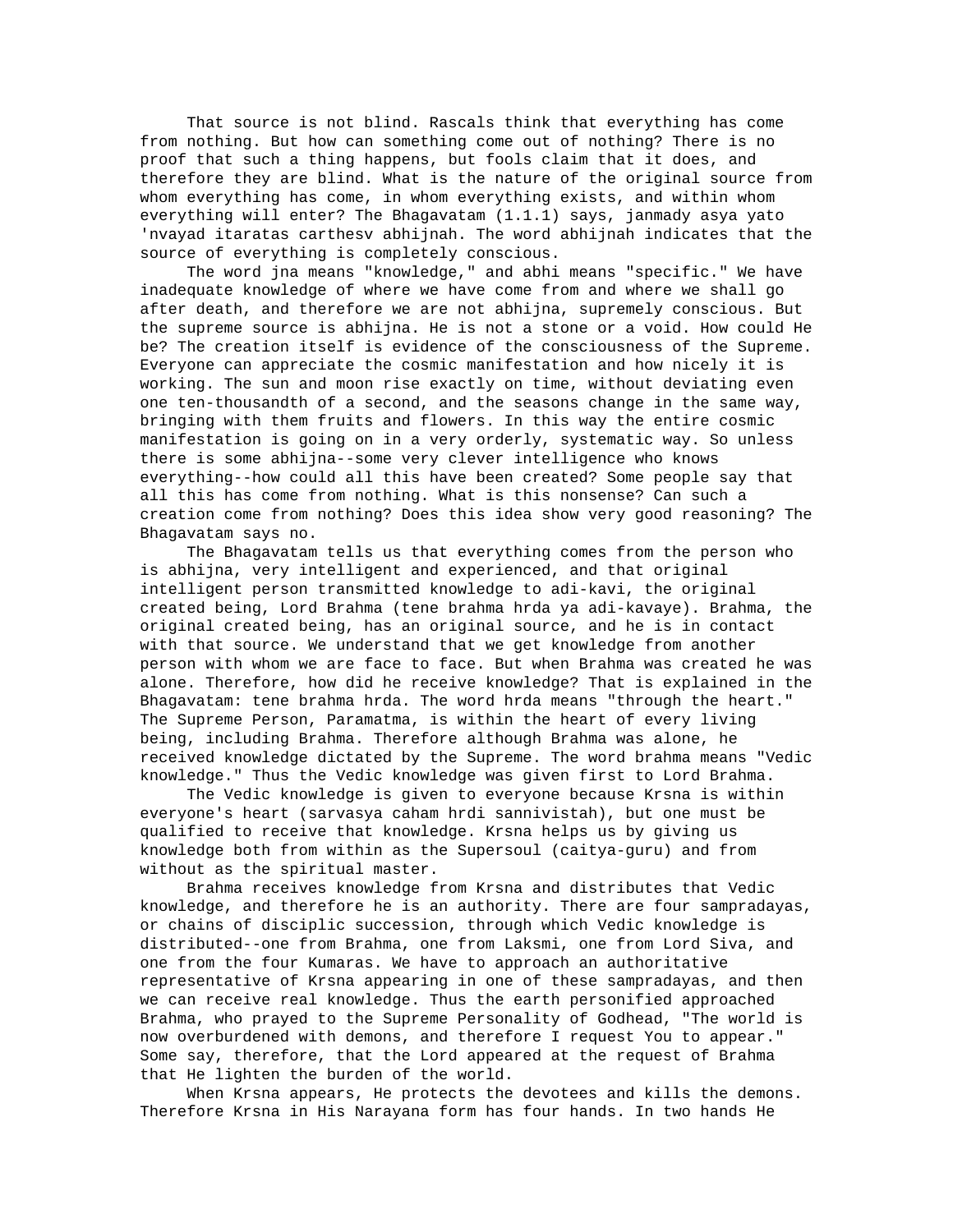holds a disc and club with which to kill the demons, and in the other two hands He holds the conchshell and lotus with which to bless and protect the devotees. The Lord says, kaunteya pratijanih na me bhaktah pranasyati. Thus Krsna bugles with His conchshell, "My devotees will never be vanquished." And with the lotus flower He extends His blessings. The lotus flower, which sometimes also appears in the hand of Laksmi, is a symbol of blessings.

 Now some may say that Krsna appeared for this purpose or that purpose, but the real conclusion is that Krsna appears for His own pleasure, not because He is bound by any other cause. We take our birth because we are bound by our karma, but Krsna, being fully independent, does not come because of someone else's request or because of karma. Rather, He comes by His own free will (atma-mayaya). We are compelled to take birth because of Krsna's external, material energy, but Krsna is not controlled by the maya, or energy, of anyone else, and therefore He does not take birth in such a condition. Maya, the illusory energy, is under the control of Krsna, so how could maya control Him? One who thinks that Krsna, like us, is controlled by maya is described in Bhagavad-gita as mudha, a fool (avajananti mam mudha manusim tanum asritam).

 Krsna is the original Narayana, the original source of the entire cosmic manifestation. Brahma, or the first living being born just after the creation, is the direct son of Narayana, who as Garbhodakasayi Visnu first entered the material universe. Without spiritual contact, matter cannot create. Those who are seeking the original cause of the material creation should know that the creation takes place when the spirit soul is present. Matter is activated by the spirit soul; it is not that the soul is created by matter.

 According to the Buddhist theory, the living force--the living energy we all have--is created by material conditions. At the present moment, the entire world is influenced by this Buddhist theory. The actual fact, however, is that matter develops because of the presence of the living force. We can understand this very easily. After a child is born, he grows, and his body develops, but if the child is born dead--if the spirit soul is not present--the body will not develop. Therefore the spirit is the basis for the development of matter, and not vice versa. Why does a dead child not grow? Because the spirit is not present. A tree grows as long as there is life in it. If we sow the small seed of a banyan tree in good soil and favor it with water, it will grow because the spirit soul is present. But if we were to fry such a seed in fire and then sow it, it would fail to grow because the spirit soul would not be there.

 Matter grows and develops because of the presence of the spirit soul, and this principle has been followed from the very beginning of the creation. At the beginning of creation the Supreme Spirit entered the universe, and the first living being, Brahma, was born on a lotus flower grown from the transcendental abdomen of Visnu. Accepting that the lotus on which Brahma was born is matter, we should understand that it is also grown from spirit. Therefore spirit is the basis of creation.

 Because the lotus flower on which Lord Brahma is born is grown from the navel of Visnu, Lord Visnu is known as Padmanabha. Brahma is known as atma-bhu because he was begotten directly from the father, Narayana, or Visnu, without the contact of mother Laksmiji. Laksmiji was present near Narayana, engaged in the service of the Lord, but still, without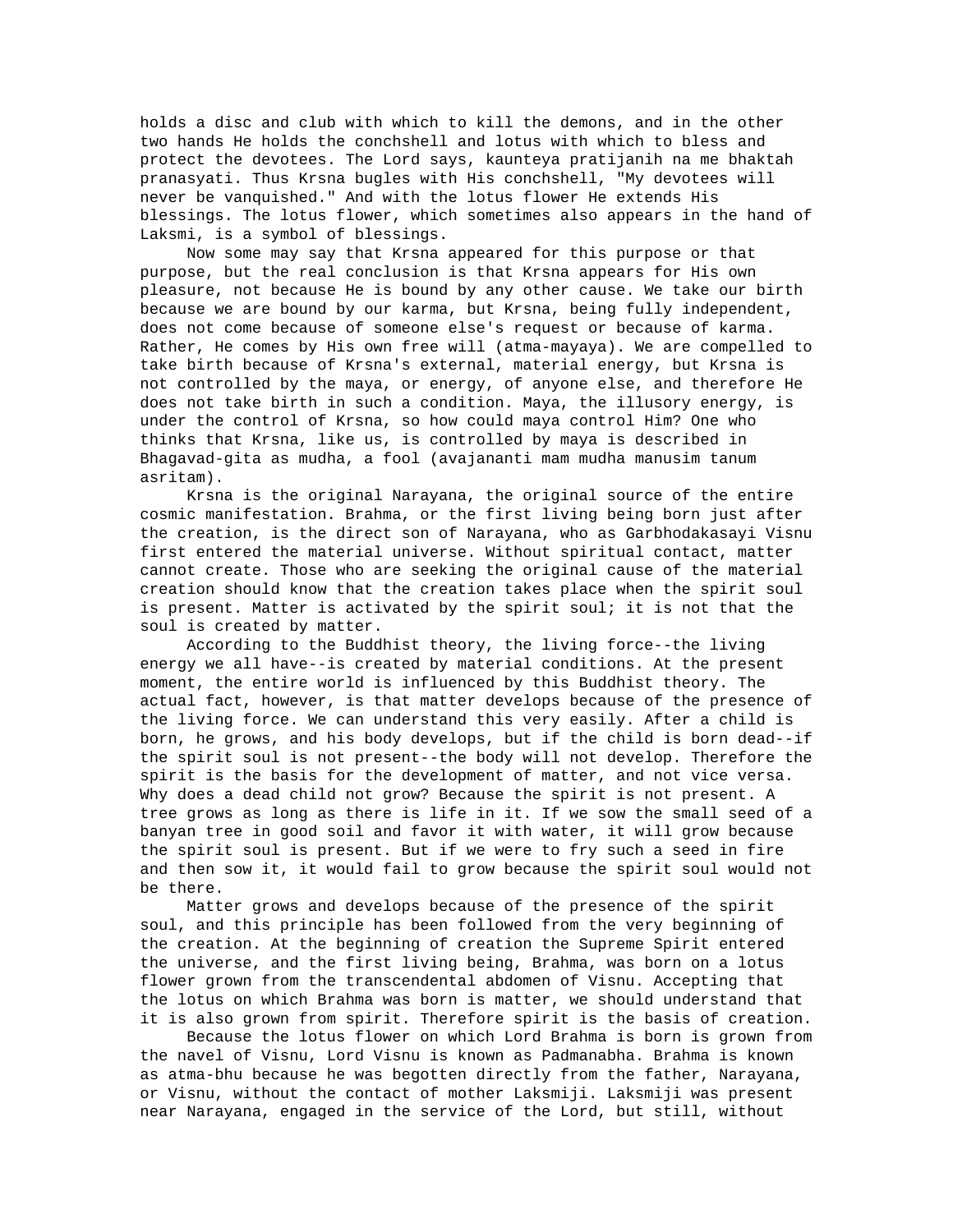contact with Laksmiji, Narayana begot Brahma. That is the omnipotency of the Lord. When we want to beget a child, we need the help of a wife because we cannot beget a child alone. But Krsna, Lord Visnu, produced Lord Brahma without the help of His wife, Laksmi, although she was present, because He is not dependent on anything. One who foolishly considers Narayana to be like other living beings should take a lesson from this.

 The Vedic literature forbids one to think that other living beings are on an equal level with Narayana.

> yas tu narayanam devam brahma-rudradi-daivataih samatvenaiva vikseta sa pasandi bhaved dhruvam

 Someone has invented the word daridra-narayana, trying to show that Narayana has become poor and that the begger who comes to my door to beg is also Narayana. This is not authorized in the Vedic literature. Narayana is the master of Laksmi, the goddess of fortune, and only fools think that He somehow becomes poverty-stricken. Rascals say that Narayana, Brahma, Siva, all the demigods, you, I, and everyone else are all on the same level. This is foolishness. Narayana is asamaurdhva. This means that no one can be equal to or greater than Him. Therefore Krsna Himself, the original Narayana, says in Bhagavad-gita, mattah parataram nanyat: "There is no one superior to Me." Nor is anyone equal to Him. The word asama means that no one is equal to Him, and anurdhva means that no one is greater than Him. This is the position of the Lord.

 Narayana is not an ordinary living being. He is the Personality of Godhead Himself, and He has all the potencies of all the senses in all parts of His transcendental body. An ordinary living being begets a child by sexual intercourse and has no other means to beget a child than the one designed for him. But Narayana is all-powerful, and therefore He can beget a child from His navel. Every part of His body has full potency, as explained in the Brahma-samhita (5.32), anganiyasya sakalendriya-vrttimanti. For example, I can see with my eyes, but Krsna can also eat with His eyes. Foolish rascals will say, "You are offering food to Krsna, but what has He eaten? It is still here. He has not eaten anything." Such people do not know that Krsna can eat just by seeing, for He can do anything with any part of His transcendental body. When a washerman refused to supply cloth to Krsna in Mathura, Lord Krsna displayed His transcendental potency by cutting off the man's head with His hand. How was this possible? It was possible by the Lord's omnipotence.

 The Lord is complete and independent to do anything and everything by His various potencies. This is explained in the beginning of Srimad-Bhagavatam by the words abhijnah svarat. The word sva-rat indicates that He is self-sufficient, not dependent on anyone. That is the qualification of God. Nowadays there are so many self-proclaimed incarnations of God, but as soon as they have some toothache they immediately say, "Ooooooh, doctor, help me. Save me." If you are God, save yourself. Why go to a doctor? Such people are rascals, and they make it very difficult to spread Krsna consciousness. The whole world is now overburdened by such rascals and demons, and therefore the atom bomb is waiting for them by the will of the Supreme.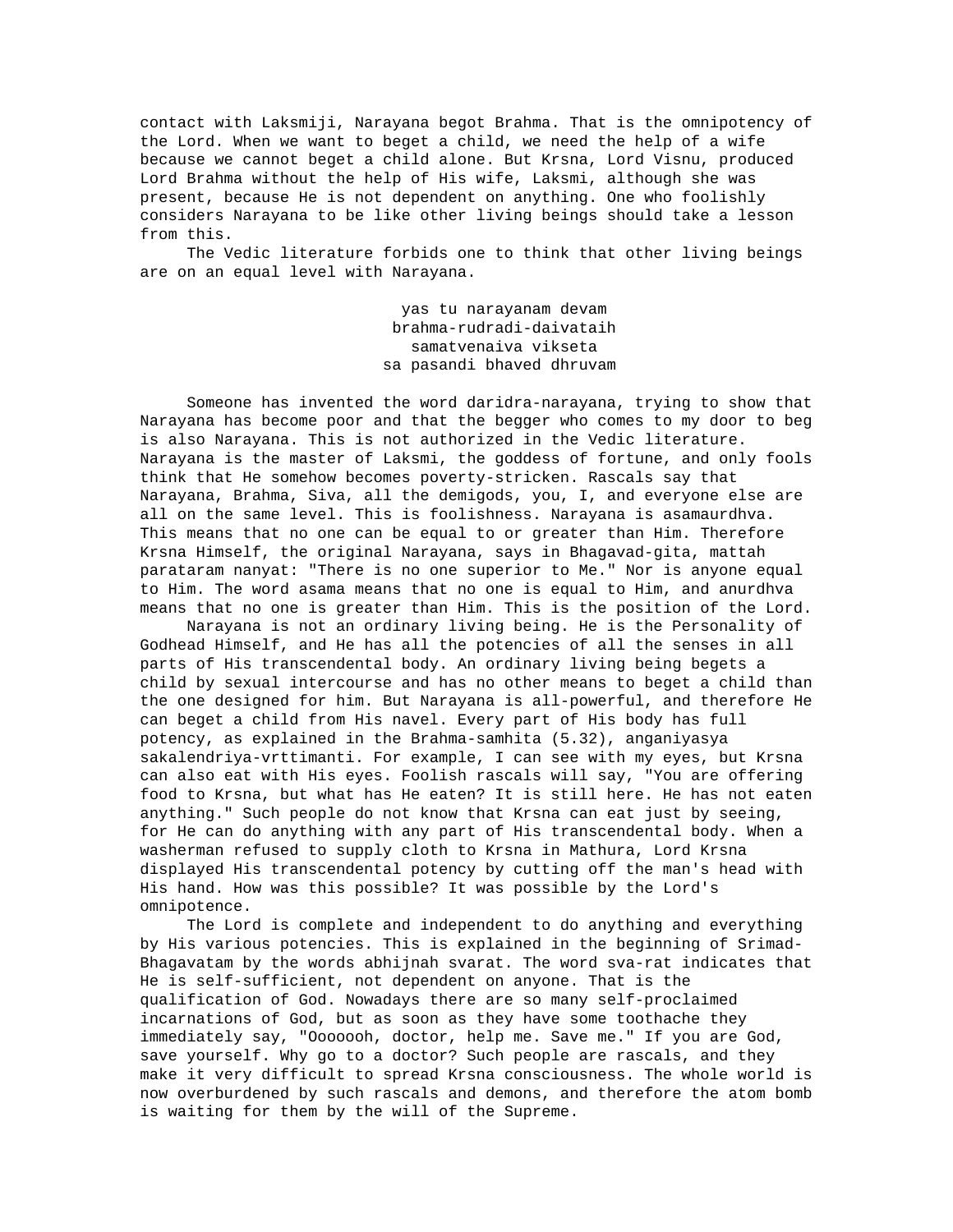"Teachings of Queen Kunti" by His Divine Grace A.C. Bhaktivedanta Swami Prabhupada.

COPYRIGHT NOTICE: This is an evaluation copy of the printed version of this book, and is NOT FOR RESALE. This evaluation copy is intended for personal non-commercial use only, under the "fair use" guidelines established by international copyright laws. You may use this electronic file to evaluate the printed version of this book, for your own private use, or for short excerpts used in academic works, research, student papers, presentations, and the like. You can distribute this evaluation copy to others over the Internet, so long as you keep this copyright information intact. You may not reproduce more than ten percent (10%) of this book in any media without the express written permission from the copyright holders. Reference any excerpts in the following way: "Excerpted from "Teachings of Queen Kunti" by A.C. Bhaktivedanta Swami, courtesy of the Bhaktivedanta Book Trust International, www.Krishna.com ."

This book and electronic file is Copyright 1977-2003 Bhaktivedanta Book Trust International, 3764 Watseka Avenue, Los Angeles, CA 90034, USA. All rights reserved. For any questions, comments, correspondence, or to evaluate dozens of other books in this collection, visit the website of the publishers, www.Krishna.com.

Chapter Eighteen

3Liberation from Ignorance and Suffering

 bhave 'smin klisyamananam a vidya-kama-karmabhih sra vana-smaranarhani karisyann iti kecana

 And yet others say that You appeared to rejuvenate the devotionai service of hearing, remembering, worshiping, and so on, in order that the conditioned souls suffering from material pangs might take advantage and gain liberation.

 In the Srimad Bhagavad-gita the Lord asserts that He appears in every millennium just to reestablish the way of religion. The way of religion is made by the Supreme Lord. No one can manufacture a new path of religion, as is the fashion for certain ambitious persons. The factual way of religion is to accept the Lord as the supreme authority and thus render service unto Him in spontaneous love. A living being cannot help but render service because he is constitutionally made for that purpose. The only function of the living being is to render service to the Lord. The Lord is great, and living beings are subordinate to Him. Therefore, the duty of the living being is just to serve Him only.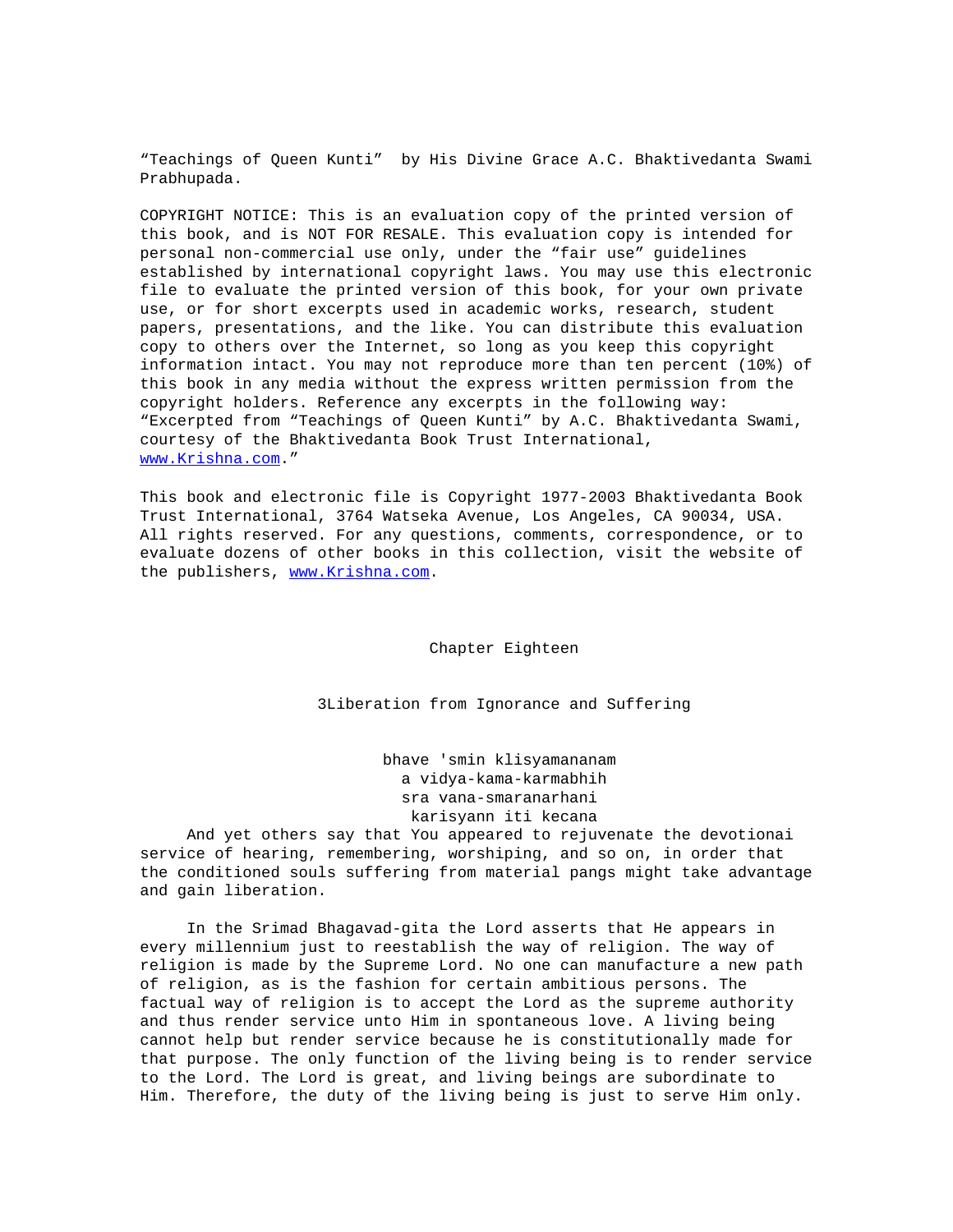Unfortunately the illusioned living beings, out of misunderstanding only, become servants of the senses by material desire. This desire is called avidya, or nescience. And out of such desire the living being makes different plans for material enjoyment centered about a perverted sex life. He therefore becomes entangled in the chain of birth and death by transmigrating into different bodies on different planets under the direction of the Supreme Lord. Unless, therefore, one is beyond the boundary of this nescience, one cannot get free from the threefold miseries of material life. That is the law of nature.

 The Lord, however, out of His causeless mercy, because He is more merciful to the suffering living beings than they can expect, appears before them and renovates the principles of devotional service, comprised of hearing, chanting, remembering, serving, worshiping, praying, cooperating, and surrendering unto Him. Adoption of all the abovementioned items, or any one of them, can help a conditioned soul get out of the tangle of nescience and thus become liberated from all material sufferings created by the living being illusioned by the external energy. This particular type of mercy is bestowed upon the living being by the Lord in the form of Lord Sri Caitanya Mahaprabhu.

 In this very important verse the words bhave 'smin mean "in this material world." The word bhava also means "grow," and it refers to that which has taken birth. In the material world there are six kinds of changes. First there is birth, then growth, and then that which has been born and has grown stays for some time, produces some by-products, and then dwindles and finally vanishes. These six changes are called sadvikara. The body, for example, takes birth at a certain date, and then it grows and stays for some time. From the body come so many byproducts in the form of sons and daughters, and then the body becomes old and weak, and finally when it is very old it dies.

 But when the body is finished, I am not finished. When the gross body comes to an end, I am still present within the subtle body of mind, intelligence, and false ego, and this subtle body carries me to another gross body. Although everyone has to accept a subtle body, the scientists and medical men cannot see it. I have a mind, and you have a mind, but I cannot see your mind, and you cannot see mine. I have intelligence, and you have intelligence, but you cannot see my intelligence, nor can I see yours, because they are very subtle. Similarly, the spirit soul is still more subtle, so what will the materialistic scientists see of it? They cannot see the mind, intelligence, or false ego, what to speak of the soul. Therefore they say, "The body is everything, and there is nothing more." Actually, however, that is not a fact.

 The fact is that the spirit soul is very, very small. Balagra-satabhagasya satadha kalpitasya ca (Svetasvatara Up. 5.9). The soul is one ten-thousandth the size of the tip of a hair. Suppose we were to take a hair and divide it into a hundred parts. Could we do it? No. That is not possible. But if we could do it and then divide it again into another one hundred parts, each part would be the size of the spirit soul.

 Of course, this is not possible to understand by experimental knowledge, so how can it be learned? One must learn of this from an authority. Our knowledge is so imperfect that it cannot deal with such subtle affairs, and because rascals cannot deal with such things, they think that matter is the cause of life. Nonetheless, they have not been able to demonstrate that life comes from matter. Let them take chemicals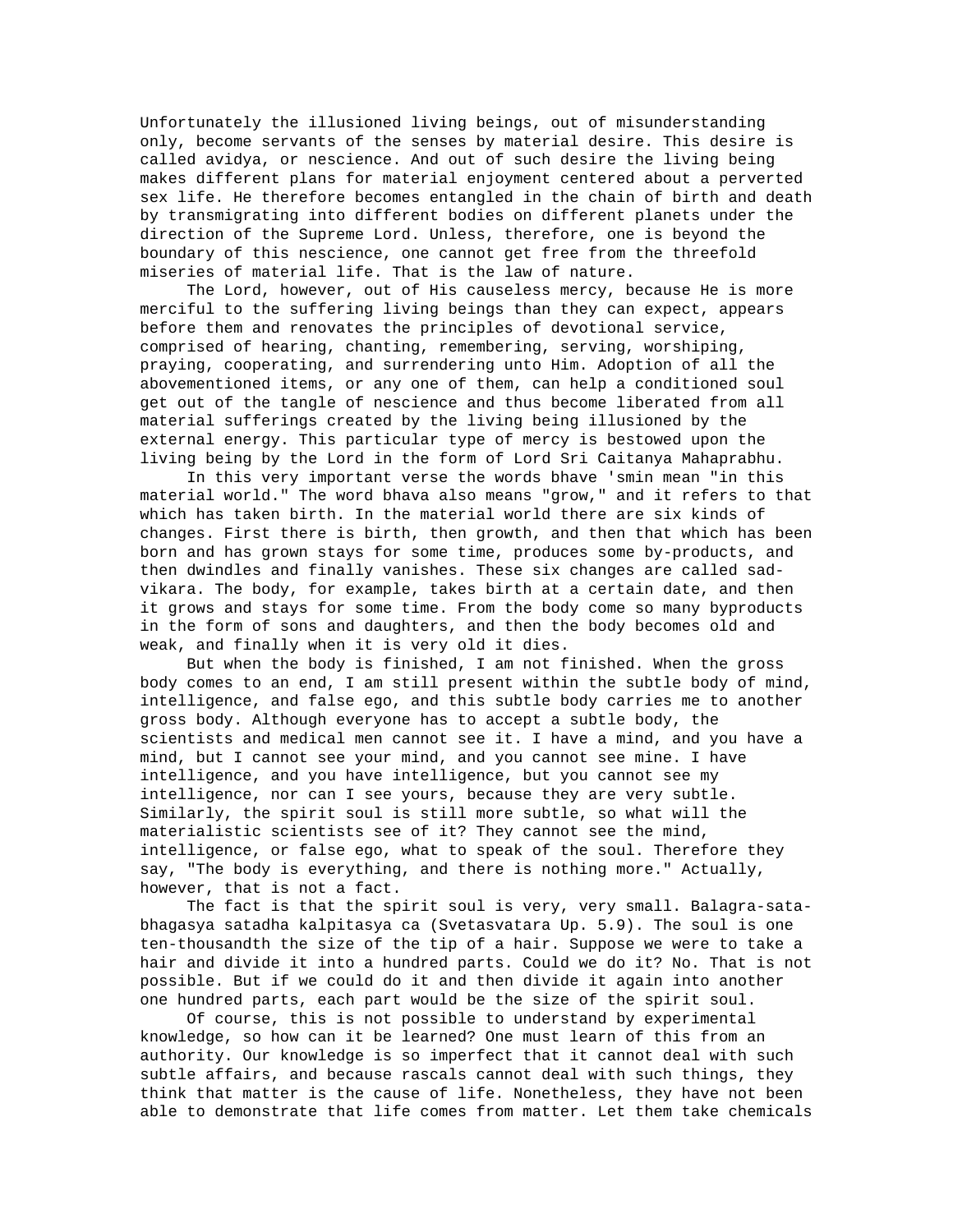in their laboratory and produce even a small insect with hands, legs, and eyes. Every night we see many of such small insects with legs and eyes with which they approach the light. From such small insects up to Brahma there are 8,400,000 different forms of life, among which we are traveling from body to body, leaving one body and entering another, as stated by Krsna in Bhagavad-gita (tatha dehantara-praptih). Therefore, either we must reject Krsna's word or reject all the so-called scientific theories that life comes from matter. But we are pledged to Krsna consciousness, and therefore we cannot reject Krsna's word. We accept Krsna when He says that we have to travel from one body to another.

 Every living entity within this material world is under the influence of avidya, ignorance. Avidya-karma-samjnanya trtiya saktir isyate. God, Krsna, has many millions of potencies (parasya saktir vividhaiva sruyate), and they have been summarized into three categories--the external potency, the internal potency, and the marginal potency. The marginal potency and the internal potency are of the same spiritual quality, but the third potency, the external potency, is inferior.

> visnu-saktir para prokta ksetrajnakhya tatha para avidya-karma-samjnanya trtiya saktir isyate (Visnu Purana 6.7.61)

 In this material world, everyone is in ignorance (avidya). Even Brahma was ignorant until he was given knowledge by Krsna. Therefore no one should be proud of his knowledge. Everyone in this material world is a rascal. A particular living entity desires, "If I can get the opportunity to obtain the post of Brahma, then I can create a big universe." Thus he receives the body of Brahma. And the small insect thinks, "If I can create a small hole within this room, then I can live very peacefully and eat." Thus Brahma desires to create a universe, we desire to create a skyscraper, and an ant desires to create a hole in a room, but the quality of the work is the same. We are all fools, however, because we do not realize that because these things are material they will not last. Because of ignorance we think, "This will be very nice. That will be very nice." Kama-karmabhih. We create some desire (kama), and then we work accordingly. This results in so many difficulties (klisyanti). To become Brahma is not a very easy thing. Brahma is such a big post, and it is given to a very qualified living entity who is highly advanced in austerities and penance. But he is also a living entity like us. In America there are many citizens, and President Ford is also a citizen, but by dint of his ardent labor and diplomacy he captured the post. Still, he is an ordinary citizen. President Nixon, for example, has now been dragged down and is no longer President. This is because he was an ordinary citizen. Similarly, if we like, we may also become Brahma. Therefore Bhaktivinoda Thakura says:

> kita-janma hao yatha tuya dasa bahirmukha brahma janme nahi asa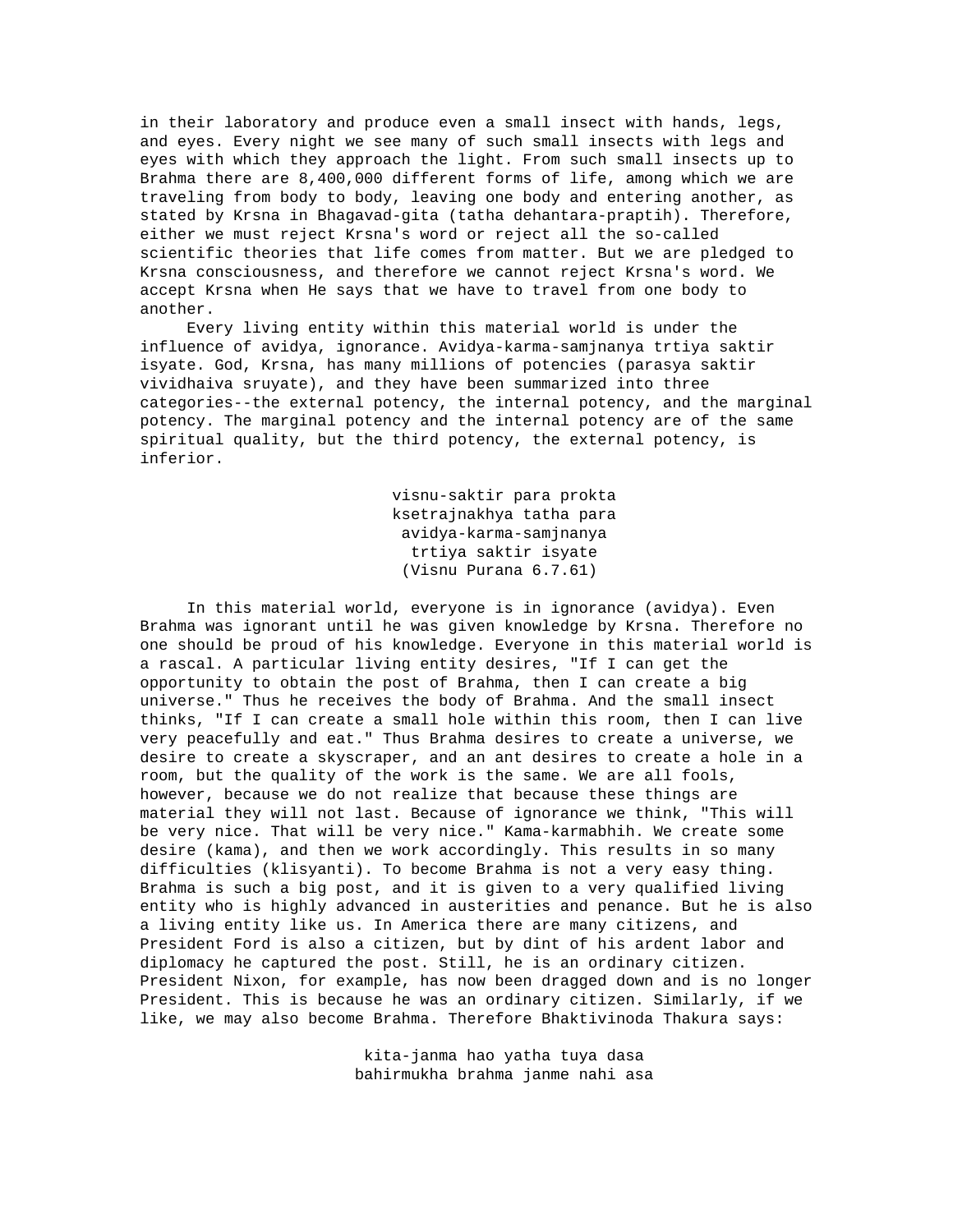"Let me become an insect in a place where Your devotee is present, because if I fall down in the dust of the feet of a devotee my life will be successful." Bhaktivinoda Thakura says, bahirmukha brahma-janme nahi asa: "I would not want to be a Brahma and not be a devotee of Krsna."

 Because we are in ignorance, maya, at any time we may forget Krsna. Therefore we must always engage in Krsna consciousness so that we shall not forget Him. That is indicated by Kuntidevi by the words sravanasmaranarhani. The word sravana means "hearing," smarana means "remembering," and arhana means "worshiping the Deity of Krsna." One should always engage onself in hearing about, remembering, and worshiping Krsna. All the centers of the Krsna consciousness movement are opened only for this purpose--to facilitate chanting, dancing, and worshiping so that we shall not forget Krsna. Sada tad-bhava-bhavitah: if we always think of Krsna, there is a chance that we shall remember Krsna at the end of life (ante narayana-smrtih).

 Everything takes practice. For example, if one wants to dance on the stage, one has to perform many rehearsals to practice how to dance. Then if one becomes an expert dancer, when one dances on stage one will receive acclaim: "Ah, a very good dancer." But one cannot say, "I shall go immediately to the stage and become a good dancer." That is not possible. One may say, "No, no, no. I shall not attend the rehearsal. Just give me the stage, and I shall perform." But the director will not allow this, for one cannot become a good dancer without practice. The real purpose of life is to remember Krsna when one's life comes to an end (ante narayana-smrtih). If at the time of death one can remember Krsna, one's life is successful.

 In this material world one must suffer from material miseries, but rascals do not care to understand this, for they are absorbed in ignorance. A smuggler may go on with his work, even though he knows that he will be arrested and punished. A thief may know that he will be arrested and punished for criminal acts, and he may even have been punished several times, but still he will commit the same crime again (punah punas carvita-carvananam). Why? Ignorance. He is so much absorbed in ignorance that he does not think, "I am repeatedly stealing and being repeatedly arrested and sent to jail to be punished. Why am I doing this? The result is not good." A person who is too much sexually inclined may suffer many times from venereal disease and have to undergo treatment, but still he will go to a prostitute again. This is avaidha stri-sanga, illegitimate sex. But even legitimate sex involves so many difficulties. After sex, a woman becomes pregnant and has to suffer for ten months, and at the time of delivery there is also sometimes very great danger. And the father, after the child is born, must take care of the child and work hard to provide for its education. Therefore the Vedic literature says, bahu-duhkha-bhajah: after sex, legitimate or illegitimate, there are so many troubles. Trpyanti neha krpanah: but one who is an ignorant rascal will not be satisfied. Instead, he will do the same things again and again (punah punas carvita-carvananam). This is called bhava-roga, the disease of material existence.

> yan maithunadi-grhamedhi-sukham hi tuccham kanduyanena karayor iva duhkha-duhkham (SB. 7.9.45)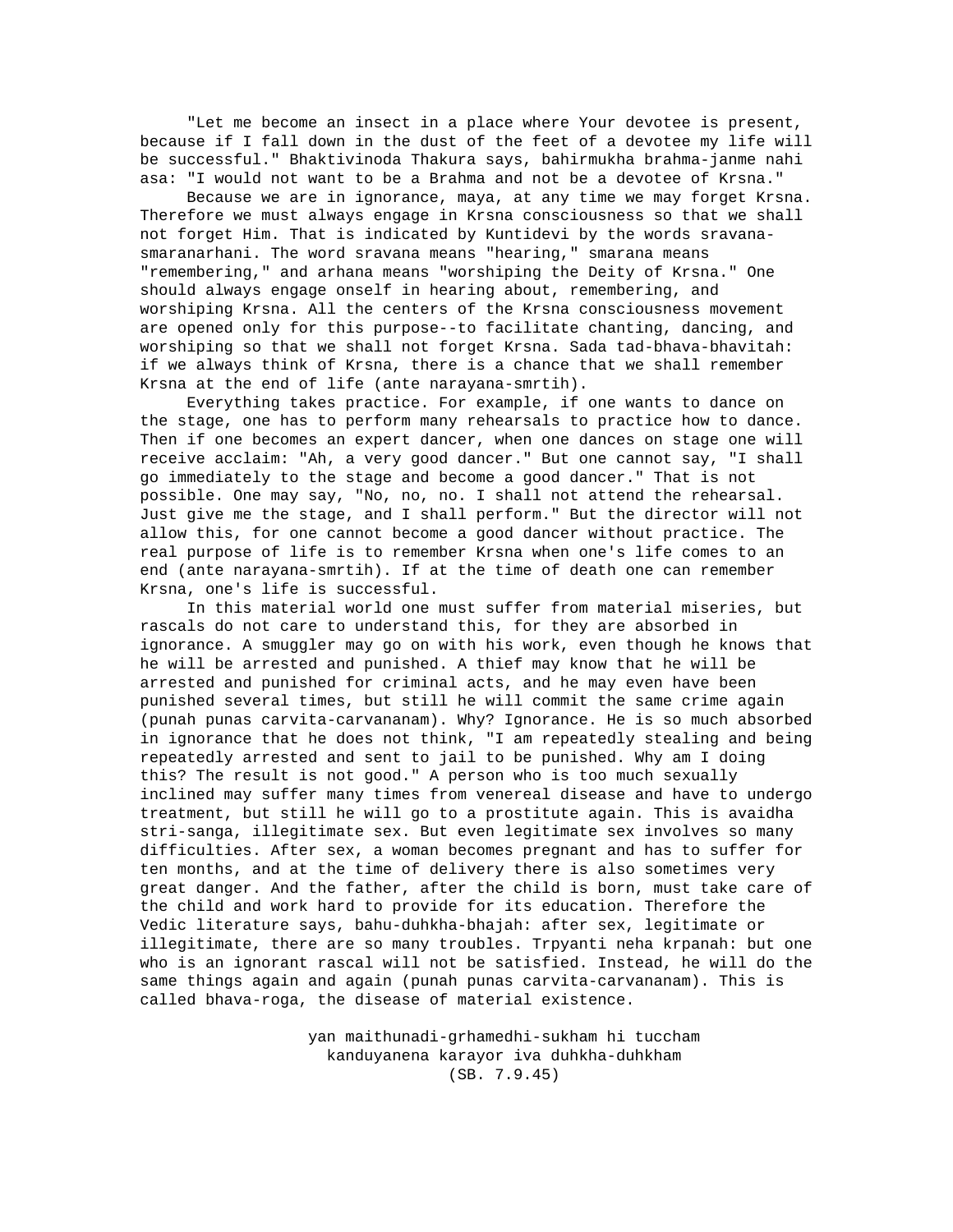In the Vedic civilization, therefore, small boys are trained to remain brahmacari, celibate, and not involve themselves in the troubles of sex. But if one is unable to remain brahmacari, he is allowed to marry. After being trained in the beginning as a brahmacari, he will not stay for many years in family life, but will very soon become vanaprastha (retired) and then accept sannyasa, the renounced order of life.

 In this material world everyone is suffering--the birds, the beasts, the trees, the animals, the plants, and even Brahma and Indra. Indra is also not safe; he is always in anxiety about competitors who may come.

> tat sadhu manye 'sura-varya dehinam sada samudvigna-dhiyam asad-grahat (SB. 7.5.5)

 Why is everyone in this material world always in anxiety? Avidyakama-karmabhih: because they are rascals. Therefore Krsna stresses, "You rascal, give up all your nonsense and surrender unto Me." This is Krsna's very good mercy. He is the supreme father. Therefore He directly says, sarva-guhyatamam: "This is the most confidential knowledge." Sarva-dharman parityajya mam ekam saranam vraja: "You rascal, give up everything and simply surrender unto Me."

 Therefore Kunti says, "You have come to teach rascals like this and engage them in hearing, remembering, and worship." This is bhakti. Sravanam kirtanam visnoh: one should hear and chant about Visnu, Krsna. But as soon as devotees begin to hear and chant about Visnu, some rascal svamiwill say, "No, hearing or chanting any name will do. Why Visnu? Why not Kali?" In Bengal there is a group of people who have invented "kalikirtana," chanting the name of the demigoddess Kali. What is this nonsense? In the Vedic literature there is no such thing as "kalikirtana." Kirtana means sravanam kirtanam visnoh--hearing and chanting about Visnu, Krsna. The Vedic literature recommends harer nama, chanting of the holy name of Hari, Krsna, and no one else.

 This sravanam kirtanam, hearing and chanting, was described very nicely by Sukadeva Gosvami in the Second Canto of Srimad-Bhagavatam (2.4.15). He said:

> yat-kirtanam yad-smaranam yad-iksanam yad-vandanam yat-sravanam yad-arhanam lokasya sadyo vidhunoti kalmasam tasmai subhadra-sravase namo namah

 Before speaking Srimad-Bhagavatam, Sukadeva Gosvami offered his obeisances to Krsna with this verse. He said, "I offer my obeisances unto Him, for simply hearing of Him is subhadra, auspicious." The entire Bhagavatam is glorification of Krsna, and this is glorification by Sukadeva Gosvami. He says that one can be perfectly purified if one either glorifies Krsna, meditates upon Him, or simply sits before the Deity of Krsna and sees Him, thinking, "How nicely dressed is Krsna. How nicely dressed is Radharani." If one has no ability to chant or if one's mind is so disturbed that one cannot fix it upon Krsna, one is given this chance: "Here is the Deity. Simply see Him." If one is engaged in the service of the Deity, there is a good chance of always seeing Him,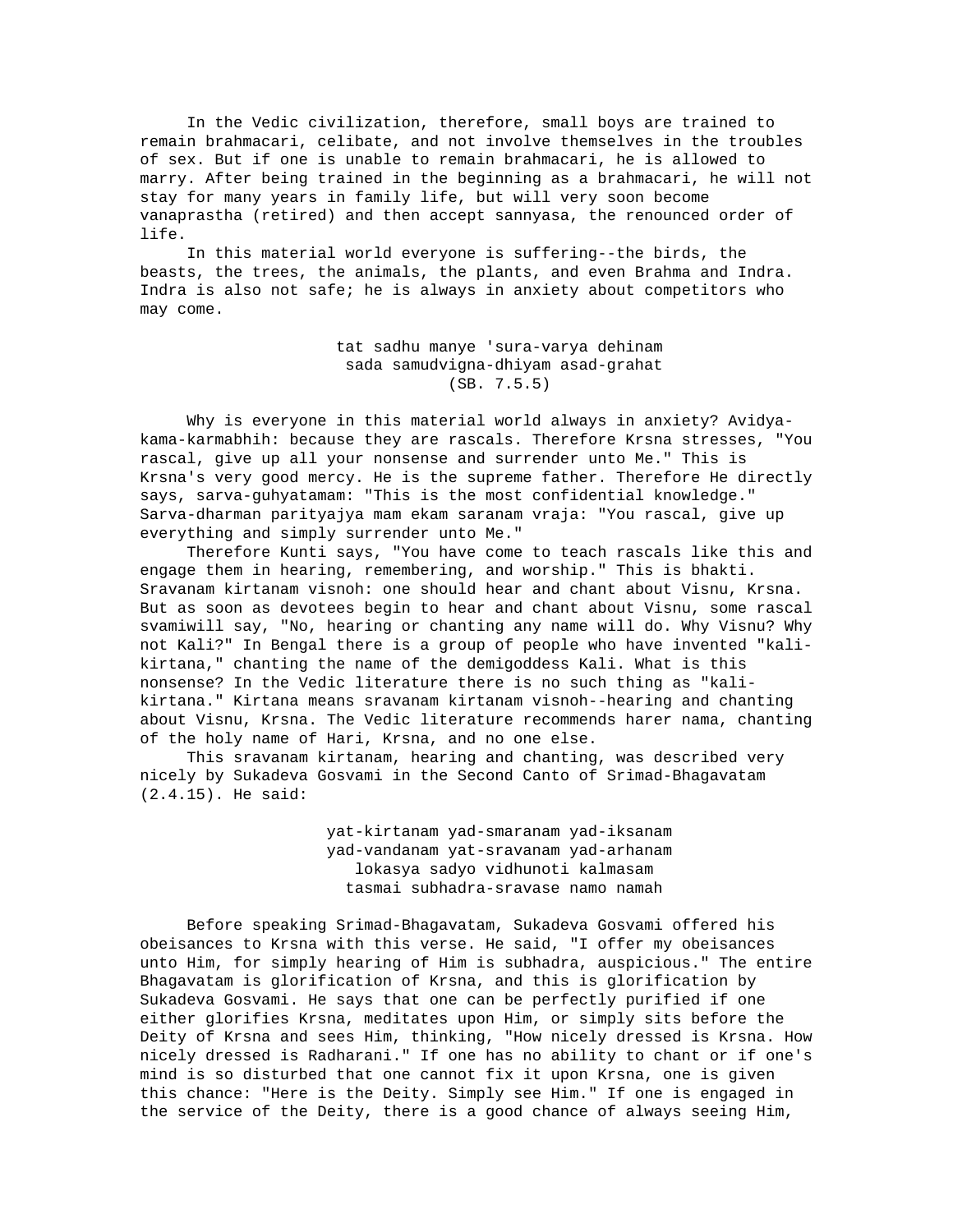twenty-four hours a day. While cleansing the floor of the temple, while dressing the Deity, while bathing the Deity, or while offering Him food, one will always see Him. This is the process of devotional service, but people are such fallen rascals that they do not even go see the Deity. "Oh," they think, "what is this Deity worship? It is idol worship." They may worship the statue of Gandhi or someone else, but when asked to come see the worship of the Deity they will say, "No, this is idol worship."

 I have seen that in Calcutta in Chaurangi Square there is a statue of Sir Asutosa Mukherji. Throughout the year the crows pass stool on his face, and the stool becomes caked on. So on one day a year the ordinary sweepers cleanse the statue with their brush in the moming, and in the evening some big men come and garland him with flowers. Then after that evening they go away, and again the next morning the crows come to pass stool on his face. So this kind of worship is accepted--sweeping the face of Sir Asutosa Mukherji with the municipal brush--but if we install the Deity of Krsna and worship Him nicely, people will say that this is idol worship.

 So people are embarrassed by being entangled in avidya, ignorance, and the method by which to educate them and rescue them from the clutches of this ignorance is devotional service. As explained by Sukadeva Gosvami, one may chant the name of Krsna or meditate upon Krsna, or if one cannot meditate one may simply sit down and see Krsna. Even a child can see, "Here is Krsna. Here is Radharani." Even a small child or even an animal can do this and benefit, or if one is more intelligent one may offer prayers, and if one is expert and has been trained by a spiritual master one may perform appropriate worship.

 Christians and Muslims are also Vaisnavas, devotees, because they offer prayers to the Lord. "O God," they say, "give us our daily bread." Those who offer this prayer may not know very much and may be at a lower stage, but this is a beginning, because they have approached God. Going to a church or mosque is also pious (catur-vidha bhajante mam janah sukrtino 'rjuna). Therefore those who begin in this way will one day become pure Vaisnavas. But the atheistic propaganda that one should not go to a church, temple, or mosque is very dangerous to human society.

 One may not be very advanced, but one should try at least to do something to understand God. A child is sent to school, and although he may simply learn ABCD, if he is interested he may one day become a very good scholar. Similarly, one day a pious man may become a pure devotee. Why should one give up religion altogether, become completely secular, and simply open a factory in which to manufacture nuts and bolts and work very hard and drink, and eat meat? What kind of civilization is this? It is because of this so-called civilization that people are suffering.

 It is by ignorance that people think that by opening factories they will be happy. Why should they open factories? There is no need. There is so much land, and one can produce one's own food grains and eat sumptuously without any factory. Milk is also available without a factory. The factory cannot produce milk or grains. The present scarcity of food in the world is largely due to such factories. When everyone is working in the city to produce nuts and bolts, who will produce food grains? Simple living and high thinking is the solution to economic problems. Therefore the Krsna consciousness movement in engaging devotees in producing their own food and living self-sufficiently so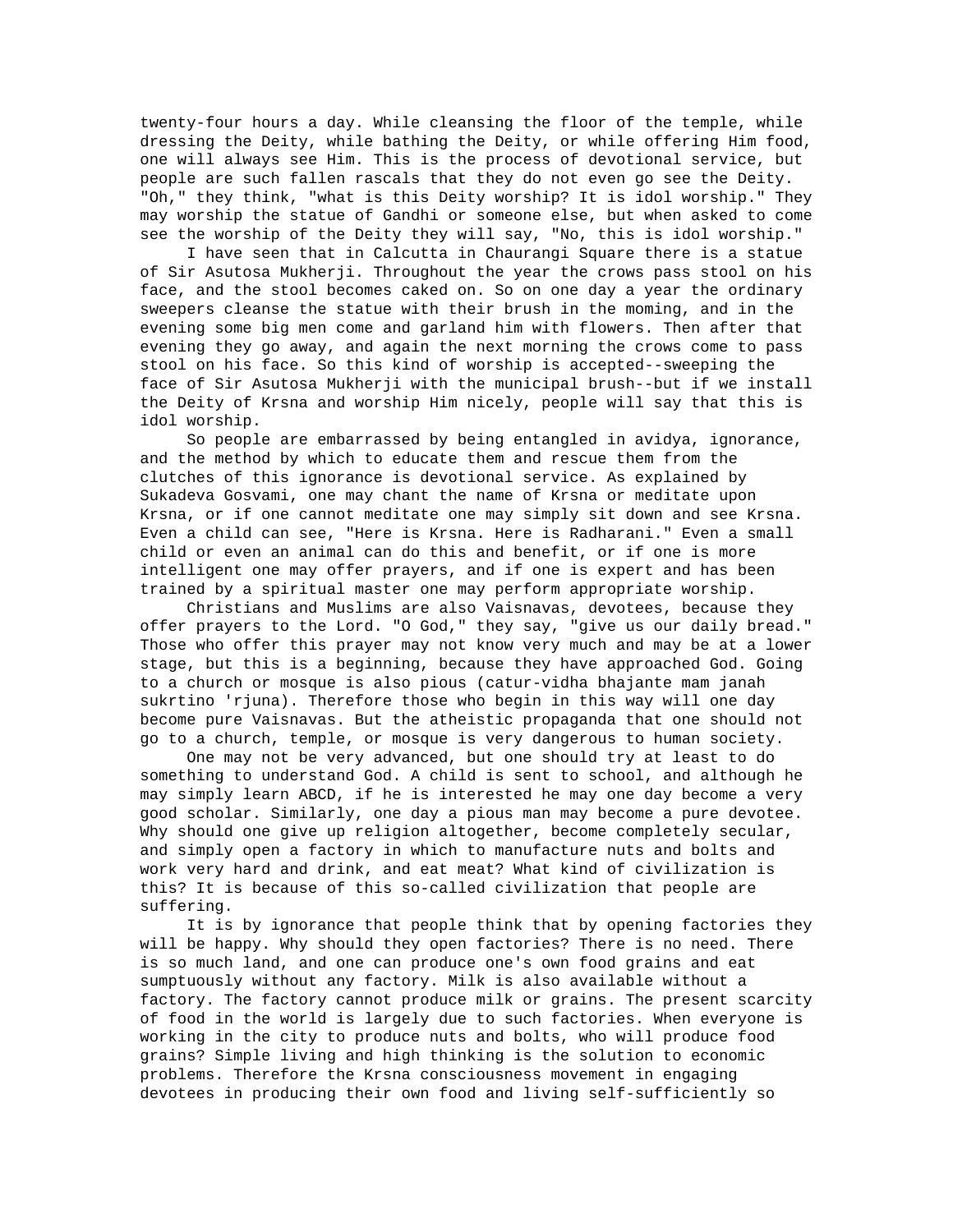that rascals may see how one can live very peacefully, eat the food grains one has grown oneself, drink milk, and chant Hare Krsna.

 The process of Krsna consciousness should be very vigorously propagated all over the world. Simply by seeing the Deity or simply by joining in chanting of the Hare Krsna mantra, people will derive tremendous benefit. If one performs kirtana, chanting, one will be able to think of Krsna. One may think, "I danced for two hours and chanted Hare Krsna. What is the meaning of this?" This is smarana, thinking of Krsna. One may even think, "I foolishly chanted `Krsna, Krsna' for two hours." But that also is smarana. Because the Krsna consciousness movement is spreading, people are purchasing our books about Krsna. Because they are curious they say, "What is this Krsna? Let us see the book." Then they immediately see a picture of Radha and Krsna, and if they open the book they will see more. In the book there are many prayers glorifying Krsna. So some will hear about Krsna, and others will read, and if they are fortunate enough they will become Krsna conscious and engage in the worship of the Deity. These methods of devotional service--hearing, chanting, remembering Krsna, and so on--are so perfect that as soon as one takes to them (either all of them, some of them, or even one of them) one becomes purified. Therefore Sukadeva Gosvami prays, "I offer my worship to the Supreme Personality of Godhead, for simply by remembering Him, simply by glorifying Him, or simply by seeing Him, so many benefits follow."

 Sukadeva Gosvami is one of twelve important spiritual authorities, and these are the authorities we must follow (mahajano yena gatah sa panthah). He affirms that by performing these methods of devotional service one will be cleansed of material contamination. When? Sadyah: immediately, without waiting. This is the great benefit of the Krsna consciousness movement.

Chapter Nineteen

Crossing Beyond Illusions Currents

 srn vanti gayanti grnanty abhiksnasah smaranti nandanti tavehitam janah ta eva pasyanty acirena tavakam bha va-pra vahoparamam padambujam

 O Krsna, those who continuously hear, chant, and repeat Your transcendental activities, or take pleasure in others' doing so, certainly see Your lotus feet, which alone can stop the repetition of birth and death.

 The Supreme Lord, Sri Krsna, cannot be seen by our present conditional vision. In order to see Him, one has to change his present vision by developing a different condition of life, full of spontaneous love of Godhead. When Sri Krsna was personally present on the face of the globe, not everyone could see Him as the Supreme Personality of Godhead. Materialists like Ravana, Hiranyakasipu, Kamsa, Jarasandha, and Sisupala were highly qualified personalities by acquisition of material assets, but they were unable to appreciate the presence of the Lord. Therefore, even though the Lord may be present before our eyes, it is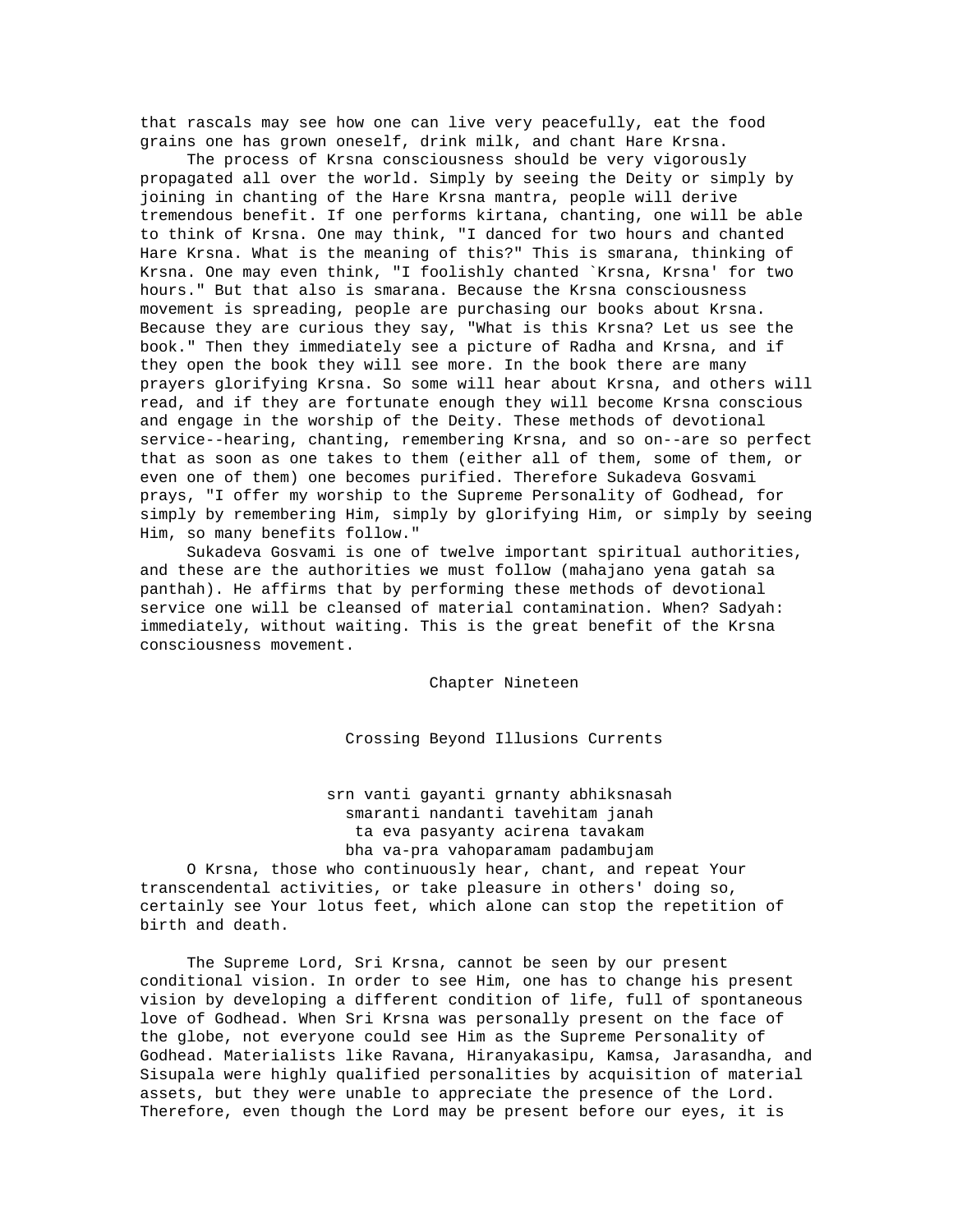not possible to see Him unless we have the necessary vision. This necessary qualification is developed by the process of devotional service only, beginning with hearing about the Lord from the right sources. The Bhagavad-gita is one of the popular literatures which are generally heard, chanted, repeated, etc., by the people in general, but in spite of such hearing, etc., sometimes it is experienced that the performer of such devotional service does not see the Lord face to face. The reason is that the first item, sravana, is very important. If hearing is from the right sources, it acts very quickly. Generally people hear from unauthorized persons. Such unauthorized persons may be very learned by academic qualifications, but because they do not follow the principles of devotional service, hearing from them becomes a sheer waste of time. Sometimes the texts are interpreted fashionably to suit their own purposes. Therefore, first one should select a competent and bona fide speaker and then hear from him. When the hearing process is perfect and complete, the other processes become automatically perfect in their own way.

 There are different transcendental activities of the Lord, and each and every one of them is competent to bestow the desired result, provided the hearing process is perfect. In the Bhagavatam the activities of the Lord begin from His dealings with the Pandavas. There are many other pastimes of the Lord in connection with His dealings with the asuras and others. And in the Tenth Canto the sublime dealings with His conjugal associates, the gopis, as well as with His married wives at Dvaraka are mentioned. Since the Lord is absolute, there is no difference in the transcendental nature of each and every dealing of the Lord. But sometimes people, in an unauthorized hearing process, take more interest in hearing about His dealings with the gopis. Such an inclination indicates the lusty feelings of the hearer, so a bona fide speaker of the dealings of the Lord never indulges in such hearings. One must hear about the Lord from the very beginning, as in the Srimad-Bhagavatam or any other scriptures, and that will help the hearer attain perfection by progressive development. One should not, therefore, consider that His dealings with the Pandavas are less important than His dealings with the gopis. We must always remember that the Lord is always transcendental to all mundane attachment. In all the above-mentioned dealings of the Lord, He is the hero in all circumstances, and hearing about Him or about His devotees or combatants is conducive to spiritual life. It is said that the Vedas and Puranas, etc., are all made to revive our lost relation with Him. Hearing of all these scriptures is essential.

 In the previous verses, Kuntidevi has explained that those who have come to this material world are working very hard like asses and have such a hard burden that they cannot bear it. Because their lusty desires have created heavy work that puts them always in trouble, Krsna comes to introduce the system by which one can get relief from this continuously troublesome life.

 Religion consists of the laws of God. People who do not know this think that religion means faith. But although you may have faith in something and I may have faith in something, and although I may believe you and you may or may not believe me, that is not religion. There is even a supposedly religious mission that says, "You can manufacture your own way." Yata mata tata patha: "Whatever you think is right, that is right." This is their philosophy. But that is not science. Suppose I am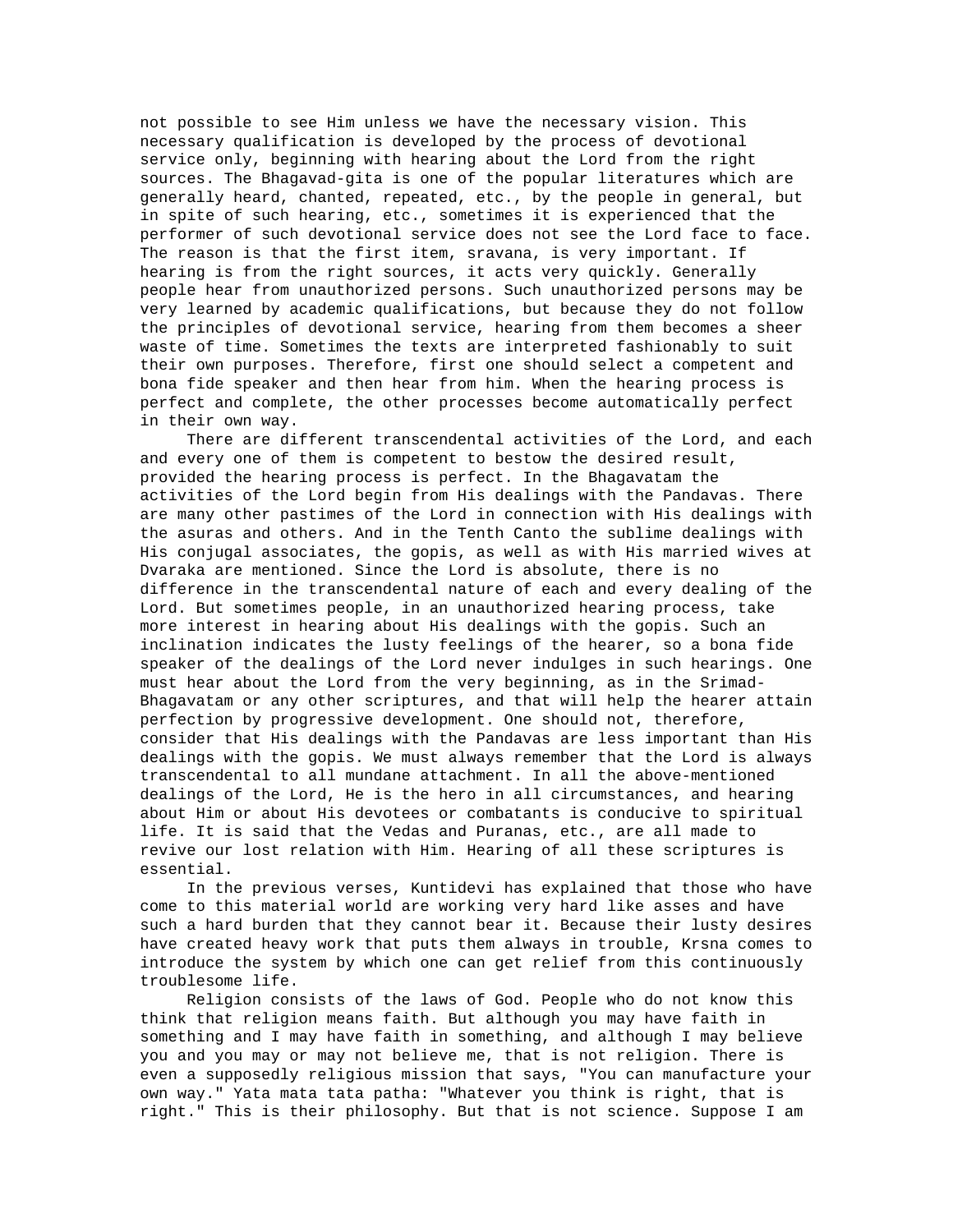a madman. Is whatever I think all right? How could this be? "Two plus two equals four" is science. If I believe that two plus two equals five or three, does it become true? No. So there are laws of God, and when there is dharmasya glanih, deviation from these laws, we suffer. Just as we might suffer by violating the laws of the state, as soon as we violate the laws of God we are subjected to so many tribulations.

 Now, how are we to get free from these tribulations? Krsna comes to free us from them by giving us bhakti-yoga. Krsna recommends, "Do this," and if we do it we shall get relief. Prahlada Maharaja mentions that this bhakti-yoga consists of nine items:

> sravanam kirtanam visnoh smaranam pada-sevanam arcanam vandanam dasyam sakhyam atma-nivedanam iti pumsarpita visnau bhaktis cen nava-laksana kriyeta bhagavaty addha tan manye 'dhitam uttamam

 "Hearing and chanting about the transcendental holy name, form, qualities, paraphernalia, and pastimes of Lord Visnu, remembering them, serving the lotus feet of the Lord, offering the Lord respectful worship, offering prayers to the Lord, becoming His servant, considering the Lord one's best friend, and surrendering everything unto Him (in other words, serving Him with the body, mind, and words)--these nine processes are accepted as pure devotional service. One who has dedicated his life to the service of Krsna through these nine methods should be understood to be the most learned person, for he has acquired complete knowledge." (SB. 7.5.23-24)

 "Hearing" means hearing about someone's activities, form, qualities, entourage, and so on. If I want to hear about someone, he must have some activities. We hear about history, and what is history? It is but the record of the activities of different persons in different ages. As soon as there is a question of hearing, we must ask what subject matter we should hear about. Sravanam kirtanam visnoh: we should hear about the activities of Lord Visnu, or Lord Krsna, not about the news in the newspaper. Brahma-jijnasa: we should inquire and hear about Brahman, the Supreme. These are the statements of the Vedas. In our Krsna consciousness movement, we also hear and chant, but what is the subject matter? The subject matter is Krsna. We are not hearing about market reports and the price of this share or that share. No. We are heanng about Krsna.

 And when there is hearing, there must also be speaking or chanting. So we speak and chant about Krsna (sravanam kirtanam visnoh). And as soon as one becomes expert in hearing and chanting, the next stage is smaranam, thinking or meditation. Whatever we speak or hear we shall later contemplate or meditate upon. First one must begin with sravanam, hearing, otherwise how can there be meditation? If one does not know the subject matter of meditation, where is the question of meditation? Therefore there must be hearing and chanting about Lord Visnu (sravanam kirtanam visnoh).

 Actual meditation in yoga aims at seeing the four-armed Visnu murti, which is the form of the Lord within the heart. That is real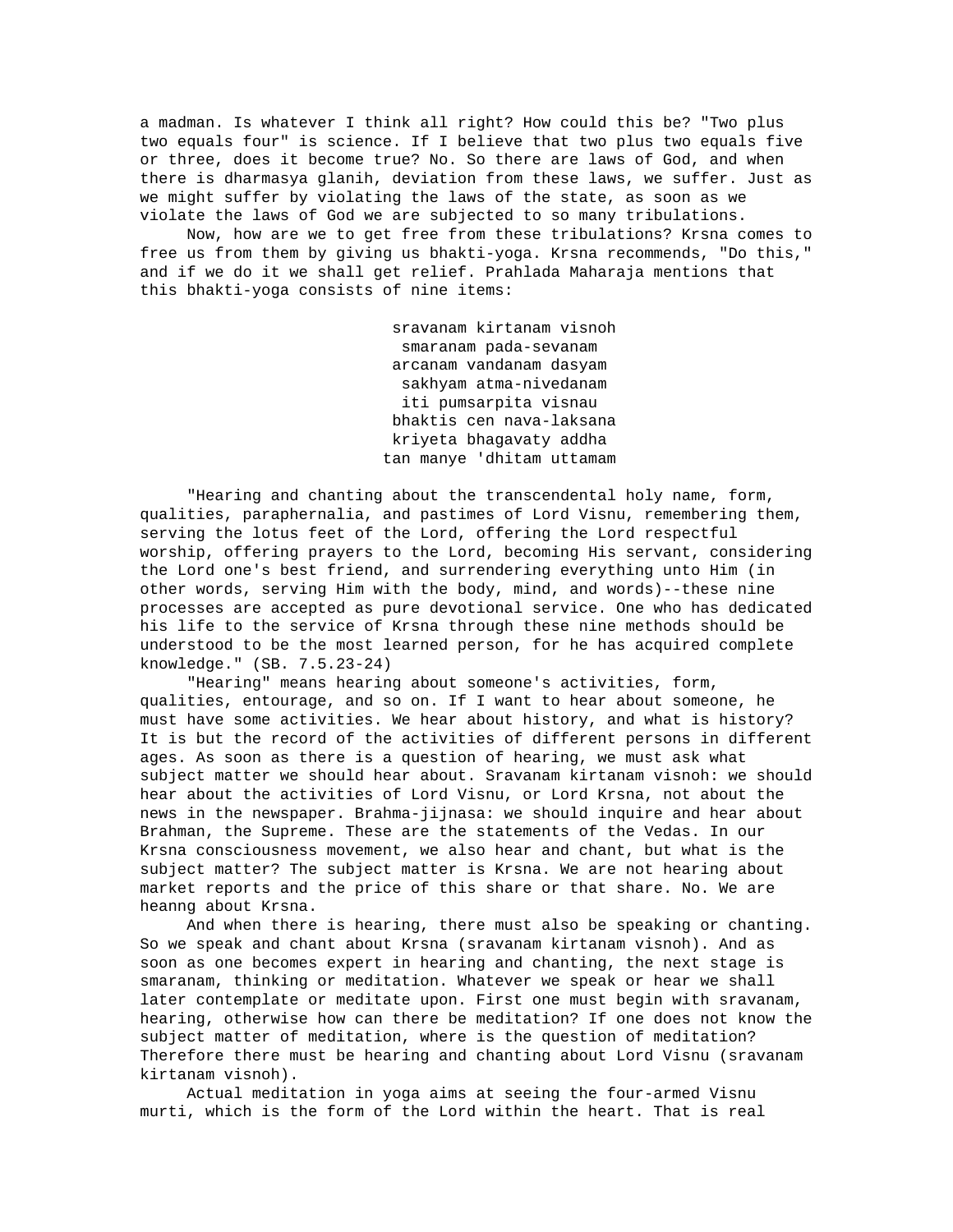meditation. Now rascals have manufactured other methods they call meditation, but these are not actually meditation. The senses are very restless, going this way and that way with the mind, but by the astangayoga system, which regulates one's sitting posture, one's breath, and so on, one can control the senses and concentrate the mind on the form of Visnu. This concentration is called samadhi, and it is the real goal of yoga. Thus the astanga-yoga system aims at coming to the point of smaranam, or remembering the Supreme Lord.

 The next process of devotional service is arcanam, worship of the Deity, the form of Krsna in the temple.

> sri-vigraharadhana-nitya-nana srngara-tan-mandira-marjanadau (Sri-gurv-astaka 3)

 It is not that one should worship Krsna once a week or once a month. Rather, one should worship Krsna twenty-four hours a day (nitya). The Deity should have a new dress every day or twice or four times a day--as many times as possible. This is called srngara. Krsna is the most opulent enjoyer, and we should supply Him things by which He can enjoy. For instance, if someone gives me new clothing, I say, "Oh, this new clothing is very nice," and this is my enjoyment. Similarly, we should try to satisfy Krsna every day with gorgeous clothing. The dress for the Deity should be first class, the food offered to Him must be first class, and the place where He is situated in the temple must be first class or even more than first class. Furthermore, the temple should always be as clean as glass. Everyone remarks that the temples of the Krsna consciousness movement are very clean, and they must be very clean. The more one cleanses the temple, the more one's heart becomes cleansed. This is the process of devotional service. The more we dress Krsna, the more satisfied we become. At the present moment we are accustomed to seeing and appreciating our own clothing. I think, "What costly clothing I have," and in this way I become satisfied. But when we dress Krsna we shall feel spiritual satisfaction.

> yuktasya bhaktams ca niyunjato 'pi vande guroh sri-caranara vindam

 It is the duty of the spiritual master to engage his disciples always in worshiping the Deity in this way, and it is to such a guru, or spiritual master, that we offer our obeisances.

 By the word srnvanti Kuntidevi indicates that our first concern should be to hear about Krsna. One must be eager to hear. Why do we pay a college fee and go to college? To hear. By sitting down and hearing from the learned professor, we get knowledge. Therefore a devotee always engages in hearing about Krsna. For those who are cultivating Krsna consciousness, the first business is hearing.

 And if one has actually heard about Krsna, one's next engagement in bhakti-yoga will be to chant (gayanti). The preachers of the Krsna consciousness movement go from town to town, village to village. Why? What is their purpose? To preach, to chant, so that people may get the opportunity to hear this philosophy and take it seriously (grnanti). The word abhiksnasah indicates that these engagements should go on continuously, twenty-four hours a day without stopping. Caitanya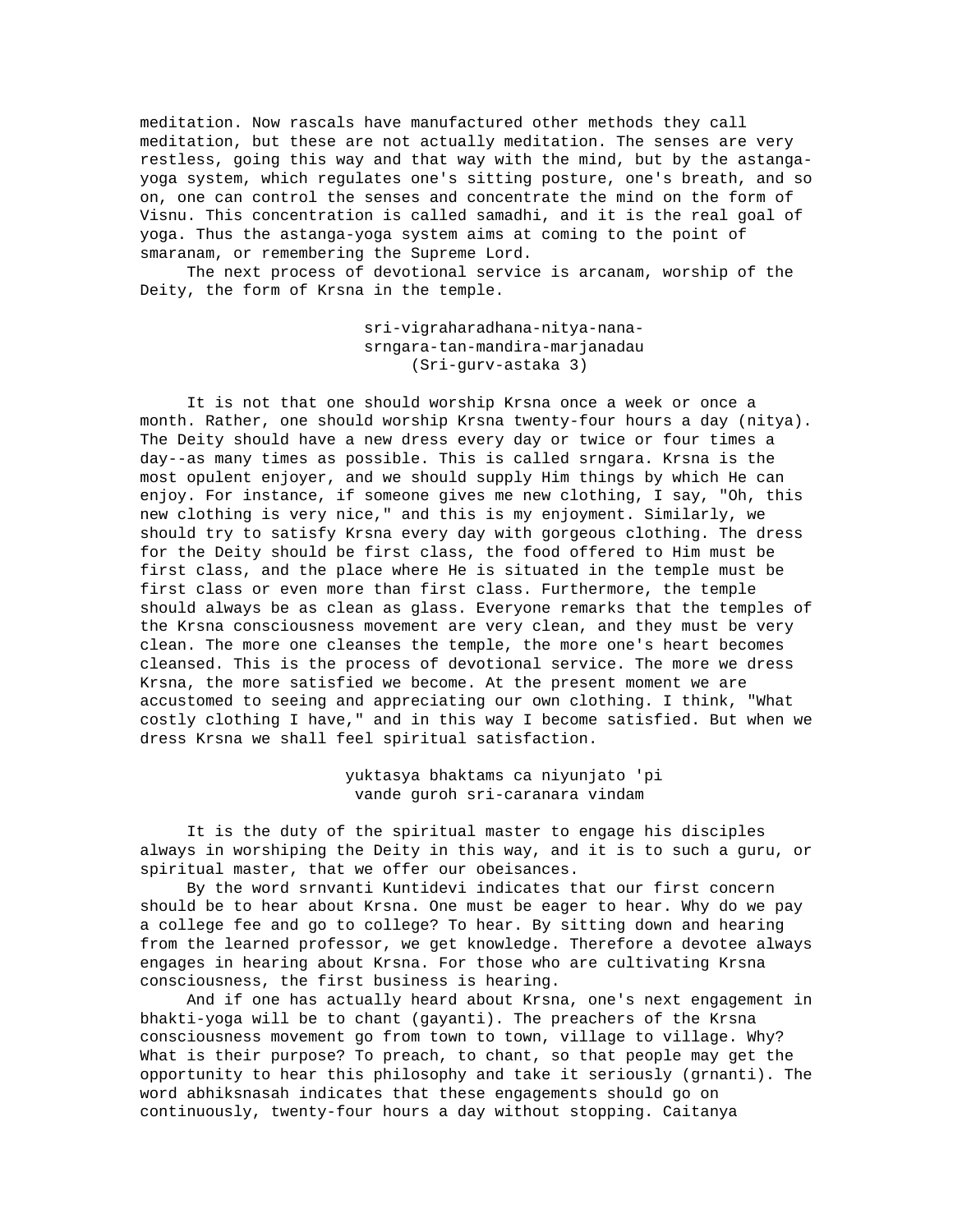Mahaprabhu therefore recommends, kirtaniyah sada harih: one should engage in chanting twenty-four hours a day. That is the business of Krsna conscious devotees.

 One may perform all the methods of devotional service or may accept only one. Simply hearing is enough. Pariksit Maharaja did not do anything else but sit down before Sukadeva Gosvami and hear for the last seven days of his life. If one simply hears, without doing anything else, if one simply sits down in the temple and whenever there is talk of Bhagavad-gita one goes on hearing, that will be enough. Even if you do not understand, please hear. The vibration, the mantra, will help you. Grammatical or scholarly understanding is not very important. One may not know Sanskrit grammar, but bhakti is apratihata, unimpedable. Nothing can check the progress of bhakti. Therefore one should simply adopt this process of hearing, as recommended by Caitanya Mahaprabhu.

 After Caitanya Mahaprabhu accepted the renounced order of life, he was criticized by Sarvabhauma Bhattacarya, who had been a schoolfriend of Nilambara Cakravarti, the father-in-law of Caitanya Mahaprabhu's father, Jagannatha Misra. By this relationship, Sarvabhauma Bhattacarya was on the level of Caitanya Mahaprabhu's grandfather. Thus he said to Caitanya Mahaprabhu, "You are a boy only twenty-four years old, and now You have taken sannyasa. Sannyasa is very difficult to keep, because for a young man the world has so many attractions. So You should hear Vedanta-sutra." Sarvabhauma Bhattacarya belonged to the Mayavada school, and this indicates that hearing is important even among the Mayavadis, who stress the importance of hearing Vedanta-sutra. The Vaisnavas, the devotees of Krsna, also hear Vedanta-sutra, but not from the Mayavadis, who falsely interpret it and spoil the process of hearing. The Vaisnavas actually hear Vedanta-sutra, because they do not interpret it. When Krsna says, "I am the Supreme," the Vaisnavas accept it, and that is the proper way of hearing. If one speculatively interprets the Vedanta-sutra or Bhagavad-gita, saying, "The word krsna means this, and kuruksetra means that," one is simply wasting one's time. One should hear this literature as it is.

 Thus although Caitanya Mahaprabhu agreed to hear Vedanta from Sarvabhauma Bhattacarya, He simply went on hearing it for many days but did not ask any questions. Finally Sarvabhauma Bhattacarya said to Him, " My dear boy, You are hearing, but You do not ask any questions. Why is this? Is it that You can't understand? What is the reason You are silent?" Caitanya Mahaprabhu answered, "Yes, I understand. But I am silent because You are explaining the Vedanta-sutra in a speculative way. Therefore I am simply listening to the verses of Vedanta-sutra but not actually listening to you." Thus He indirectly said, "You are explaining the meaning foolishly." Later He said, "The verses of Vedanta-sutra are just like sunshine, but your explanations are like clouds that cover them."

 No one needs a lamp to see the sun. Everyone can see it. But if the sun is covered by a cloud, it is very difficult to see. Similarly, the Vedanta-sutra is like the sun, but the Mayavada interpretations cover the real meaning. The Mayavadis never accept the direct meaning. Even big political leaders who are influenced by the Mayavada philosophy cover the meaning of the Vedic literature by speculating, "Kuruksetra means this, and dharma-ksetra means that." Our policy, therefore, should be to hear the original, as it is. Then it will be effective. Sravanam kirtanam visnoh: Visnu should be heard as He is. Then one can meditate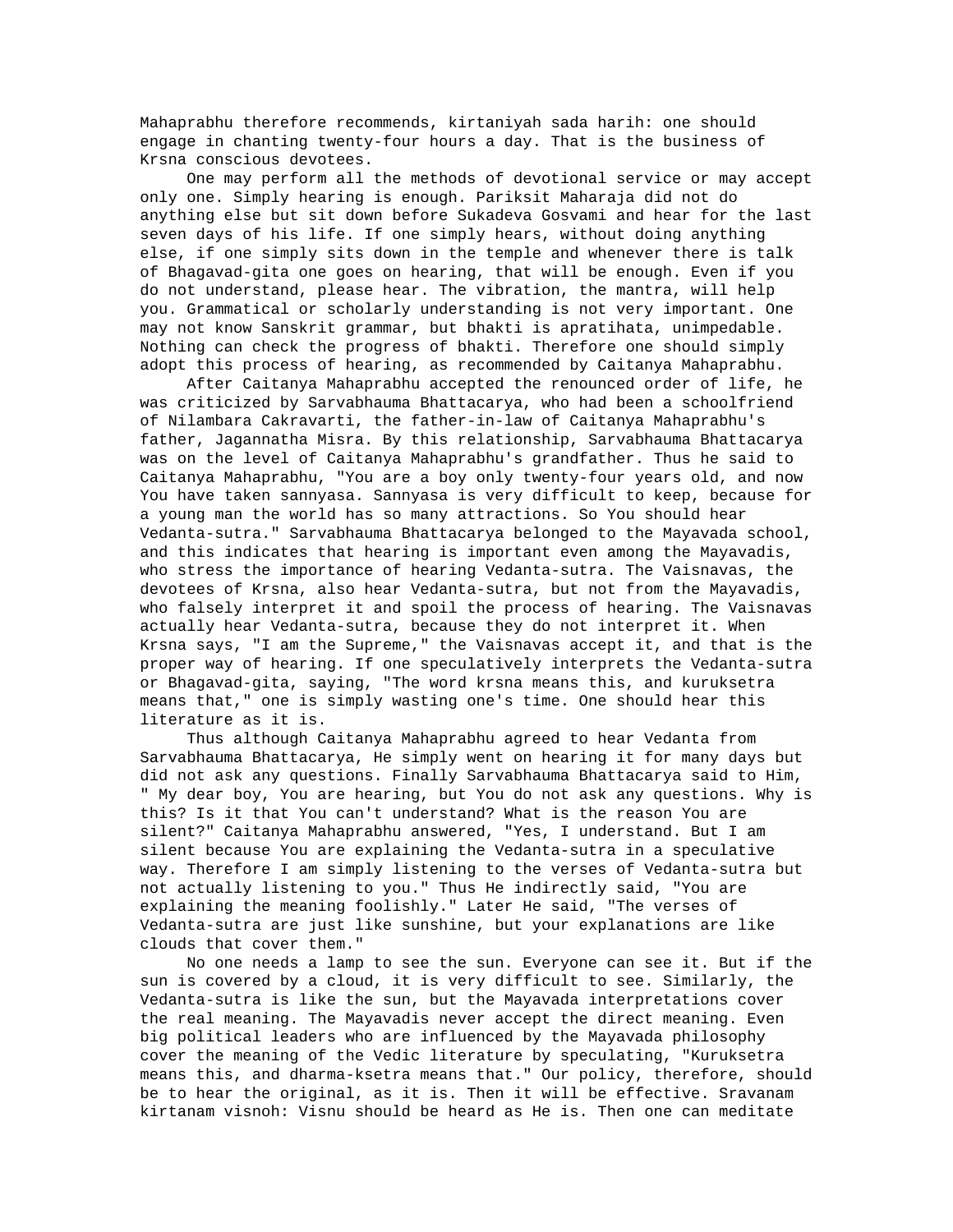upon Visnu and remember Him (smaranti). In this way one becomes jubilant (nandanti). The word nandana means "pleasing," and one comes in touch with the reservoir of pleasure in this way.

 Therefore those who are cultivating Krsna consciousness have to hear about Krsna, speak about Krsna, and deal only in relationship with Krsna. "By this process," Kuntidevi tells the Lord, "one will one day come to see You." And when one sees God, Krsna, what is the effect? Bhava-pravahoparamam. The word pravaha means "current." When there are very forceful currents in the river and some animal is thrown in, it will be washed away. Similarly, we are being washed away by the currents of material nature, which come one after another like big waves in the Pacific Ocean. Because we are under the grip of the three modes of material nature (prakrteh kriyamanani gunaih karmani sarvasah), we are being washed away. Therefore Bhaktivinoda Thakura says, mayara vase yaccha bhese': "You are being washed away, carried away, by the currents of material nature." These are the currents of hunger and thirst, of birth, death, and old age, the currents of illusion. We are spirit souls, but because we have been put into the material ocean, the currents are carrying us away. However, if we engage twenty-four hours a day in hearing, chanting, and seriously serving Krsna, the current will stop.

Where will the current stop? Kuntidevi says to the Lord, padambujam: "It will stop at Your lotus feet." One has to learn how to see Krsna's lotus feet and offer a little tulasi and sandalwood pulp at the lotus feet of the Lord, and then this current of material life will stop.

 There may be currents in the ocean, but if one gets a good boat, one can cross over these currents very nicely. As mentioned in another verse of Srimad-Bhagavatam (10.14.58), samasrita ye pada-pallava-plavam. A lotus petal is something like a small boat, and therefore this verse says that if one takes shelter of the petal boat of the lotus feet of Krsna, the great ocean of birth and death becomes as insignificant as the water contained in the hoofprint of a calf. In India during the rainy season the roads become muddy, and when the cows and calves walk they create holes in which water collects. But of course one can easily jump over a dozen of such puddles at any time. Similarly, although for others the world of birth and death is like a great ocean, for a devotee it is like such a puddle (bhavambudhir vatsa-padam), and he can jump over it very easily. In this way the devotee attains param padam, the supreme abode. Then what about this material world? Padam padam yad vipadam: this is a place not for devotees but for people who are suffering. Therefore Kuntidevi suggests, "This Krsna consciousness is the medicine for your suffering. Take it and be happy."

Chapter Twenty

Full Surrender

 apy adya nas tvam sva-krtehita prabho jihasasi svit suhrdo 'nujivinah yesam na canyad bhavatah padambujat parayanam rajasu yojitamhasam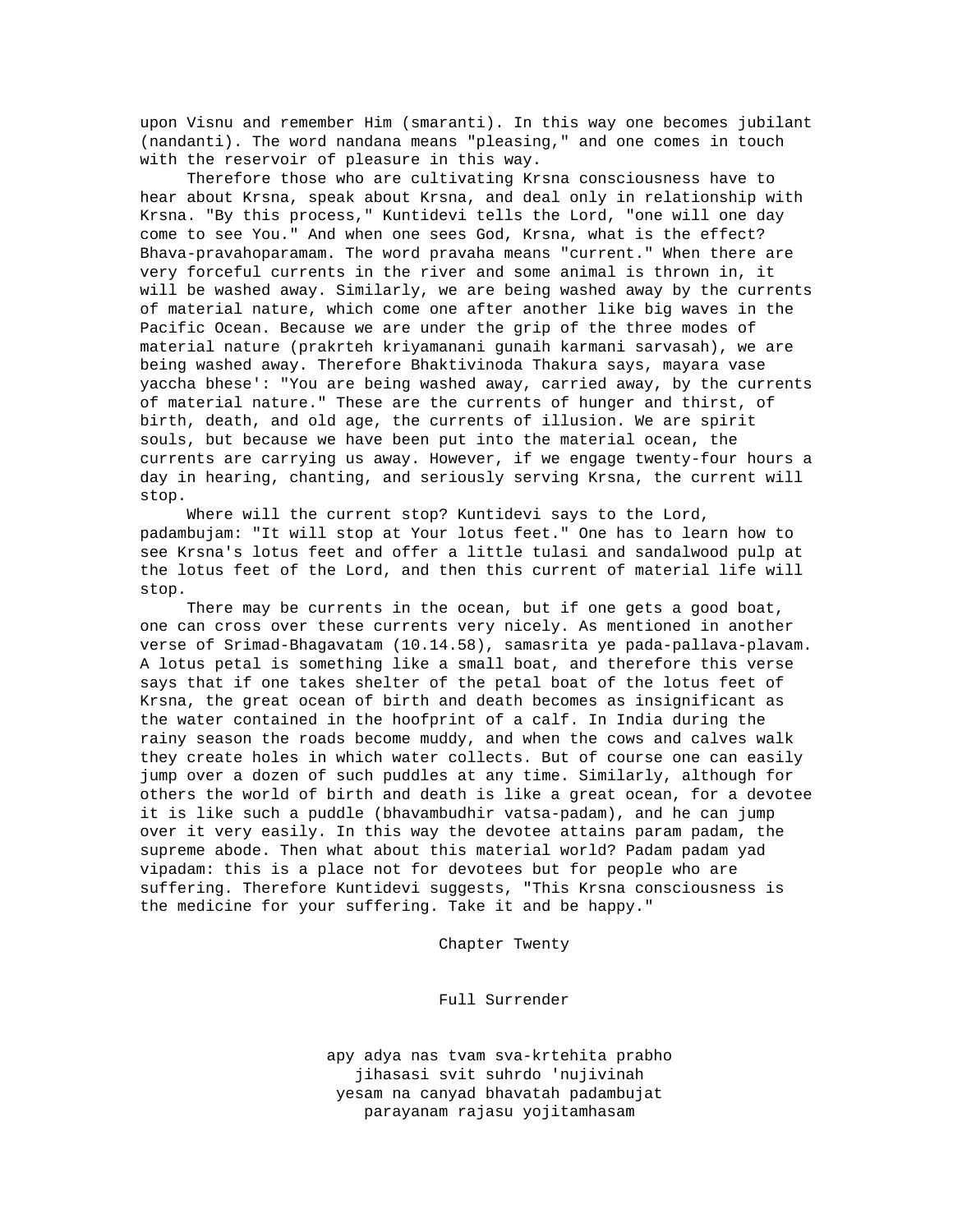O my Lord, You have executed all duties Yourself. Are You leaving us today, though we are compietely dependent on Your mercy and have no one else to protect us, now when all kings are at enmity with us?

 The Pandavas are most fortunate because with all good luck they were entirely dependent on the mercy of the Lord. In the material world, to be dependent on the mercy of someone else is the utmost sign of misfortune, but in the case of our transcendental relation with the Lord, it is the most fortunate case when we can live completely dependent on Him. The material disease is due to thinking of becoming independent of everything. But the cruel material nature does not allow us to become independent. The false attempt to become independent of the stringent laws of nature is known as material advancement of experimental knowledge. The whole material world is moving on this false attempt at becoming independent of the laws of nature. Beginning from Ravana, who wanted to prepare a direct staircase to the planets of heaven, down to the present age, they are trying to overcome the laws of nature. They are trying now to approach distant planetary systems by electronic mechanical power. But the highest goal of human civilization is to work hard under the guidance of the Lord and become completely dependent on Him. The highest achievement of perfect civilization is to work with valor but at the same time depend completely on the Lord. The Pandavas were the ideal executors of this standard of civilization. Undoubtedly they were completely dependent on the good will of Lord Sri Krsna, but they were not idle parasites of the Lord. They were all highly qualified both by personal character and by physical activities. Still they always looked for the mercy of the Lord because they knew that every living being is dependent by constitutional position. The perfection of life is, therefore, to become dependent on the will of the Lord, instead of becoming falsely independent in the material world. Those who try to become falsely independent of the Lord are called anatha, or without any guardian, whereas those who are completely dependent on the will of the Lord are called sanatha, or those having someone to protect them. Therefore we must try to be sanatha, so that we can always be protected from the unfavorable condition of material existence. By the deluding power of the external, material nature we forget that the material condition of life is the most undesirable perplexity. The Bhagavad-gita (7.19) therefore directs us that afler many, many births one fortunate person becomes aware of the fact that Vasudeva, Krsna, is all in all and that the best way of leading one's life is to surrender unto Him completely. That is the sign of a mahatma. All the members of the Pandava family were mahatmas in household life. Maharaja Yudhisthira was the head of these mahatmas, and Queen Kuntidevi was the mother. The lessons of the Bhagavad-gita and all the Puranas, specifically the Bhagavata Purana, are therefore inevitably connected with the history of the Pandava mahatmas. For them, separation from the Lord was just like the separation of a fish from water. Srimati Kuntidevi, therefore, felt such separation like a thunderbolt, and the whole prayer of the Queen is to try to persuade the Lord to stay with them. After the Battle of Kuruksetra, although the inimical kings were killed, their sons and grandsons were still there to deal with the Pandavas. It is not only the Pandavas who were put into the condition of enmity; all of us are always in such a condition, and the best way of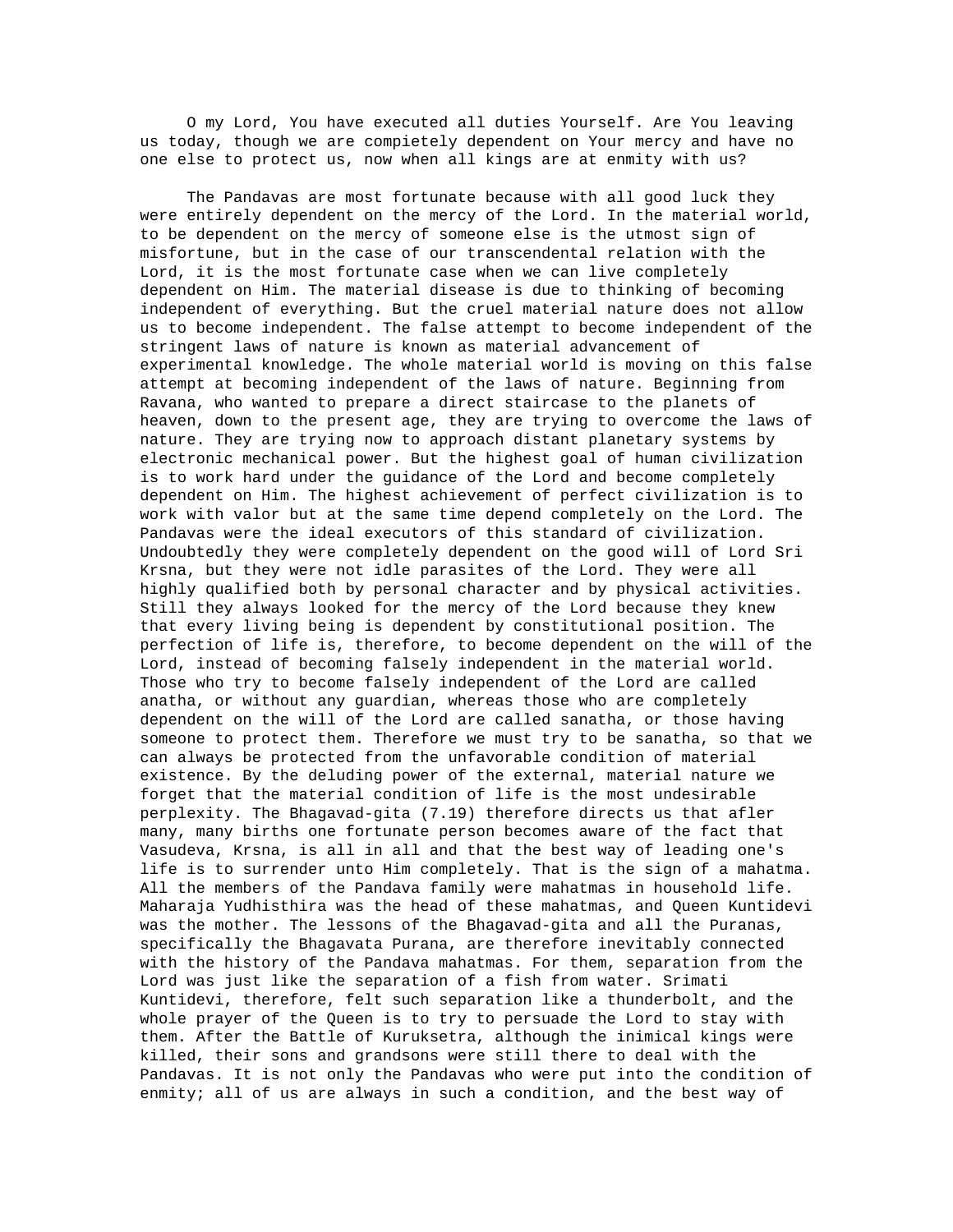living is to become completely dependent on the will of the Lord and thereby overcome all difficulties of material existence.

 After the Battle of Kuruksetra ended and the Pandavas were established in their kingdom, Krsna, before going back home to Dvaraka, was taking leave of His aunt and bidding her farewell. It was at that time that Kunti offered this prayer. Now she directly asks, "Is it a fact that after finishing Your duty You are going away and leaving us alone?" This is the devotee' s position. Kuntidevi says, yesam na canyad bha vatah padambujat: "We have no means of protection other than Your lotus feet." This is full surrender.

 In the process of surrender (saranagati) there are six items. The first is that one should completely depend on Krsna, and the next is that one should accept everything favorable for Krsna's service (anukulyasya sankalpah). Anukulyena krsnanusilanam bhaktir uttama: a symptom of first-class bhakti, devotional service, is that one accepts everything favorable for that service. Another item of surrender is pratikulya-vivarjanam, rejecting everything unfavorable to the procedures of Krsna consciousness. Sometimes the spiritual master says, "Don't do this," forbidding something unfavorable, and he also recommends that which is favorable: "Do this. Chant Hare Krsna." Full surrender, therefore, entails giving up unfavorable things and accepting that which is favorable (anukulyasya sankalpah pratikulya-vivarjanam). Furthermore, one should believe with full faith, "Krsna will give me protection," and one should count oneself as one of the servants of Krsna. These are some of the items of saranagati, full surrender.

 Now Kuntidevi says, "My dear Krsna, if You think that we are well established now that we have our kingdom back, and if You therefore want to leave us, that is not a very good proposal. We are not free yet. Because we have killed so many kings, all their friends and relatives are planning to come fight with us again. So don't think that we are free from all dangers. We are not. And we have no protection other than Your lotus feet. That is our position." Thus she indirectly says to Krsna, "Do not leave us. Don't think that we are now safe. Without Your protection, we are always unsafe."

 This should be the position of a devotee. We should know that we are actually in danger in this material world. Maya, illusion, may catch us at any time, as soon as we are a little inattentive, thinking, "Now I have done my duty. Let me take a little rest." No, there is no rest. We must be always alert.

 There is a verse in which Srila Rupa Gosvami says, avyarthakalatvam: a devotee should be very much careful to see whether his time is being spent unnecessarily. He should ask himself, "Am I now engaged in maya's service or Krsna's service?" This is a symptom of an advanced devotee. Nama-gane sada rucih: such a devotee is never tired of chanting, singing, or dancing. The word sada means "always," and ruci means "taste." A devotee always has a taste for chanting Hare Krsna: "Oh, very nice. Hare Krsna, Hare Krsna, Krsna Krsna, Hare Hare/ Hare Rama, Hare Rama, Rama Rama, Hare Hare." This is taste. Of course, this taste takes time to awaken, but when Rupa Gosvami was chanting he was thinking, "I have only one tongue and two ears. What can I appreciate of chanting? If I could have millions of tongues and trillions of ears, then I could relish something by chanting and hearing." Of course, we should not imitate him, but the devotees of the Krsna consciousness movement must at least be very careful to complete their sixteen rounds,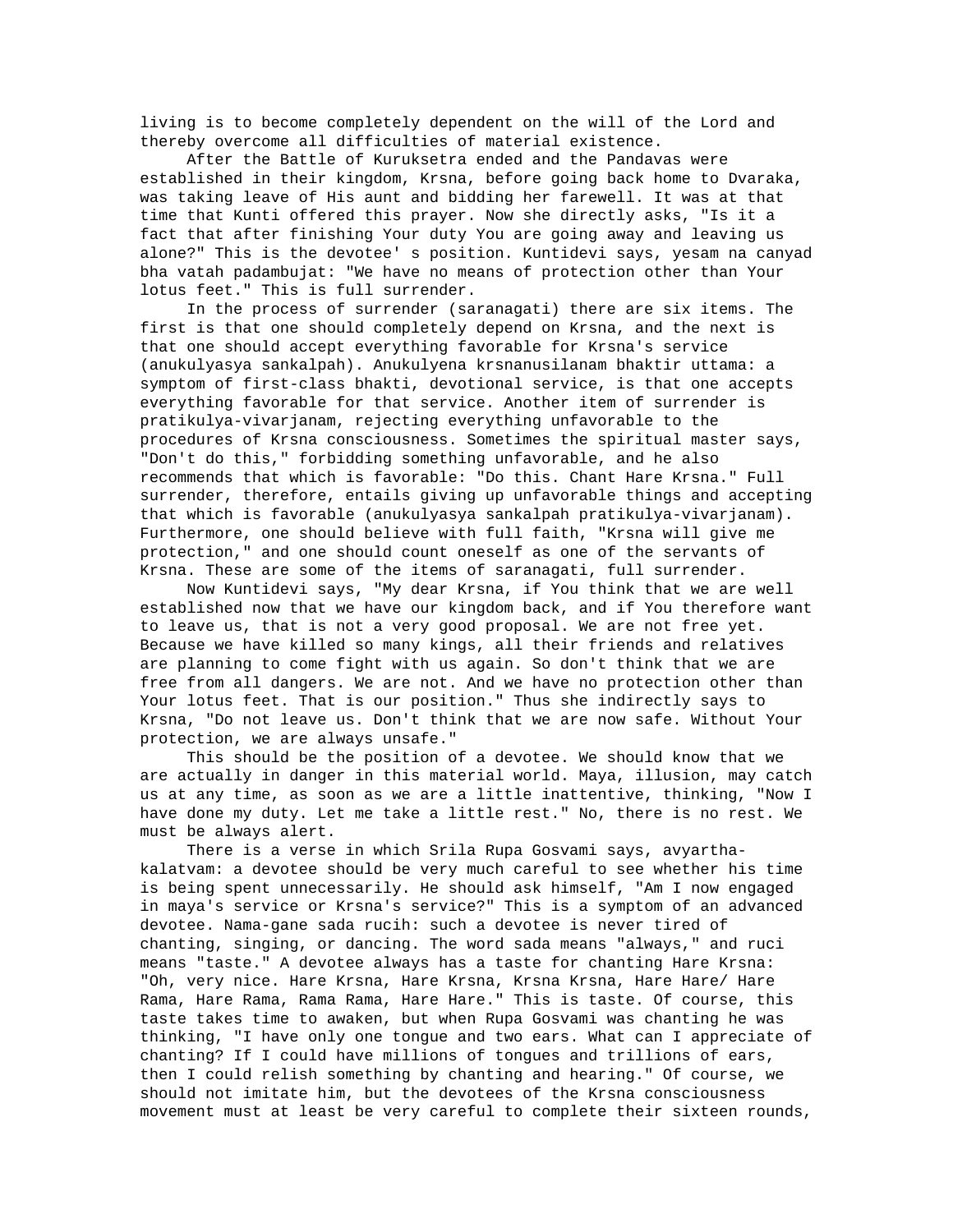their minimum amount of prescribed chanting. Nama-gane sada rucih: we have to increase our taste for singing and chanting Hare Krsna.

 Furthermore, we should also increase our inclination to live in a place where Krsna lives (pritis tad-vasati-sthale). In the vision of higher devotees, Krsna actually lives everywhere, but because we are in a lower condition, we should know that for us Krsna lives in the temple. Because we do not see Krsna everywhere, we should come to the temple to see Krsna, who kindly appears there, by His mercy, in a manner in which we can see Him.

 Krsna has a completely spiritual body (sac-cid-ananda-vigraha), but we do not have the eyes to see what that spiritual body is. We are accustomed to seeing material, gross things (jada). We can see stone, metal, wood, and other elements, and because Krsna is everything, to be visible to our imperfect eyes He appears in a form of these elements. It is not that Krsna is stone or that we are worshiping stone. We are worshiping Krsna, but because we cannot see anything except material elements like stone, Krsna kindly appears in a form carved from stone. Therefore one should be very much inclined to live within the circle of a temple environment in which the form of Krsna is worshiped.

 Moreover, one should always think oneself dependent on Krsna. This is Krsna consciousness. One should always think, "Without Krsna my life is useless, and I am in danger." Therefore, while offering her prayers to Krsna, Kunti says, "Krsna, You are thinking that now we are safe, but I don't think we are safe. We are always in danger. If You think we are safe, who will give us protection? We have no protection other than Your lotus feet. We are encircled by so many enemies because the sons of those who have died in the fight are now preparing to fight with us."

 Now, although Krsna had come to Kuntidevi to take the dust of the feet of His superior, His aunt, Kuntidevi addresses Him as Prabhu, the Lord, not as her beloved nephew. She knows, "Although Krsna is playing the part of my nephew, my brother's son, He is still the supreme master."

 The symptoms of a really Krsna conscious person are that he knows that Krsna is the supreme master, he always thinks himself in danger without Krsna, and by taking shelter of Krsna's lotus feet he always feels safe. Krsna says, kaunteya pratijan ihi na me bhaktah pranasyati: "You may declare to the world that My devotee is never vanquished." (Bg. 9.31) If one becomes a pure devotee of Krsna, there is no question of danger. Of course, Krsna gives protection to everyone, for without His protection no one can live even for a single moment. But one should not think, "If Krsna is giving protection to everyone, what is the use of becoming a devotee?" A king gives protection to every one of his citizens, for that is his duty, but he especially protects his own circle of men. This is not unnatural. If one directly engages in the service of the President, when one is in some difficulty he is especially protected. Although the President gives protection to all the citizens, those who personally associate with him, giving him service, receive special consideration. That is not actually partiality. That is natural. When a gentleman loves all children but has special love for his own children, no one will say, "Oh, why are you loving your own children more than others?" No, that is natural. Similarly, Krsna says in Bhagavad-gita, samo 'ham sarva-bhutesu: "I am equal to everyone." Krsna, being God, loves everyone because everyone is part of Him. Nonetheless, He takes special care of His devotees. Therefore He says,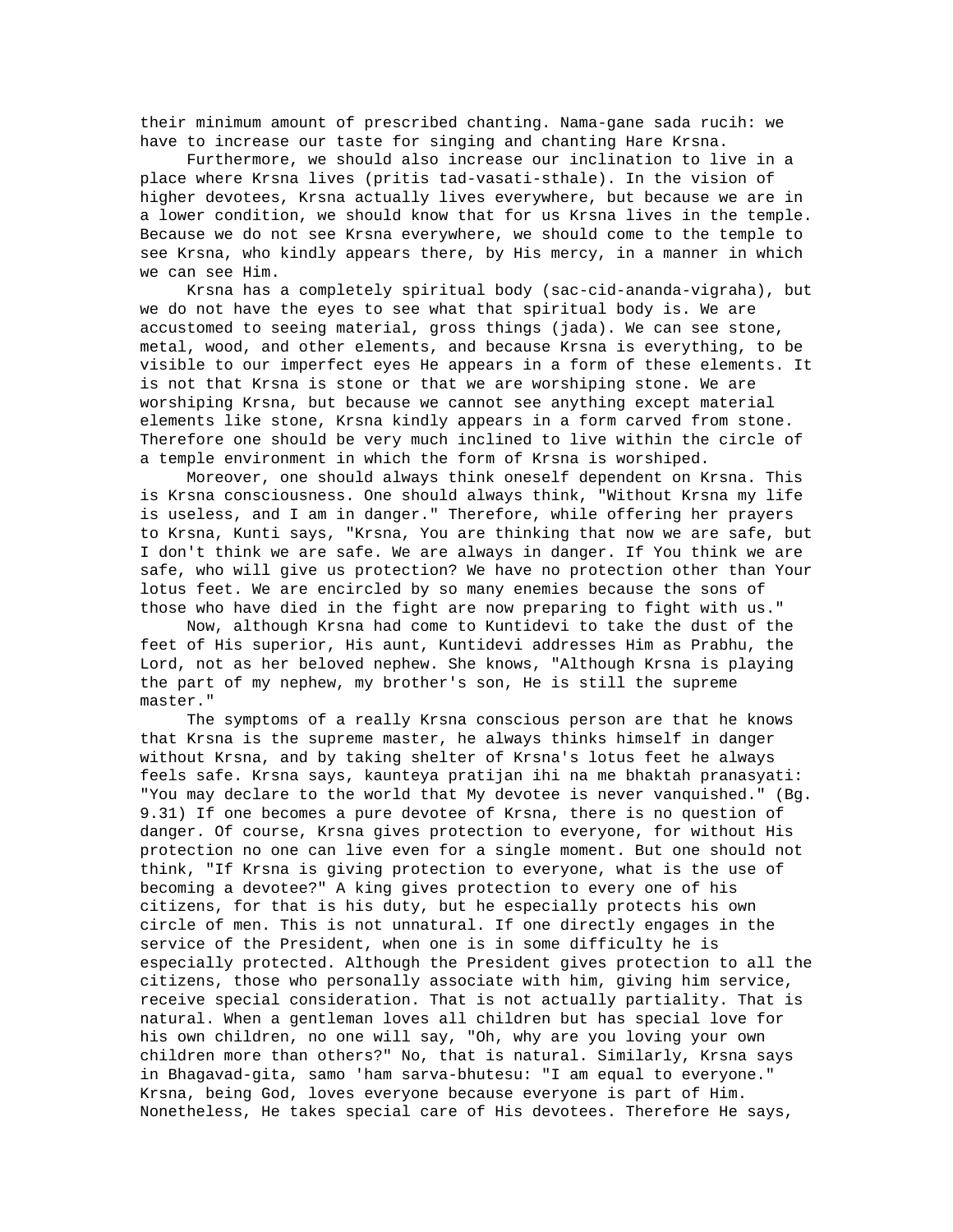kaunteya pratijanihi na me bhaktah pranasyati: "My devotee will never be vanquished."

 Krsna always sees to the comforts of His devotees, and the devotees are always busy seeing that Krsna is satisfied. The devotees dress Krsna, supply Him food, and always engage in serving Him, and similarly Krsna always sees to the happiness of His devotees. This is the intimate relationship between the devotee and Krsna. Every living entity has a relationship with Krsna, but when one becomes a devotee the relationship becomes intimate. Therefore Kuntidevi says to Krsna, "How can You leave us? We are Your intimate friends. We are simply living by Your care, by Your mercy. Don't think that we are safe and that You can therefore leave us. Our life is always under Your mercy, for we have no shelter other than Your lotus feet. Kindly don't leave us." This is Kunti's prayer. Similarly, Narottama dasa Thakura sings:

## ha ha prabhu nanda-suta vrsabhanu-suta-yuta karuna karaha ei-bara

 "Krsna, Nanda-suta, You are present with Radharani, the daughter of King Vrsabhanu. Now I fully surrender unto You. Please show me Your mercy."

 Without Krsna consciousness one thinks, "I shall protect myself, or my society, community, or state will give me protection. I have so many protectors. Why should I care for God? Why shall I go to Krsna? Those rascals who have no protection can go to Krsna." But the fact is that unless Krsna gives one protection one cannot be protected. This is stated in the Srimad-Bhagavatam (7.9.19): balasya neha saranam pitarau nrsimha. When Prahlada Maharaja offered prayers to Krsna as Nrsimhadeva, he said, "My dear Lord, one should not think that because a child has a father and mother he has full protection." If Krsna did not protect a child, the child could not be protected, even if he were to have thousands of fathers and mothers. Prahlada also says, nartasya cagadam udanvati majjato nauh: "It is not that a good physician or good medicine can protect one from disease." Suppose a rich man is suffering from some disease and he hires a first-class physician and takes first-class medicine. Does it mean that his life is guaranteed? No. If Krsna does not give him protection, despite good medical treatment and a good supply of medicine he will die. "Similarly," Prahlada continues, "one may have a good boat, but this does not guarantee that he will not drown in the ocean. If You do not protect him he may drown at any moment." Nature offers so many difficulties, and although scientists may try to invent something to check these difficulties in the struggle for existence, unless Krsna gives one protection one's inventions will be of no use.

 Kuntidevi knows this, and therefore although she is the mother of the great warriors Arjuna and Bhima, she still thinks, "Although my sons are great warriors, they are not sufficient to give us protection. Nothing can give us protection but Your lotus feet." This verse illustrates the position of a surrendered soul seeking the protection of Krsna. If we remain in this position, knowing that our only protector is Krsna and that our only duty is to serve Krsna, then our life is successful.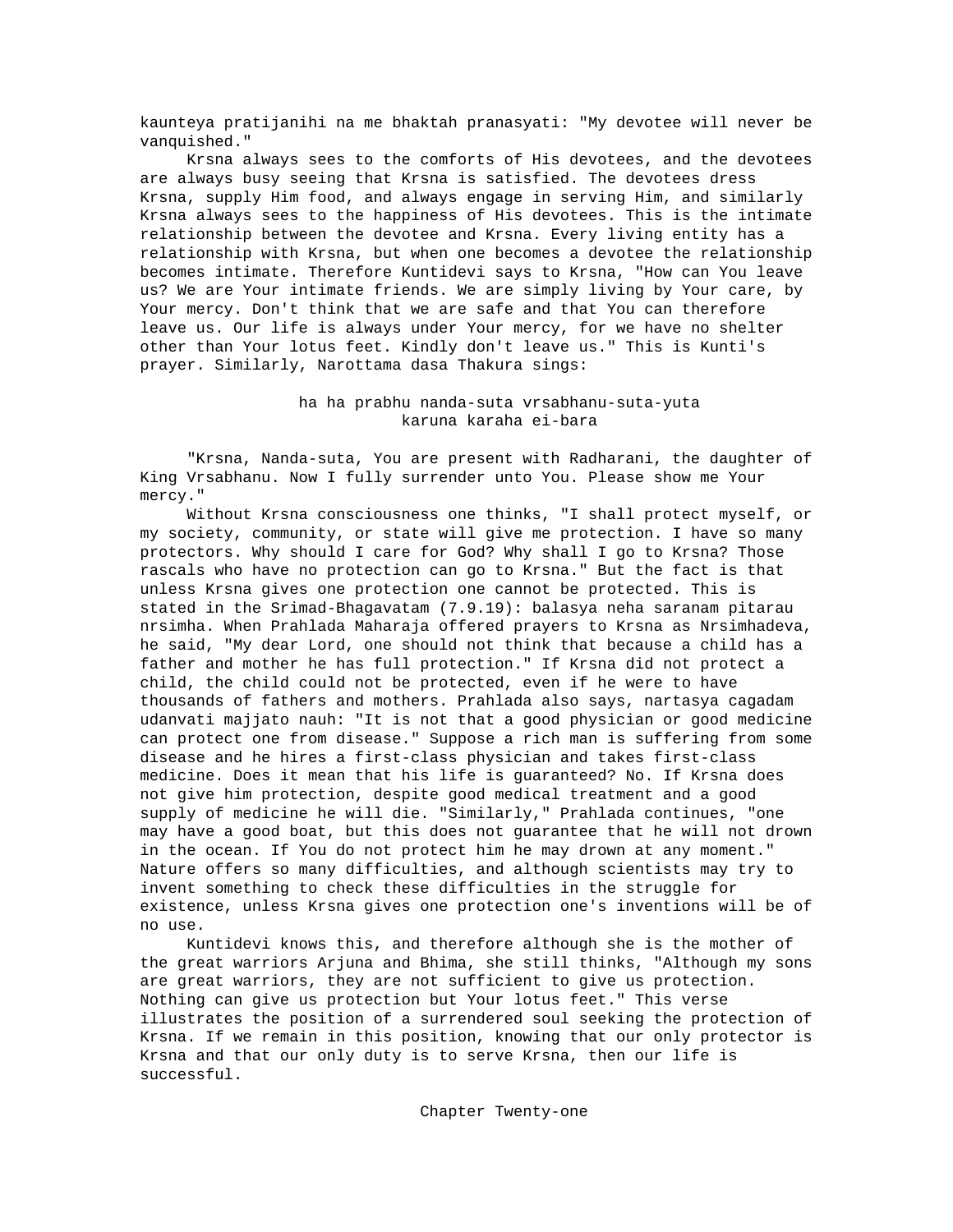## What Is Our Actual Value?

 ke vayam nama-rupabhyam yadubhih saha pandavah bhavato 'darsanam yarhi hrsikanam ivesituh

 As the name and fame of a particular body is finished with the disappearance of the living spirit, similarly, if You do not look upon us, all our fame and activities, along with the Pandavas and Yadus, will end at once.

 Kuntidevi is quite aware that the existence of the Pandavas is due to Sri Krsna only. The Pandavas are undoubtedly well established in name and fame and are guided by the great King Yudhisthira, who is morality personified, and the Yadus are undoubtedly great allies, but without the guidance of Lord Krsna all of them are nonentities, as much as the senses of the body are useless without the guidance of consciousness. No one should be proud of his prestige, power, and fame without being guided by the favor of the Supreme Lord. The living beings are always dependent, and the ultimate dependable object is the Lord Himself. We may, therefore, invent by our advancement of material knowledge all sorts of counteracting material resources, but without being guided by the Lord all such inventions end in fiasco, however strong and stout the reactionary elements may be.

 As soon as an important man dies, his name and form become unimportant, even though he may have been a big scientist, politician, or philosopher. As long as we are alive our name, form, and activities are glorious, but as soon as the life is gone the body is but a lump of matter. When an important man is alive he may have so many guards, and no one can go before him or touch him, but when the same man is dead and lying on the floor, one may kick him in the face, and practically no one will care. After the disappearance of the soul, the body of the important man has no value. And what is that soul? It is the energy of Krsna, and therefore it is part and parcel of Krsna. So when the energy is withdrawn--that is, when Krsna is not there--the body becomes unimportant.

 Krsna's energy and Krsna Himself are not different (saktisaktimator abhedah). The sun, for example, is energetic, and the sunshine is energy. As long as the sunshine is present the sun is present, and if the sun were not present the sun's energy would also not be there. The energy and the energetic must both exist. Although the Mayavadi philosophers do not accept the energetic but only the impersonal energy, we must accept both the energy and the energetic.

 While the energy works, the energetic remains aloof, just as the sunshine spreads everywhere while the sun itself remains apart. Similarly, there is energy working throughout the cosmic manifestation. The cosmic manifestation consists of earth, water, fire, air, ether, mind, intelligence, and false ego. These eight material elements are separated material energies (me bhinna prakrtir astadha), and we can understand that behind these energies there must be an energetic source. For example, we are using electric power, but behind this power are the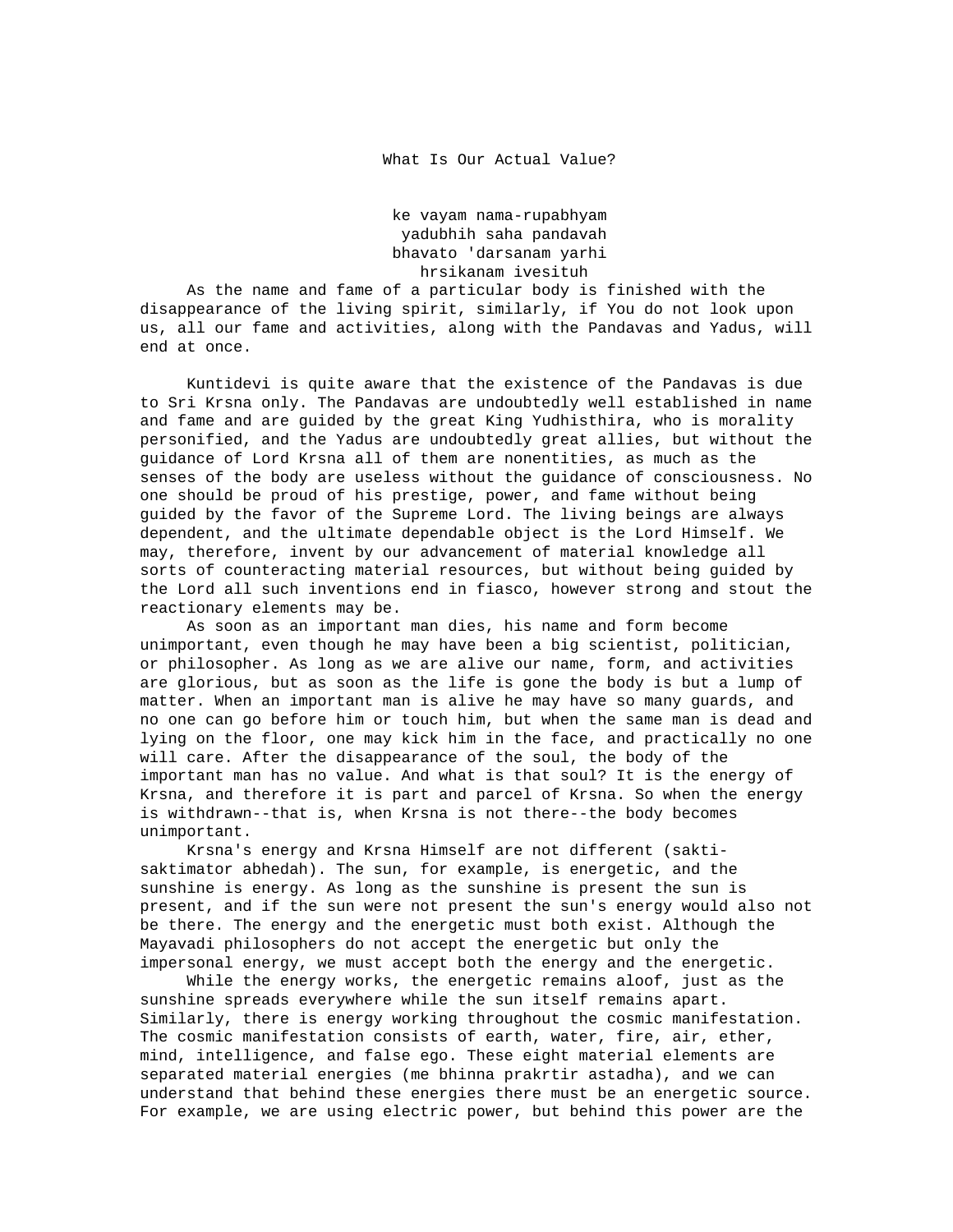powerhouse and the engineer. Rascals do not understand this. They simply see the power of this cosmic manifestation, but they do not understand that behind this power is the powermaker, the source of power. Therefore Krsna comes and says, "I am the powermaker. I am behind this power."

 Krsna Himself personally comes because we do not have the eyes to see Krsna and cannot understand Him. When we contemplate the form of God, we think that because God created millions and millions of years ago, He must be a very old man. Therefore God personally comes before us so that we can see what He is. This is His kindness. The Lord says in Bhagavad-gita (4.7):

> yada yada hi dharmasya glanir bhavati bharata abhyutthanam adharmasya tadatmanam srjamy aham

 "Whenever and wherever there is a decline in religious practice, O descendant of Bharata, and a predominant rise of irreligion--at that time I descend Myself."

 God comes to this world in person, He leaves behind His instructions like those of Bhagavad-gita, and He leaves behind His devotees who can explain who God is, but still we are so stubborn that we do not accept God. This is foolishness. In Bhagavad-gita those who do not accept God are called mudhah--rascals and fools.

 God exists, and God's energy also exists, so if we cannot see God we can at least see His energy. We may not see the electric powerhouse and the engineer within it generating power, but we use electricity in so many ways. Therefore we should inquire where this electricity comes from. This is intelligence, and if one inquires in this way he will eventually find the powerhouse itself. Similarly, if one studies further to find out who is running the powerhouse, one will find a human being. Although the electricity is impersonal and even the powerhouse is impersonal, the man behind everything is a person. Similarly, God is a person. This is a logical conclusion. How can He be impersonal? That which is impersonal has no intelligence. We have invented so many very wonderful machines, but the machines are not intelligent. The intelligence belongs to the operator. Therefore Krsna says, mayadhyaksena prakrtih suyate sa-caracaram: "You are seeing the energy displayed in the wonderful actions and reactions of this material cosmic manifestation, but don't think that they are working independently. No, I am behind them."

Krsna further says:

 maya tatam idam sarvam jagad avyakta-murtina mat-sthani sa rva-bhutani na caham tesv avasthitah

 "By Me, in My unmanifested form, this entire universe is pervaded. All beings are in Me, but I am not in them." (Bg. 9.4) That which is avyakta, unmanifested, also has murti, a form. The sky, for example, is avyakta, unmanifest, but it also has a form--the round form of the universe. If we go to the ocean, there also we shall find a form, like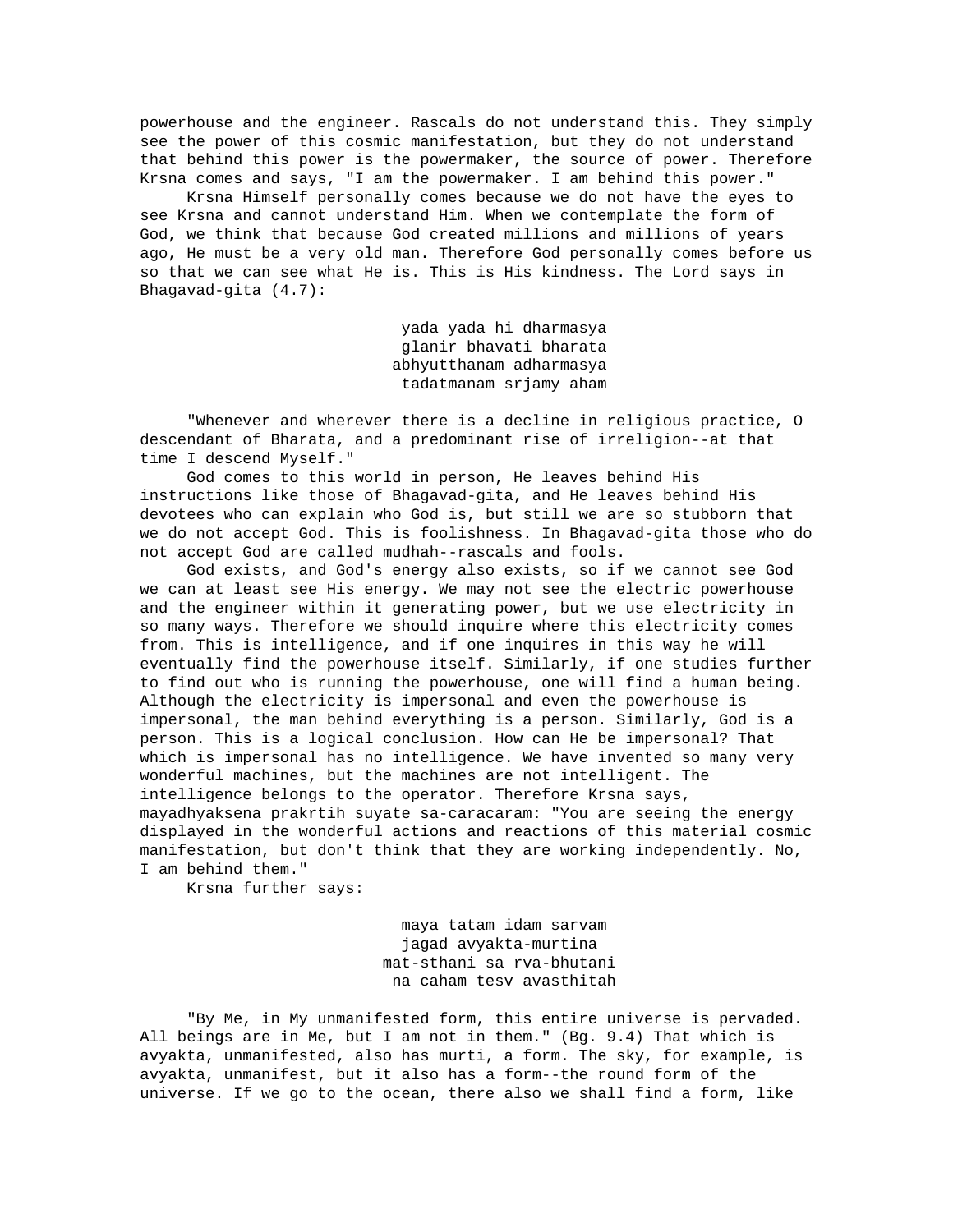that of a big circle. Without form there is nothing; everything has form, even that which is supposedly impersonal.

 Therefore the idea that everything is zero or impersonal is foolish. Behind the impersonal feature and the so-called voidness is the supreme form--Krsna. Isvarah paramah krsnah sac-cid-ananda-vigrahah. The word isvara means "controller." Nature is not controlling itself; the real controller is Krsna. Icchanurupam api yasya ca cestate sa. The Brahma-samhita (5.44) says that Prakrti, or Durga--the deity of material nature--is working under the direction of Govinda, Krsna. How is she working? Just like a shadow. Below our hand is its shadow, and as our hand moves, the shadow moves. Behind all manifestations there is motion. I have sometimes given the example of the shunting of the big cars in a railway line. The engine gives the motion and pushes one car, which then pushes another and another, and so on. Similarly, who set up the motion of the cosmic manifestation? That original motion-giver is Krsna.

 Now Kuntidevi says, "We Pandavas have become famous, and people say that we are very important. Why? Because You are our friend." Krsna was the friend of the Pandavas and specifically the friend of Arjuna, and therefore Arjuna was a great and valorous warrior. But Kuntidevi knew, "People say, `Oh, the Pandavas are such great warriors and heroes,' but what is the value of my sons, the Pandavas?" Similarly, the Yadu dynasty was famous because Krsna took His birth in that family. But Kuntidevi says, ke vayam: "What are we? What is our value?" Ke vayam namarupabhyam: "We have our name and form, but without You it is all useless. It has no value."

 People do not understand this. They are very proud of having a nice body and a nice name. They think, "I am American," "I am Indian," "I am German," and so on. But what is all this? These are simply bogus names and bogus forms with no value.

 If we subtract Krsna, everything is zero. This is a fact, but people are such rascals that they do not understand this fact. But who can deny it? The American body or Indian body may have a good name, but if it has no consciousness, what is its value? No value. Therefore it is said:

> bhaga vad-bhakti-h inasya jatih sastram japas tapah apranasyeva dehasya mandanam loka-ranjanam

 "For a person devoid of devotional service to Krsna, his birth in a great family or nation, his knowledge of revealed scripture, his performance of austerities and penance, and his chanting of Vedic mantras are all like ornaments on a dead body. Such ornaments simply serve the concocted pleasures of the general populace." (Hari-bhaktisudhodaya 3.11)

 We all have consciousness, but what is this consciousness? It is Krsna consciousness. We have forgotten Krsna, and therefore we simply say "consciousness," but really "consciousness" means Krsna consciousness, because without Krsna we cannot have consciousness. Without the sun, how can there be sunshine? Therefore we say "sunshine," and not just "shine." Similarly, "consciousness" means Krsna consciousness. This requires a little intelligence to understand, but devotees like Kunti have this intelligence and understanding. Therefore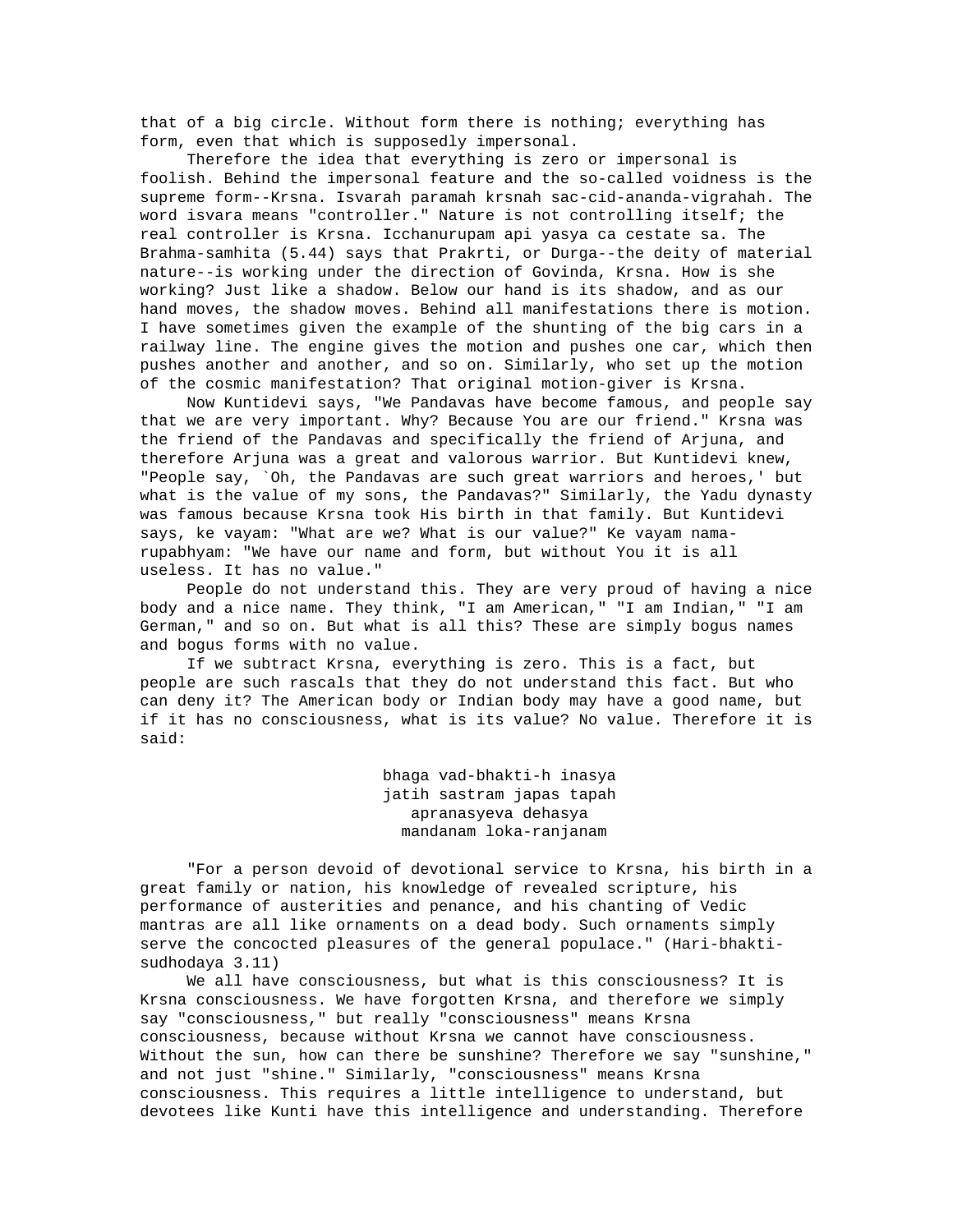Kunti says, "The Pandavas and Yadus are so important, but what is actually our value?

 Because Krsna is bidding farewell, Kunti laments, "You will go, and we shall not be able to see You. What then will be the value of our name and fame?" Bhavato 'darsanam yarhi hrsikanam ivesituh. She gives the example that without Krsna they would be like the senses without life. In this material world we desire sense enjoyment, but without Krsna or without Krsna consciousness there is no possibility of sense enjoyment. We may have strong arms and legs, but when there is no consciousness- when there is no Krsna consciousness--we cannot even utilize them. An intelligent person, therefore, knows that without Krsna his senses have no value, and therefore he becomes a devotee. He rightly concludes that because there is an intimate relationship between the senses and Krsna, as long as the senses are active it is one's duty to use the senses in the service of Krsna. This is bhakti.

 To use an example I have given many times, suppose in an assembly one finds a hundred-dollar note that has fallen from someone's pocket. If one takes that note and puts it in one's own pocket, one is a thief because that note does not belong to him. This is called bhoga, false enjoyment. Then again, someone else may think, "Oh, why shall I touch it? It belongs to someone else. Let it remain there. I have nothing to do with it." This is called tyaga, renunciation. So although the hundred-dollar note is the same, one person is trying to enjoy it while another is trying to give it up. But both of them--the bhogi and the tyagi--are fools.

 The bhogis are the karmis, those who are working very hard to exploit the resources of the material nature, like the scientists, for example, who are doing research to further such exploitation. Their intention, actually, is to steal. On the other hand, the tyagis, those who are unable to steal, have a "sour grapes" philosophy: "Oh, these things are useless. There is no need of them." Mostly, of course, people are bhogis; that is, they are trying to use everything to enjoy sense gratification. But still there are those who are baffled in sense gratification and who therefore say, "No, no, we don't need these things."

 Continuing the example, however, when a hundred-dollar note is found, the person who acts most properly is the one who takes it and says, "Someone has lost this note. Let me find its owner." Upon returning that note, one renders real service. One who takes the note for himself and one who leaves the note where it is are both useless. Similarly, the bhogi and tyagi are both useless. But the bhakta, the devotee, knows that everything belongs to Krsna and should therefore be offered to Krsna. This is real service.

 Everything belongs to Krsna. What is the body? It is a combination of material elements--earth, water, fire, air, and the subtle, psychological elements mind, intelligence, and false ego. Krsna claims, "All these eight elements are My separated energy." Then how are the body and mind ours? Although I claim that the body is mine, I do not even know how it is working. A tenant in an apartment may pay rent and somehow or other occupy the apartment and enjoy its utilities, although he may not actually know how the heat and tap water are working. Similarly, although we do not know the details of how the body works, we are using this body, which actually belongs not to us but to Krsna. This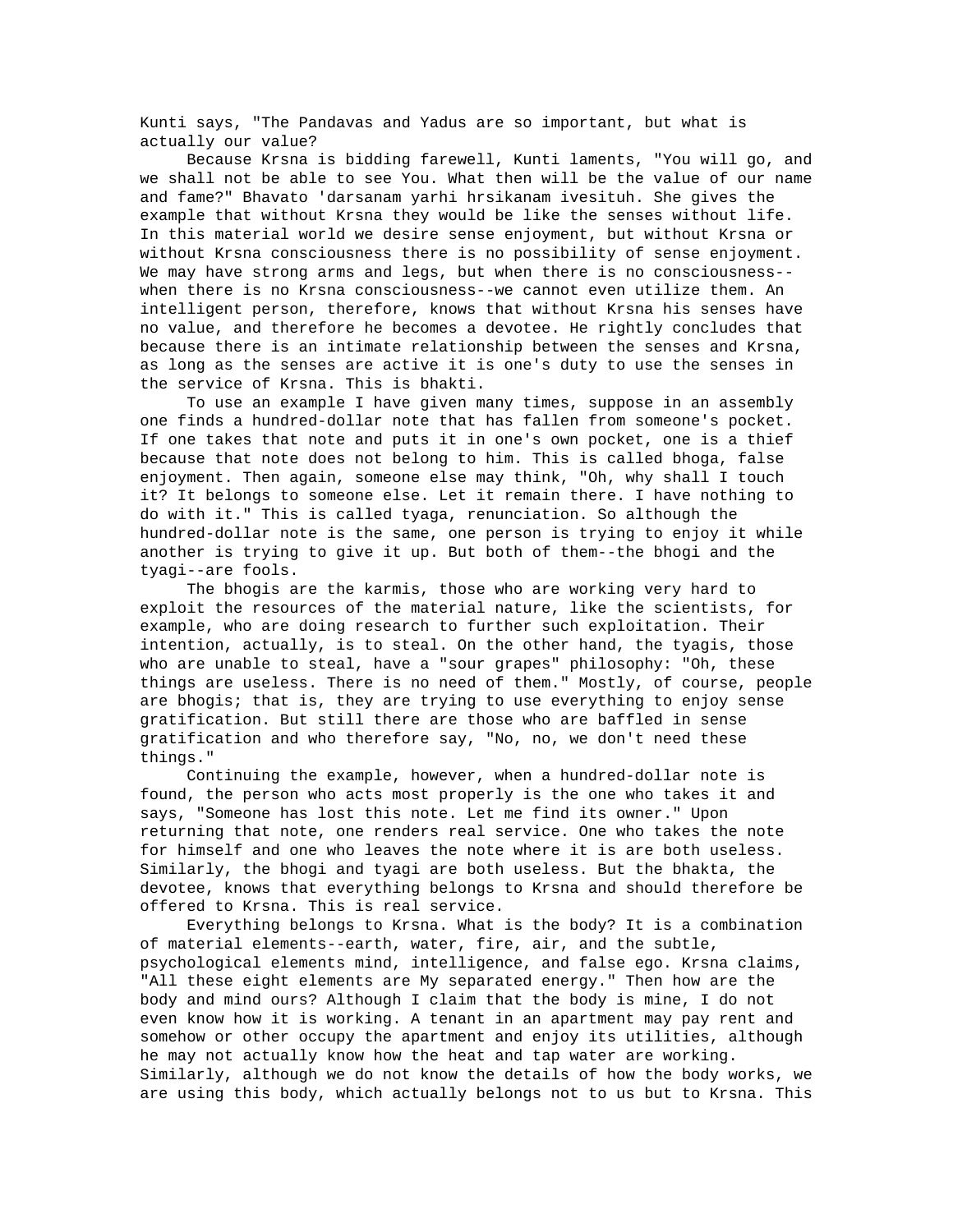is the real fact. The body consists of the senses and the mind, and therefore the senses and mind also belong to Krsna.

 I am a spiritual soul, but I have been given the opportunity to utilize a certain type of material body. Because I wanted it, Krsna is so kind that He has given it to me. Ye yatha mam prapadyante tams tathaiva bhajamy aham. If one wants the body of a king, Krsna will give it; if one follows the prescribed method, one will get the body of a king. And if one wants the body of a hog so that one may eat stool, Krsna will give one that kind of body also. But now, in the human form of life, one should understand, "Everything belongs to Krsna, so why am I hankering to satisfy this body which is supposedly mine? Rather, now that I have this body, let me serve Krsna." This is intelligence, and this is bhakti.

 Hrsikena hrsikesa-sevanam bhaktir ucyate: bhakti means to use hrsika, the senses, in the service of Hrsikesa, Krsna, the master of the senses (tvaya hrsikesena hrdi sthitasya yatha karomi). Because I wanted some sense gratification, forgetting that everything actually belongs to Krsna, I have been given this body, which is a facility for sense gratification. But the senses have no value without Krsna, and therefore the natural conclusion is that the senses belong to Krsna. Therefore, since I have these senses, why not use them for Krsna's satisfaction? This is bhakti.

Chapter Twenty-two

Beauty in Krsna's Presence

 neyam sobhisyate tatra yathedan im gadadhara tvat-padair ankita bhati sva-laksana-vilaksitah

 O Gadadhara [Krsna], our kingdom is now being marked by the impressions of Your feet, and therefore it appears beautiful. But when You ieave, it will no longer be so.

 There are certain particular marks on the feet of the Lord which distinguish the Lord from others. The marks of a flag, thunderbolt, and instrument to drive an elephant, and also an umbrella, lotus, disc, etc., are on the bottom of the Lord's feet. These marks are impressed upon the soft dust of the land where the Lord traverses. The land of Hastinapura was thus marked while Lord Sri Krsna was there with the Pandavas, and the kingdom of the Pandavas thus flourished by such auspicious signs. Kuntidevi points out these distinguished features and is afraid of ill luck in the absence of the Lord.

 In the Canakya-sloka, the instructions of the great moralist Canakya Pandita, there is this very nice verse:

> prthivi-bhusanam raja narinam bhusanam patih sarvari-bhusanam candro vidya sarvasya bhusanam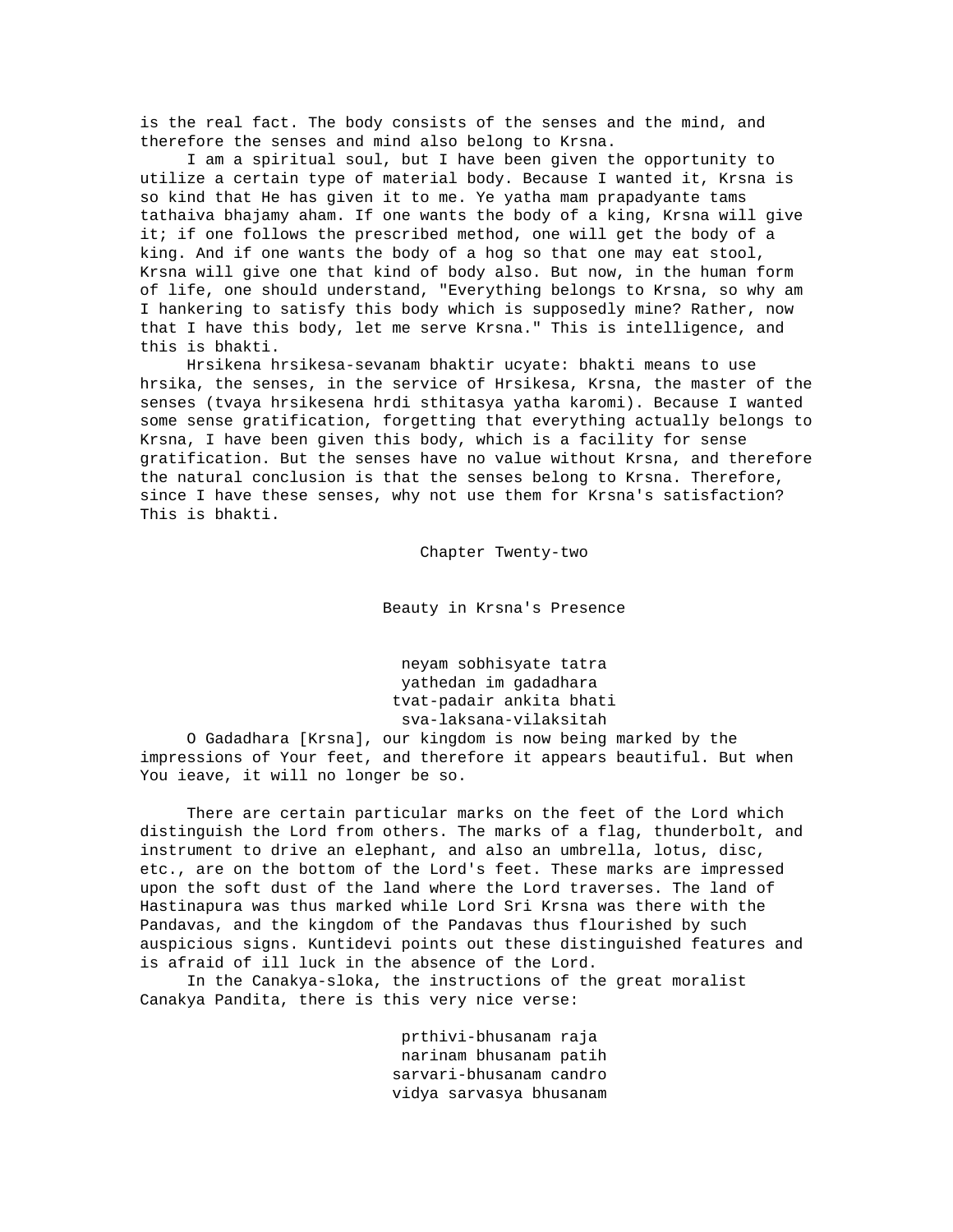Everything looks beautiful when one is intimately related with it. The sky, for example, becomes beautiful in relationship with the moon. The sky is always present, but on the full-moon night, when the moon and stars shine brilliantly, it looks very nice. Similarly, the state looks very well if there is a good government, with a good king or president. Then everyone is happy, and everything goes on well. Also, although girls are naturally beautiful, a girl looks especially beautiful when she has a husband. Vidya sarvasya bhusanam: but if a person, however ugly, is a learned scholar, that is his beauty. Similarly, everything will look beautiful when Krsna is present.

 Therefore Kuntidevi thinks, "As long as Krsna is with us, everything in our kingdom and our capital, Hastinapura, is beautiful. But when Krsna is absent our kingdom will not be beautiful." She says, "Krsna, You are now walking in our kingdom, and the impressions of Your footprints are making everything beautiful. There is sufficient water and fruit, and everything looks beautiful, but when You leave us it will not look beautiful."

 It is not that this applied only when Krsna was present and Kunti was speaking. Rather, the truth is always the same. Despite the advancement of our civilization, if we cannot bring Krsna and Krsna consciousness into the center of everything, our civilization will never become beautiful. Those who have joined the Krsna consciousness movement were beautiful before they joined, but now that they have become Krsna conscious they look especially beautiful. Therefore the newspapers often describe the devotees as "bright-faced. Their countrymen remark, How joyful and beautiful these boys and girls have become." At the present time in America, many of the younger generation are confused and hopeless, and therefore they appear morose and black-faced. Why? Because they are missing the point; they have no aim in life. But the devotees, the Krsnaites, look very beautiful because of the presence of Krsna.

 Therefore, what was a fact five thousand years ago, during the time of the Pandavas, is still a fact now. With Krsna in the center, everything becomes beautiful, and Krsna can become the center at any time. Krsna is always present, and we simply have to invite Him, "My Lord, please come and be in the center." That's all. To give the same example I have given before, zero has no value, but if we bring the number one and place it by the side of zero, the zero becomes ten. So one need not stop whatever one is doing. We never say, "Stop everything material." One simply has to add Krsna.

 Of course, we have to give up anything which is against Krsna consciousness. It is not that because we do not stop material duties, we should not stop meat-eating. We must stop it, for this is contrary to advancement in Krsna consciousness. One cannot commit sinful activities and at the same time advance in Krsna consciousness. But Krsna says, aham tvam sarva-papebhyo moksayisyami: "Surrender unto Me, and I shall rescue you by giving you liberation from all kinds of sinful reactions."

 Every one of us, life after life, is knowingly or unknowingly committing sinful activities. I may knowingly kill an animal, and that is certainly sinful, but even if I do it unknowingly, it is also sinful. While walking on the street we unknowingly kill so many ants, and in the course of our other ordinary dealings--while cooking, while taking water, while using a mortar and pestle to crush spices--we kill so many living beings. Unless we remain Krsna conscious, we are liable to be punished for all these unknowingly committed sinful acts.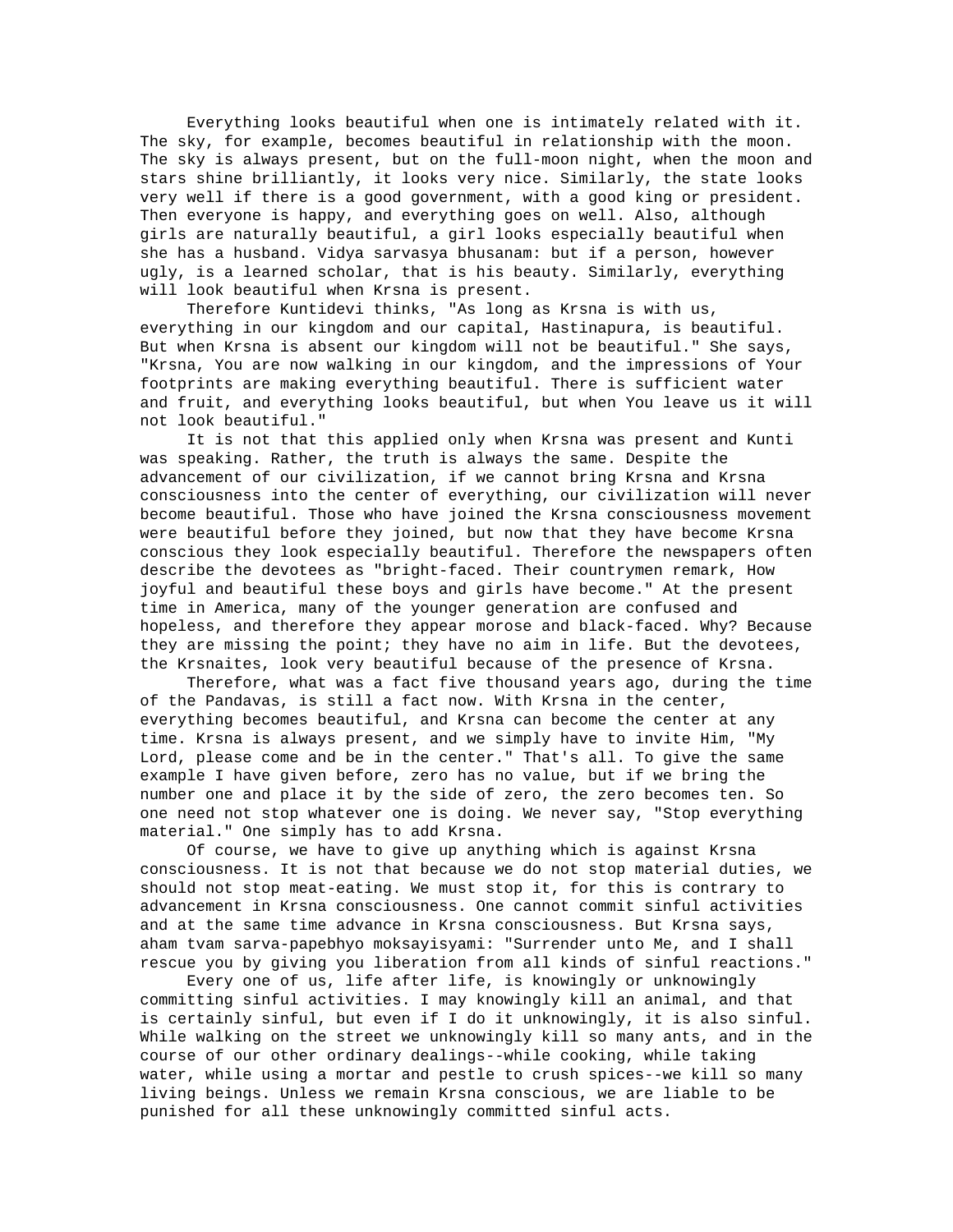If a child unknowingly touches fire, does it mean that the fire will excuse the child and not burn? No. Nature's law is so strict, so stringent, that there is no question of an excuse. Even in ordinary law, ignorance is no excuse. If we go to court and say, "I did not know that this action was criminal," this plea does not mean that we shall be excused. Similarly, ignorance is no excuse for transgressing nature's laws. Therefore, if we actually want to be free from the reactions of sinful life, we must be Krsna conscious, for then Krsna will free us from all sinful reactions. It is therefore recommended, kirtaniyah sada harih--one should always chant Hare Krsna, Hare Krsna, Krsna Krsna, Hare Hare/ Hare Rama, Hare Rama, Rama Rama, Hare Hare, so that Krsna will save us.

 We should always keep Krsna within our minds, for Krsna is like the sun. This is the motto of our Back to Godhead magazine:

> krsna--surya sama; maya haya andhakara yahan krsna, tahan nahi mayara adhikara (Cc. Madhya 22.31)

 Krsna is just like the brilliant sun, and maya, ignorance, is just like darkness. When the sun is present, there cannot be darkness. So if we keep ourselves in Krsna consciousness always, we cannot be influenced by the darkness of ignorance; rather, we shall always walk very freely in the bright sunshine of Krsna. Kuntidevi therefore prays that Krsna continue to be present with her and the Pandavas.

 In fact, however, Krsna was not leaving the Pa-ndavas, just as He never left Vrndavana. In the sastra, the Vedic literature, it is said, vrndavanam paritajya no padam ekam gacchati: Krsna never goes even one step from Vrndavana. He is so much attached to Vrndavana. How is it, then, that we see that Krsna lefl Vrndavana and went to Mathura and then far away to Hastinapura and did not return for many years? Actually, Krsna did not leave, for all the inhabitants of Vrndavana, after Krsna left, were always thinking of Him and crying. The only engagement of mother Yasoda, Nanda Maharaja, Radharani, and all the gopis, cows, calves, and cowherd boys was to think of Krsna and cry, and in this way they felt Krsna to be present, because Krsna's presence can be felt more strongly in separation from Him. That is Caitanya Mahaprabhu's teaching: to love Krsna in separation. Sunyayitam jagat sarvam govinda-virahena me. Caitanya Mahaprabhu thought, "Everything is vacant without Govinda, without Krsna." Everything was vacant, but Krsna consciousness was there.

 When we see everything as nothing, but have only Krsna consciousness, we shall have attained the highest perfection. Therefore the gopis are so exalted. Having attained this perfection, they could not forget Krsna even for a single moment. When Krsna went to the forest with His cows and calves, the minds of the gopis at home were disturbed. "Oh, Krsna is walking barefoot," they thought. "There are so many stones and nails on the path, and they must be pricking Krsna's lotus feet, which are so soft that we think our breasts hard when Krsna puts His lotus feet upon them." Thus they would cry, absorbed in these thoughts. The gopis were so anxious to see Krsna back home in the evening that they would stand on the path, looking to see Krsna returning with His calves and cows. This is Krsna consciousness.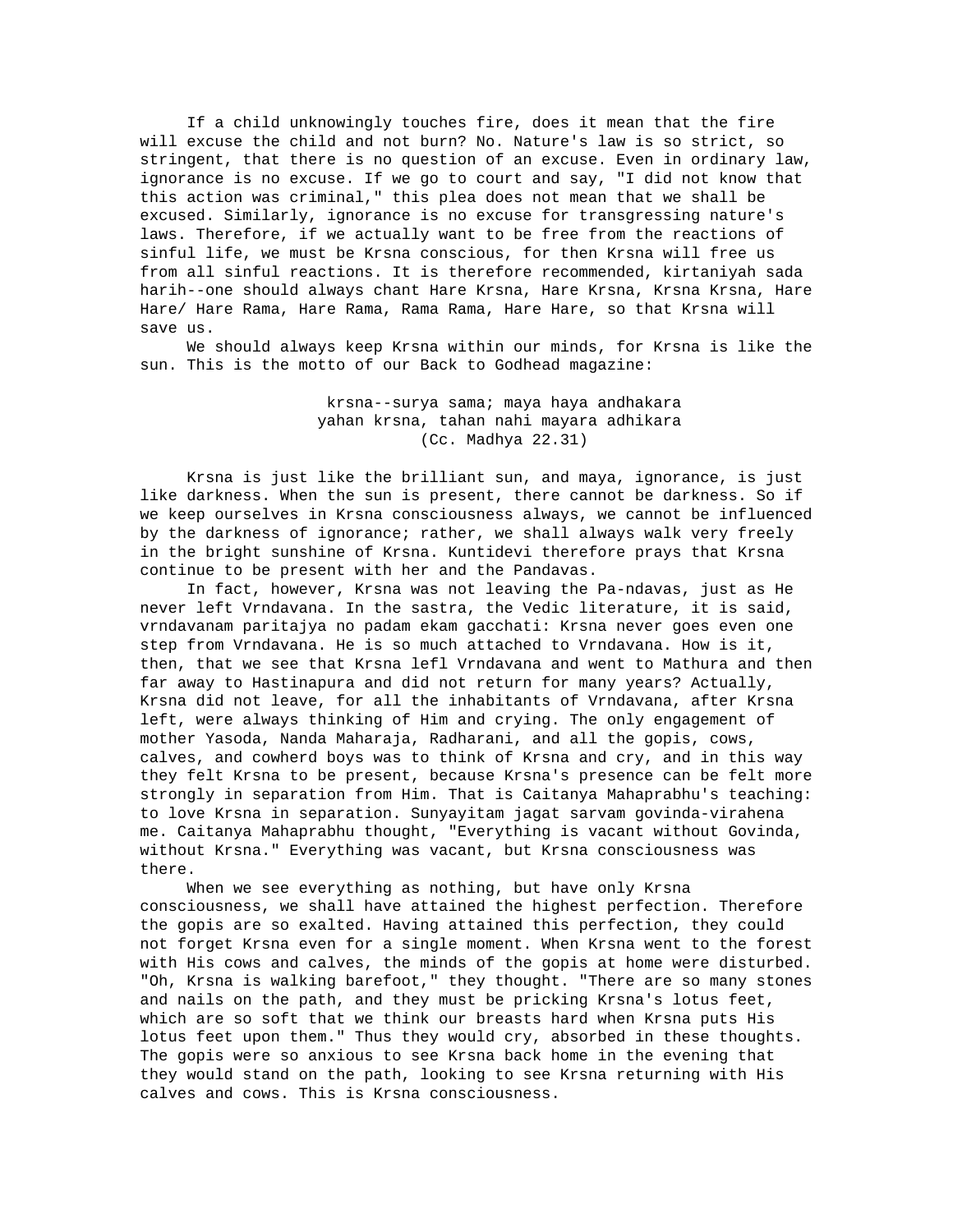Krsna cannot be absent from a devotee when the devotee is intensely absorbed in Krsna thought. Here Kuntidevi is very much anxious, thinking that Krsna will be absent, but the actual effect of Krsna's physical absence is that He becomes more intensely present within the mind of the devotee. Therefore Caitanya Mahaprabhu, by the example of His actual life, taught vipralambha-seva, service of Krsna in separation. Tears would come from His eyes like torrents of rain, for He would feel everything to be vacant for want of Krsna.

 There are two stages of meeting Krsna. Being personally present with Krsna, personally meeting Him, personally talking with Him, and personally embracing Him is called sambhoga, but there is another way to be with Krsna--in separation from Him--and this is called vipralambha. A devotee can benefit from Krsna's association in both ways.

 Because we are now in the material world, we do not see Krsna directly. Nonetheless, we can see Him indirectly. For example, if one sees the Pacific Ocean one can remember Krsna immediately, if one is advanced in spiritual life. This is called meditation. One may think, "The Pacific Ocean is such a vast mass of water, with many large waves, but although I am standing only a few yards from it, I am confident that I am safe, however powerful this ocean may be and however fearful its waves. I am sure that it will not go beyond its limits. How is this happening? By the order of Krsna. Krsna orders, `My dear Pacific Ocean, you may be very big and powerful, but you cannot come beyond this line."' In this way one can immediately remember Krsna, or God, who is so powerful that even the Pacific Ocean abides by His order. In this way one can think of Krsna, and that is Krsna consciousness.

 Similarly, when one sees the sunrise one can immediately remember Krsna, for Krsna says in Bhagavad-gita (7.8), prabhasmi sasi-suryayoh: "I am the shining of the sun and the moon." If one has learned how to see Krsna, one can see Him in the sunshine. Our scientists have not created the sun, and although they may juggle words, it is beyond their ability to know what the sun actually is. But the Vedanta-sutra (1.1.3) says, sastra-yonitvat: one can know everything through the sastra, the Vedic literature. For example, if one studies the Vedic literature one can know what the sun is, for the sun is described in the Brahma-samhita (5.5.2):

> yac-caksur esa savita sakala-grahanam raja samasta-sura-murtir asesa-tejah yasyajnaya bhramati sambhrta -kala-cakro govindam adi-purusam tam aham bhajami

 This verse describes the sun as the eye of all the planets, and if one meditates upon this one can understand that this is a fact, for at night, before the sun rises, one cannot see. The sun is also described as the eye of the Lord. The sun is one of His eyes, and the moon is the other. In the Upanisads, therefore, it is said that only when Krsna sees can we see. The sun is also described as asesa-tejah, unlimitedly hot. And what is its function? Yasyajnaya bhramati sambhrta-kala-cakrah. The sun has its orbit. God has ordered the sun, "You just travel within this orbit, and not anywhere else." The scientists say that if the sun were to move a little to one side the whole universe would be ablaze, and if it moved to the other side the whole universe would freeze. But by the order of the Supreme it does not move even one ten-thousandth of an inch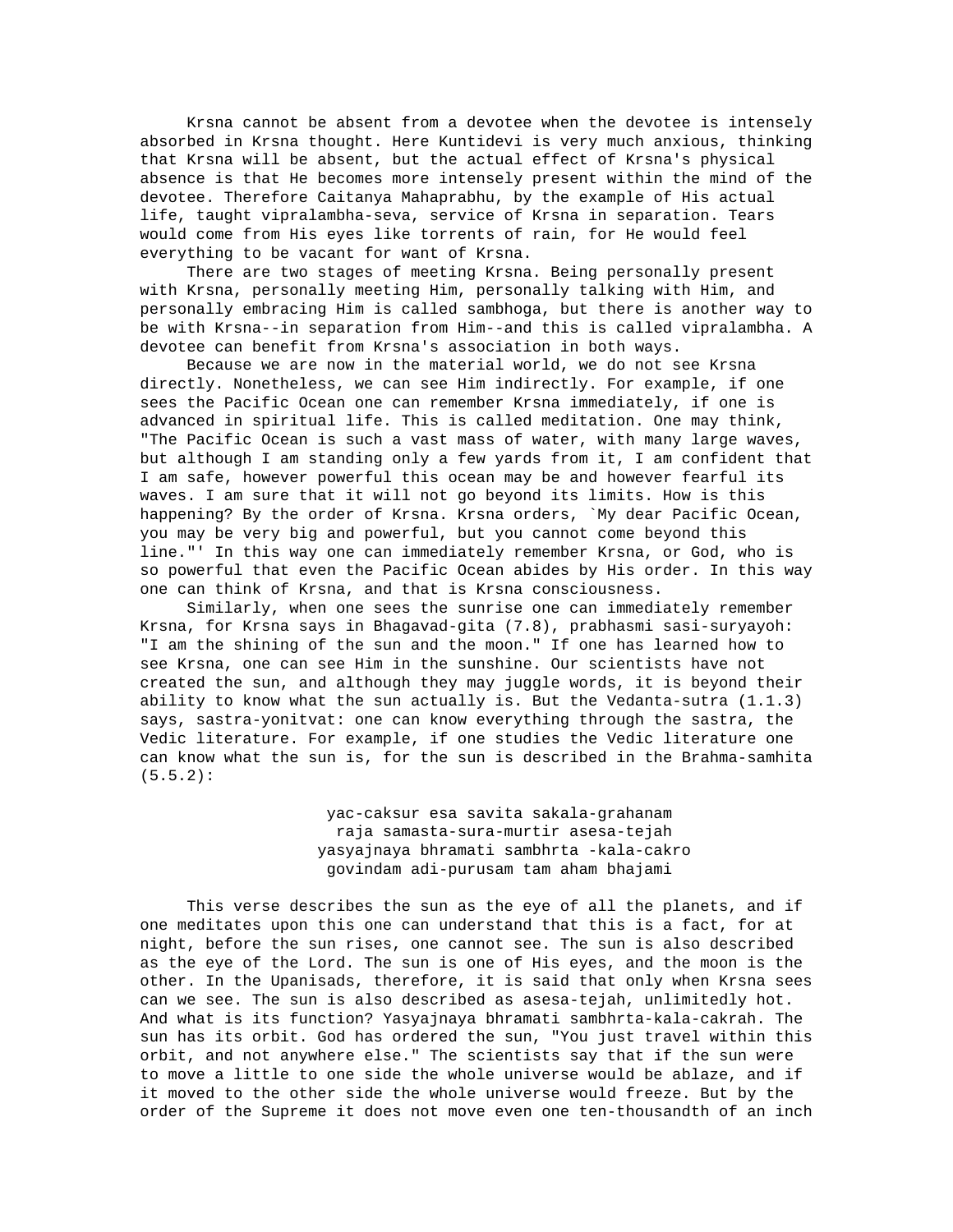from where it should be. It always rises exactly at the correct time. Why? There must be some discipline, some obedience, some order. The Brahma-samhita therefore says, yasyajnaya bhramati sambhrta-kala-cakro govindam adi-purusam tam aham bhajami: "I worship that original person, by whose order the sun moves in its orbit. It is He who gives direction even to the sun, the ocean, and the moon. Everything takes place under His order."

 So where is the difficulty in understanding God? There is no difficulty. If one is actually sane, if one has a brain that is not made of stool, one can understand God at every step. The Lord says:

> raso 'ham apsu kaunteya prabhasmi sasi-suryayoh pranavah sarva-vedesu sabdah khe paurusam nrsu

 "O son of Kunti [Arjuna], I am the taste of water, the light of the sun and the moon, the syllable om in the Vedic mantras; I am the sound in ether and ability in man." (Bg. 7.8) Why then do people say, "I have not seen God"? Why don't they see God as God directs them to see Him? Why do they manufacture their own way? One cannot see God by one's own way. That is not possible. If one tries to do so, one will always remain blind. At the present moment so-called philosophers and scientists are trying to see God in their own way, but that is not possible. One has to see God by God's way. Then one can see Him. If I want to see the President of the United States, can I see him in my own way? If not, then how can I expect to see God in my own way? Is it not rascaldom? I cannot see even an ordinary man in an important position in my own way; I have to make an appointment with his secretary and make the other appropriate arrangements. But although God is so much greater than ordinary men, rascals support the view that one can see God in one's own way. "As many ways as you invent," they say, "they are all bona fide." This is rascaldom. The world is full of rascals and fools, and therefore God consciousness, Krsna consciousness, has become a vague idea. Otherwise, if one wants to see God, if one wants Him to be always present, as Kuntidevi is requesting that He be, one can keep God always within one s heart.

 We simply have to apply our mind and senses in Krsna consciousness, as done by Maharaja Ambarisa. Sa vai manah krsna-padaravindayor vacamsi vaikuntha-gunanuvarnane (SB. 9.4.18). First we must fix our minds on the lotus feet of Krsna, for the mind is the center of all sensory activities. If the mind were absent, in spite of having eyes we could not see, and in spite of having ears we could not hear. Therefore the mind is considered the eleventh sense. There are ten senses--five working senses and five knowledge-acquiring senses, and the center of the senses is the mind. The Bhagavad-gita (3.42) says:

> indriyani parany ahur indriyebhyah param manah manasas tu para buddhir yo buddheh paratas tu sah

 In this verse Krsna explains that although we consider the senses to be very prominent, beyond the senses is something superior--the mind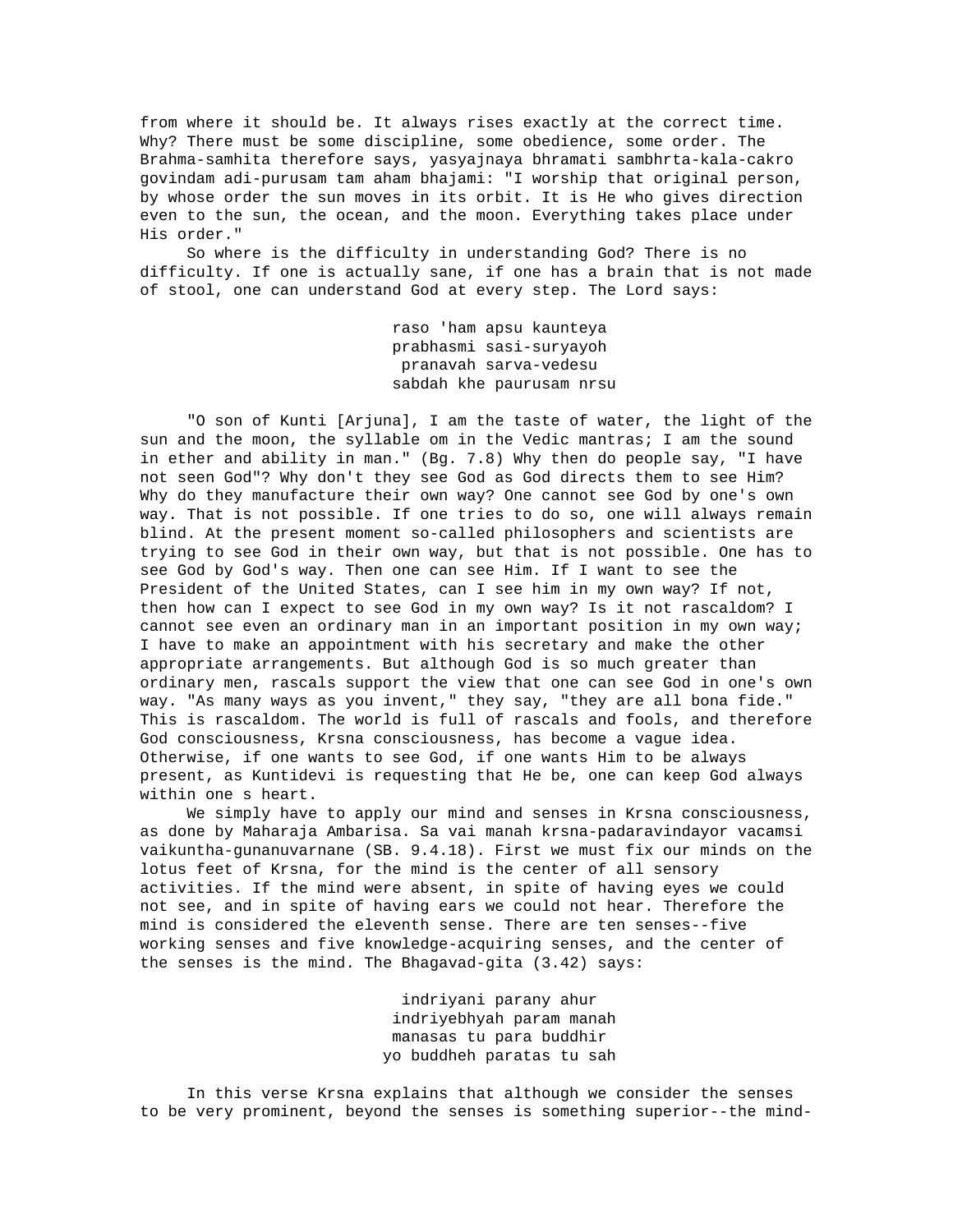-beyond the mind is the intelligence, and beyond the intelligence is the soul.

 How can we appreciate the existence of the soul if we cannot understand even the psychological movements of the mind? Beyond the mind is the intelligence, and by speculation one can at the utmost approach the intellectual platform. But to understand the soul and God, one must go beyond the intellectual platform. It is possible to understand everything, but we must gain understanding through the right channel. Therefore the Vedic injunction is:

> tad-vijnanartham sa gurum evabhigacchet samit-panih srotriyam brahma-nistham

 If one is actually serious about understanding supernatural, transcendental subject matters, one must approach a bona fide spiritual master." (Mundaka Up. 1.2.12)

Chapter Twenty-three

Natural Prosperity

 ime jana-padah svrddhah supakkausadhi-virudhah vanadri-nady-udan vanto hy edhante tava viksitaih

 All these cities and villages are flourishing in all respects because the herbs and grains are in abundance, the trees are full of fruits, the rivers are flowing, the hills are full of minerals, and the oceans full of wealth. And this is all due to Your glancing over them.

 Human prosperity flourishes by natural gifts and not by gigantic industrial enterprises. The gigantic industrial enterprises are products of a godless civilization, and they cause the destruction of the noble aims of human life. The more we go on increasing such troublesome industries to squeeze out the vital energy of the human being, the more there will be unrest and dissatisfaction of the people in general, although a few only can live lavishly by exploitation. The natural gifts such as grains and vegetables, fruits, rivers, the hills of jewels and minerals, and the seas full of pearls are supplied by the order of the Supreme, and as He desires, material nature produces them in abundance or restricts them at times. The natural law is that the human being may take advantage of these godly gifts by nature and satisfactorily flourish on them without being captivated by the exploitative motive of lording it over material nature. The more we attempt to exploit material nature according to our whims of enjoyment, the more we shall become entrapped by the reaction of such exploitative attempts. If we have sufficient grains, fruits, vegetables, and herbs, then what is the necessity of running a slaughterhouse and killing poor animals? A man need not kill an animal if he has sufficient grains and vegetables to eat. The flow of river waters fertilizes the fields, and there is more than what we need. Minerals are produced in the hills, and the jewels in the ocean. If the human civilization has sufficient grains, minerals,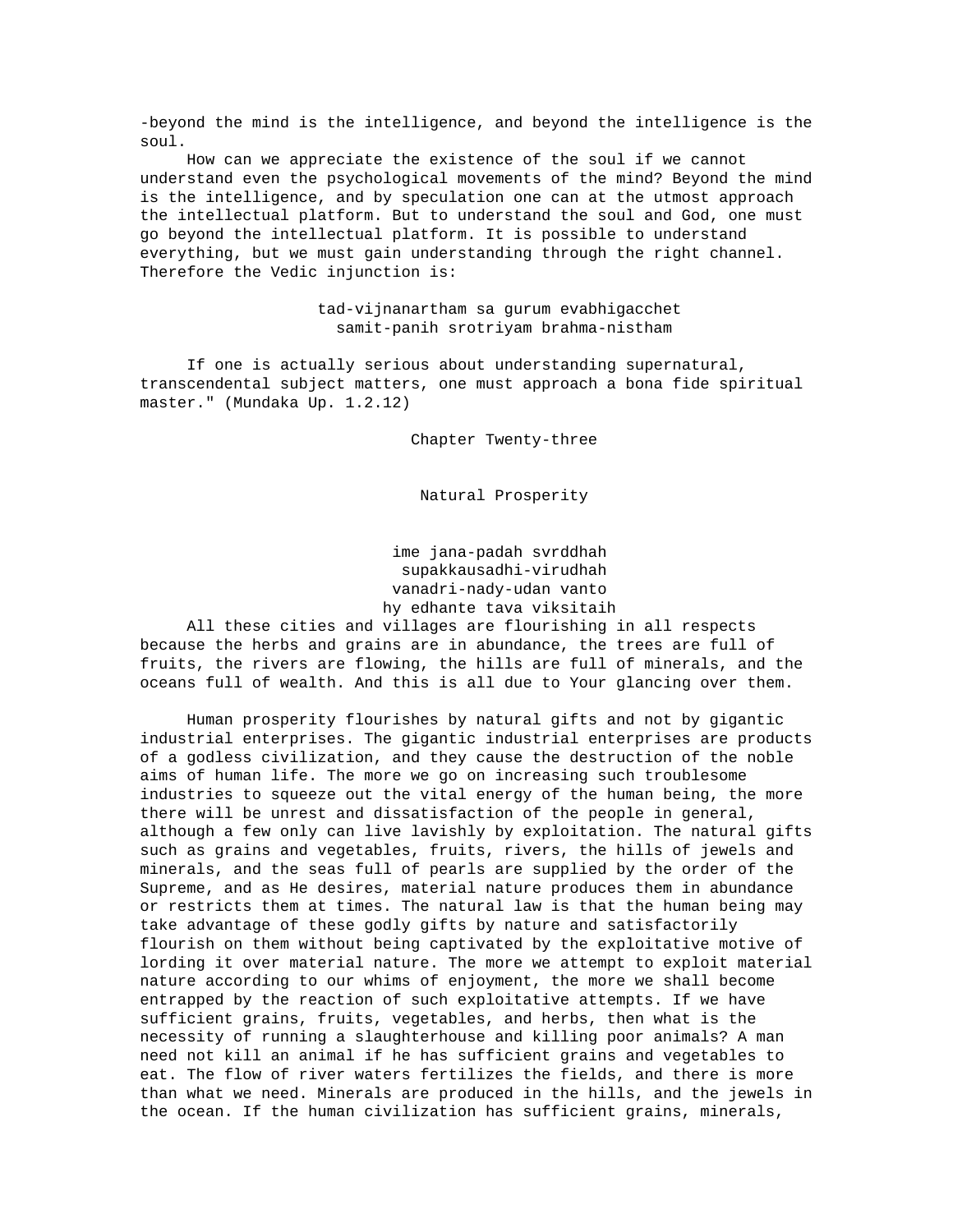jewels, water, milk, etc., then why should we hanker after terrible industrial enterprises at the cost of the labor of some unfortunate men? But all these natural gifts are dependent on the mercy of the Lord. What we need, therefore, is to be obedient to the laws of the Lord and achieve the perfection of human life by devotional service. The indications by Kuntidevi are just to the point. She desires that God's mercy be bestowed upon them so that natural prosperity be maintained by His grace.

 Kuntidevi mentions that the grains are abundant, the trees full of fruits, the rivers flowing nicely, the hills full of minerals, and the oceans full of wealth, but she never mentions that industry and slaughterhouses are flourishing, for such things are nonsense that men have developed to create problems.

 If we depend on God's creation, there will be no scarcity, but simply ananda, bliss. God's creation provides sufficient grains and grass, and while we eat the grains and fruits, the animals like the cows will eat the grass. The bulls will help us produce grains, and they will take only a little, being satisfied with what we throw away. If we take fruit and throw away the skin, the animal will be satisfied with the skin. In this way, with Krsna in the center, there can be full cooperation between the trees, animals, human beings, and all living entities. This is Vedic civilization, a civilization of Krsna consciousness.

 Kuntidevi prays to the Lord, "This prosperity is due to Your glance." When we sit in the temple of Krsna, Krsna glances over us, and everything is nice. When sincere souls try to become Krsna's devotees, Krsna very kindly comes before them in His full opulence and glances upon them, and they become happy and beautiful.

 Similarly, the whole material creation is due to Krsna's glance (sa aiksata). In the Vedas it is said that He glanced over matter, thus agitating it.

A woman in touch with a man becomes agitated and becomes pregnant and then gives birth to children. The whole creation follows a similar process. Simply by Krsna's glance, matter becomes agitated and then becomes pregnant and gives birth to the living entities. It is simply by His glance that plants, trees, animals, and all other living beings come forth. How is this possible? None of us can say, "Simply by glancing over my wife, I can make her pregnant." But although this is impossible for us, it is not impossible for Krsna. The Brahma-samhita (5.32) says, angani yasya sakalendriya-vrttimanti: every part of Krsna's body has all the capabilities of the other parts. With our eyes we can only see, but Krsna, merely by seeing, can make others pregnant. There is no need of sex, for simply by glancing, Krsna can create pregnancy.

 In Bhagavad-gita (9. 10) Lord Krsna says, mayadhyaksena prakrtih suyate sa-caracaram: "By My supervision, material nature gives birth to all moving and nonmoving beings." The word aksa means "eyes," so aksena indicates that all living entities take birth because of the Lord's glance. There are two kinds of living entities--the moving beings, like insects, animals, and human beings, and the nonmoving beings, like trees and plants. In Sanskrit these two kinds of living entities are called sthavara jangama, and they both come forth from material nature.

 Of course, what comes from material nature is not the life, but the body. The living entities accept particular types of bodies from material nature, just as a child takes its body from its mother. For ten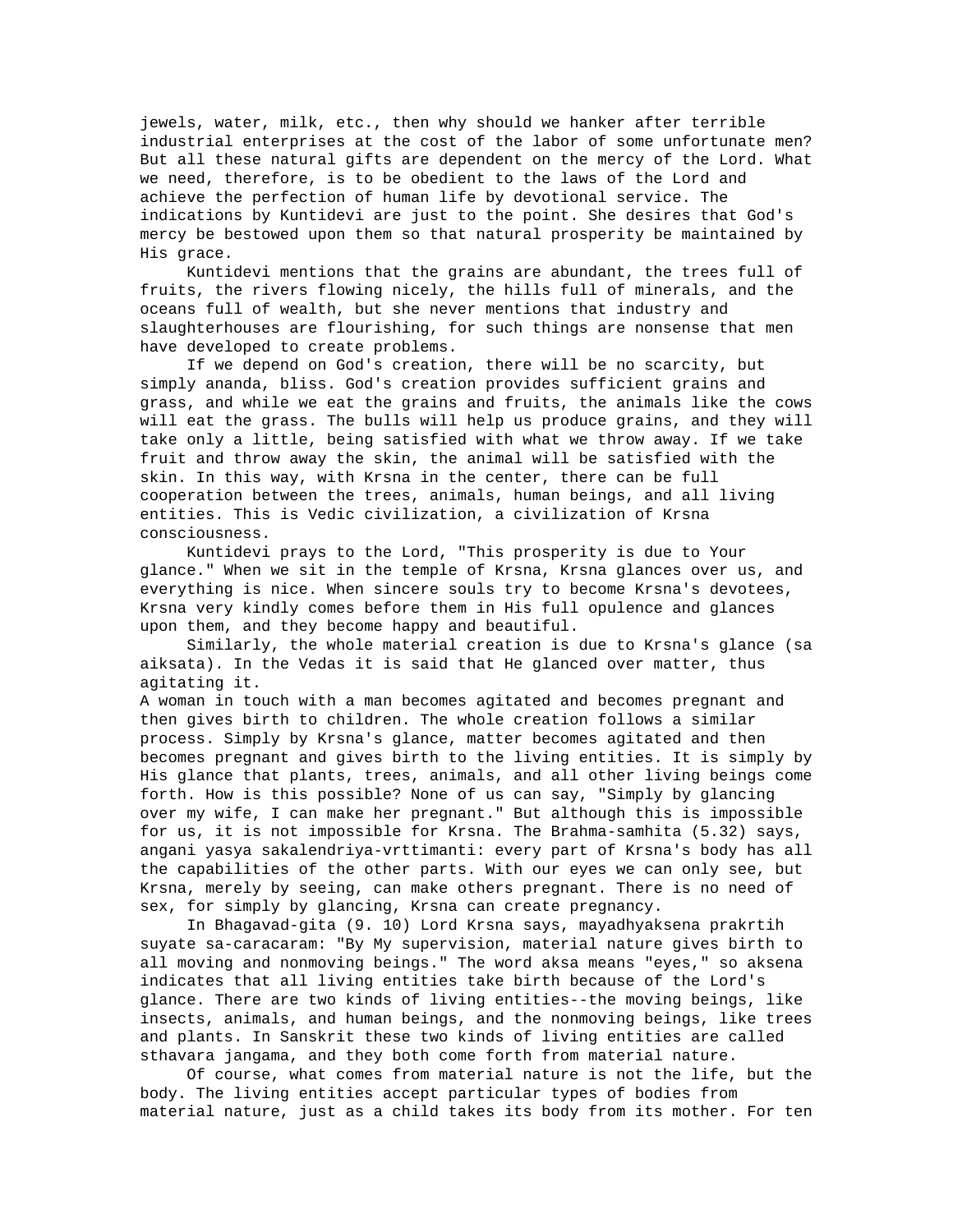months the child's body develops from the blood and nutrients of the mother's body, but the child is a living entity, not matter. It is the living entity that has taken shelter in the womb of the mother, who then supplies the ingredients for that living entity's body. This is nature's way. The mother may not know how from her body another body has been created, but when the body of the child is fit, the child takes birth.

 It is not that the living entity takes birth. As stated in Bhagavad-gita (2.20), najayate mriyate va: the living entity neither takes birth nor dies. That which does not take birth does not die; death is meant for that which has been created, and that which is not created has no death. The Gita says, najayate mriyate va kadacit. The word kadacit means "at any time." At no time does the living entity actually take birth. Although we may see that a child is born, actually it is not born. Nitah sasvato 'yam puranah. The living entity is eternal (sasvata), always existing, and very, very old (purana). Na hanyate hanyamane sarire: don't think that when the body is destroyed the living entity will be destroyed; no, the living entity will continue to exist.

 A scientist friend was asking me, "What is the proof of eternity?" Krsna says, na hanyate hanyamane sarire: The soul is not killed when the body is killed." This statement in itself is proof. This type of proof is called sruti, the proof established by that which is heard through the disciplic succession from the Supreme. One form of proof is proof by logic (nyaya-prasthana). One can get knowledge by logic, arguments, and philosophical research. But another form of proof is sruti, proof established by hearing from authorities. A third form of proof is smrti, proof established by statements derived from the sruti. The Bhagavadgita and the Puranas are smrti, the Upanisads are sruti, and the Vedanta is nyaya. Of these three the sruti-prasthana, or the evidence from the sruti, is especially important.

 Prataksa, the process of receiving knowledge through direct perception, has no value, because our senses are all imperfect. For example, every day we see the sun to be just like a small disc, perhaps twelve inches in diameter, but in fact it is a hundred times larger than the earth. So what is the value of our direct perception through our eyes? We have so many senses through which we can experience knowledge- the eyes, the ears, the nose, and so on--but because these senses are imperfect, whatever knowledge we get by exercising these senses is also imperfect. Because scientists try to understand things by exercising their imperfect senses, their conclusions are always imperfect. Svarupa Damodara, a scientist among our disciples, inquired from a fellow scientist who says that life comes from matter, "If I give you the chemicals with which to produce life, will you be able to produce it?" The scientist replied, "That I do not know." This is imperfect knowledge. If you do not know, then your knowledge is imperfect. Why then have you become a teacher? That is cheating. Our contention is that to become perfect one must take lessons from the perfect.

 Krsna is perfect, so we take knowledge from Him. Krsna says, na hanyate hanyamane sarire: "The soul does not die when the body dies." Therefore this understanding that the soul is eternal is perfect.

 Kuntidevi says, ime jana-padah svrddhah supakkausadhi-virudhah: "The grains are abundant, the trees full of fruits, the rivers flowing, the hills full of minerals, and the ocean full of wealth." What more should one want? The oyster produces pearls, and formerly people decorated their bodies with pearls, valuable stones, silk, gold, and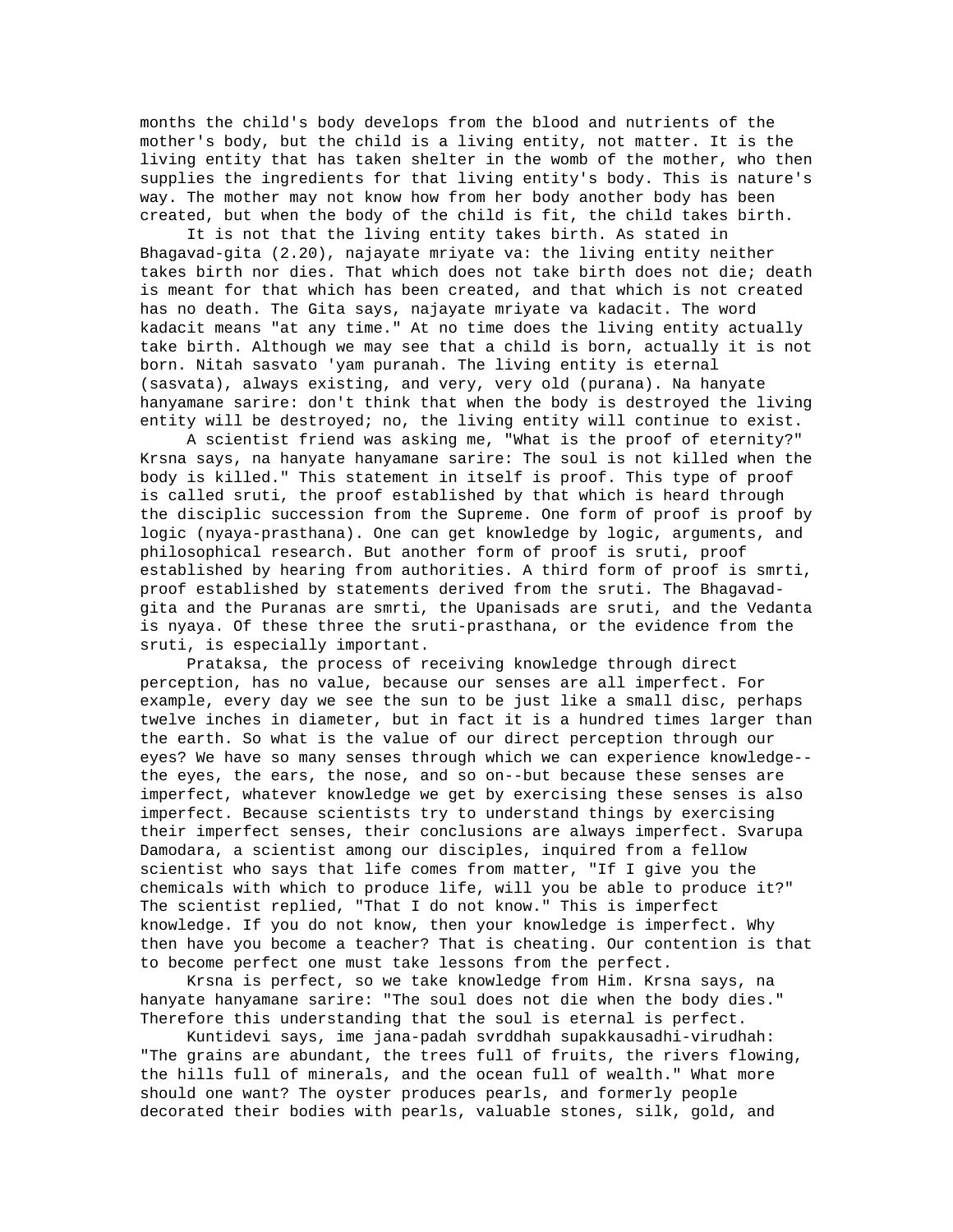silver. But where are those things now? Now, with the advancement of civilization, there are so many beautiful girls who have no ornaments of gold, pearls, or jewels, but only plastic bangles. So what is the use of industry and slaughterhouses?

 By God's arrangement one can have enough food grains, enough milk, enough fruits and vegetables, and nice clear river water. But now I have seen, while traveling in Europe, that all the rivers there have become nasty. In Germany, in France, and also in Russia and America I have seen that the rivers are nasty. By nature's way the water in the ocean is kept clear like crystal, and the same water is transferred to the rivers, but without salt, so that one may take nice water from the river. This is nature's way, and nature's way means Krsna's way. So what is the use of constructing huge waterworks to supply water?

 Nature has already given us everything. If we want wealth we may collect pearls and become rich; there is no need to become rich by starting some huge factory to produce auto bodies. By such industrial enterprises we have simply created troubles. Otherwise, we need only depend on Krsna and Krsna's mercy, because by Krsna's glance (tava viksitaih), everything is set right. So if we simply plead for Krsna's glance, there will be no question of scarcity or need. Everything will be complete. The idea of the Krsna consciousness movement, therefore, is to depend on nature's gifts and the grace of Krsna.

 People say that the population is increasing, and therefore they are checking this by artificial means. Why? The birds and bees are increasing their populations and have no contraceptives, but are they in need of food? Do we ever see birds or animals dying for want of food? Perhaps in the city, although not very often. But if we go to the jungle we shall see that all the elephants, lions, tigers, and other animals are very stout and strong. Who is supplying them food? Some of them are vegetarians, and some of them are nonvegetarians, but none of them are in want of food.

 Of course, by nature's way the tiger, being a nonvegetarian, does not get food every day. After all, who will face a tiger to become its food? Who will say to the tiger, "Sir, I am a philanthropist and have come to you to give you food, so take my body"? No one. Therefore the tiger has difficulty finding food. And as soon as the tiger is out, there is an animal that follows it and makes a sound like "fayo, fayo," so that the other animals will know, "Now the tiger is out." So by nature's way the tiger has difficulty, but still Krsna supplies it food. After about a week, the tiger will get the chance to catch an animal, and because it does not get fresh food daily, it will keep the carcass in some bush and eat a little at a time. Since the tiger is very powerful, people want to become like a lion or a tiger, but that is not a very good proposition, because if one actually becomes like a tiger one won't get food daily, but will have to search for food with great labor. If one becomes a vegetarian, however, one will get food every day. The food for a vegetarian is available everywhere.

 Now in every city there are slaughterhouses, but does this mean that the slaughterhouses can supply enough so that one can live by eating only meat? No, there will not be an adequate supply. Even meateaters have to eat grains, fruits, and vegetables along with their slice of meat. Still, for that daily slice of meat they kill so many poor animals. How sinful this is. If people commit such sinful activities, how can they be happy? This killing should not be done, and therefore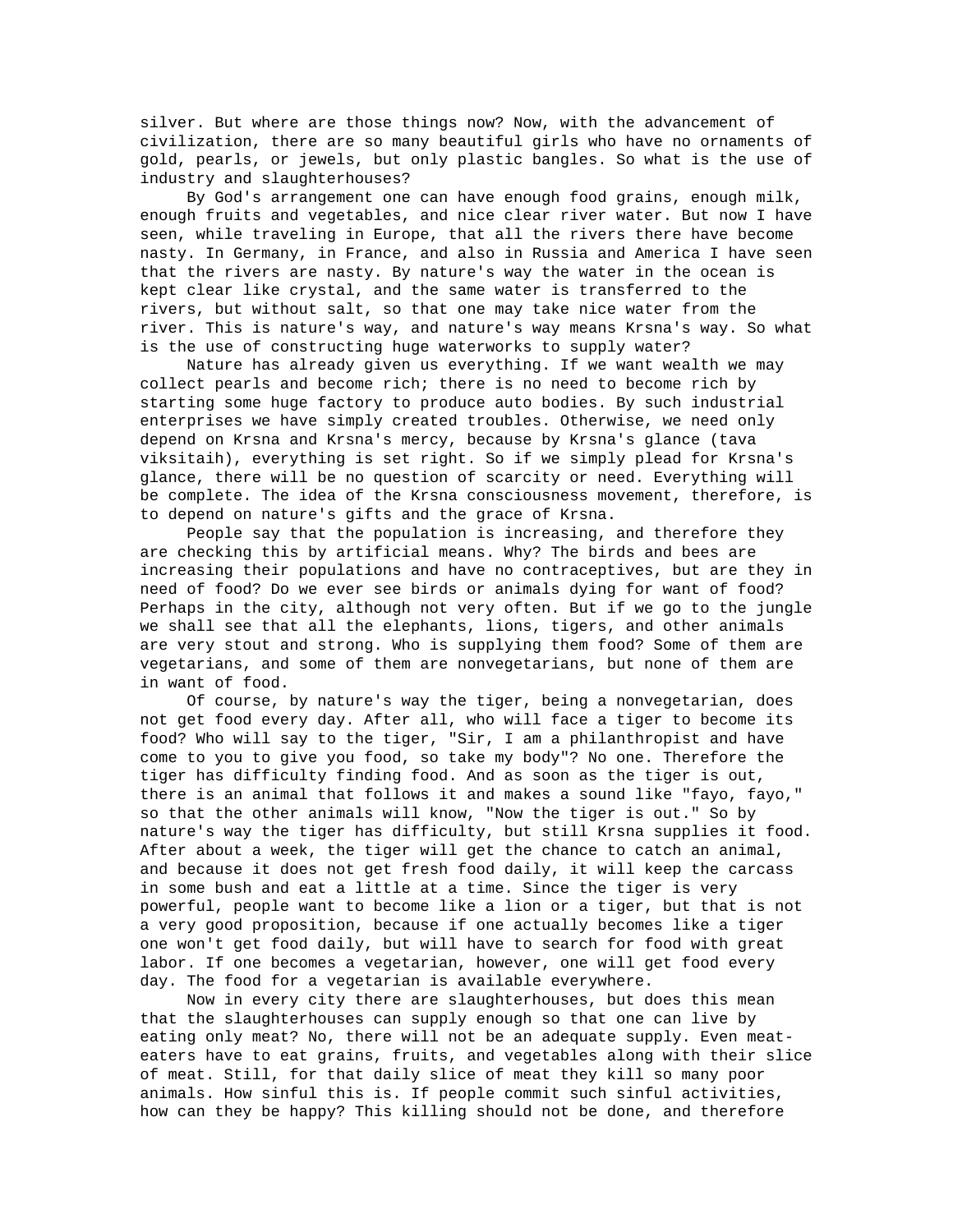people are unhappy. But if one becomes Krsna conscious and simply depends on Krsna's glance (tava viksitaih), Krsna will supply everything, and there will be no question of scarcity.

 Sometimes there appears to be scarcity, and sometimes we find that grains and fruits are produced in such a huge quantity that people cannot finish eating them. So this is a question of Krsna's glance. If Krsna likes, He can produce a huge quantity of grains, fruits, and vegetables, but if Krsna desires to restrict the supply, what good will meat do? You may eat me, or I may eat you, but that will not solve the problem.

 For real peace and tranquillity and a sufficient supply of milk, water, and everything else we need, we simply have to depend on Krsna. This is what Bhaktivinoda Thakura teaches us when he says, marabi rakhabi--yo iccha tohara: "My dear Lord, I simply surrender unto You and depend on You. Now if You like You may kill me, or else You may give me protection." And Krsna says in reply, "Yes. Sarva-dharman paritajya mam ekam saranam vraja: simply surrender exclusively unto Me." He does not say, "Yes, depend on Me, and also depend on your slaughterhouses and factories." No. He says, "Depend only on Me. Aham tvam sarva-papebhyo moksayisyami: I will rescue you from the results of your sinful activities."

 Because we have lived so many years without being Krsna conscious, we have lived only a sinful life, but Krsna assures us that as soon as one surrenders to Him He immediately squares all accounts and puts an end to all one's sinful activities so that one may begin a new life. When we initiate disciples we therefore tell them, "Now the account is squared. Now don't commit sinful activities any more."

 One should not think that because the holy name of Krsna can nullify sinful activities, one may commit a little sinful activity and chant Hare Krsna to nullify it. That is the greatest offense (namno balad yasya hi papa-buddhih). The members of some religious orders go to church and confess their sins, but then they again commit the same sinful activities. What then is the value of their confession? One may confess, "My Lord, out of my ignorance I committed this sin," but one should not plan, "I shall commit sinful activities and then go to church and confess them, and then the sins will be nullified, and I can begin a new chapter of sinful life." Similarly, one should not knowingly take advantage of the chanting of the Hare Krsna mantra to nullify sinful activities so that one may then begin sinful acts again. We should be very careful. Before taking initiation, one promises to have no illicit sex, no intoxicants, no gambling, and no meat-eating, and this vow one should strictly follow. Then one will be clean. If one keeps oneself clean in this way and always engages in devotional service, his life will be a success, and there will be no scarcity of anything he wants.

Chapter Twenty-four

Cutting Off Ties of Affection

 atha visvesa visvatman visva-murte svakesu me sneha-pasam imam chindhi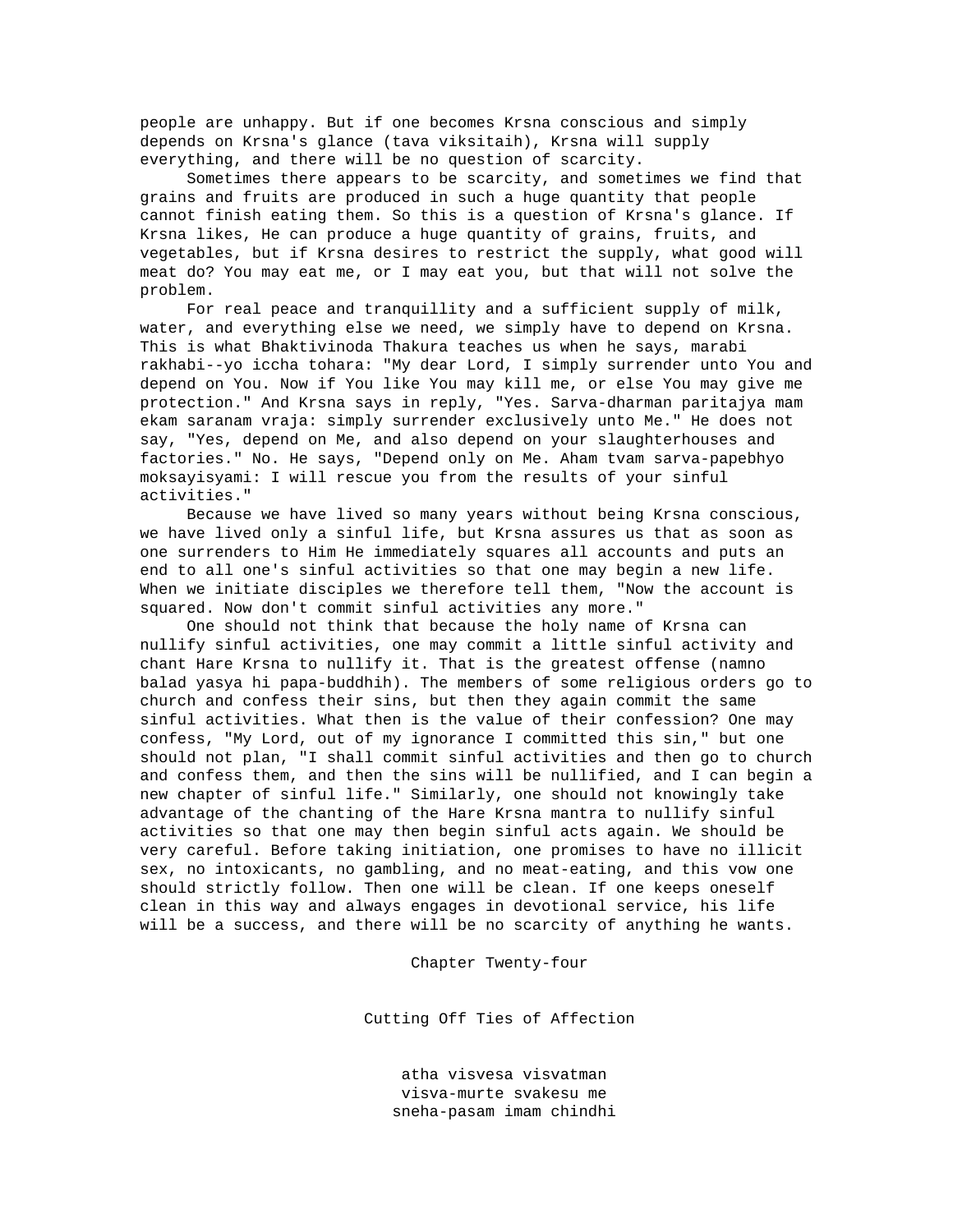## drdham pandusu vrsnisu

 O Lord of the universe, soul of the universe, O personality of the form of the universe, please, therefore, sever my tie of affection for my kinsmen, the Pandavas and the Vrsnis.

 A pure devotee of the Lord is ashamed to ask anything in selfinterest from the Lord. But the householders are sometimes obliged to ask favors from the Lord, being bound by the tie of family affection. Srimati Kuntidevi was conscious of this fact, and therefore she prayed to the Lord to cut off the affectionate tie from her own kinsmen, the Pandavas and the Vrsnis. The Pandavas are her own sons, and the Vrsnis are the members of her paternal family. Krsna was equally related to both families. Both the families required the Lord's help because both were dependent devotees of the Lord. Srimati Kuntidevi wished Sri Krsna to remain with her sons, the Pandavas, but by His doing so her paternal house would be bereft of the benefit. All these partialities troubled the mind of Kunti, and therefore she desired to cut off the affectionate tie.

 A pure devotee cuts off the limited ties of affection for his family and widens his activities of devotional service for all forgotten souls. The typical example is the band of six Gosvamis, who followed the path of Lord Caitanya. All of them belonged to the most enlightened and cultured rich families of the higher castes, but for the benefit of the mass of population they left their comfortable homes and became mendicants. To cut off all family affection means to broaden the field of activities. Without doing this, no one can be qualified as a brahmana, a king, a public leader, or a devotee of the Lord. The Personality of Godhead, as an ideal king, showed this by example. Sri Ramacandra cut off the tie of affection for His beloved wife to manifest the qualities of an ideal king.

 Such personalities as a brahmana, a devotee, a king, or a public leader must be very broad-minded in discharging their respective duties. Srimati Kuntidevi was conscious of this fact, and being weak she prayed to be free from such bondage of family affection. The Lord is addressed as the Lord of the universe, or the Lord of the universal mind, indicating His all-powerful ability to cut the hard knot of family affection. affinity toward a weak devotee, breaks the family affection by force of circumstances arranged by His all-powerful energy. By doing so He causes the devotee to become completely dependent on Him and thus clears the path for his going back to Godhead.

 Kunti was the daughter of the Vrsni family and the wife and mother of the Pandava family. Generally a woman has affection for both her father's family and husband's family, and therefore Kunti prays to Krsna, "I am a woman, and women are generally attached to their families, so kindly cut off my attachment so that I may be thoroughly attached to You. Without You, both families are zero. I am falsely attached to these families, but my real purpose in life is to be attached to You." This is bhakti.

 Bhakti involves becoming free from the attachments of this material world and becoming attached instead to Krsna. One cannot become unattached, for one must be attached to something, but in order to become attached to Krsna or enter into the devotional service of the Lord, one has to become detached from material affection.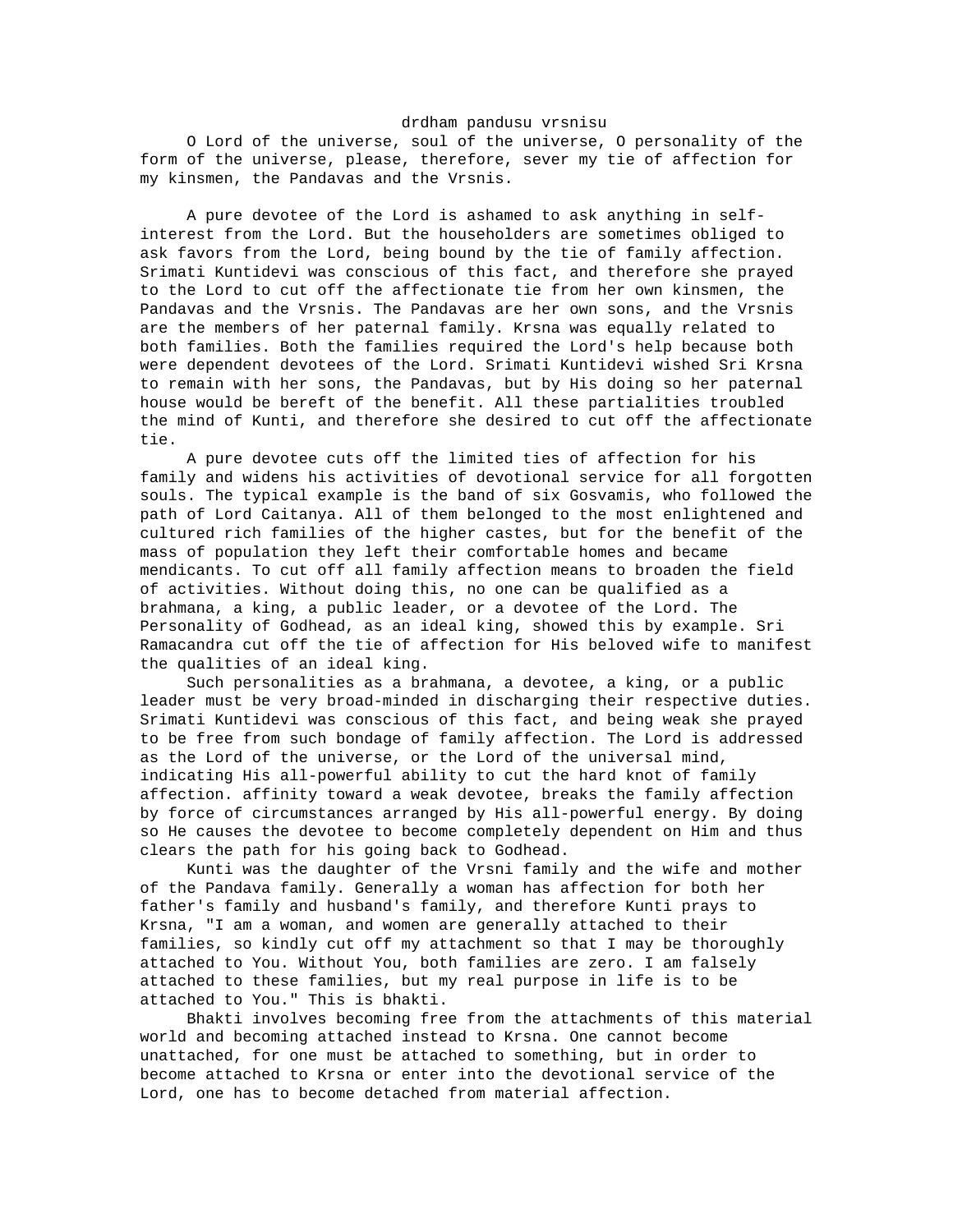People ordinarily go to Krsna to maintain their attachment to this material world. "O God," they pray, "give us our daily bread." They have attachment to this material world, and to live in this material world they pray for supplies of material things so that they can maintain their status quo. This is called material attachment. Although in one sense, of course, it is good that people go to God to secure their material position, that is not actually desirable. Rather than worship God to increase one's opulence in the material world, one should become free from material attachment. For bhakti-yoga, therefore, we should be detached.

 Our suffering is due to our attachment. Because we are materially attached, we desire so many material things, and therefore Krsna gives us the opportunity to enjoy whatever material facilities we want. Of course, one must deserve these facilities. First deserve, then desire. Suppose I want to become king. I must have pious activities behind me so that I can become king.

 Krsna can give us whatever we want, even mukti, liberation, but bhakti is a special consideration because when He gives someone bhakti He becomes purchased by the bhakta and becomes a tool in the hands of the bhakta, even though He is the supreme powerful. Radharani, the symbol of the topmost bhakti, is so powerful that She has purchased Krsna. Therefore Vaisnavas take shelter of the lotus feet of Radharani, for if She recommends, "Oh, here is a nice devotee," Krsna must accept him.

 To become a devotee of the Lord, one must be completely cleansed of all material attachment. This qualification is called vairagya. Upon becoming a student of Sri Caitanya Mahaprabhu, Sarvabhauma Bhattacarya wrote one hundred verses praising Him. Two of those verses are mentioned in the Caitanya-caritamrta, and one of them is this statement:

> vairagya-vidyd-nija-bhakti-yoga siksartham ekah purusah puranah sri-krsna-caitanya-sarira-dhari krpambudhir yas tam aham prapadye

 "Let me take shelter of the Supreme Personality of Godhead, Sri Krsna, who has descended in the form of Lord Caitanya Mahaprabhu to teach us real knowledge, His devotional service, and detachment from whatever does not foster Krsna consciousness. He has descended because He is an ocean of transcendental mercy. Let me surrender unto His lotus feet." (Cc. Madhya 6.254) Sarvabhauma Bhattacarya thus offered his prayer to the Supreme Personality of Godhead, who had now assumed the form of Caitanya Mahaprabhu just to teach people how to develop knowledge, become detached, and become pure devotees of Krsna.

 Although when Caitanya Mahaprabhu was only twenty-four or twentyfive years old He had a lovable, beautiful wife and a devoted, affectionate mother, He gave up everything and took sannyasa, the renounced order of life. When Caitanya Mahaprabhu was a grhastha, a householder, He was so much honored that merely by the direction of His finger He was able to enlist thousands of people to join Him in a civil disobedience movement. In Nadia, the city where He lived, His position was very respectable, and physically He was very beautiful. Yet He gave up His young, faithful, beautiful wife, His affectionate mother, His position, and everything else. This is called vairagya, renunciation.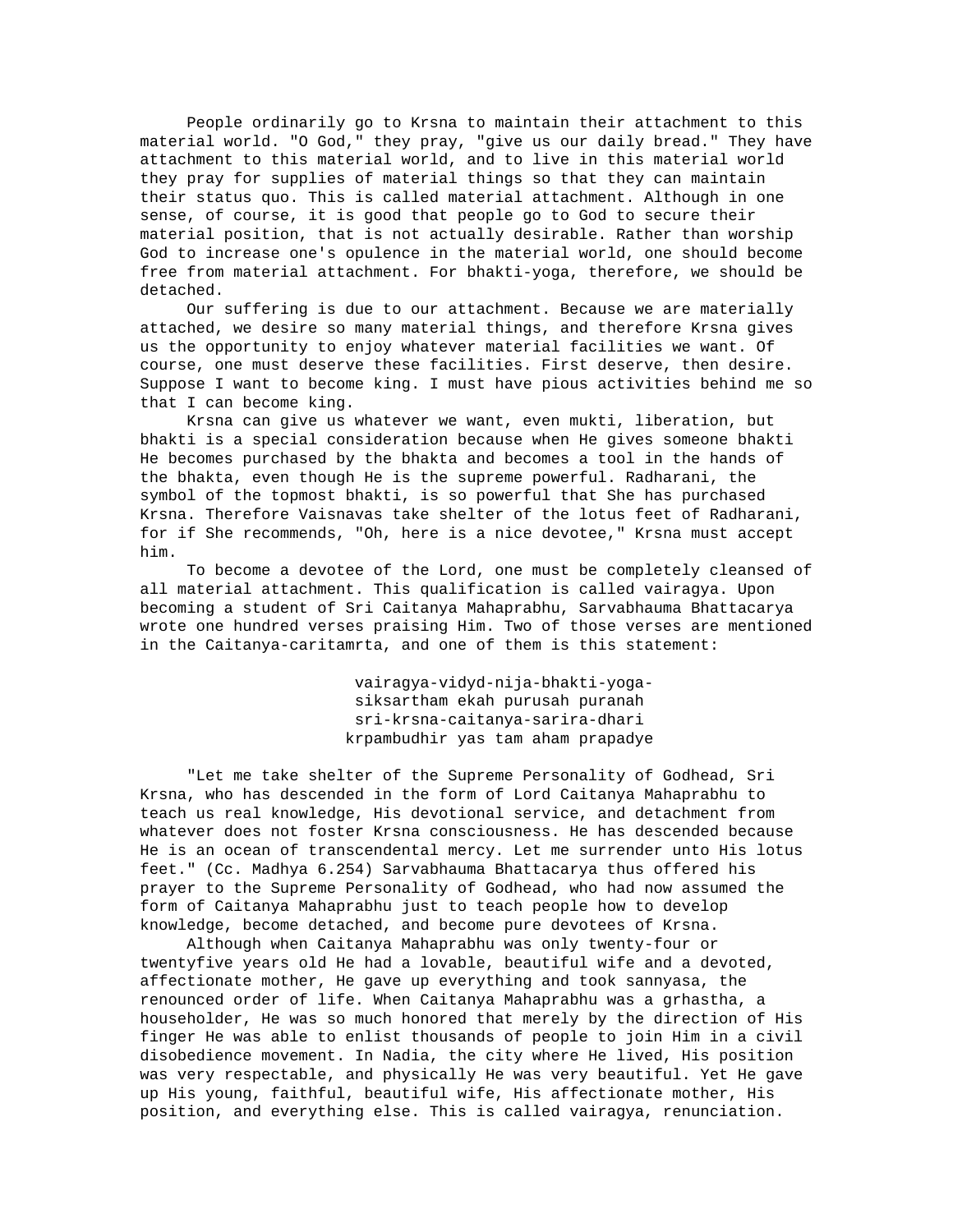If someone who has nothing to possess says, "I have renounced everything," what is the meaning of his renunciation? But if one has something and then renounces it, his renunciation is meaningful. So Caitanya Mahaprabhu's renunciation is unique. No one else could give up such a happy home, such honor, and such affection from mother, wife, friends, and students. Even Advaita Prabhu, although the age of Caitanya Mahaprabhu's father, honored Caitanya Mahaprabhu. Yet still Sri Caitanya Mahaprabhu gave up everything. Why? Just to teach us (apani acari, prabhu jivere sikhaya). He personally taught the whole world how one must detach oneself and become a devotee of Krsna. Therefore when Rupa Gosvami resigned his post as a government minister and met Caitanya Mahaprabhu at Prayaga, he fell flat before Sri Caitanya Mahaprabhu and offered obeisances with this prayer:

> namo maha-vadanyaya krsna-prema-pradaya te krsnaya krsna-caitanya namne gaura-tvise namah

 "You are most magnanimous," he prayed, "for You are distributing love of Krsna."

 Love of Krsna is not an easy thing to obtain, because by this love one can purchase Krsna, but Caitanya Mahaprabhu distributed this love of Krsna to anyone and everyone, even to the two drunkards Jagai and Madhai. Narottama dasa Thakura has therefore sung:

> dina-hina yata chila hari-name uddharila, ta 'ra saksijagai-madhai

 "Caitanya Mahaprabhu is so magnanimous that He delivered all kinds of sinful men simply by allowing them to chant the Hare Krsna mantra. The evidence of this is Jagai and Madhai." At that time, of course, there were two Jagais and Madhais, but at the present moment, by the grace of Caitanya Mahaprabhu and His process of teaching, so many Jagais and Madhais are being delivered. If Caitanya Mahaprabhu is pleased, He can give krsna-prema, love of Krsna, to anyone, regardless of that person's qualification. If a person is giving charity, he can select anyone to take it.

 Without the mercy of Caitanya Mahaprabhu, understanding Krsna is very, very difficult. Manusyanam sahasresu kascid yatati siddhaye (Bg. 7.3): out of many millions of people, hardly one tries to make his life spiritually successful. People simply work like animals, not knowing how to make a success of human life. One's human life is successful when one understands Krsna; otherwise one remains an animal. Anyone who is not Krsna conscious, who does not know who Krsna is, is no better than an animal. But Caitanya Mahaprabhu gave this concession to the fallen souls of this age: "Simply chant the Hare Krsna maha-mantra and you will be delivered." This is Caitanya Mahaprabhu's special concession (kirtanad eva krsnasya mukta-sangah param vrajet, SB. 12.3.51).

 Now, Kunti was not an ordinary devotee. She had become one of the relatives of Krsna, and therefore Krsna had come to offer her respects. But still she said, "Krsna, I have become attached to two families, my father's family and my husband's family. Kindly help me become detached from these families." Thus she illustrated that one must become detached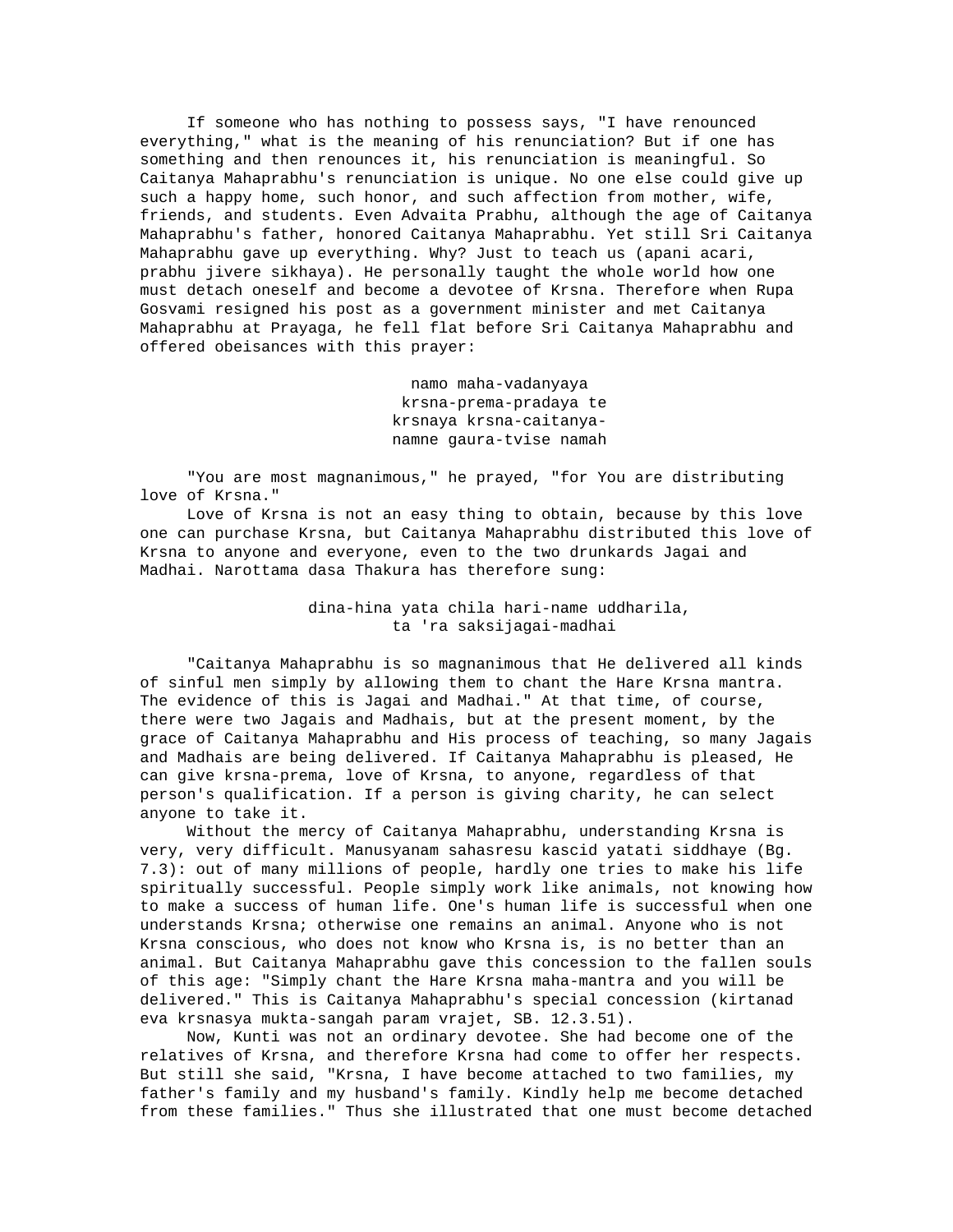from society, friendship, and love, all of which will otherwise entangle  $11S$ .

 As long as I think, "I belong to this family," "I belong to this nation," "I belong to this religion," "I belong to this color," and so on, there is no possibility of becoming Krsna conscious. As long as one thinks that one is American, Indian, or African, that one belongs to this family or that family, or that one is the father, mother, husband, or wife of this or that person, one is attached to material designations. I am spirit soul, and all these attachments belong to the body, but I am not this body. This is the essence of understanding. If I am not this body, then whose father or whose mother am I? The supreme father and mother is Krsna. We are simply playing the parts of father, mother, sister, or brother, as if on stage. Maya, the material nature, is causing us to dance, telling us, "You are a member of this family and a member of this nation." Thus we are dancing like monkeys.

In the Bhagavad-gita (3.27) it is said:

 prakrteh kriyamanani gunaih karmani sarvasah ahankara-vimudhatma kartaham iti manyate

 This verse indicates that because the living entity has associated with a certain quality of nature, nature is making him dance according to that quality, and thus one is thinking, "I am this" or "I am that." This information provided in Bhagavad-gita is the basic principle of understanding, and it will give one freedom.

 The most essential education is that which enables one to become free from the bodily concept of life, but unfortunately scientists, philosophers, politicians, and other so-called leaders are misleading people so that they become more attached to the body. It is the human life that offers the opportunity to become Krsna conscious, but these rascals are stopping that opportunity by alluring people to bodily designations, and therefore they are the greatest enemies of human civilization.

 One attains a human body after evolving through 8,400,000 lifeforms, from aquatics to plants, and then to trees, insects, birds, beasts, and so on. Now, people do not know what is the next step in evolution, but that is explained in Bhagavad-gita (9.25). Yanti devavrata devan. As the next step in evolution, one may, if one desires, go to a higher planetary system. Although every night people see so many planets and stars, they do not know what these higher planetary systems are. But from the sastra, the Vedic literature, we can understand that on these higher planetary systems, material comforts are available that are many, many times greater than those on this planet. On this planet we may live for at most one hundred years, but on the higher planetary systems one can live for a lifetime we cannot even calculate. For example, the lifetime of Brahma, who lives on the highest planet, is stated in Bhagavad-gita (8.17): sahasra-yuga-paryantam ahar yad brahmano viduh. We cannot calculate even twelve hours of Brahma with our mathematical figures, but even Brahma has to die. Even though one may have a long duration of life, no one can live permanently in this material world. Nonetheless, if one prepares oneself one may go to the higher planetary systems, or similarly one may go to the Pitrlokas.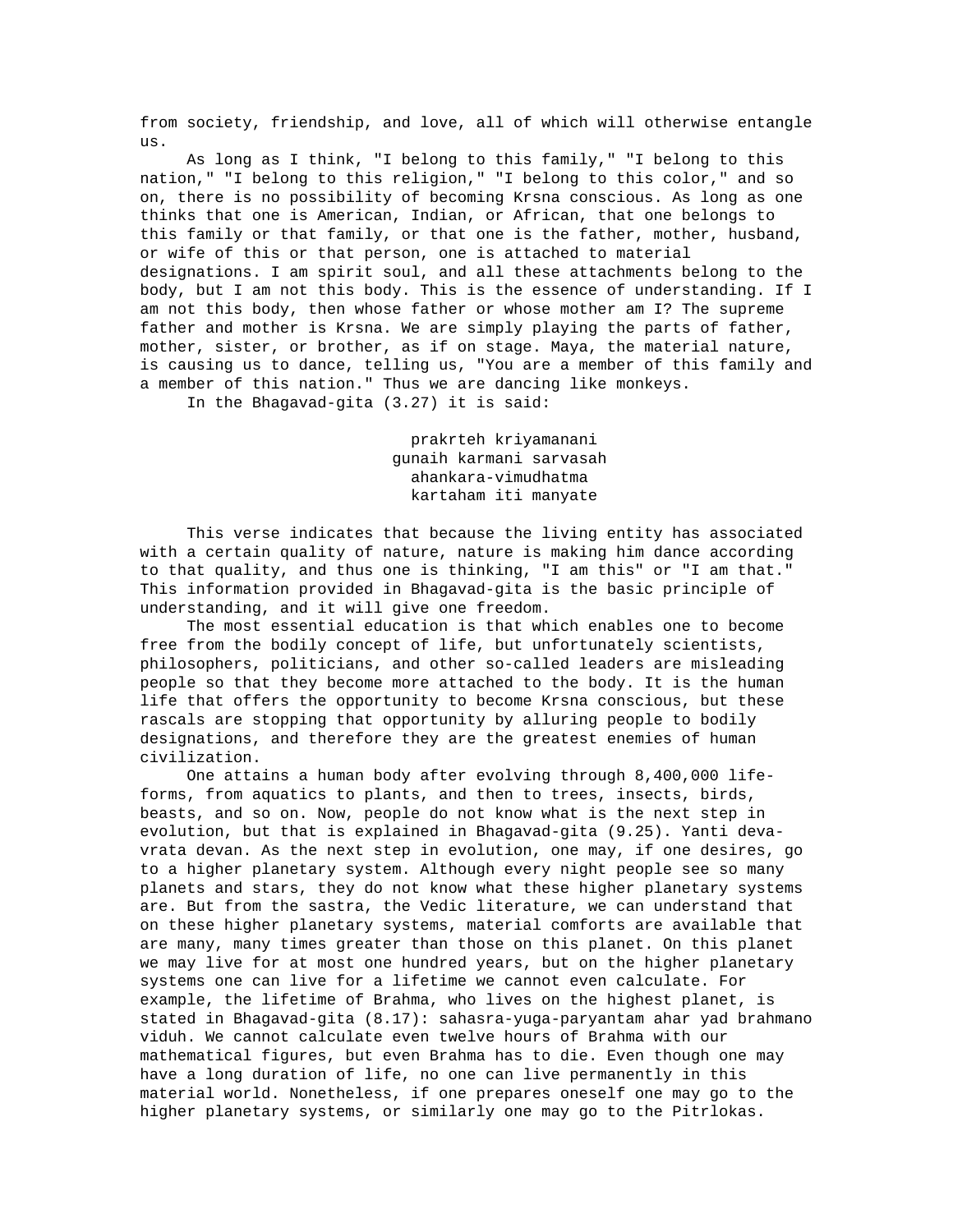There one may meet one's forefathers, if they have been eligible to go there. Similarly, if one desires, one may also remain here on earth. Or yanti mad-yajino 'pi mam: if one becomes a devotee of Krsna, one can go to Him.

 One may go to hell, one may go to heaven, or one may go back home, back to Godhead, as one likes. Therefore an intelligent person should think, "If I have to prepare for my next life, why not prepare to go back home, back to Godhead?" One's present body will be finished, and then one will have to accept another body. What kind of body one will accept is stated in Bhagavad-gita (14.18). Urdhvam gacchanti sattvasthah: those who are in the mode of goodness, avoiding the four principles of sinful life, will live their next life on a higher planetary system. Even if one does not become a pure devotee of the Lord, if one follows the regulative principles for avoiding sinful life one will remain in goodness and get this opportunity. Human life is meant for this purpose. But if we waste our life just living like cats and dogs, eating, sleeping, mating, and defending, then we shall lose this opportunity.

 Rascals, however, do not know this. They do not believe that there is a next life. In Russia a professor, Professor Kotovsky, told me, "Svamiji, after this body is finished, everything is finished." He is a big professor, yet still he said that. Such men may pose as scientists and philosophers, but actually they have no knowledge, and they simply mislead others. This is our greatest source of grief, and therefore I have requested the members of the Krsna consciousness movement to challenge and defeat these rascals, who are misleading the entire human society. People should not think that the devotees of Krsna are mere sentimentalists. On the contrary, the devotees are the greatest philosophers and the greatest scientists.

 Krsna has two engagements: paritranaya sadhunam vinasaya ca duskrtam--giving protection to the sadhus, the devotees, and killing the demons. Krsna gave protection to the Pandavas and Vrsnis because they were devotees, and He also killed demons like Kamsa, Aghasura, and Bakasura. Of the two engagements, His killing of the demons was His major occupation. If we examine how much time He devoted to killing and how much time He devoted to protecting, we shall find that He devoted more time to killing. Similarly, those who are Krsna conscious should also kill--not by weapons but by logic, by reasoning, and by education. If one is a demon, we can use logic and arguments to kill his demoniac propensities and turn him into a devotee, a saintly person. Especially in this present age, Kali-yuga, people are already povertystricken, and physical killing is too much for them. They should be killed by argument, reasoning, and scientific spiritual understanding.

 Kunti addresses Krsna as visvesa, the Lord of the universe (visva means "universe," and isa means "lord" or "controller"). The universal affairs are going on so nicely, with the sun rising just on time, the seasons changing, and the seasonal fruits and flowers making their appearance. Thus there is no mismanagement. But how are these things going on so nicely if there is no controller? If we see any establishment going on very well, we immediately understand that the manager, director, or controller of the institution is expert. Similarly, if we see the universal affairs going on nicely, we must know that behind them is a good controller. And who is that controller? That controller is Krsna, as stated in Bhagavad-gita (mayadhyaksena prakrtih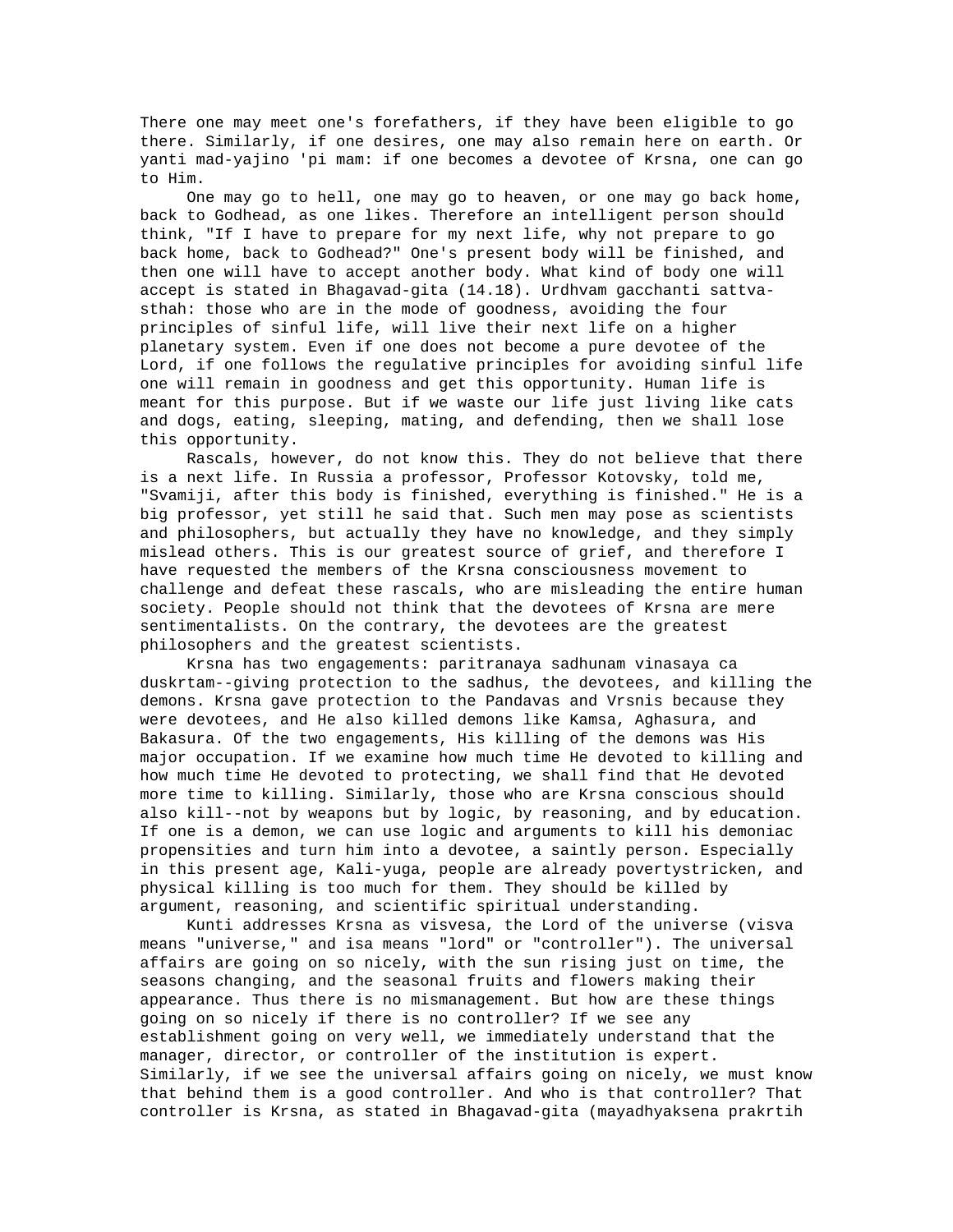suyate sa-caracaram). Therefore Kunti addresses Him as visvesa, the controller of the universe. People are interested only in pictures of Krsna embracing Radharani that depict the dealings of Radha and Krsna to be like those of ordinary boys and girls. They don't understand Krsna. Such obnoxious pictures should be avoided. Krsna is the supreme controller. Let there be a picture showing how Krsna is controlling the whole universe. That kind of picture is wanted, not these cheap pictures.

 Unless the living force is present within the body, the body cannot move or work nicely, and similarly within the universe, the cosmic manifestation, Krsna is present as the living force--Ksirodakasayi Visnu, or Paramatma. Therefore Kunti addresses Krsna as visvatma, the soul of the universe. Rascals do not know how this world is moving and how this universe is acting, and therefore they should learn from Srimad-Bhagavatam.

 Kuntidevi also addresses Krsna as visva-murti, the personality of the form of the universe. When Arjuna wanted to see Krsna's universal form, Krsna immediately manifested it. This is another of Krsna's opulences (vibhuti). The original form of the Lord, however, is Krsna with two hands, playing on the flute. Because Arjuna was a devotee and wanted to see the universal form, Krsna showed it to him, but that was not His actual form. A person may dress himself as a king, but his real, natural appearance is shown at home. Similarly, Krsna's real form is seen at home in Vrndavana, and all other forms are expansions of His plenary portions. As stated in the Brahma-samhita, advaitam acyutam anadim ananta-rupam: He can expand Himself in millions and millions of forms (ananta-rupam), but He is one (advaita), and He is infallible (acyuta). His real form, however, is the dvi-bhuja murali-dhara--the form with two hands holding a flute. Therefore Kuntidevi says, "You have Your universal form, but the form in which You are standing before me is Your real form."

 Kuntidevi prays, "Please sever my tie of affection for my kinsmen." We are thinking, "This is my own, that is my own," but this is moha, illusion (janasya moho 'yam aham mameti). How does this illusion come into existence? It begins with the natural attraction between man and woman. A male seeks a female, and a female seeks a male. This is true not only in human society, but also in bird society, beast society, and so on. This is the beginning of material attachment. When a man finds a woman and they unite, this attachment becomes even more firmly established (tayor mitho hrdaya-granthim ahuh). Now, after the attachment increases to some degree, the man and woman look for an apartment in which to live together, and then, of course, the man needs to earn money. When they are well settled, they must have children and also some friends to come and praise them: "Oh, you have such a nice apartment and such nice children." In this way one's attachment increases.

 A student's education, therefore, should begin with brahmacarya, which means freedom from sexual attachment. If he can, he should try to avoid all this nonsense. If not, he can marry and then after some time enter vanaprastha, retired life. At that time one thinks, "Now that I have enjoyed this attachment so much, let me leave home." Then the man travels all over to various places of pilgrimage to become detached, and the wife goes with him as an assistant. After two or three months he again comes home to see that his children are doing nicely and then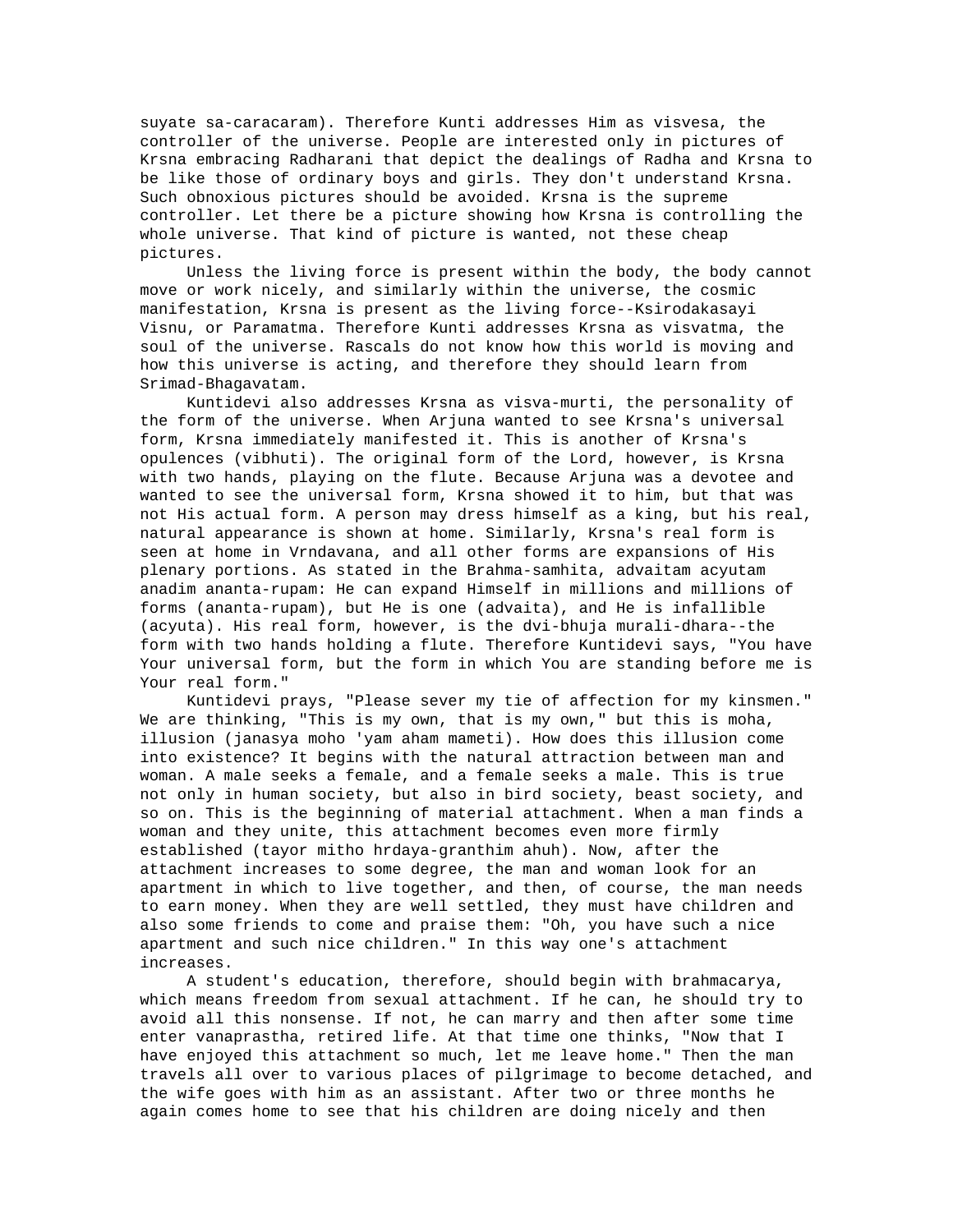again goes away. This is the beginning of detachment. When the detachment is complete, the man tells his wife, "Now go live with your children, and I shall take sannyasa, the renounced order of life." This is final detachment. The whole Vedic way of life is meant for detachment, and therefore Kunti prays, "Kindly help detach me from this family attraction." This is Kuntidevi's instruction.

Chapter Twenty-five

Unalloyed Devotion

 tvayi me 'nanya-visaya matir madhu-pate 'sakrt ratim udvahatad addha gangevaugham udanvati

 O Lord of Madhu, as the Ganges forever flows to the sea without hindrance, let my attraction be constantly drawn unto You, without being divided to anyone else.

 Perfection of pure devotional service is attained when all attention is diverted toward the transcendental loving service of the Lord. To cut off the tie of all other affections does not mean complete negation of the hner elements, like affection for someone else. This is not possible. A living being, whoever he may be, must have this feeling of affection for others because this is a symptom of life. The symptoms of life, such as desire, anger, hankerings, and feelings of attraction, cannot be annihilated. Only the objective has to be changed. Desire cannot be negated, but in devotional service the desire is changed only for the service of the Lord in place of desire for sense gratification. The so-called affection for family, society, country, etc., consists of different phases of sense gratification. When this desire is changed for the satisfaction of the Lord, it is called devotional service.

 In the Bhagavad-gita we can see that Arjuna desired not to fight with his brothers and relations just to satisfy his own personal desires. But when he heard the message of the Lord, Srimad Bhagavadgita, he changed his decision and served the Lord. And for his doing so, he became a famous devotee of the Lord, for it is declared in all the scriptures that Arjuna attained spiritual perfection by devotional service to the Lord in friendship. The fighting was there, the friendship was there, Arjuna was there, and Krsna was there, but Arjuna became a different person by devotional service. Therefore, the prayers of Kunti also indicate the same categorical changes in activities. Srimati Kunti wanted to serve the Lord without diversion, and that was her prayer. This unalloyed devotion is the ultimate goal of life. Our attention is usually diverted to the service of something which is nongodly or not in the program of the Lord. When the program is changed into the service of the Lord, that is to say when the senses are purified in relation with the service of the Lord, it is called pure, unalloyed devotional service. Srimati Kuntidevi wanted that perfection and prayed for it from the Lord.

 Her affection for the Pandavas and the Vrsnis is not out of the range of devotional service, because the service of the Lord and the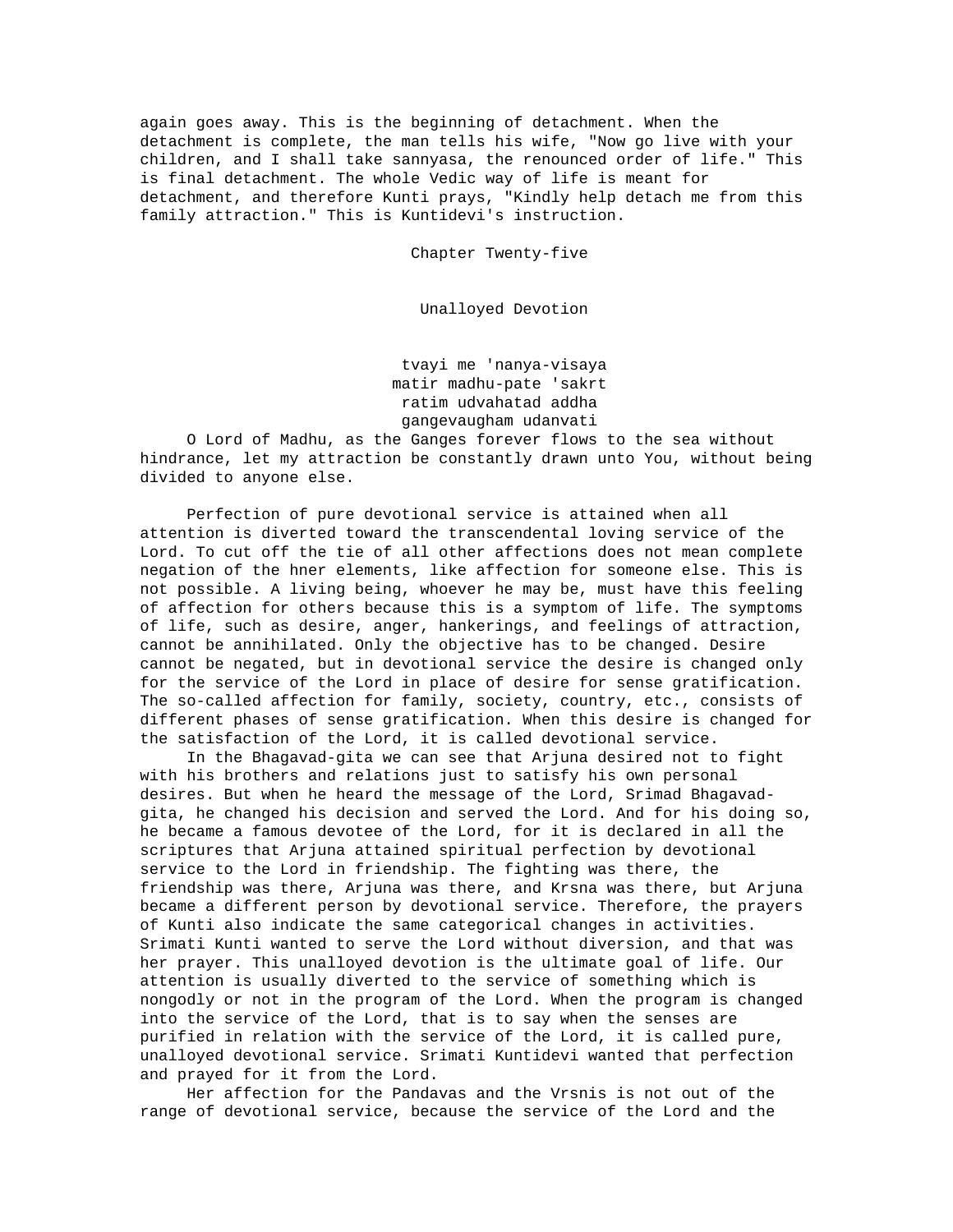service of the devotees are identical. Sometimes service to the devotee is more valuable than service to the Lord. But here the affection of Kuntidevi for the Pandavas and the Vrsnis was due to family relation. This tie of affection in terms of material relation is the relation of maya, because the relations of the body or the mind are due to the influence of the external energy. Relations of the soul, established in relation with the Supreme Soul, are factual relations. When Kuntidevi wanted to cut off the family relation, she meant to cut offthe relation of the skin. The skin relation is the cause of material bondage, but the relation of the soul is the cause of freedom. This relation of the soul to the soul can be established by the via medium of the relation with the Supersoul. Seeing in the darkness is not seeing. But seeing by the light of the sun means seeing the sun and everything else which was unseen in the darkness. That is the way of devotional service.

 In the previous verse of Srimad-Bhagavatam Queen Kunti prayed that the Lord kindly cut off her attraction for her kinsmen, the Pandava and Vrsni families. However, giving up one's attraction for material things is not sufficient. The Mayavadi philosophers say, brahma satam jagan mithya: "This world is false, and Brahman [spirit] is truth." We admit this, but qualify it. As living entities, we want enjoyment. Enjoyment means variety. It is not possible to enjoy anything without variety. Why has God created so many colors and so many forms? In order to create enjoyment out of variety, for variety is the mother of enjoyment.

 Mayavadi philosophers, impersonalists, want to negate this variety, but what is the result? Because they do not engage in devotional service, they simply undertake the hard labor of austerities and penances without achieving any permanent result. This is explained by a prayer in Srimad-Bhagavatam (10.2.32):

> ye 'nye 'ravindaksa vimukta-maninas tvayy asta-bhavad avisuddha-buddhayah aruhya krcchrena param padam tatah patant adho 'nadrta-yusmad-anghrayah

 "O lotus-eyed Lord, those who think they are liberated in this life but do not render devotional service to You must be of impure intelligence. Although they accept severe austerities and penances and rise to the spiritual position, to impersonal Brahman realization, they fall down again because they neglect to worship Your lotus feet."

 The human form of life is meant for reestablishing our relationship with God and acting according to that relationship. Even in ordinary dealings, one businessman who intends to do business with another must first establish some relationship with him, and then transactions can take place. Similarly, a husband and wife establish a relationship by marriage, and then they live together. In a similar way, human life is meant for reestablishing our relationship with God. The material world means forgetfulness of this relationship. There is no Krsna consciousness in this material world, for as soon as there is Krsna consciousness, as soon as there is action on the basis of Krsna, it is no longer the material world but the spiritual world.

 As a woman, Kuntidevi had a relationship with two families. That was her attachment. Therefore she prayed to Krsna to cut off these relationships and free her. But after becoming free, what should she do? That is the question. One may be employed in some business and, feeling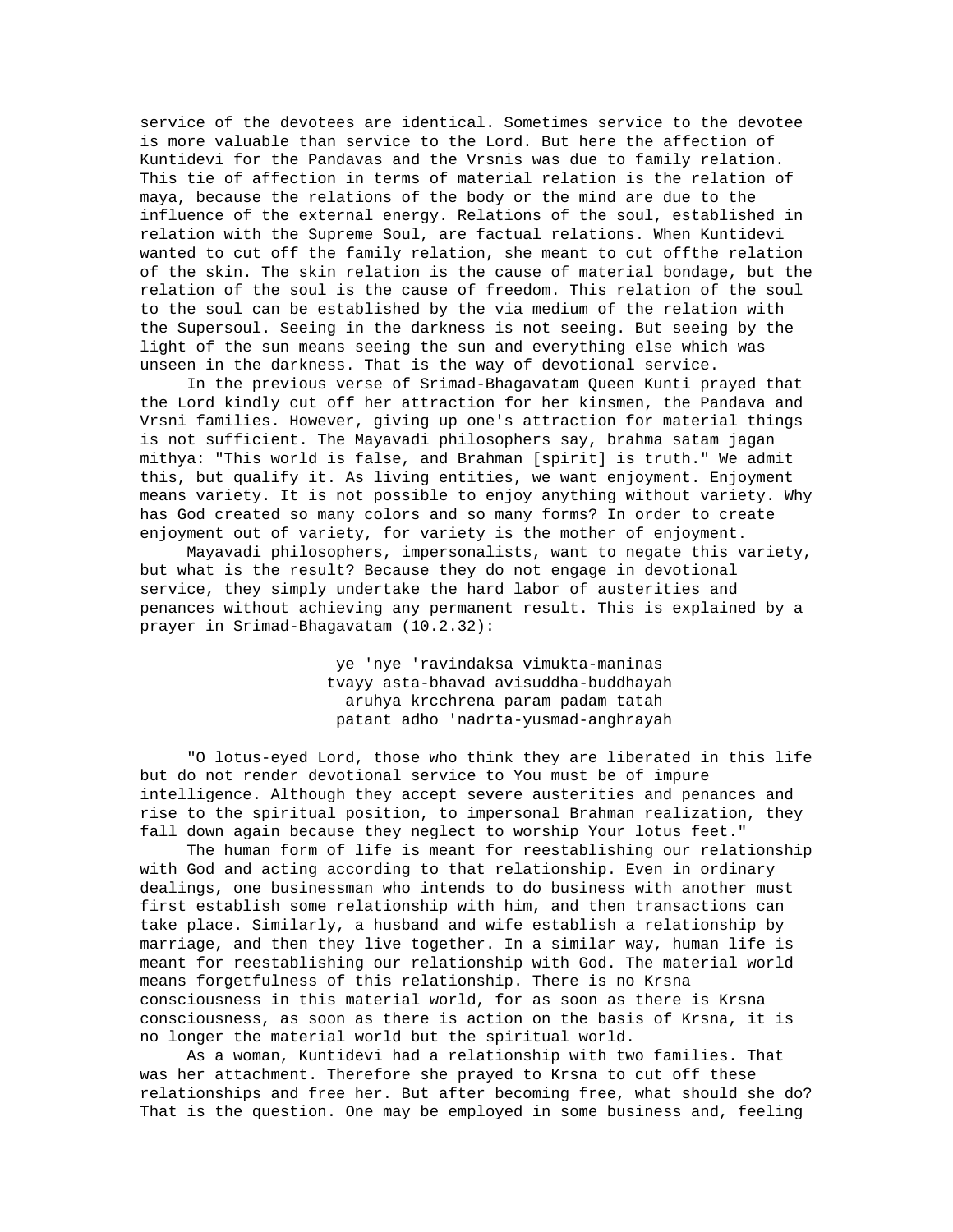inconvenience, resign. That resignation may be all right, but if by resigning one becomes unemployed and has no engagement, then what is the value of resigning?

 Those who are frustrated and confused want to negate this material world. They know what they don't want, but they do not know what they do want. People are always saying, "I don t want this." But what do they want? That they do not know.

 What one should actually want is explained by Kuntidevi. She says, "Let my family relationships cease, but let my relationship with You be confirmed." In other words, she does not want to be attracted to anything but Krsna. This is perfection, and this is actually wanted.

 The word ananya-visaya means ananya-bhakti, undeviating devotional service. We must simply be attached to Krsna twenty-four hours a day without deviation. In this way our renunciation can be perfect. If we think we can be attached to Krsna and material things at the same time, we are mistaken. We cannot ignite a fire and at the same time pour water on it. If we do, the fire will not act.

 The Mayavadi sannyasis renounce this world (brahma satam jagan mithya). It is very good to preach renunciation of the world, but side by side we must have attraction for something, otherwise our renunciation will not remain. We see many Mayavadi sannyasis who say brahma satamjagan mithya, but after they take sannyasa they return to the material world to open hospitals and do philanthropic work. Why? If they have left this world, considering it mithya, false, why do they return to take up politics, philanthropy, and sociology? Actually this is bound to happen, for we are living entities and are active. If out of frustration we try to become inactive, we shall fail in our attempt. We must engage in activities.

 The supreme activity, the Brahman (spiritual) activity, is devotional service. Unfortunately the Mayavadis do not know this. They think that the spiritual world is void. However, the spiritual world is exactly like the material world in that it has varieties. In the spiritual world there are also houses, trees, roads, chariots- everything is there, but without the material inebrieties. As described in Brahma-samhita (5.29):

> cintamani-prakara-sadmasu kalpa-vrksa laksavrtesu surabhir abhtpalayantam laksmi-sahasra-sata-sambhrama-sevyamanam govindam adi-purusam tam aham bhajami

 "I worship Govinda, the primeval Lord, the first progenitor, who is tending the cows, yielding all desires, in abodes built with spiritual gems, surrounded by millions of purpose trees, and always served with great reverence and affection by hundreds of thousands of goddesses of fortune, or gopis."

 In the spiritual world there are kalpa-vrksa trees, which yield whatever type of fruit we desire. In the material world a mango tree cannot supply grapes, nor can a grapevine supply mangoes. In the spiritual world, however, if we take a mango from a tree and at the same time desire grapes, the tree will supply them. This is called a "desire tree." These are some of the actualities of the spiritual world.

 In this material world we require sunlight and moonlight, but in the spiritual world there is no need of sunlight and moonlight because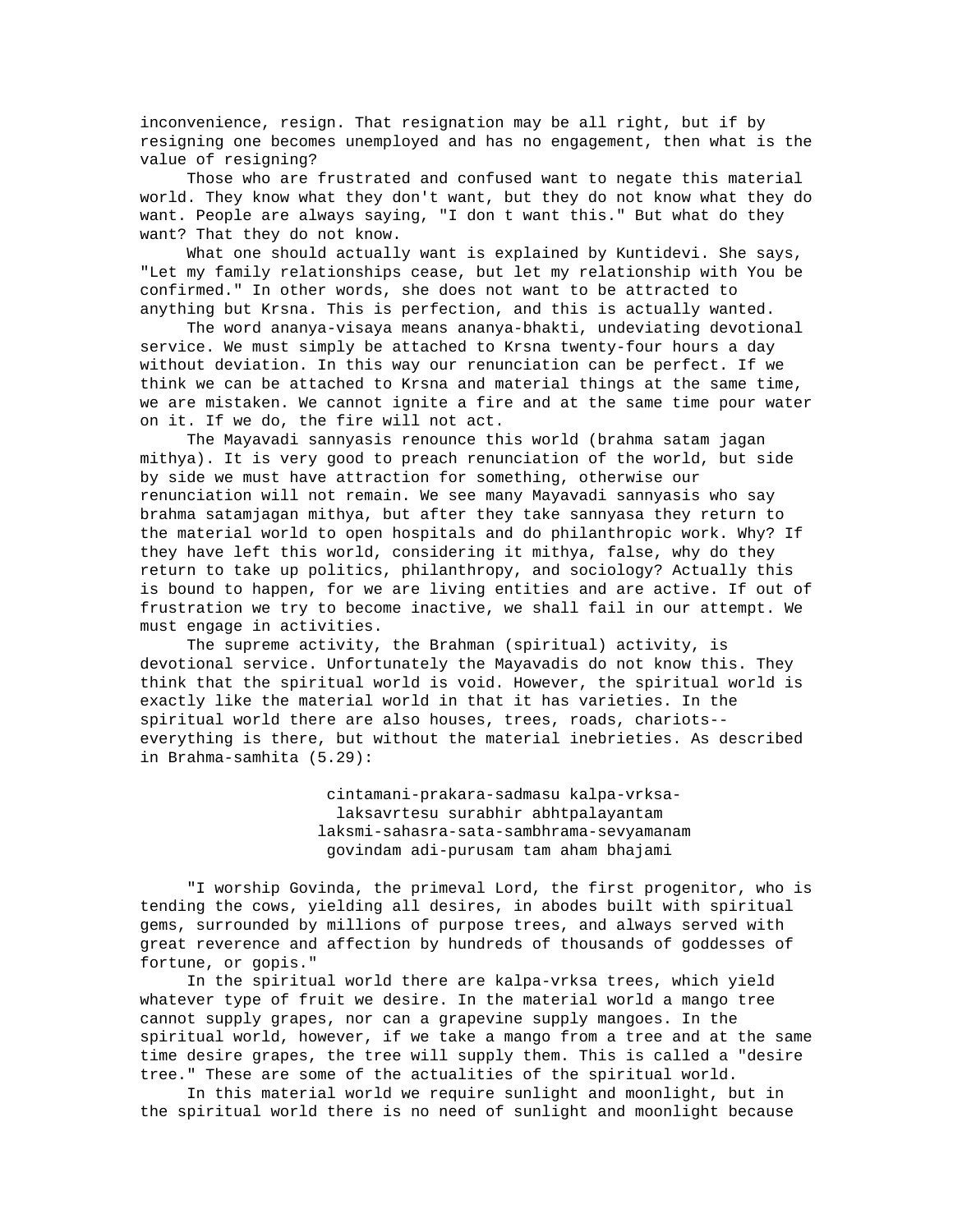everything and everyone is effulgent. In krsna-lila, Krsna stole butter, and the neighborhood friends of mother Yasoda complained. Actually they were not complaining, but were just enjoying the bodily features and the fun of Krsna. They told mother Yasoda, "Your son comes to our house and steals butter. We try to conceal it in the dark so that He cannot see it, but somehow He still finds it out. You had better take away all His ornaments because we think that the light of His jewels helps Him find the butterpot." Mother Yasoda replied, "Yes, I will take off all His ornaments." But the neighbors would reply, "No, no. It is useless. Somehow this boy has an effulgence that comes out of Himself. He can find the butter even without the ornaments." Thus the transcendental body is effulgent.

 It is because of the effulgence of Krsna's transcendental body that there is light. Whatever light we see is simply borrowed light from Krsna's effulgence. As stated in the Brahma-samhita (5.40):

> yasya prabha prabhavato jagadanda-koti kotisv asesa-vasudhadi-vibhuti-bhinnam tad brahma niskalam anantam asesa-bhutam govindam adi-purusam tam aham bhajami

 "In the millions and millions of universes there are innumerable planets, and each of them is different from the others by its cosmic constitution. All of these planets are situated within the spiritual effulgence called the brahmajyoti. This brahmajyoti is the bodily effulgence of the Supreme Personality of Godhead, whom I worship."

 The bodily effulgence of Krsna generates millions of universes. In this solar system the sun produces many planets, and because of sunshine the planets are warm and the seasons change. Because of the sun there are trees, green foliage, fruits, and flowers. Similarly, whatever we see in creation is all due to Krsna's bodily effulgence.

 The Mayavadis simply see the effulgence, which is impersonal. They cannot see anything more. We may see an airplane rise in the sky, but after a while it passes out of our sight due to the dazzling sunshine. The airplane is there, but we cannot see it. Similarly, if we simply try to see the effulgent brahmajyoti, we are unable to see within it. One of the mantras in the Isopanisad therefore petitions the Lord to wind up His effulgence so that He can be seen properly.

 The Mayavadi philosophers cannot see the personal activities of Krsna nor the planet where Krsna is personally active. The Bhagavatam says, aruhya krcchrena param padam tatah patant adho 'nadrta-yusmadanghrayah: because they do not see the lotus feet of Krsna, they have to return to this material world, despite all their serious penances and austerities. Thus renunciation in itself will not help us. We may artificially renounce, but again we shall become so-called enjoyers. Such renunciation and enjoyment is like a pendulum that goes this way and that. On one side we become false renunciants, and on the other we become false enjoyers. The remedy, however, is here. If we really want to become detached from this material world, we must increase our attachment for Krsna consciousness. Renunciation alone will not help us. Therefore Kuntidevi prays, tvayi me 'nanya-visaya. She prays that her attraction be constantly drawn unto Krsna without being diverted to anything else. This is bhakti, pure devotional service, for as mentioned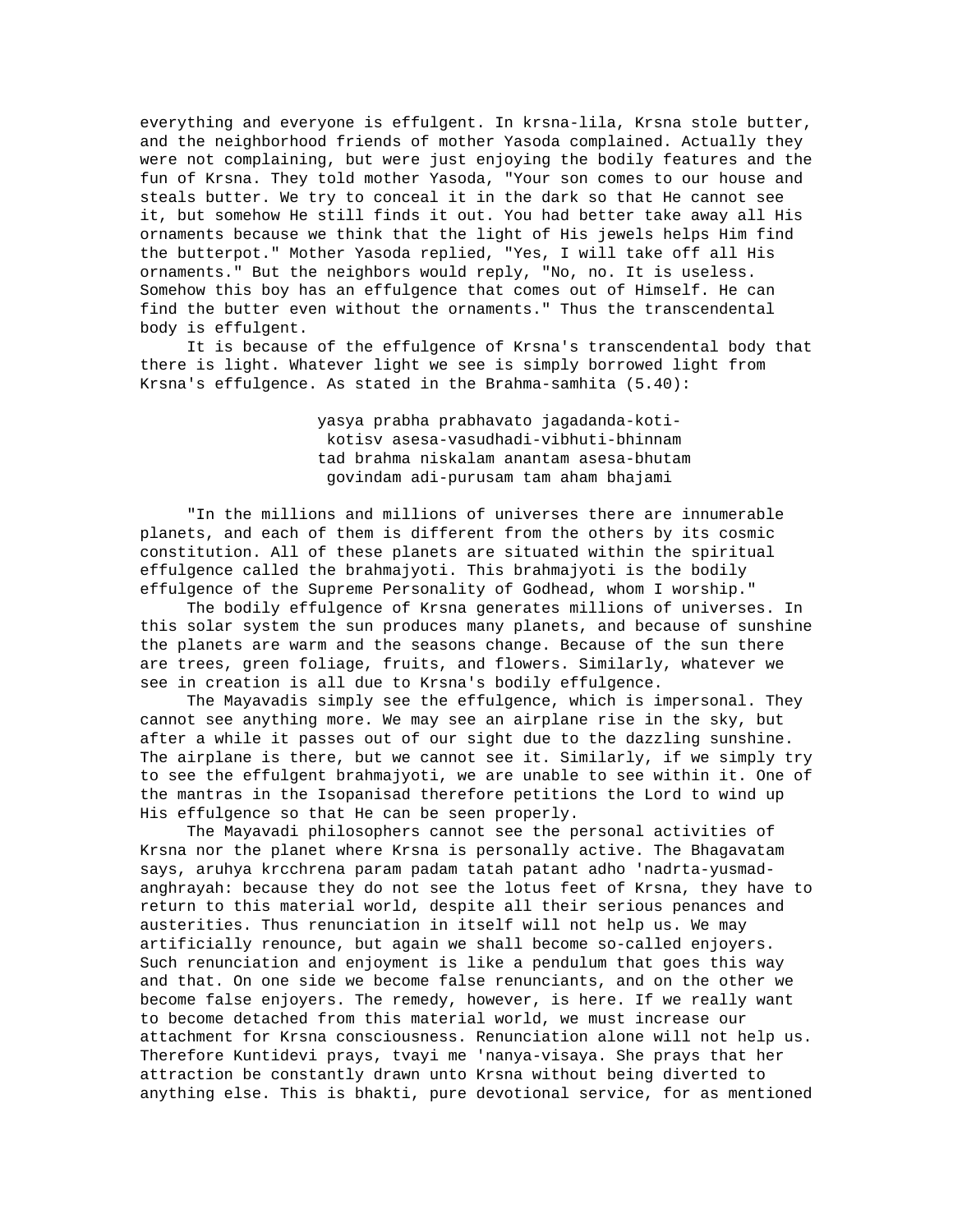by Rupa Gosvami, devotional service should be unalloyed (anyabhilasitasunyam jnana-karmady-anavrtam).

 In this material world there are jnanis and karmis. The karmis are fools who unnecessarily work very hard, and thejnanis are those who, when a little elevated, think, "Why work so hard? So many things are not required. Why accumulate so much money and food and so much false prestige?" The jnanithinks in this way. The bhakta, however, is beyond the karmi and the jnani. The karmi has many desires, and thejnanitries to get rid of all desires, but desirelessness can be possible only when we desire to serve Krsna. Otherwise it is not possible to get rid of desires. Jnana-karmady-anavrtam. As bhaktas, we should have no desires for jnana and karma. We should be without attachment for material things, but we must have attachment for Krsna. In this way our detachment will be fixed.

 We must cultivate Krsna consciousness favorably (anukulyena krsnanusilanam). This means thinking of how Krsna will be satisfied. We must always think of Krsna, just like the gopis. The Krsna consciousness of the gopis was perfect because they had no desire other than to try to please Krsna. That is perfection. Therefore Caitanya Mahaprabhu recommends, ramya kacid upasana vraja-vadhu-vargena ya kalpita: there is no better process by which to worship the Supreme Personality of Godhead than that method adopted by the gopis.

 The gopis had no desire other than to satisfy Krsna. All the gopis tried to satisfy Him, including the elder gopis, Yasoda and her friends, and so also did the elderly gopas like Nanda Maharaja and his friends. The boys and girls of Vrndavana who were of the same age as Krsna also tried to satisfy Him. Everyone tried to satisfy Krsna--even the cows, the flowers, the fruits, and the water of Vrndavana. This is because everything in Vrndavana is spiritual; nothing is material.

 We should understand the difference between spiritual and material. That which is material has no living symptoms, and that which is spiritual has all living symptoms. Both the trees in the spiritual world and those in the material world are living entities, but in trees here the living symptoms are absent. A human being is a living entity, and the devotees in the spiritual world are also living entities, but in the human beings who are not Krsna conscious the real symptoms of life are absent.

 Actually there is no other consciousness but Krsna consciousness. And that consciousness is spiritual. Thus even while in this material world, if we simply increase our Krsna consciousness we shall live in the spiritual world. If we live in the temple, we live in the spiritual world because in the temple there is no business other than Krsna consciousness. There are so many engagements carried out for Krsna. Those who strictly follow the regulations of Krsna consciousness actually live in the spiritual world, not the material world. We may think we are living in New York, Los Angeles, or elsewhere, but we are actually living in Vaikuntha.

 It is a question of consciousness. A bug may sit on the same seat with the spiritual master, but because the spiritual master has developed consciousness and the bug does not, they are different. They may be sitting in the same place, but the bug remains a bug, and the spiritual master remains the spiritual master. The position in space may remain the same, just as we remain in the material world or the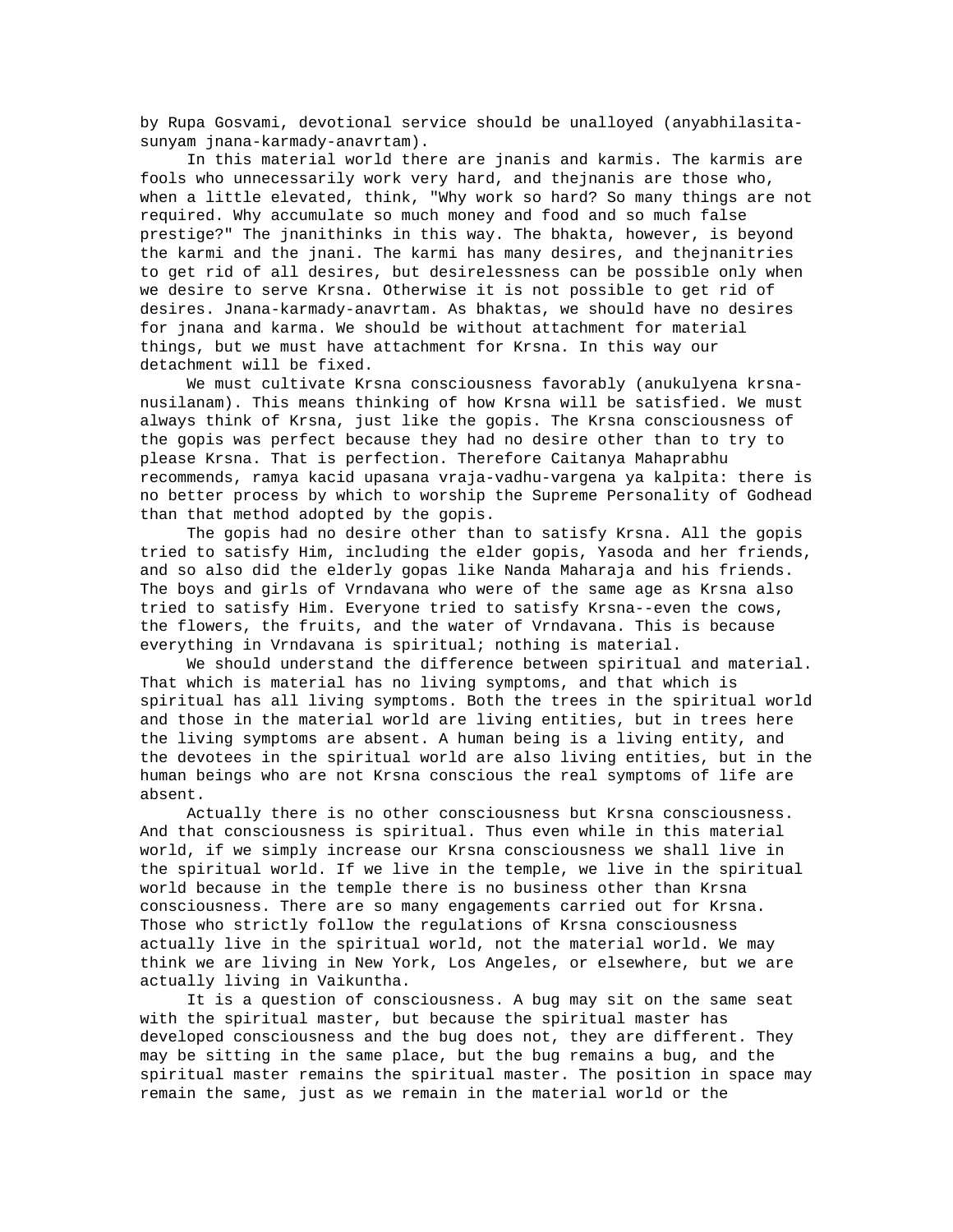spiritual world, but if our Krsna consciousness is strong, we are not in the material world.

 Thus renunciation by itself, the simple giving up of worldly things, is not sufficient. Renunciation may be a helpful process, but it will not help absolutely. When we increase our attachment for Krsna, our renunciation will be perfect. As we increase attachment for Krsna, attachment for this material world will automatically diminish. Attachment for Krsna and the material world cannot go hand in hand. If a woman is attached to two men--her husband and her paramour--she cannot maintain her attachment for both. Her attachment will increase for her paramour. Although she may work at her husband's home very nicely, her mind will be attached to her paramour, and she will think, "When shall I meet him tonight?" In the same way, if we increase our attachment for Krsna, detachment or renunciation of this material world will automatically come (bhaktih paresanubhavo viraktir anyatra ca, SB. 11.2.42).

 Thus Kuntidevi prays to Krsna that He may grant her His mercy by which she can become attached to Him. We cannot increase our attachment for Krsna without Krsna's mercy. We cannot become devotees without Krsna's mercy; therefore we simply have to serve Krsna, for by service Krsna is satisfied.

 Krsna does not require anyone's service, for He is perfect in Himself. However, if we give Him service wholeheartedly and sincerely, then, by His mercy, we shall make advancement. Sevonmukhe hijihvadau svayam eva sphurat adah. God will reveal Himself to us. We cannot see God with our blunt eyes. How then can we see Him? Premanjana-cchuritabhakti-vilocanena/ santah sadaiva hrdayesu vilokayanti (Brahma-samhita 5.38). We have to smear our eyes with the ointment of love; then Krsna will reveal Himself. Krsna will actually come in front of us.

 When Dhruva Maharaja was undergoing penance and meditating upon the form of Visnu within his heart, the Visnu form suddenly disappeared, and his meditation broke. Upon opening his eyes, Dhruva Maharaja immediately saw Visnu before him. Like Dhruva Maharaja, we should always think of Krsna, and when we attain perfection we shall see Krsna before us. This is the process. We should not be too hasty. We should wait for the mature time. Of course, it is good to be eager to see Krsna, but we should not become discouraged if we do not see Him immediately. If a woman gets married and wants a child immediately, she will be disappointed. It is not possible to have a child immediately. She must wait. Similarly, we cannot expect that just because we engage ourselves in Krsna consciousness we can see Krsna immediately. But we must have faith that we will see Him. We must have firm faith that because we are engaged in Krsna consciousness we shall be able to see Krsna face to face. We should not be disappointed. We should simply go on with our Krsna conscious activities, and the time will come when we will see Krsna, just as Kuntidevi sees Him face to face. There is no doubt about this.

 In the Bhagavad-gita it is stated that even if one is sometimes found to be somewhat misbehaved, he is to be considered saintly if he engages steadily in the service of Krsna. Sometimes American or European devotees may be criticized because they make mistakes and fall short of the system for worshiping the Deity as practiced in India, but still, according to Bhagavad-gita, they must be considered saintly. We must fix our minds upon serving Krsna sincerely and seriously, and then, even if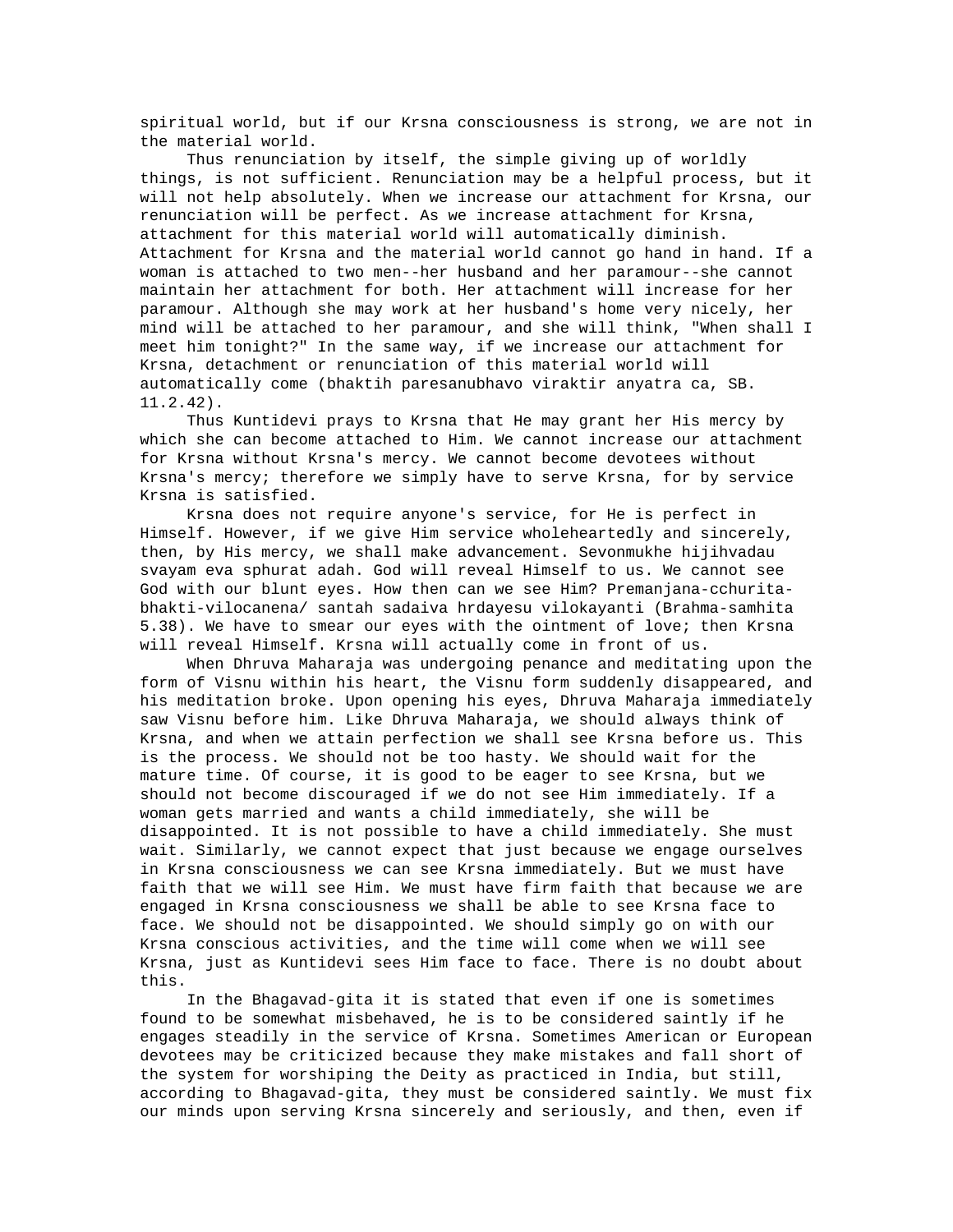there is some mistake, Krsna will excuse it. Rupa Gosvami says, tasmat kenapy upayena manah krsne nivesayet: we should first fix our minds upon Krsna, and then the ability to follow the other rules and regulations will automatically follow. In the beginning we should try our best to fix our minds upon the lotus feet of Krsna, and then everything else will automatically become correct.

 Kuntidevi addresses Krsna as Madhupati. Krsna has thousands of names, and the name Madhupati indicates that He killed the demon Madhu. Krsna consciousness is likened to a river, but not an ordinary river. It is like the River Ganges, which is very pure and directly connected to Krsna. Kuntidevi prays that just as the River Ganges flows toward the sea, her attraction will flow incessantly toward Krsna's lotus feet. This is called ananya-bhakti, unalloyed devotion. Thus Kuntidevi prays that her attraction for Krsna will flow without hindrance.

Chapter Twenty-six

Enchantment by Krsna's Glories

 sri-krsna krsna-sakha vrsny-rsabhavani-dhrug rajanya-vamsa-dahananapa varga-virya govinda go-dvija-surarti-ha ravatara yogesvarakhila-guro bhagavan namas te

 O Krsna, O friend of Arjuna, O chief among the descendants of Vrsni, You are the destroyer of those political parties which are disturbing elements on this earth. Your prowess never deteriorates. You are the proprietor of the transcendental abode, and You descend to relieve the distresses of the cows, the brahmanas, and the devotees, You possess all mystic powers, and You are the preceptor of the entire universe. You are the almighty God, and I offer You my respectful obeisances.

 A summary of the Supreme Lord, Sri Krsna, is made herein by Srimati Kuntidevi. The almighty Lord has His eternal, transcendental abode, where He is engaged in keeping surabhi cows. He is served by hundreds and thousands of goddesses of fortune. He descends on the material world to reclaim His devotees and to annihilate the disturbing elements in groups of political parties and kings who are supposed to be in charge of administration work. He creates, maintains, and annihilates by His unlimited energies, and still He is always full with prowess and does not deteriorate in potency. The cows, the brahmanas, and the devotees of the Lord are all objects of His special attention because they are very important factors for the general welfare of living beings.

 Kunti addresses Lord Krsna as krsna-sakha because she knows that although Arjuna, who is also known as Krsna, is her son and therefore subordinate to her, Lord Krsna is more intimately related with Arjuna than with her. Krsna is also a name of Draupadi, and so the word krsnasakha also indicates Lord Krsna's relationship with Draupadi, whom He saved from being insulted when Duryodhana and Karna attempted to strip her naked. Kunti also addresses Lord Krsna as vrsni-rsabha, the child of the dynasty of Vrsni. It was because Krsna appeared in the Vrsni dynasty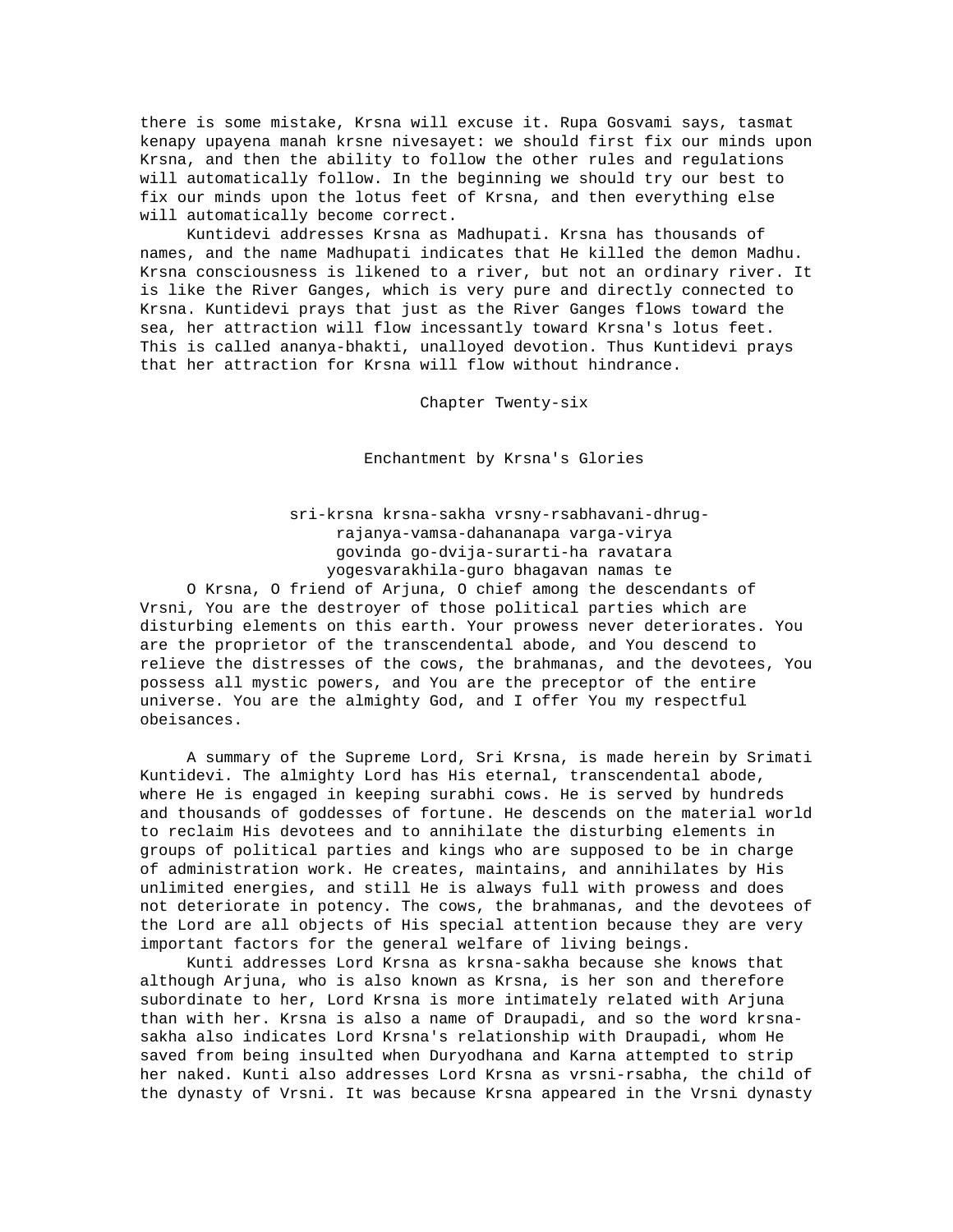that this dynasty became famous, just as Malaysia and the Malaya Hills became famous because of the sandalwood that grows there.

 Kuntidevi also addresses Lord Krsna as the destroyer of the political parties or royal dynasties that disturb the earth. In every monarchy, the king is honored very gorgeously. Why? Since he is a human being and the other citizens are also human beings, why is the king so honored? The answer is that the king, like the spiritual master, is meant to be the representative of God. In the Vedic literature it is said, acaryam mam vijaniyan navamanyeta karhicit (SB. 11.17.27): the spiritual master should not be regarded as an ordinary human being. Similarly, a king or president is also not treated like an ordinary human being.

 In the Sanskrit language the king is also called naradeva, which means "God in human form." His duty is like that of Krsna. As God is the supreme living being in the universe and is the maintainer of all other living beings, the king is the supreme citizen in the state and is responsible for the welfare of all others.

 Just as we are all living beings, Krsna, God, is also a living being. Krsna is not impersonal. Because we are all individual persons but our knowledge and opulence are limited, the impersonalists cannot adjust to the idea that the Supreme, the original, unlimited cause of everything, can also be a person. Because we are limited and God is unlimited, the Mayavadis, or impersonalists, with their poor fund of knowledge, think that God must be impersonal. Making a material comparison, they say that just as the sky, which we think of as unlimited, is impersonal, if God is unlimited He must also be impersonal.

 But that is not the Vedic instruction. The Vedas instruct that God is a person. Krsna is a person, and we are also persons, but the difference is that He is to be worshiped whereas we are to be worshipers. The king or president is a person, and the citizens are also persons, but the difference is that the president or king is an exalted person who should be offered all respect.

 Now, why should so many persons worship one person? Because that one person provides for the others. Eko bahunam yo vidadhati kaman. God is one, and we are many, but He is worshiped because He provides for everyone. It is God who provides food and all the other necessities of life. We need water, and God has nicely arranged for oceans of water, with salt mixed in to preserve it all nicely. Then, because we need drinking water, by God's arrangement the sunshine evaporates the water from the ocean, takes it high in the sky, and then distributes clear, distilled water. Just see how God is providing everything that everyone needs.

 Even in ordinary life the state has a heating department, lighting department, plumbing department, and so on. Why? Because these are amenities we require. But these arrangements are subordinate; the first arrangement is that of God. It is God who originally supplies heat, light, and water. It is God who supplies the rainwater that fills our wells and reservoirs. Therefore the original supplier is God.

 God is an intelligent person who knows that we need heat, light, water, and so on. Without water we cannot produce food. Even those who eat animals cannot do so without God's arrangement, for the animal also must be provided with grass before one can take it to the slaughterhouse. Thus it is God who is supplying food, but still we are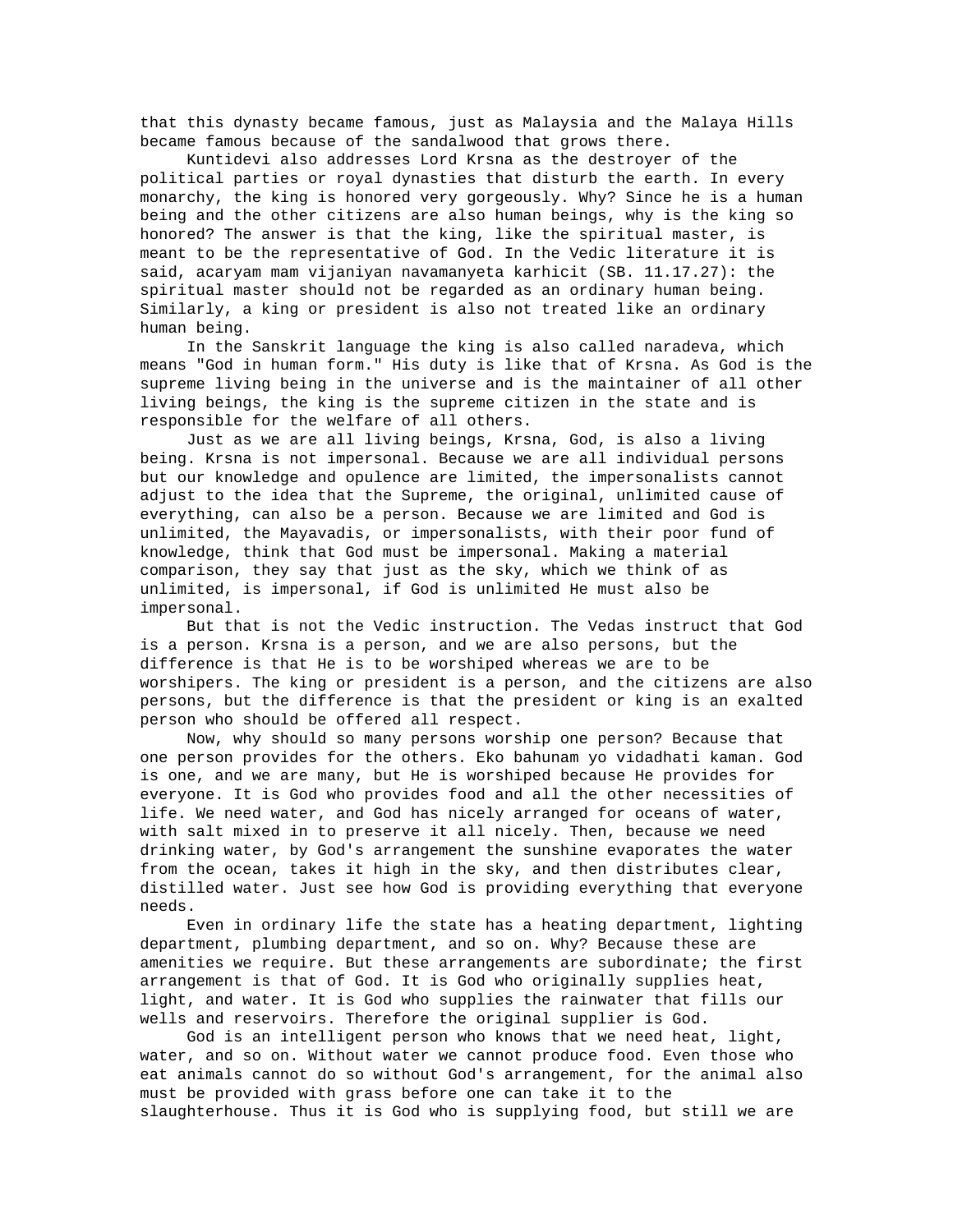creating rebellion against Him. The word dhruk means "rebellious." Those rascals who are going against the law of God are rebellious.

 The king's duty is to act as the representative of Krsna, or God. Otherwise what right does he have to take so much honor from the citizens? Monarchy was formerly present in every country, but because the kings rebelled against God and violated His laws, because they tried to usurp the power of God and did not act as His representatives, the monarchies of the world have nearly all disappeared. The kings thought that their kingdoms were their personal property. "I have so much property, such a big kingdom," they thought. "I am God. I am the lord of all I survey." But that is not actually the fact. That fact is that everything belongs to God (isavasyam idam sarvam). Therefore the representative of God must be very obedient to God, and then his position will be legitimate.

 Greedy, self-interested kings are like false spiritual masters who proclaim that they themselves are God. Because such false masters are rebellious, they have no position. A spiritual master is supposed to act not as God but as the most confidential servant of God by spreading God consciousness, Krsna consciousness. Visvanatha Cakravarti Thakura says, saksad-dharitvena samasta-sastrair uktah: all the sastras, the Vedic literatures, state that the spiritual master is to be honored as the Supreme Personality of Godhead. Thus the idea that the spiritual master is as good as God is not bogus. It is stated in the sastras, and therefore those who are advanced in spiritual life accept this spiritual injunction (uktas tatha bhavyata eva sadbhih). Then is the spiritual master as good as God? Kintu prabhor yah priya eva tasya: the spiritual master is not God, but is the confidential representative of God. The distinction is that between sevya-bhagavan (he who is worshiped) and sevaka-bhagavan (he who is the worshiper). The spiritual master is God, and Krsna is God, but Krsna is the worshipable God whereas the spiritual master is the worshiper God.

 The Mayavadis cannot understand this. They think, "Because the spiritual master has to be accepted as God and because I have become a spiritual master, I have become God." This is rebellious. Those who are given a position by God but who want to usurp His power, which they actually cannot do, are rebellious fools and rascals who require punishment. Therefore Kuntidevi says, a vani-dhrug-rajanya-vamsa-dahana: "You descend to kill all these rascals who rebelliously claim Your position." When various kings or landholders are subordinate to an emperor, they sometimes rebel and refuse to pay taxes. Similarly, there are rebellious persons who deny the supremacy of God and declare themselves God, and Krsna's business is to kill them.

 The word anapavarga indicates that Krsna's prowess is without deterioration. This word is the opposite of the word pavarga, which refers to the path of material tribulation. According to Sanskrit linguistics, the word pa-varga also refers to the Sanskrit letters pa, pha, ba, bha, and ma. Thus when the word pavarga is used to refer to the path of material tribulation, its meaning is understood through words beginning with these five letters.

 The letter pa is for parisrama, which means "labor." In this material world, one must work very hard to maintain oneself. In Bhagavad-gita (3.8) it is said, sarira-yatrapi ca te na prasiddhyed akarmanah: "one cannot even maintain one's own body without work." Krsna never advised Arjuna, "I am your friend, and I shall do everything. You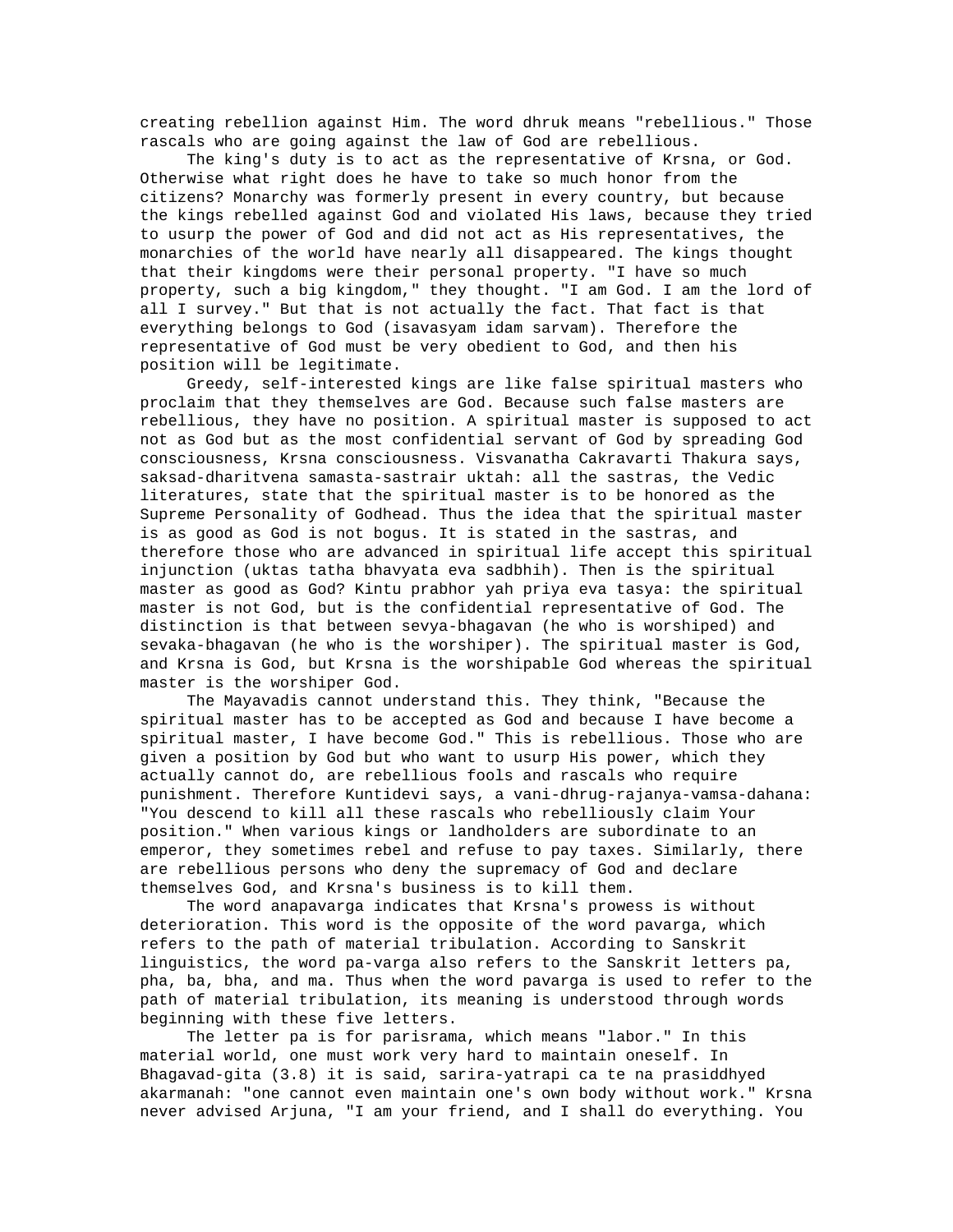just sit down and smoke ganja." Krsna was doing everything, but still He told Arjuna, "You must fight." Nor did Arjuna say to Krsna, "You are my great friend. Better for You to fight and let me sit down and smoke ganja." No, that is not Krsna consciousness. A God conscious person does not say, "God, You please do everything for me and let me smoke ganja." Rather, a God conscious person must work for God. But even if one does not work for the sake of God, one must work, for without work one cannot even maintain one's body. This material world, therefore, is meant for parisrama, hard labor.

 Even a lion, although king of the beasts, must still look for its own prey in the jungle. It is said, na hi suptasya simhasya pravisanti mukhe mrgah. A lion cannot think, "Since I am king of the forest, let me sleep, and all the animals will come into my mouth." That is not possible. "No, sir. Although you are a lion, you must go search for your food." Thus even the lion, although so powerful, must endeavor with great difficulty to find another animal to eat, and similarly everyone in this material world must work with great difficulty to continue his life.

 Thus pa indicates parisrama, labor, and pha is for phenila, which means "foam." While working very hard a horse foams at the mouth, and similarly human beings must also work hard in this way. Such hard labor, however, is vyartha, futile, and this is what is indicated by the letter ba. And bha indicates bhaya, fear. Despite working so hard, one is always somewhat fearful that things will not be done as he desires. The nature of the body is that it involves eating, sleeping, mating, and fearing (ahara-nidra-bhaya-maithunam ca). Although one may eat very nicely, one must consider whether one is overeating, so that he will not fall sick. Thus even eating involves fear. A bird, while eating, looks this way and that way, fearful that some enemy may be coming. And for all living entities, everything finally ends in death, mrtu, and this is what is indicated by the letter ma.

 Thus pavarga and its component letters pa, pha, ba, bha, and ma indicate hard labor (parisrama), foam at the mouth (phenila), frustration (vyartha), fear (bhaya), and death (mrtu). This is called pavarga, the path of material tribulation. Apavarga, however, indicates just the opposite--the spiritual world, where there is no labor, no foam, no frustration, no fear, and no death. Thus Krsna is known as anapavarga-virya, for He shows the path to the spiritual world.

 Why should one suffer from these five kinds of tribulation? Because one has a material body. As soon as one accepts a material body--whether it is that of a president or a common man, a demigod or a human being, an insect or a Brahma--one must go through these tribulations. This is called material existence. Krsna comes, therefore, to show one the path to apavarga, freedom from these tribulations, and when Krsna shows this path, we should accept it. Krsna says very clearly, "Surrender unto Me. I shall give you apavarga." Aham tvam sarva-papebhyo moksayisyami: "I shall give you protection." And Krsna has the power with which to fulfill this guarantee.

 Kuntidevi addresses Krsna as Govinda because He is the giver of pleasure both to the cows and to the senses. Govindam adi-purusam tam aham bhajami. Govinda, Krsna, is the adi-purusa, the original person. Aham adir hi devanam (Bg. 10.2): He is the origin even of demigods like Brahma, Visnu, and Siva. People should not think that Brahma, Visnu, and Siva are the origin of everything. No. Krsna says, aham adir hi devanam: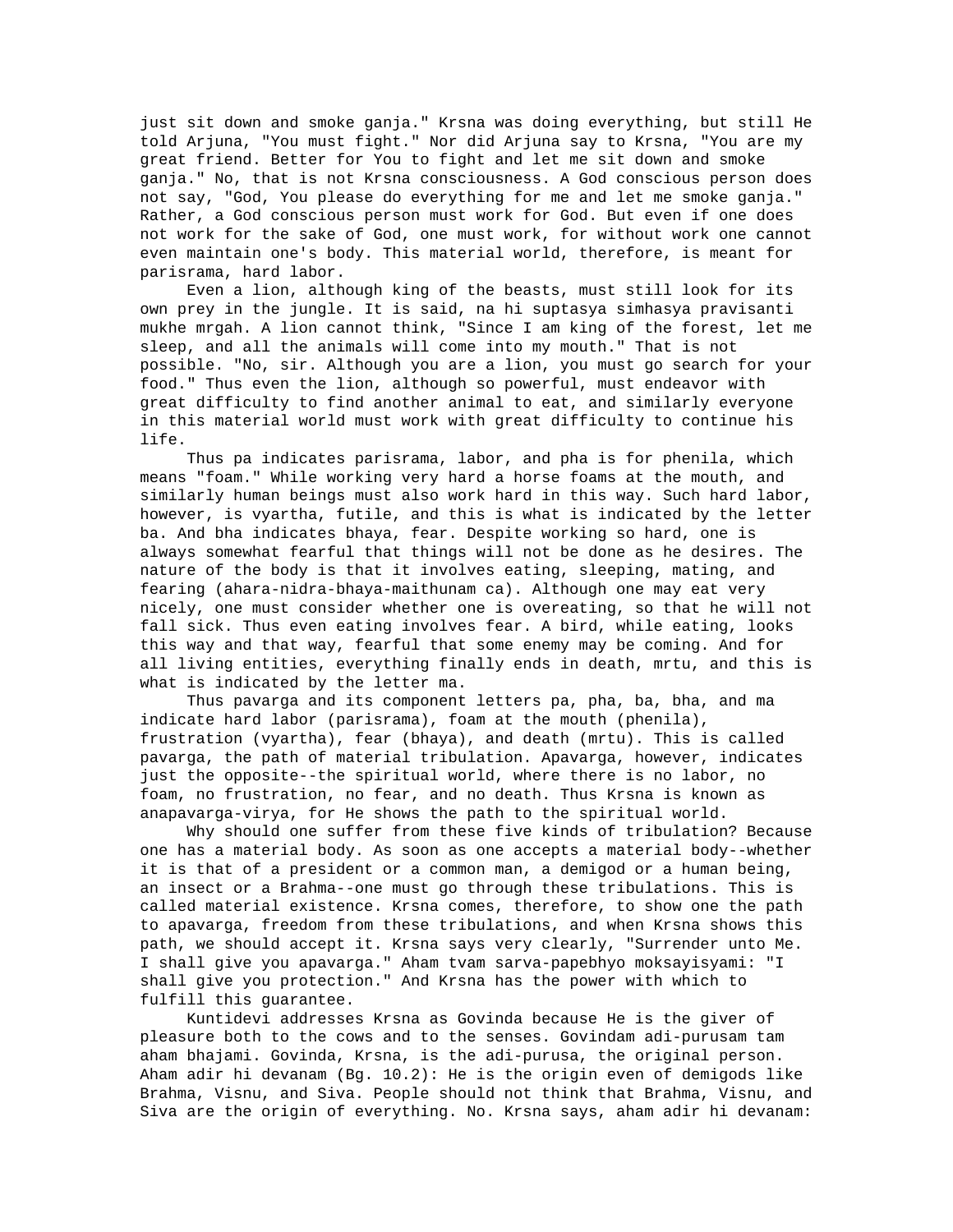"I am the origin even of these demigods." Therefore we repeatedly emphasize that we worship no one but the original person (govindam adipurusam tam aham bhajami).

 When Kunti prays, go-dvija-surarti-haravatara, she indicates that Govinda, Krsna, descends to this world especially to protect the cows, the brahmanas, and the devotees. The demoniac in this world are the greatest enemies of the cows, for they maintain hundreds and thousands of slaughterhouses. Although the innocent cows give milk, the most important food, and although even after death the cows give their skin for shoes, people are such rascals that they kill the cows, but still they want to be happy in this world. How sinful they are.

 Why is cow protection so much advocated? Because the cow is the most important animal. There is no injunction that one should not eat the flesh of tigers or other such animals. In the Vedic culture those who are meat-eaters are recommended to eat the flesh of goats, dogs, hogs, or other lower animals, but never the flesh of cows, the most important animals. While living, the cows give important service by giving milk, and even after death they give service by making available their skin, hooves, and horns, which may be used in many ways. Nonetheless, the present human society is so ungrateful that they needlessly kill these innocent cows. Therefore Krsna comes to punish them.

Krsna is worshiped with this prayer:

 namo brahmanya-devaya go-brahmana-hitaya ca jagad-dhitaya krsnaya govindaya namo namah

 "My Lord, You are the well-wisher of the cows and the brahmanas, and You are the well-wisher of the entire human society and world." For perfect human society there must be protection of go-dvija--the cows and the brahmanas. The word dvija refers to the brahmana, or one who knows Brahman (God). When the demoniac give too much trouble to the brahmanas and the cows, Krsna descends to reestablish religious principles. As the Lord says in Bhagavad-gita (4.7):

> yada yada hi dharmasya glanir bhavati bharata abhyutthanam adharmasya tadatmanam srjamy aham

 "Whenever and wherever there is a decline in religious practice, O descendant of Bharata, and a predominant rise of irreligion--at that time I descend Myself." In the present age, Kali-yuga, people are very much sinful and are consequently suffering greatly. Therefore Krsna has incarnated in the form of His name, as found in the maha-mantra: Hare Krsna, Hare Krsna, Krsna Krsna, Hare Hare/ Hare Rama, Hare Rama, Rama Rama, Hare Hare.

 Queen Kunti prayed to the Lord just to enunciate a fragment of His glories. The Lord, upon hearing her prayers, which were composed in choice words for His glorification, responded by smiling, and His smile was as enchanting as His mystic power. The conditioned souls, who are engaged in trying to lord it over the material world, are also enchanted